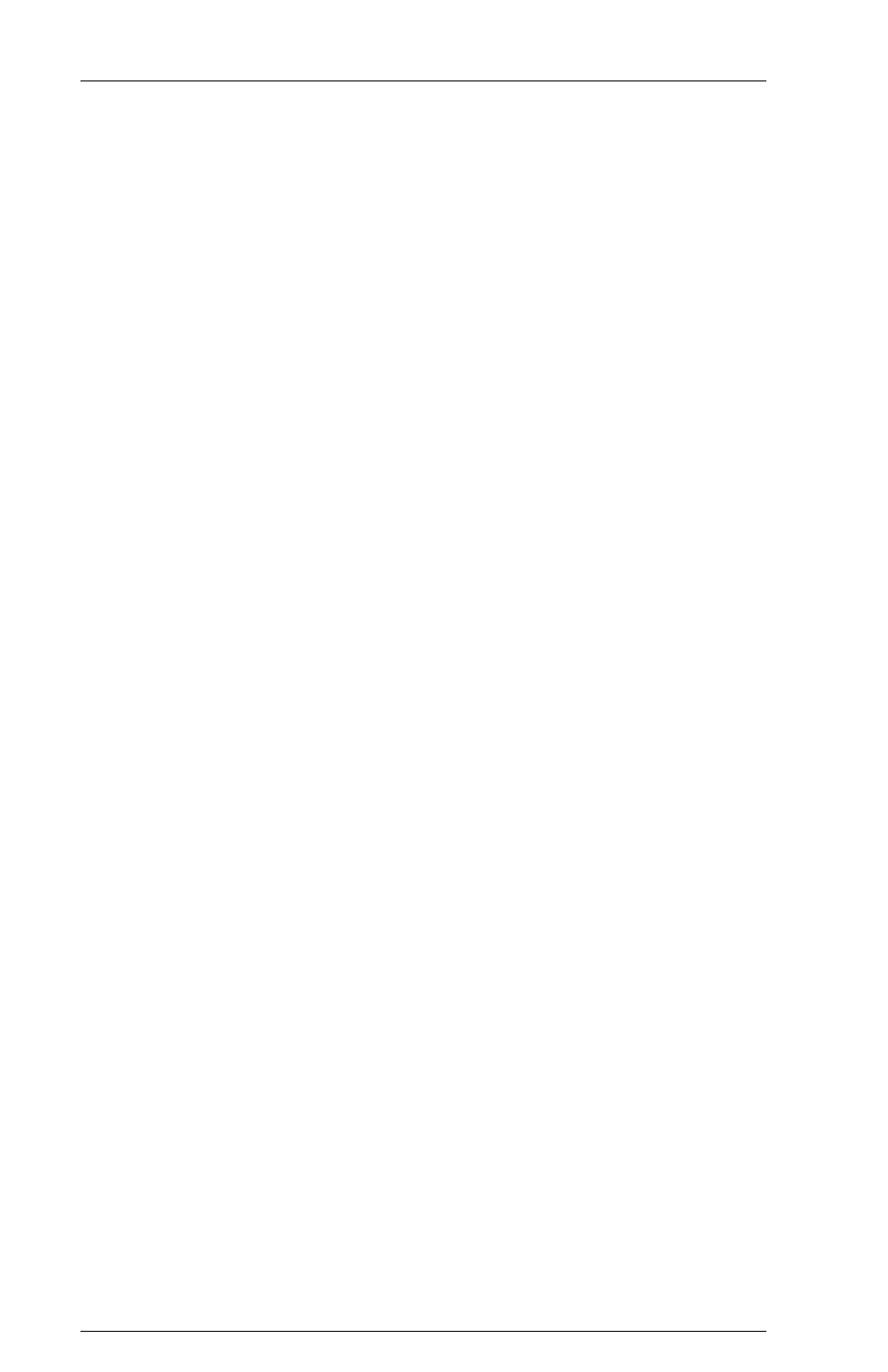# **PREFACE**

### **About This Manual**

This manual covers the installation and use of the AGILE 3270 X/ACT internal printer interface controller. AGILE makes no warranties, expressed or implied, as to its completeness or accuracy. The information in this manual is current as of the date of its publication, but it is subject to change by AGILE at any time without notice. This manual is not intended to be used for manufacturing or engineering specifications, and it is assumed that the user understands the interrelationship between any affected systems, machines, programs and media.

AGILE periodically updates this manual for clarity, to correct inaccuracies and typographical errors, or to document added or changed product features. AGILE will be pleased to improve the manual by implementing suggestions from our customers. Please put suggestions in writing and mail to AGILE at the address below:

> AGILE Attn: Marketing 875 Alfred Nobel Drive Hercules, CA 94547-1899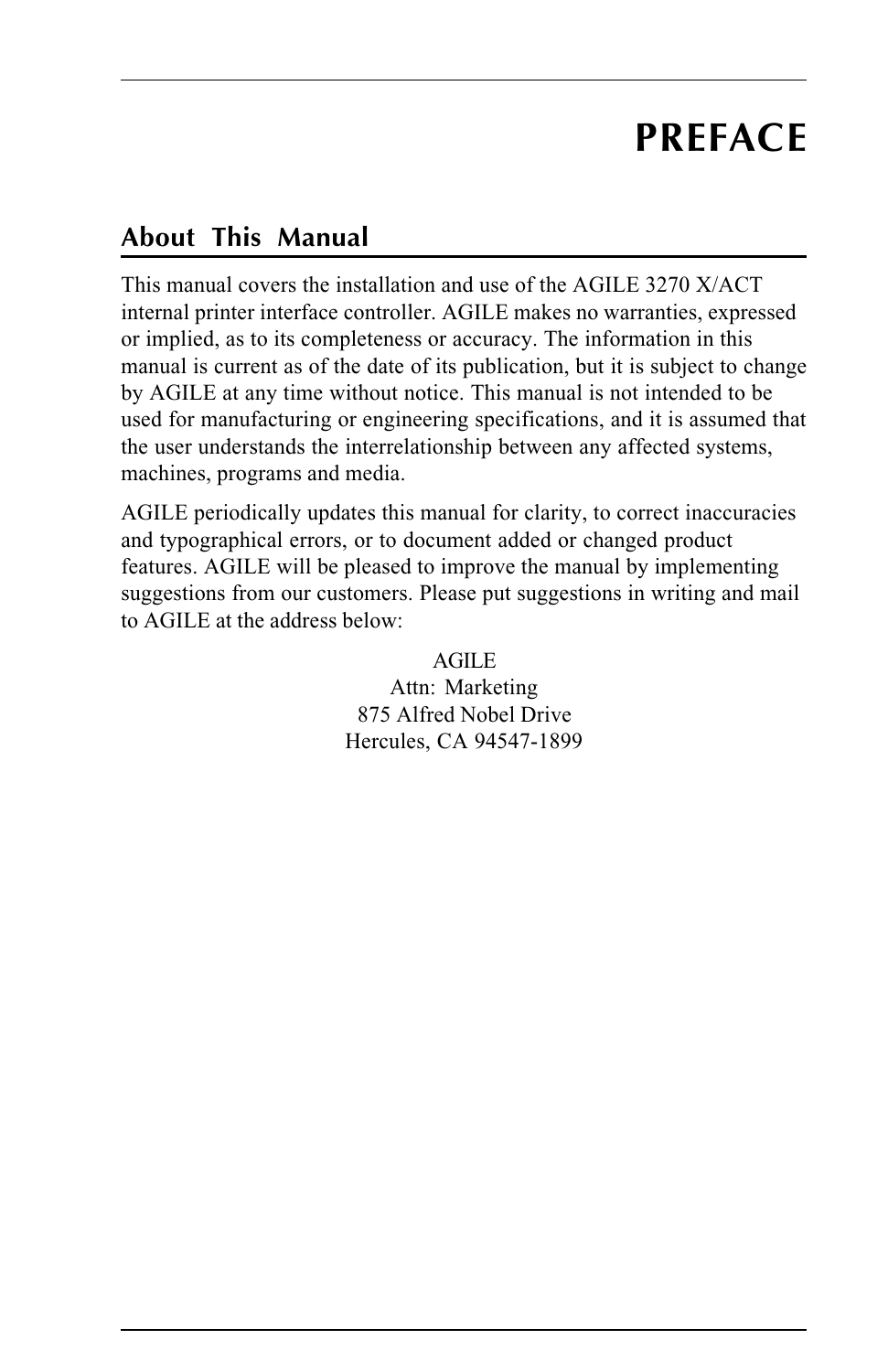### **AGILE Product Warranty**

#### Standard Warranty

AGILE warrants to the original purchaser that this product will be free from defects in materials and workmanship and in good working order per the functional specifications current at the time of shipment for a period of two (2) years from the date of shipment to the purchaser. AGILE units that fail within the first thirty (30) days from the date of delivery will be treated as an Express Exchange Service (see Optional Warranties and Services) at no extra charge.

Should this product fail to be in good working order at any time during the two-year period, AGILE will, at its absolute discretion, repair or replace this product. AGILE shall have no obligation whatsoever if the product has been damaged due to accident or disaster, or if it has been misused, carelessly handled, defaced, modified or altered, including unauthorized repairs made or attempted, or if the user has failed to provide and maintain a proper environment for the product.

AGILE reserves the right to determine what constitutes warranty repair. Out-of-warranty products will be repaired using AGILE's flat repair rate. All out-of-warranty repaired units have a 90-day Standard Warranty. Units returned for repair and found not defective will, at AGILE's discretion, incur a handling and testing charge. AGILE is not responsible for delays caused by shipping or non-availability of replacement components or other similar causes, events or conditions beyond its reasonable control.

Claims must be reported to AGILE's Technical Support Department at (510) 724-1600, (800) 538-1634, or by FAX at (510) 724-2222. AGILE will assist the customer in verifying the source of the problem.

At AGILE's discretion, a Return Materials Authorization (RMA) number will be issued to the customer. The customer will then carefully package and ship the unit to AGILE (preferably in the original shipping container) with the RMA number on the outside of the box. Shipping costs incurred in sending the unit to AGILE are borne by the customer. Shipping costs incurred in returning the unit to the customer via UPS Ground (or equivalent service with a secondary shipper) are borne by AGILE. Repair parts and replacement products will be furnished on an exchange basis and will be either reconditioned or new. All replaced parts and products become the property of AGILE.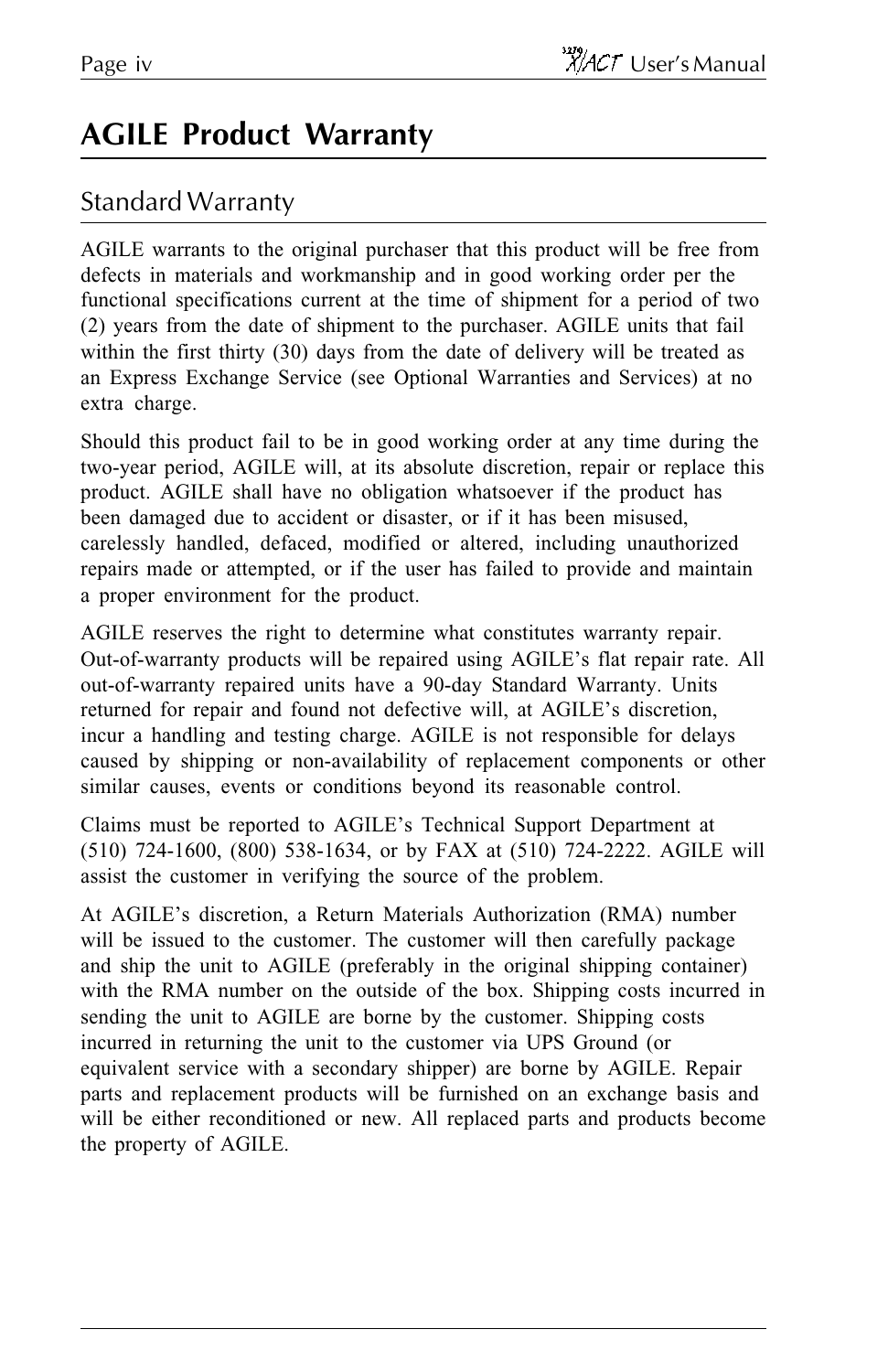This warranty is the only warranty provided by AGILE. If this product is not in good working order as warranted above, the customer's sole remedy shall be repair or replacement as provided above. This warranty states the purchaser's exclusive remedy for any breach of AGILE's warranty and for any claim, whether in contract or tort, for loss, injury or damages caused by the sale or use of any product and is in lieu of all other warranties, expressed or implied. In no event shall AGILE be responsible for any loss of business, savings or profits, downtime or delay, labor repair or material costs, injury to person or property, or any similar or dissimilar consequential or inconsequential loss or damage resulting from this product, its use, or arising out of any breach of warranty, even if AGILE or an authorized AGILE dealer has been advised of the possibility of such damage, or for any claim by any other party. Some states do not allow the exclusion or limitation of incidental or consequential damages, so the above limitations or exclusions may not apply.

All expressed and implied warranties for this product, including the warranties of merchantability and fitness for a particular purpose, are limited in duration to a period of two (2) years from the date of purchase by the original purchaser, and no warranties, whether expressed or implied, will apply after this period. Some states do not allow limitations on how long an implied warranty lasts, so the above limitations may not apply.

This warranty gives the user specific legal rights, and the user may also have other rights which may vary from state to state.

#### Optional Warranties and Services

Extended Warranty lengthens the Standard Warranty and is available in 12 month increments for a maximum of three (3) years. This extension can effectively lengthen the Standard Warranty to five (5) years. Any Extended Warranty must be purchased prior to the expiration date of the Standard Warranty.

Express Exchange Service provides a next-business-day delivery of a replacement unit. The customer must contact AGILE, and AGILE's Customer Support Department must determine by 2:00 p.m. PST that a replacement unit is required. Express Exchange Service is available in 12 month increments for a maximum total of five (5) years and must be concurrent with Standard or Extended Warranties.

Medallion Support Program extends the AGILE two-year Standard Warranty by one year to three years, plus it includes three years of Express Exchange Service, all at a savings of one-third off the standard price.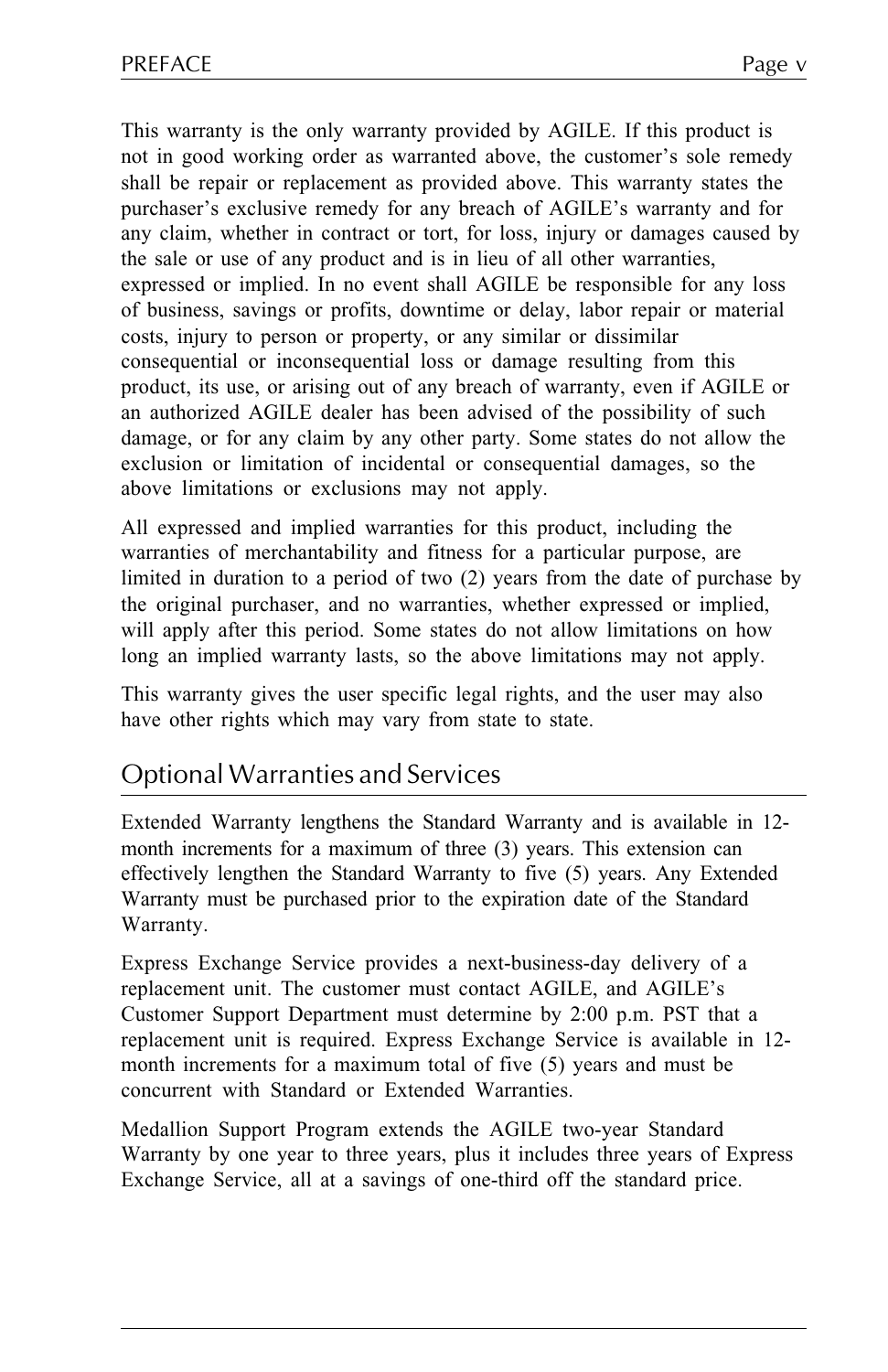### **FCC Statement**

This equipment generates, uses and can radiate radio frequency energy. If it is not installed and used in strict accordance with AGILE's instructions, it may cause interference to radio and television reception. This equipment has been tested and complies with the limits for a Class A computing device in accordance with the specifications in Subpart J of Part 15 of FCC Rules, which are designed to provide reasonable protection against such interference when operated in a commercial environment. Operation of this equipment in a residential area is likely to cause interference.

However, there is no guarantee that interference will not occur in a particular installation. If this equipment does cause interference to radio and television reception, which can be determined by turning the equipment off, the user is encouraged to try to correct the interference by one or more of the following measures:

- **▲ Reorient the receiving antenna.**
- **▲ Relocate the printer with respect to the receiver.**
- **▲ Move the printer away from the receiver.**
- $\triangle$  Plug the printer into a different outlet so that the 3270 X/ACT and receiver are on different branch circuits.

If necessary, the user should consult the dealer or an experienced radio/ television technician for additional suggestions. The booklet, How to Identify and Resolve Radio-TV Interference Problems, prepared by the Federal Communications Commission, may also be helpful. This booklet is available from the US Government Printing Office, Washington, DC 20402, Stock No. 004-000-00345-4.

WARNING: This equipment has been certified to comply with the limits for a Class A computing device, pursuant to Subpart J of Part 15 of FCC rules. Only peripherals (computer input/output devices, printers, plotters, etc.) certified to comply with the Class A (commercial) or Class B (residential) limits may be attached to the 3270 X/ACT. Operation with non-certified peripherals is likely to result in interference to radio and TV reception.

Note: This equipment uses shielded cables to meet compliance limits for a Class A computing device. Shielded cables must be used to ensure this equipment continues to meet these limits. The shield must be terminated to the metallic connector at both ends to guarantee adequate suppression of undesirable emissions. All cables are fully double shielded (Mylar foil and tinned copper braid.)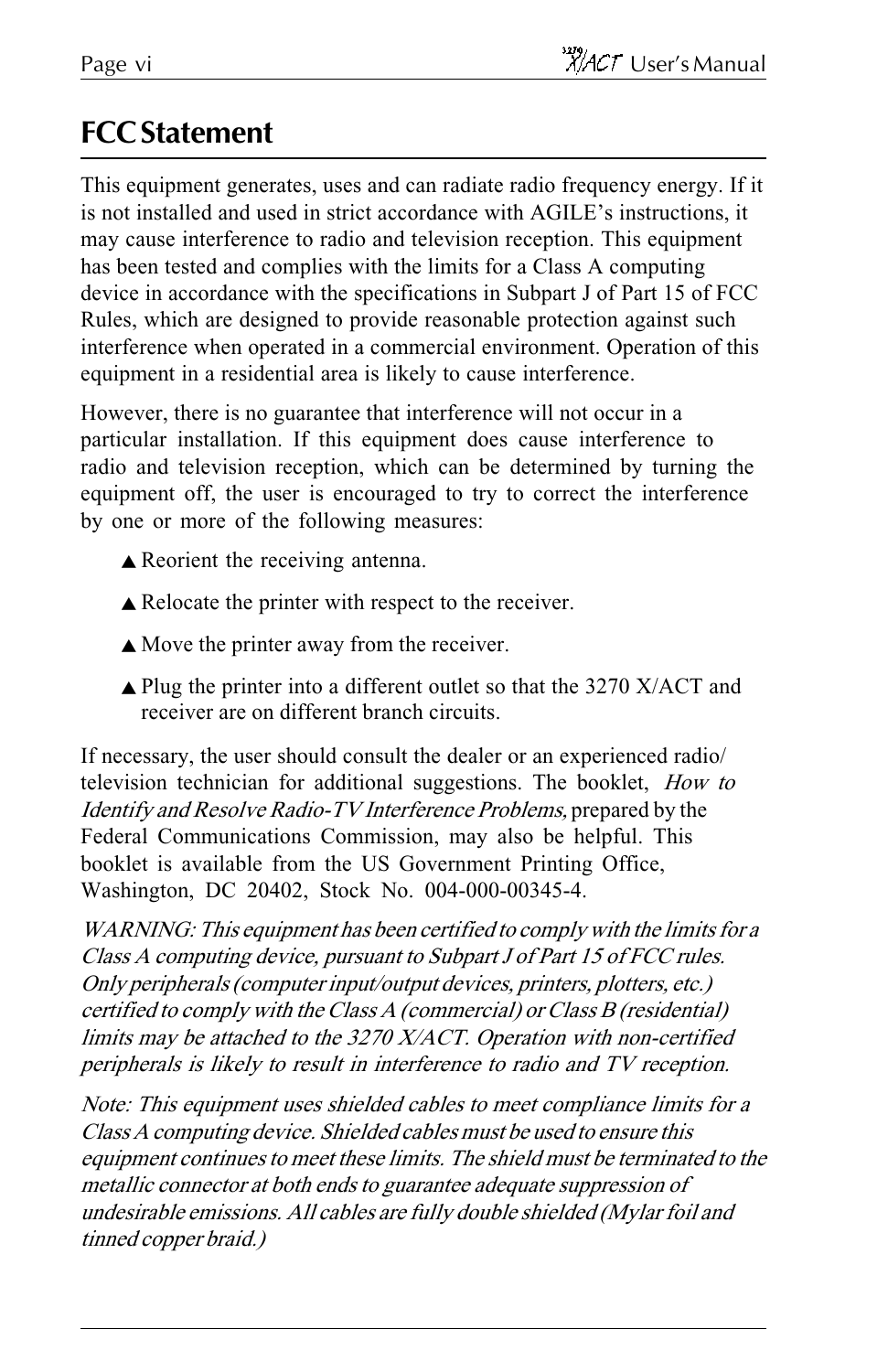#### **Warnings**

#### Shock

Never open the printer in which the 3270-X/ACT is installed when the power is on or when it is connected to any power source. Dismantling the 3270-X/ACT may void the warranty.

#### **Notes**

#### Standard Factory Setup

Unless otherwise requested, The 3270-X/ACT is shipped with the following defaults:

- ▲ ASCII character set
- ▲ Right margin set to column 132
- ▲ All menu items set to defaults

#### IBM Host Considerations

The 3270-X/ACT connects directly to the establishment controller through an IBM category A device adapter. The port designation for the 32700-X/ ACT must be configured for a category A device, not as the system printer.

The 3270-X/ACT must be defined to the system as a 3287 printer with a maximum 4K physical buffer size (and/or with other features required by the system and supported by the 3270-X/ACT).

Host parameters must match what the host expects on the channel to which the 3270-X/ACT is attached. The defaults are as follows:

- ▲ 4K physical buffer size with no EAB support
- ▲ 3440 bytes/buffer logical buffer size

If using SCS data streams, the 3270-X/ACT must be defined to the host as an SNA type 1 logical unit (LU1).

If using DSC data streams, the 3270-X/ACT must be defined to the host as a type 3 logical unit (LU3).

If using a VTAM or another Network Control Program, the 3270-X/ACT must be defined as a type 2 physical unit.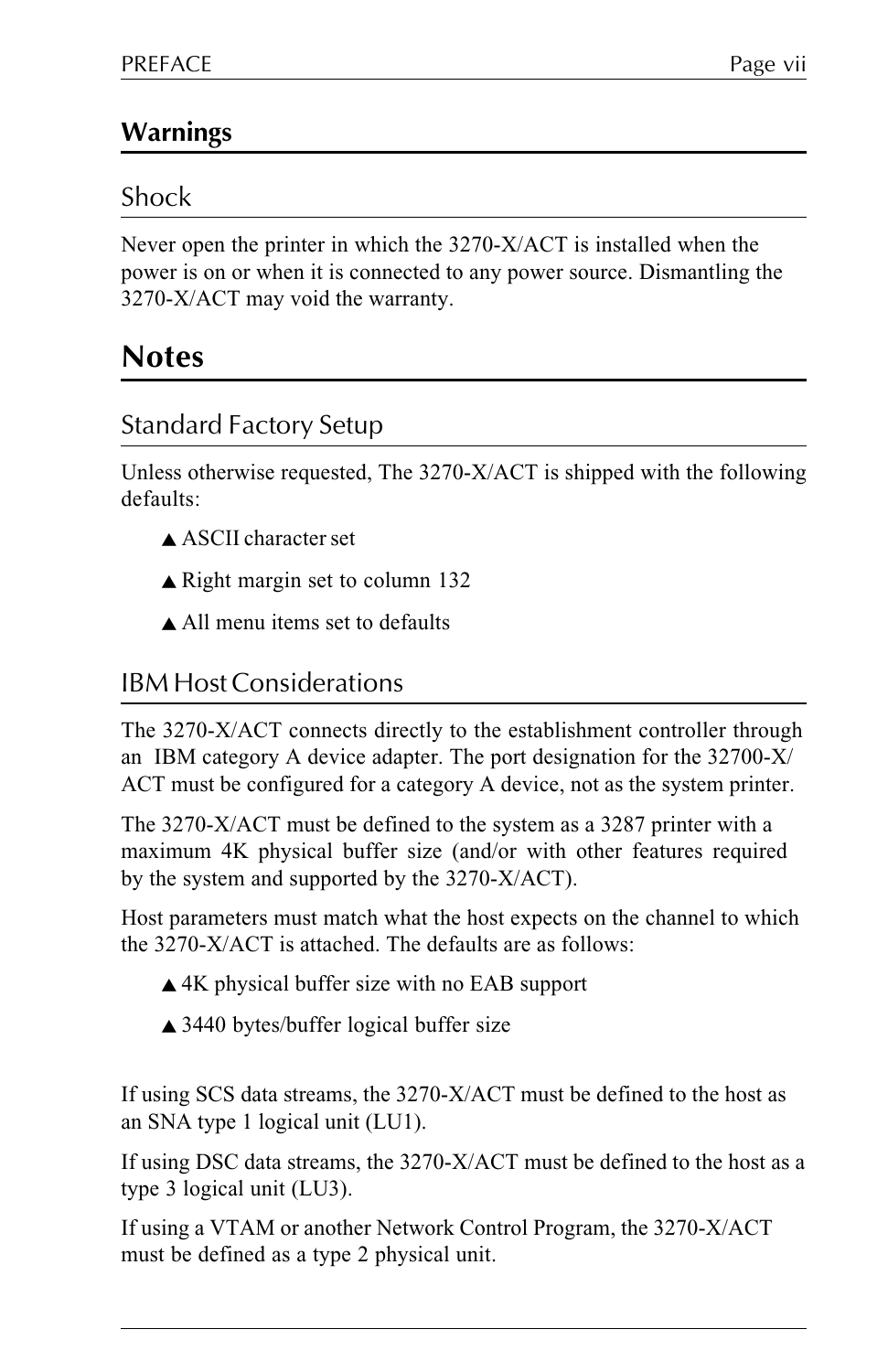# **Contents**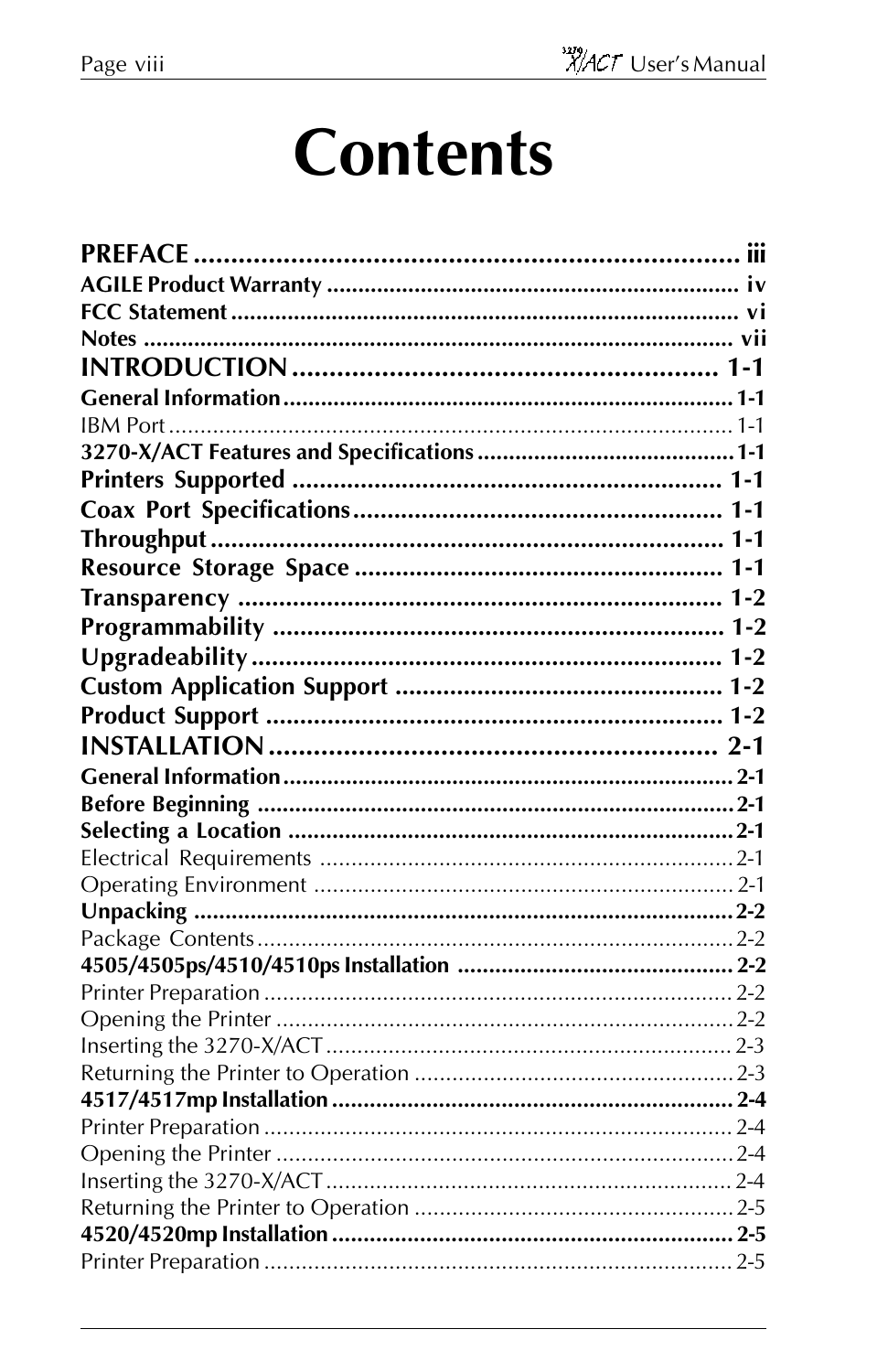| 3270-X/ACT Connection to Establishment Controller 2-7 |  |
|-------------------------------------------------------|--|
|                                                       |  |
|                                                       |  |
|                                                       |  |
|                                                       |  |
|                                                       |  |
|                                                       |  |
|                                                       |  |
|                                                       |  |
|                                                       |  |
|                                                       |  |
|                                                       |  |
| If the print output is not formatted correctly:  3-3  |  |
|                                                       |  |
|                                                       |  |
|                                                       |  |
|                                                       |  |
|                                                       |  |
|                                                       |  |
|                                                       |  |
|                                                       |  |
|                                                       |  |
|                                                       |  |
|                                                       |  |
|                                                       |  |
|                                                       |  |
|                                                       |  |
|                                                       |  |
|                                                       |  |
|                                                       |  |
|                                                       |  |
|                                                       |  |
|                                                       |  |
|                                                       |  |
|                                                       |  |
|                                                       |  |
|                                                       |  |
|                                                       |  |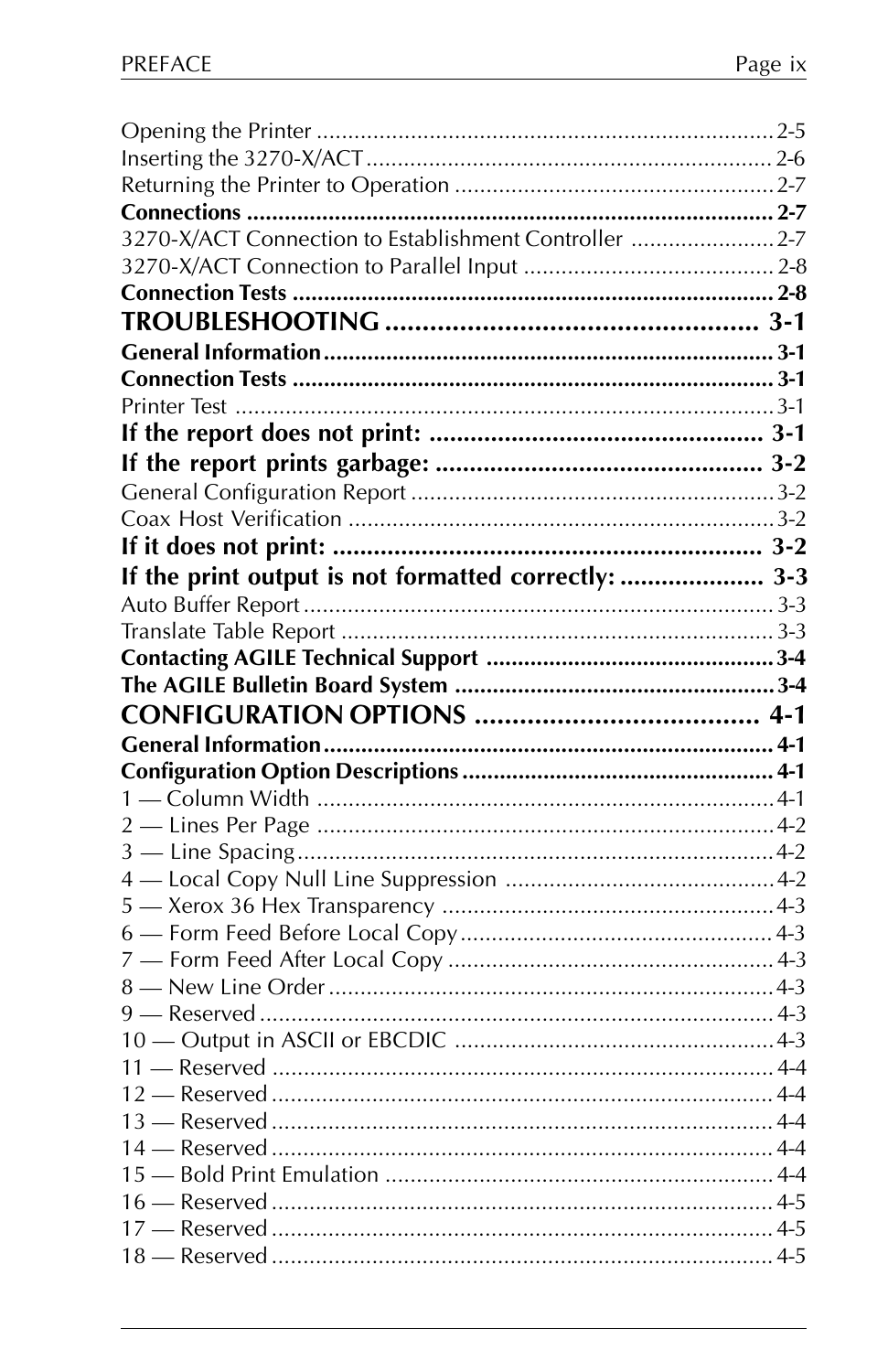| 30 - Pseudo Transparency Mode (PTM) Selection  4-6       |  |
|----------------------------------------------------------|--|
|                                                          |  |
|                                                          |  |
|                                                          |  |
|                                                          |  |
|                                                          |  |
|                                                          |  |
|                                                          |  |
|                                                          |  |
|                                                          |  |
|                                                          |  |
|                                                          |  |
|                                                          |  |
|                                                          |  |
|                                                          |  |
|                                                          |  |
|                                                          |  |
|                                                          |  |
|                                                          |  |
|                                                          |  |
|                                                          |  |
| 51 - DSC EM Generates CR/LF in Infinite Line Length  4-9 |  |
|                                                          |  |
|                                                          |  |
|                                                          |  |
|                                                          |  |
|                                                          |  |
|                                                          |  |
|                                                          |  |
|                                                          |  |
|                                                          |  |
|                                                          |  |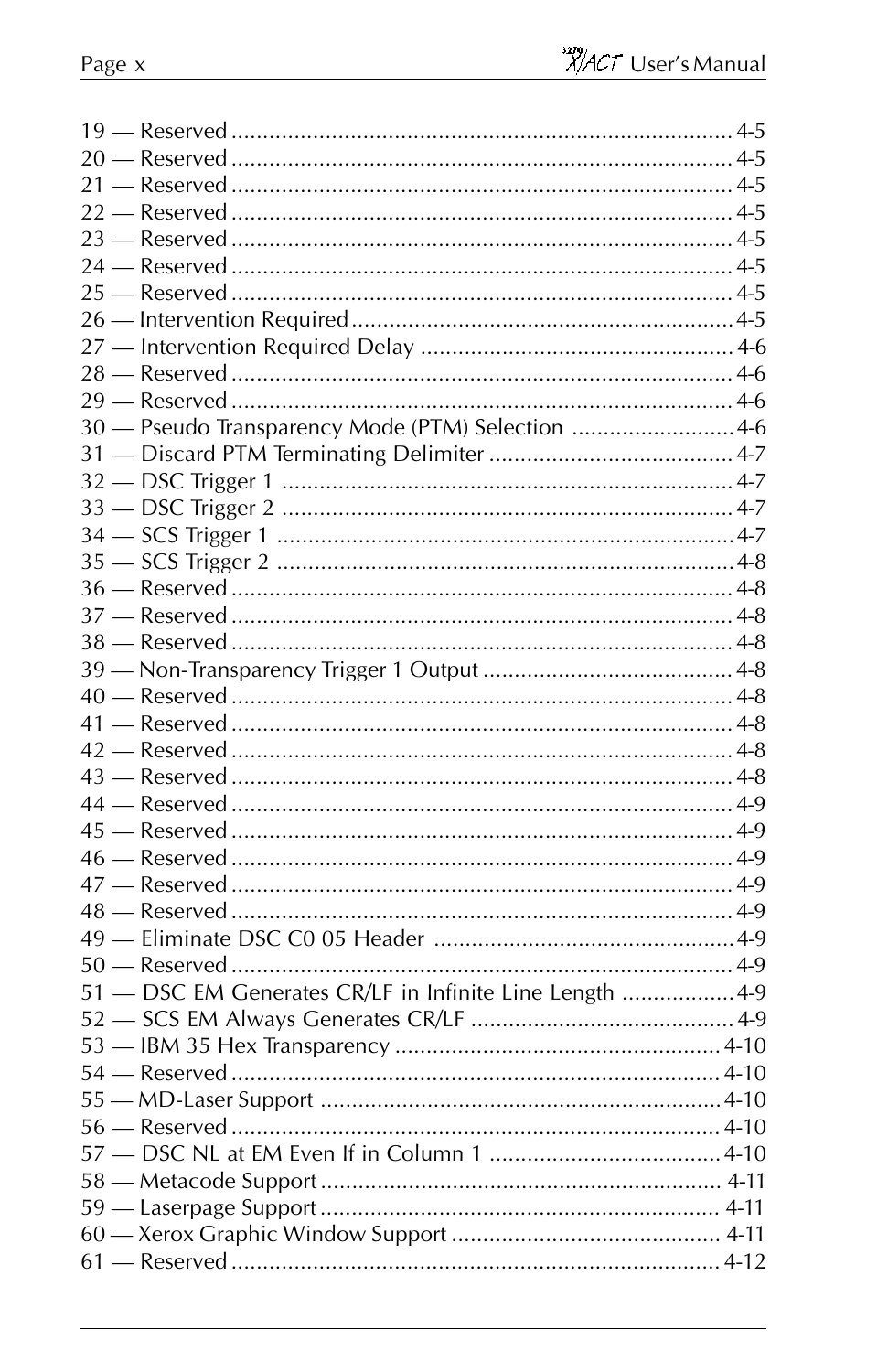| Functional Grouping of 3270 X/ACT Options  4-15       |  |
|-------------------------------------------------------|--|
|                                                       |  |
|                                                       |  |
|                                                       |  |
|                                                       |  |
|                                                       |  |
|                                                       |  |
|                                                       |  |
|                                                       |  |
| PROGRAMMABLE FUNCTION STRINGS 5-1                     |  |
|                                                       |  |
|                                                       |  |
|                                                       |  |
|                                                       |  |
|                                                       |  |
| 8 - DisplayWrite 370 Bolding On or User-defined 5-4   |  |
| 9 - DisplayWrite 370 Bolding Off or User-defined  5-4 |  |
|                                                       |  |
|                                                       |  |
|                                                       |  |
|                                                       |  |
|                                                       |  |
|                                                       |  |
|                                                       |  |
|                                                       |  |
|                                                       |  |
|                                                       |  |
|                                                       |  |
|                                                       |  |
|                                                       |  |
|                                                       |  |
|                                                       |  |
|                                                       |  |
|                                                       |  |
|                                                       |  |
|                                                       |  |
|                                                       |  |
|                                                       |  |
|                                                       |  |
|                                                       |  |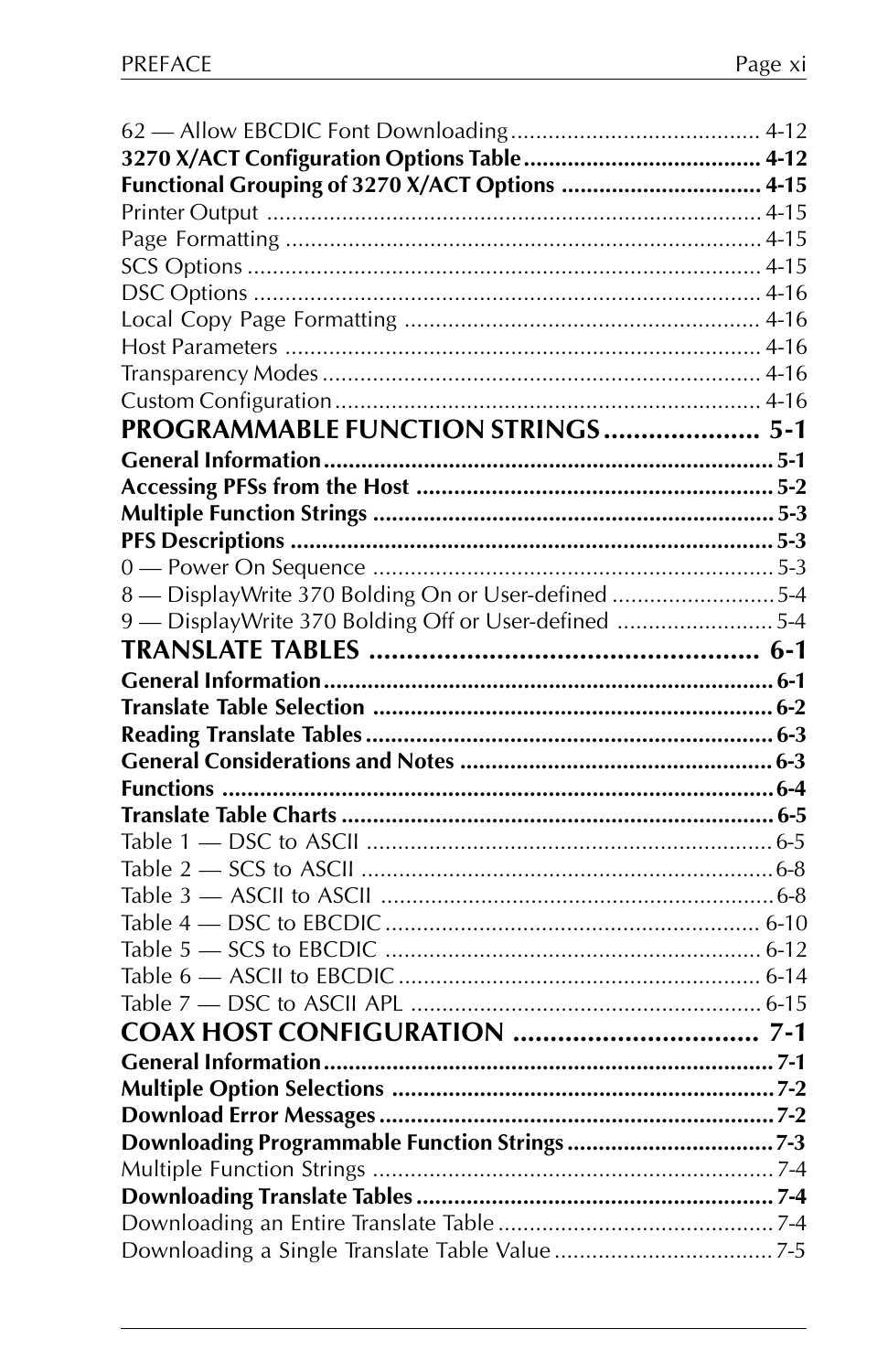| Other Pseudo Transparency Mode Considerations  8-5           |  |
|--------------------------------------------------------------|--|
|                                                              |  |
|                                                              |  |
|                                                              |  |
|                                                              |  |
|                                                              |  |
|                                                              |  |
| COAX HOST CONSIDERATIONS  10-1                               |  |
|                                                              |  |
| VTAM and Network Control Program Requirements  10-1          |  |
|                                                              |  |
|                                                              |  |
|                                                              |  |
|                                                              |  |
|                                                              |  |
|                                                              |  |
| Presentation Surface: SNA Character String Definitions  11-1 |  |
| SCS Commands Supported by the 3270 X/ACT  11-2               |  |
|                                                              |  |
|                                                              |  |
|                                                              |  |
|                                                              |  |
|                                                              |  |
|                                                              |  |
|                                                              |  |
|                                                              |  |
|                                                              |  |
|                                                              |  |
|                                                              |  |
|                                                              |  |
|                                                              |  |
|                                                              |  |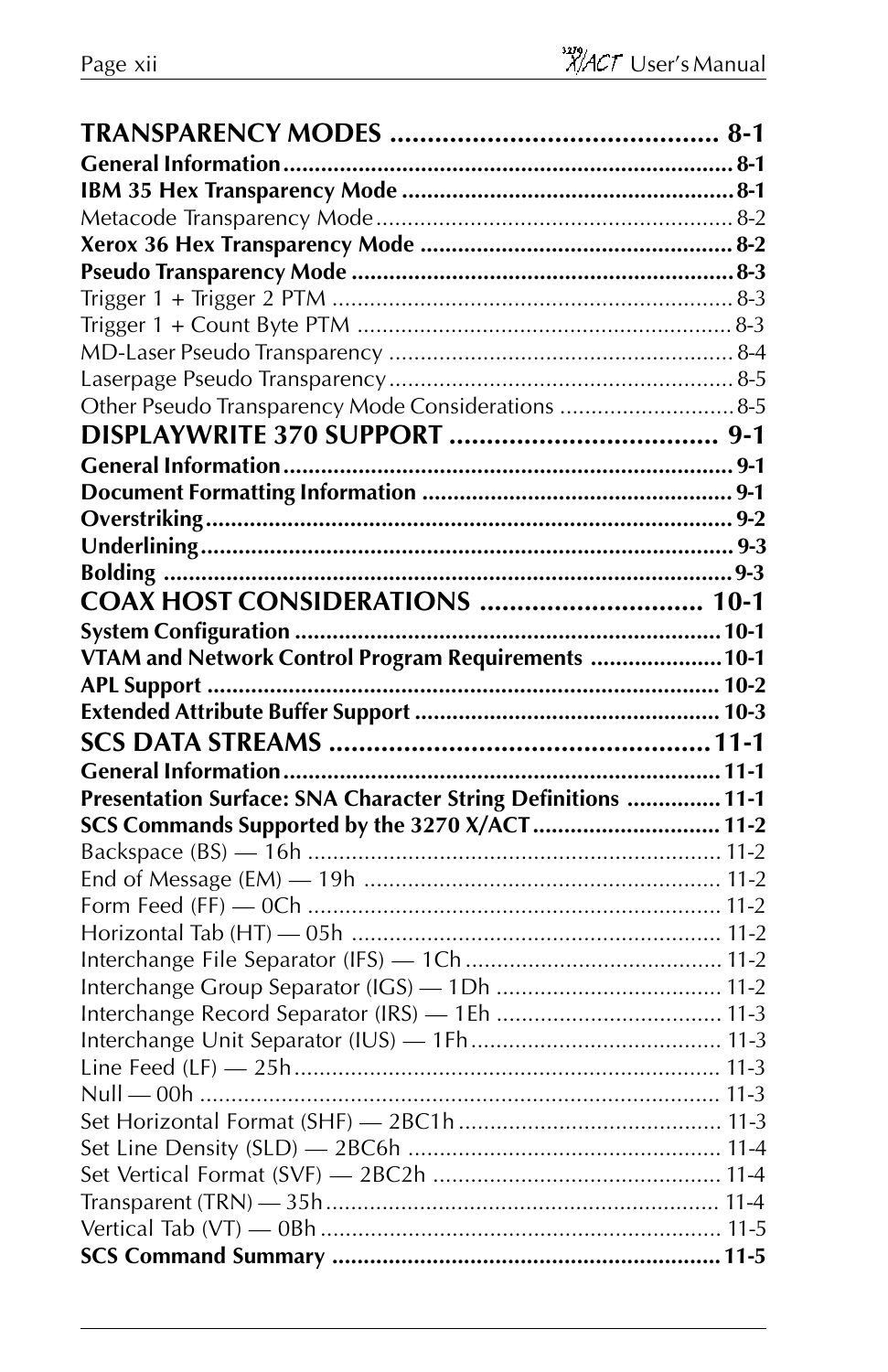| SNA Printer Exception Conditions/Sense Codes  11-6 |  |
|----------------------------------------------------|--|
|                                                    |  |
|                                                    |  |
|                                                    |  |
|                                                    |  |
|                                                    |  |
|                                                    |  |
|                                                    |  |
|                                                    |  |
|                                                    |  |
|                                                    |  |
|                                                    |  |
|                                                    |  |
|                                                    |  |
|                                                    |  |
|                                                    |  |
|                                                    |  |
|                                                    |  |
|                                                    |  |
|                                                    |  |
|                                                    |  |
|                                                    |  |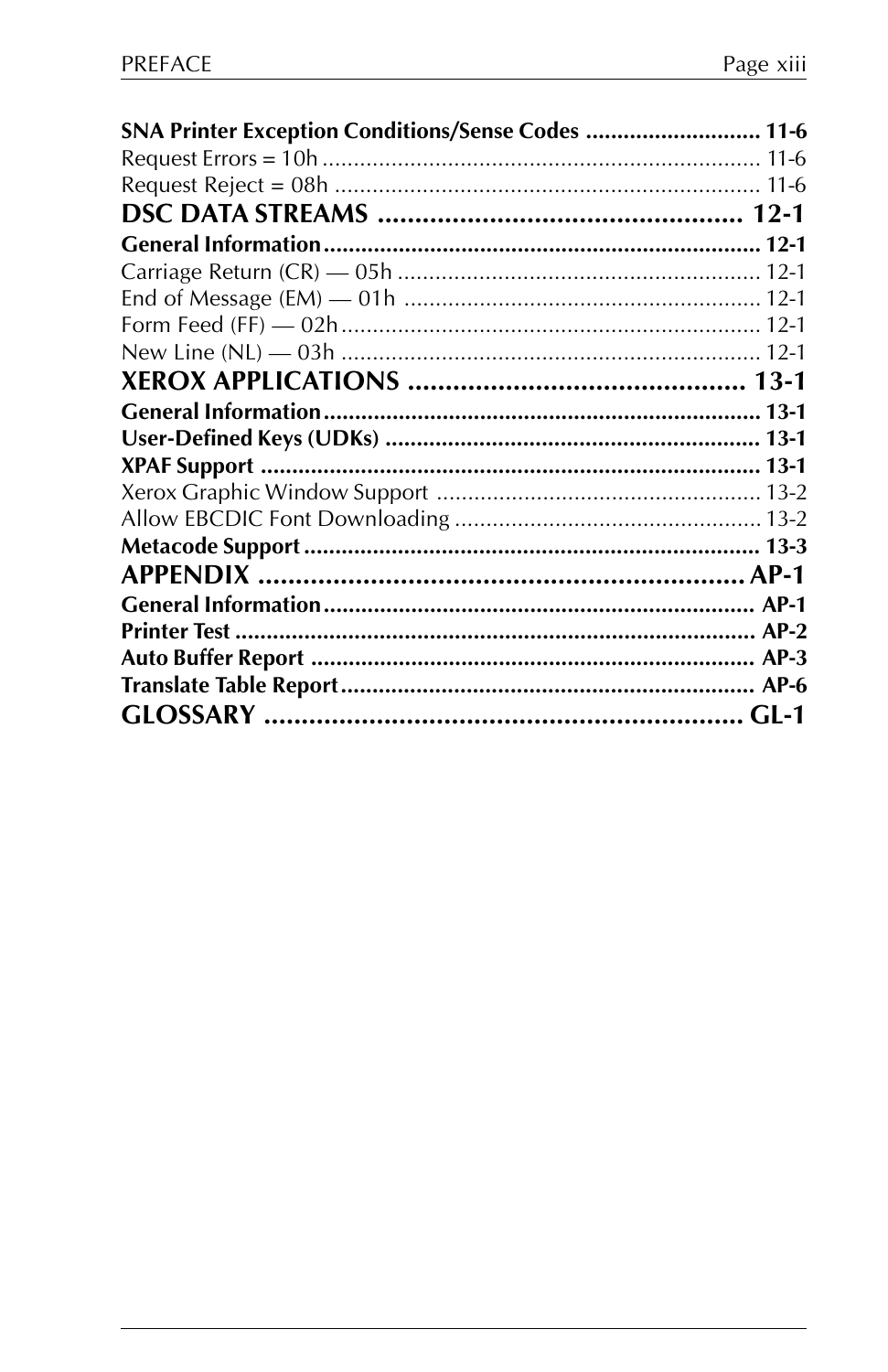# **INTRODUCTION**

### **General Information**

The AGILE 3270-X/ACT is a protocol converter that allows Xerox 4510, 4517 and 4520 series printers to be attached to an IBM 3270-type mainframe controller.

The coax port allows a standard IBM RG62 A/U cable to connect to an IBM 3174 or 3274 establishment controller (EC) with a category A device adapter, a 3276 terminal/controller unit, or an IBM CPU with a Display Printer Adapter (DPA).

#### IBM Port

The 3270-X/ACT connects directly to the IBM establishment controller, or equivalent CPU with a Display Printer Adapter, through an IBM standard coaxial cable.

### **3270-X/ACT Features and Specifications**

#### **Printers Supported**

▲Xerox 4510, 4510 ps, 4517, 4517mp, 4520, 4520 ps

#### **Coax Port Specifications**

Host Interface

▲1 coax input port IBM BNC type A RG62 A/U coax

▲1 IEEE 1284C parallel input port

#### **Throughput**

▲Rated printer speed at 100 percent print-density (132 x 66 for 8,712 cpp)

#### **Resource Storage Space**

▲512K FLASH

▲256K RAM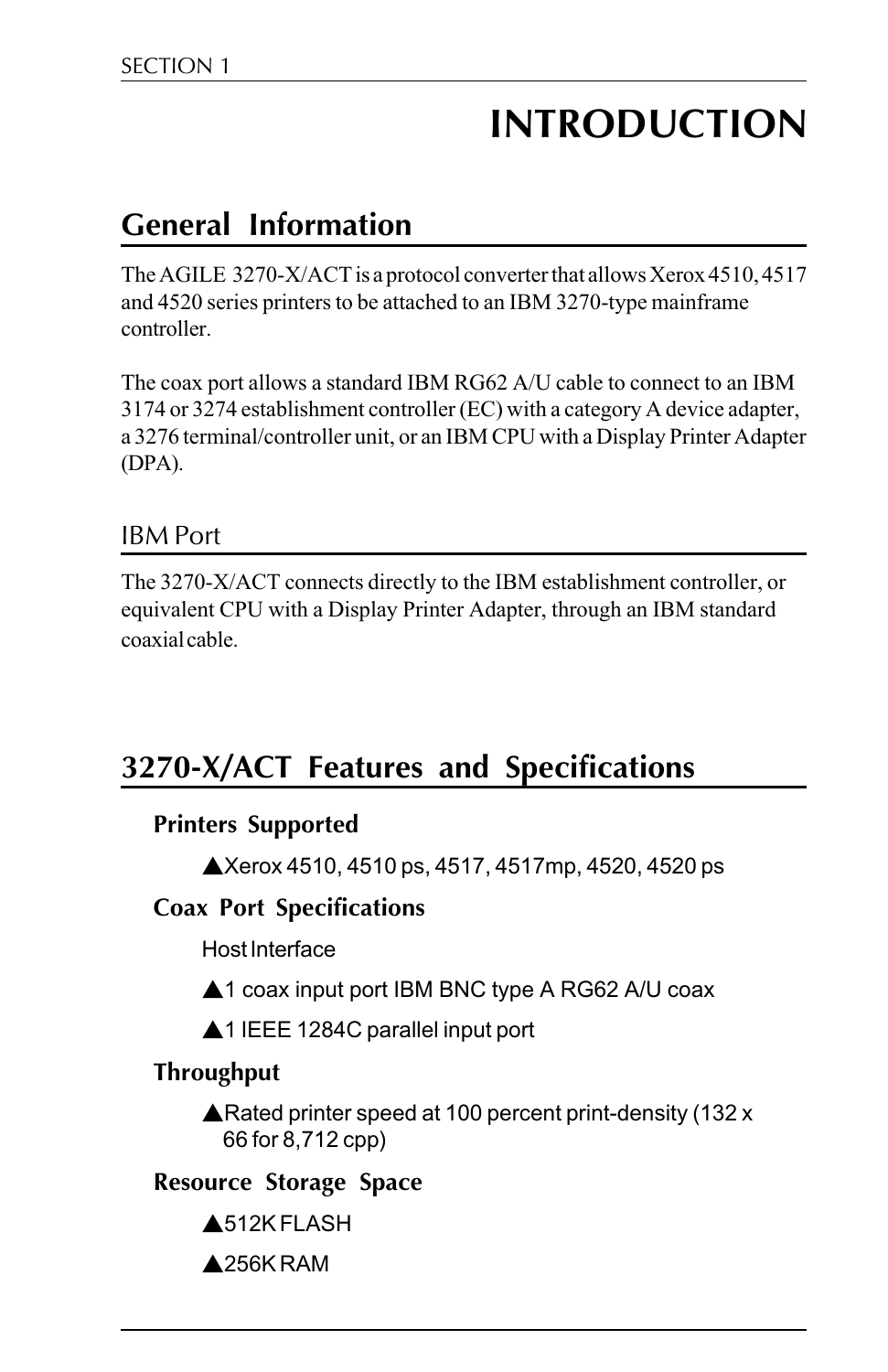#### **Transparency**

▲IBM 35h

▲Xerox 36h

▲2-trigger pseudo transparency

▲Trigger + count byte pseudo transparency

#### **Programmability**

**▲On line through coax host data stream** 

▲Through parallel port

#### **Upgradeability**

▲Firmware upgradeable via coax data stream or parallel input port

#### **Custom Application Support**

▲XPAF

**AXES** 

▲DisplayWrite 370

▲GDDM

#### **Product Support**

▲Toll-free tech support is available from 7:00 a.m. to 4:30 p.m. PST

▲Two-year product warranty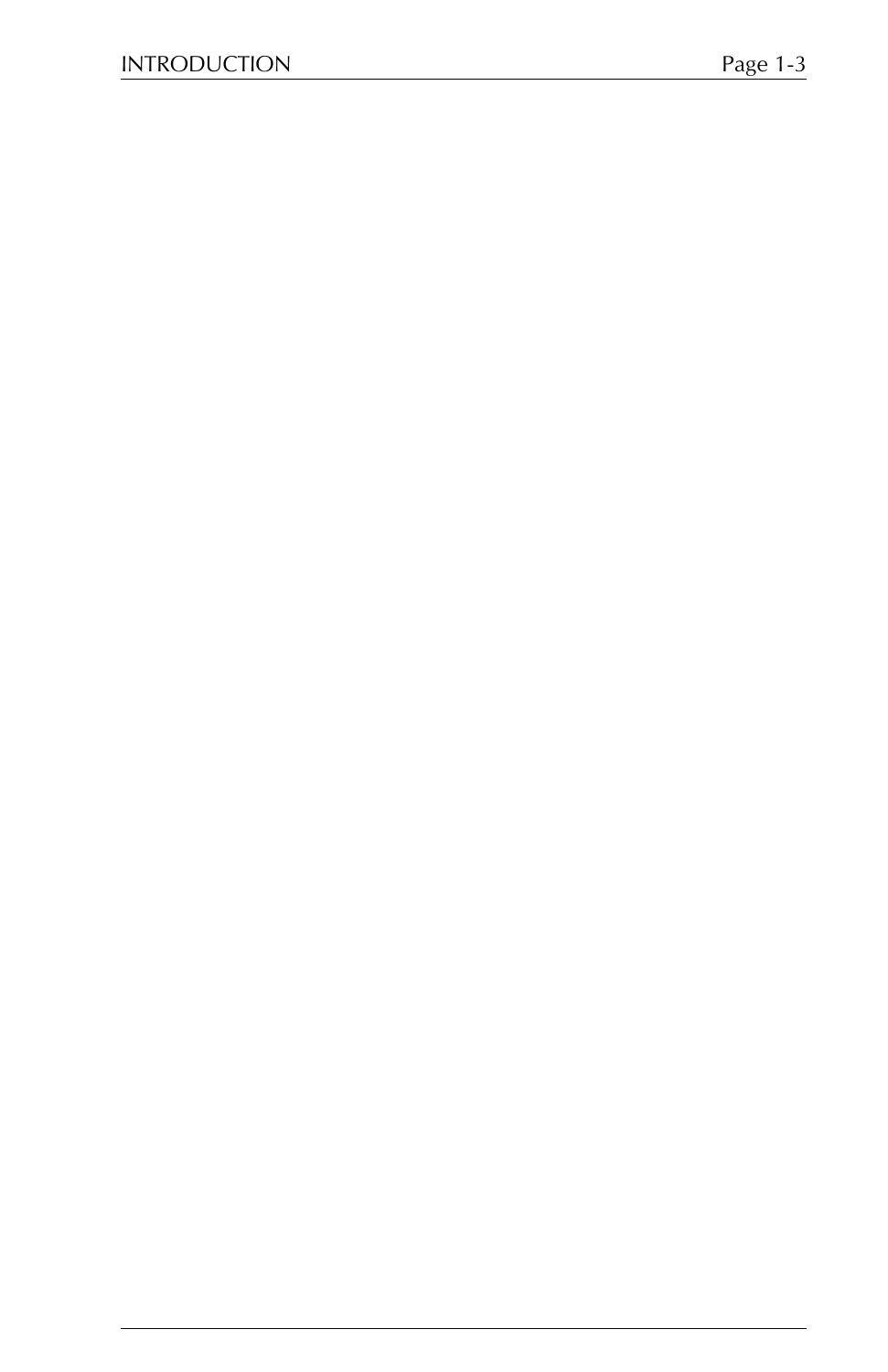# **INSTALLATION**

### **General Information**

This chapter provides information on physically attaching the AGILE 3270- X/ACT to your Xerox printer.

### **Before Beginning**

The following are needed before installing the 3270-X/ACT

- ▲ A Xerox 4505, 4505ps, 4510, 4510ps, 4517, 4520, or 4520mp Desktop Laser Printer
- $\triangle$  A system that delivers ASCII XES data streams via a standard Centronics port
- $\triangle$  A host interface cable RG62 A/U coaxial cable with BNC connectors on both ends. The length of this cable is not to exceed 5000 feet (1500 meters).
- **▲ A ream of paper**
- ▲ A phillips-head screwdriver
- ▲ Additionally, the user or someone in the user's organization should be knowledgeable about the host system.

### **Selecting a Location**

Refer to the user's manual for your particular 4500 series laser printer to ensure that the printer is properly located.

#### Electrical Requirements

The  $3270 - X/ACT$  requires 5 VDC at 1 amp provided by the printer's power source.

Users with any questions regarding the electrical service available at their site should contact a qualified electrician.

#### Operating Environment

The 3270-X/ACT operates best within the specified temperature relative humidity tolerances for the particular 4500 series printer in which it is installed.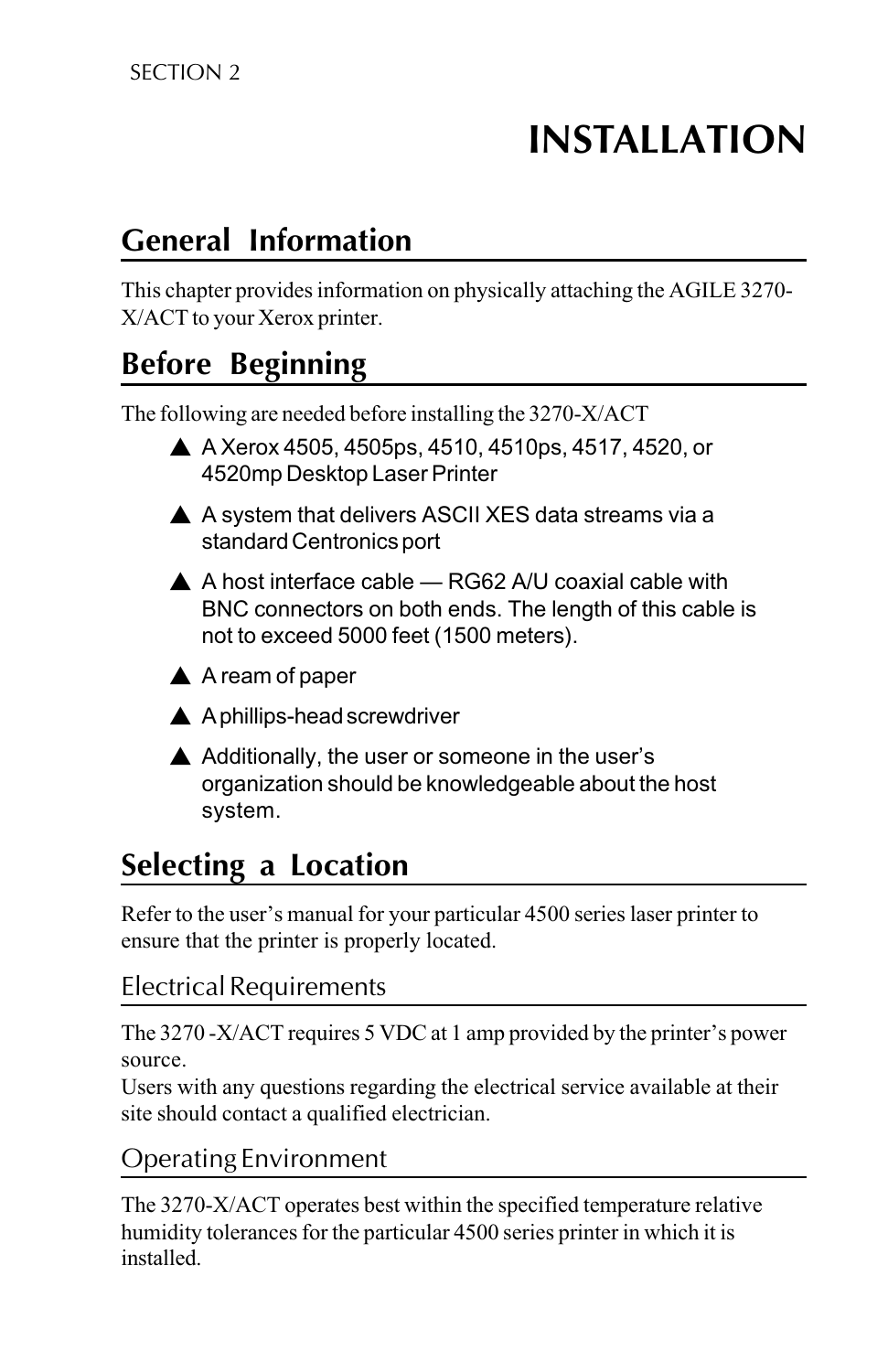### **Unpacking**

After removing the 3270-X/ACT from the shipping container, inspect the unit for any damage in shipment. Immediately report any damage to the freight carrier. Save the packing container. Do not remove the unit from its antistatic enclosure until it is ready for installation.

#### Package Contents

Except when ordered otherwise, the 3270-X/ACT includes the 3270-X/ACT internal PSIO protocol converter and this user's manual. Should either of these items be missing or damaged, contact an AGILE sales representative.

### **4505/4505ps/4510/4510ps Installation**

The following describes and illustrates how to install the 3270-X/ACT in a Xerox 4505, 4505ps., 4510 or 4510ps Desktop Laser Printer. For more information refer to the user's manual for your specific 4500 series printer model

#### Printer Preparation

- $\blacktriangle$  Turn the printer power off
- $\triangle$  Disconnect the power cord and remove all cables
- $\blacktriangle$  Remove any installed font cards

#### Opening the Printer

- $\triangle$  Release the rear cover latches by pressing down on the tabs at the top of the cover
- $\triangle$  Remove the rear cover by pulling it towards you and lifting up, to expose the thumbscrews
- $\triangle$  Loosen the thumbscrews by turning them counter clockwise. the thumbscrews **are not removable.**

CAUTION: Controller boards are sensitive to static electricity. Before proceeding with the removal of your printer's controller board, discharge any static electricity from your body by touching something metal, such as the metal plate on the back of the printer. Do this BEFORE each time you handle the controller board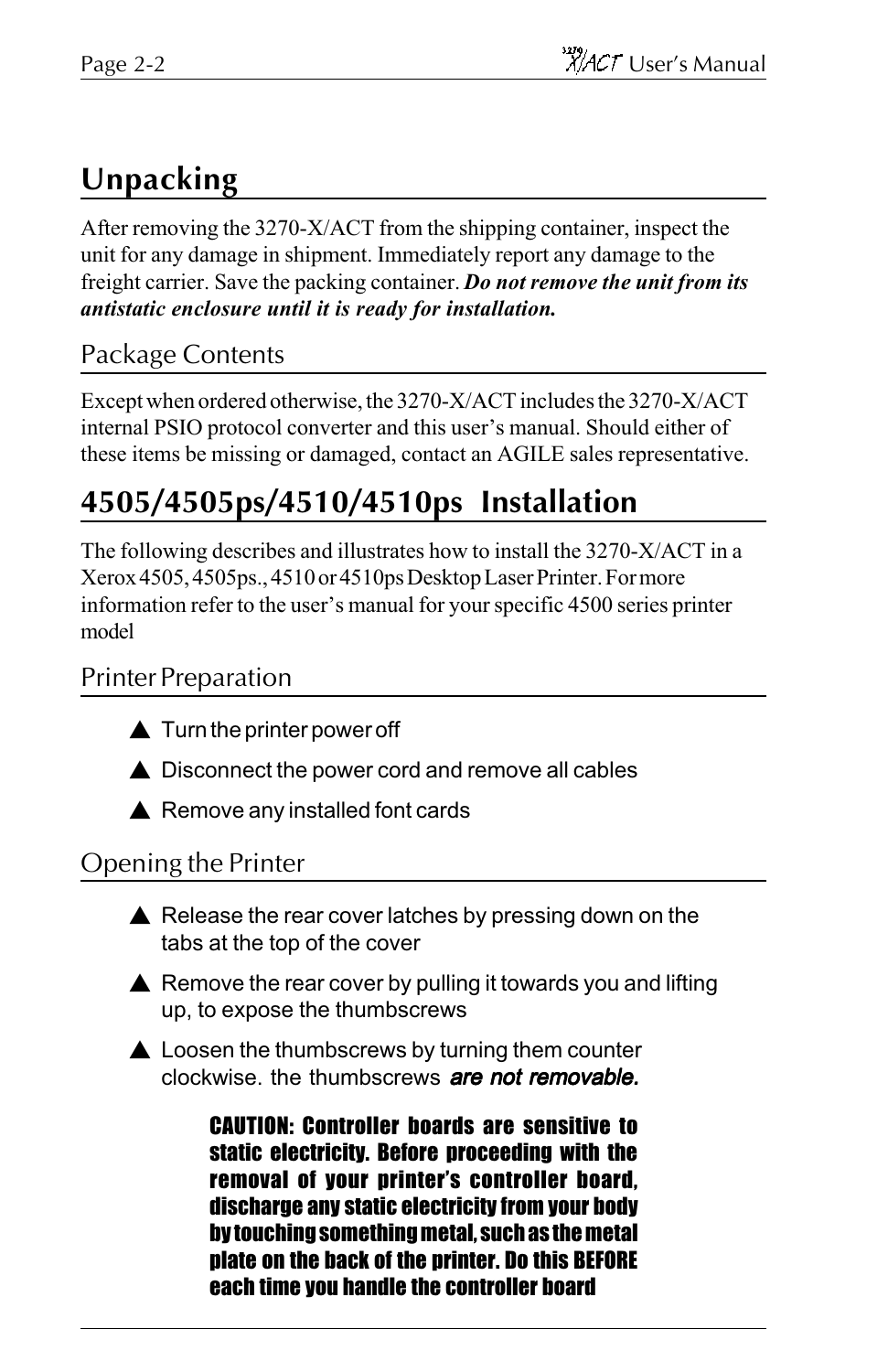$\triangle$  Remove the controller board by grasping the handle on the bottom and pulling toward you with firm and even force. Place the controller on the ream of paper

#### Inserting the 3270-X/ACT

- ▲ Locate an available XNIO slot on the controller board. NOTE: The 4505/4505ps only has one XNIO slot.
- $\triangle$  With the phillips screwdriver, remove the plate covering the interface port.
- ▲ Line up the 3270 X/ACT's connector to the slot on the controller board and slide the coax interface through the port opening so that PSIO is properly aligned.
- $\triangle$  Gently press the card straight down onto the controller board until the unit is firmly in place.

#### CAUTION: DO NOT press the PSIO on to the controller board at an angle, or interface pins could be bent, damaging the unit and causing it to not function properly.

#### Returning the Printer to Operation

- $\triangle$  Slide the controller board back into the printer, aligning the edge of the board in the guide rails
- ▲ Push the controller board firmly into place. Make certain that there is no space between the controller board and the printer chassis. They must be flush.
- ▲ Turn the thumbscrews clockwise to tighten. Do not use tools to tighten, only finger pressure.
- $\triangle$  Replace the rear cover by sliding the tabs on the bottom of the cover into their slots and pushing forward until the tabs on top click into place.
- ▲ Reinstall and font cards, following the procedure in your printer's user's manual
- **▲** reconnect parallel cables and power cord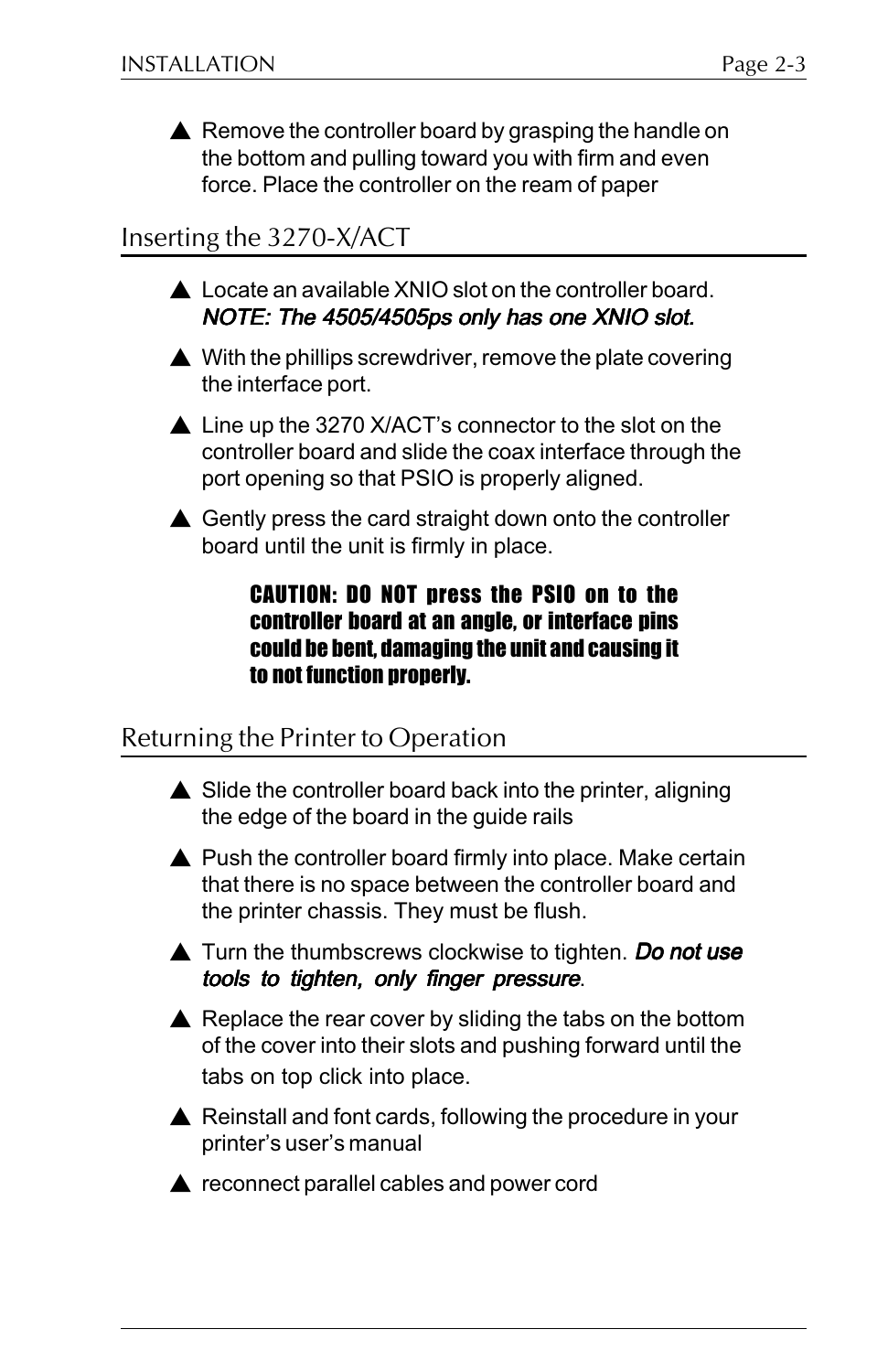### **4517/4517mp Installation**

The following describes and illustrates how to install the 3270-X/ACT in a Xerox 4517 or 4517mp Desktop Laser Printer. For more information refer to the user's manual for your specific 4500 series printer model

#### Printer Preparation

- $\triangle$  Turn the printer power off
- **▲ Disconnect the power cord and remove all cables**
- $\triangle$  Remove any installed font cards

#### Opening the Printer

 $\triangle$  Loosen the thumbscrews by turning them counter clockwise. the thumbscrews **are not removable.** 

> CAUTION: Controller boards are sensitive to static electricity. Before proceeding with the removal of your printer's controller board. discharge any static electricity from your body by touching something metal, such as the metal plate on the back of the printer. Do this BEFORE each time you handle the controller board

 $\triangle$  Remove the controller board by grasping it and pulling toward you with firm and even force. Place the controller on the ream of paper.

#### Inserting the 3270-X/ACT

- ▲ Locate an available XNIO slot on the controller board.
- $\triangle$  With the phillips screwdriver, remove the plate covering the interface port.
- ▲ Line up the 3270 X/ACT's connector to the slot on the controller board and slide the coax interface through the port opening so that PSIO is properly aligned.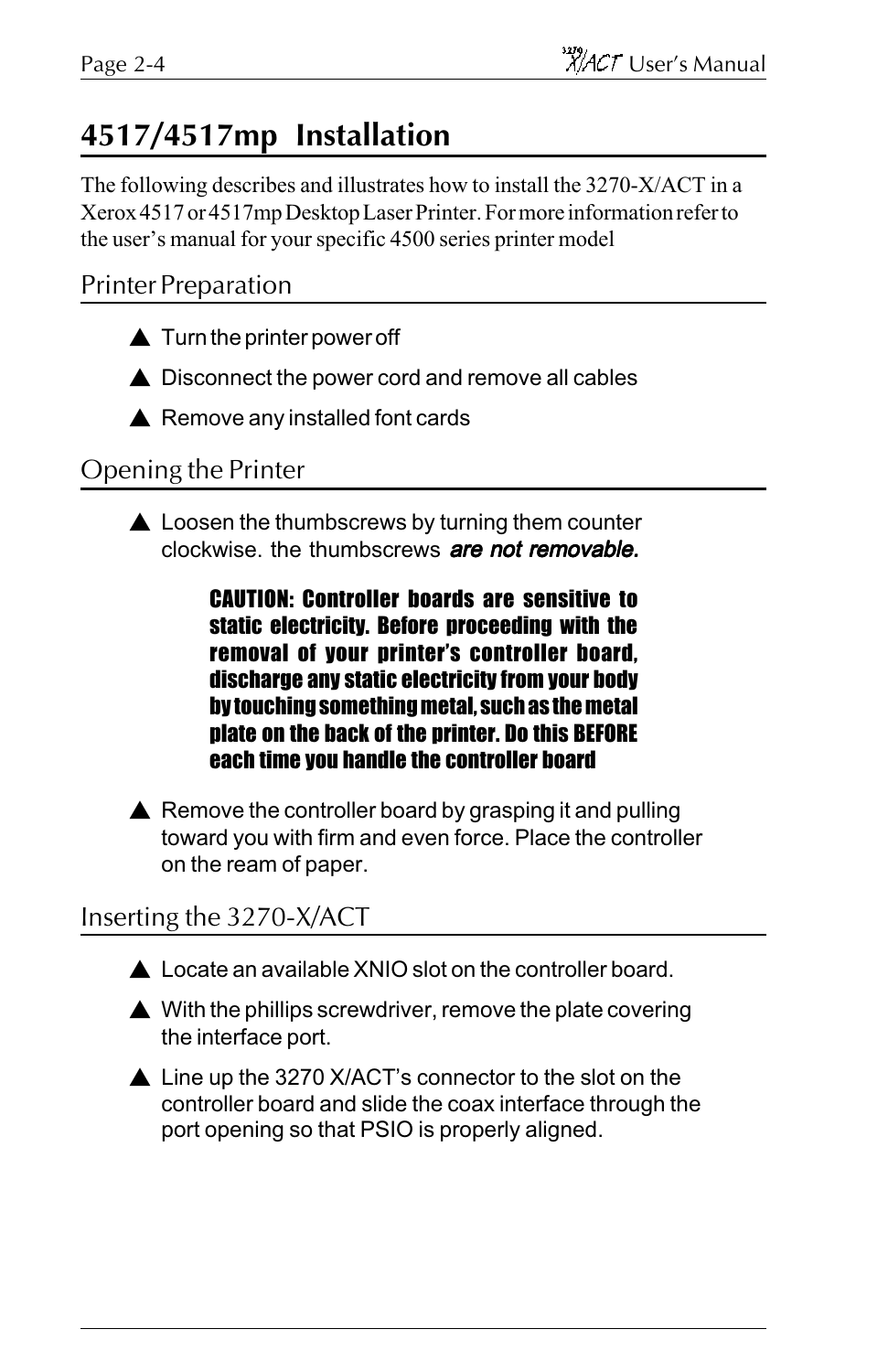▲ Gently press the card straight down onto the controller board until the unit is firmly in place.

> CAUTION: DO NOT press the PSIO on to the controller board at an angle, or interface pins could be bent, damaging the unit and causing it to not function properly.

#### Returning the Printer to Operation

- $\triangle$  Slide the controller board back into the printer, aligning the edge of the board in the guide rails
- $\triangle$  Push the controller board firmly into place. Make certain that there is no space between the controller board and the printer chassis. They must be flush.
- ▲ Turn the thumbscrews clockwise to tighten. Do not use tools to tighten, only finger pressure.
- $\triangle$  Reinstall and font cards, following the procedure in your printer's user's manual
- **▲ Reconnect parallel cables and power cord**

### **4520/4520mp Installation**

The following describes and illustrates how to install the 3270-X/ACT in a Xerox 4520 or 4520mp Desktop Laser Printer. For more information refer to the user's manual for your specific 4500 series printer model.

#### Printer Preparation

- $\triangle$  Turn the printer power off
- $\triangle$  Remove any installed high-capacity feeders
- $\triangle$  Disconnect the power cord and remove all cables
- $\triangle$  Remove any installed font cards

#### Opening the Printer

**▲ Loosen the thumbscrews by turning them counter**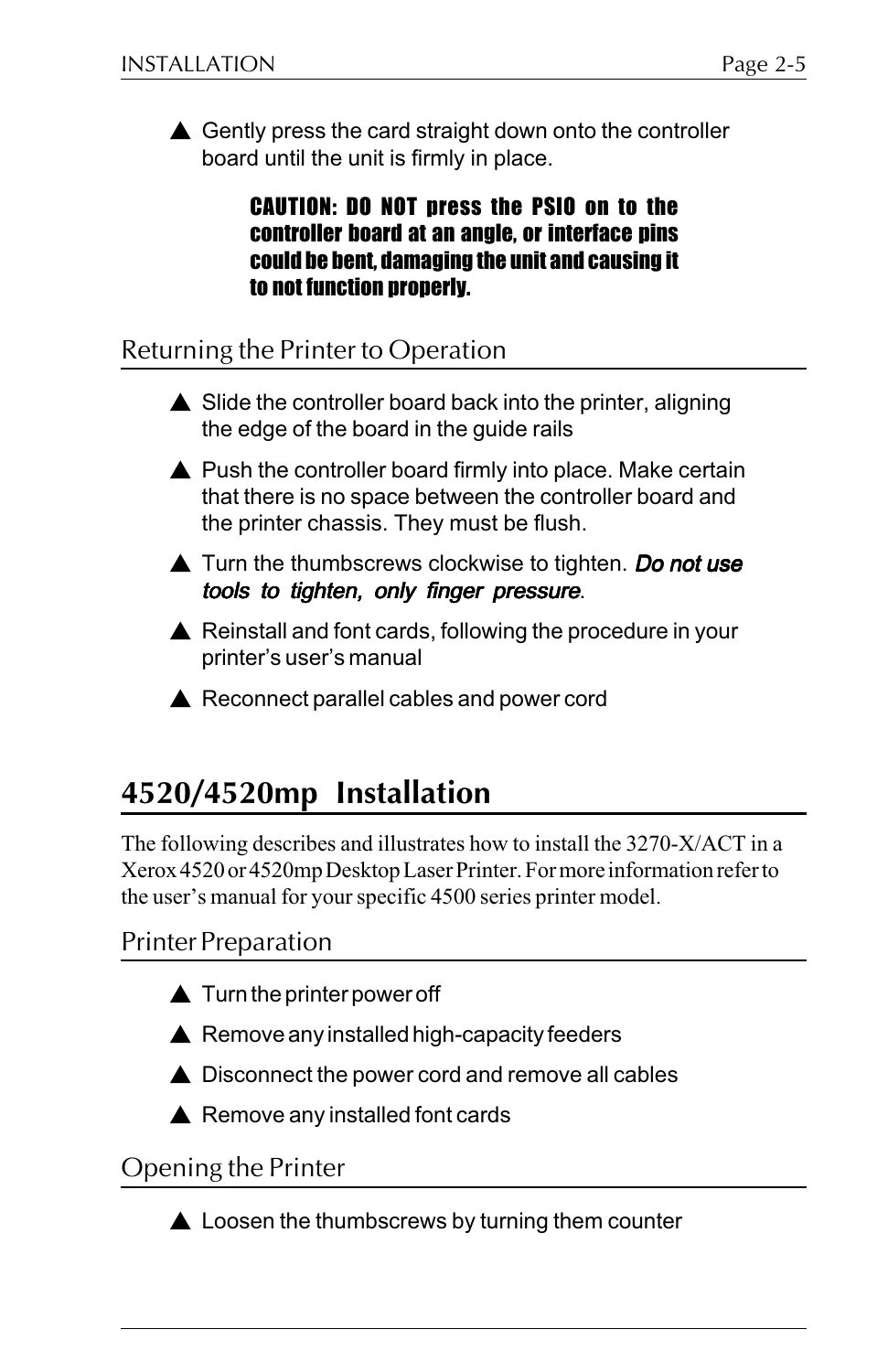#### clockwise. the thumbscrews **are not removable.**

CAUTION: Controller boards are sensitive to static electricity. Before proceeding with the removal of your printer's controller board. discharge any static electricity from your body by touching something metal, such as the metal plate on the back of the printer. Do this BEFORE each time you handle the controller board

- ▲ Using the thumbscrews, slowly pull the controller board out until it stops or until the P clamp is exposed. DO NOT pull the board farther than the built-in stop.
- $\triangle$  Disconnect the J205, J206, J207 and J208 cable connectors by gently wiggling the connectors back and forth.

#### CAUTION: DO NOT pull the connections out with excessive force, or interface pins could be bent, damaging the unit and causing it to not function properly.

- $\triangle$  Using the phillips-head screwdriver, remove the screw holding the P-clamp in place.
- ▲ Release the shielded wire and set the P-clamp and screw aside.
- $\triangle$  Remove the controller board by lifting up slightly and pulling toward you.
- ▲ Place the controller board on a flat, clean surface.

#### Inserting the 3270-X/ACT

- ▲ Locate an available XNIO slot on the controller board.
- $\triangle$  With the phillips-head screwdriver, remove the plate covering the interface port.
- ▲ Line up the 3270 X/ACT's connector to the slot on the controller board and slide the coax interface through the port opening so that PSIO is properly aligned.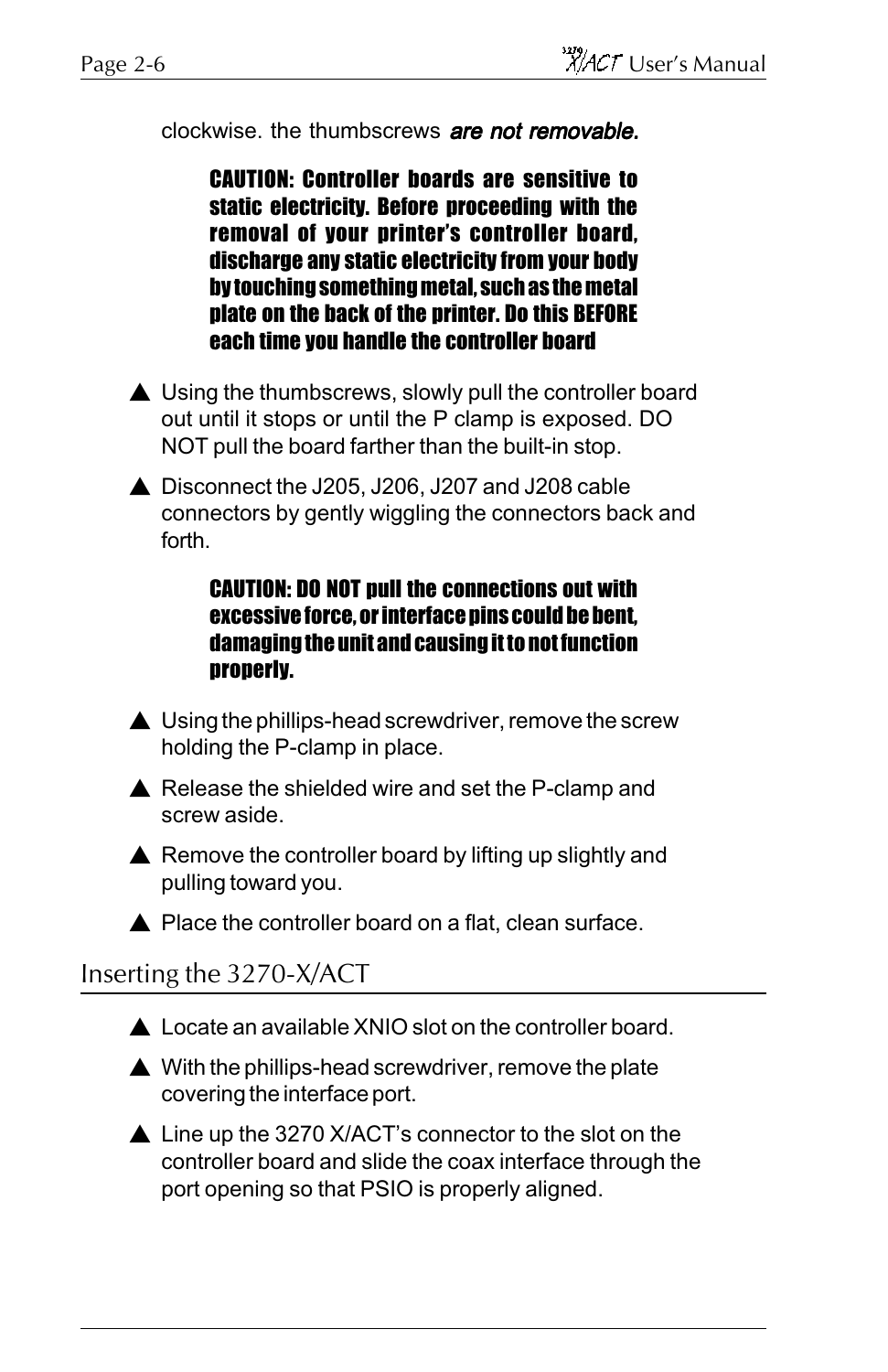▲ Gently press the card straight down onto the controller board until the unit is firmly in place.

> CAUTION: DO NOT press the PSIO on to the controller board at an angle, or interface pins could be bent, damaging the unit and causing it to not function properly.

#### Returning the Printer to Operation

- $\triangle$  Slide the controller board back into the printer, aligning the edge of the board in the guide rails.
- ▲ Reconnect the P-clamp and J205, J206, J207 and J208 connections.
- $\triangle$  Push the controller board firmly into place. Make certain that there is no space between the controller board and the printer chassis. They must be flush.
- ▲ Turn the thumbscrews clockwise to tighten. Do not use tools to tighten, only finger pressure.
- $\triangle$  Replace the rear cover by sliding the tabs on the bottom of the cover into their slots and pushing forward until the tabs on top click into place.
- ▲ Reinstall and font cards, following the procedure in your printer's user's manual
- **▲** reconnect parallel cables, feeders and power cord

### **Connections**

The following section describes and illustrates how to make the required and optional physical connections between the 3270-X/ACT and the other components of the system. Approved cables are listed in the following chart:

#### 3270-X/ACT Connection to Establishment Controller

Attach the device end of an RG62 A/U coax cable to the coax connector on the rear panel of the 3270-X/ACT. Rotate the cable connector 1/4 turn clockwise to lock it in place. Attach the EC end of the coaxial cable to the establishment controller at the coax port designated for the 3270-X/ACT.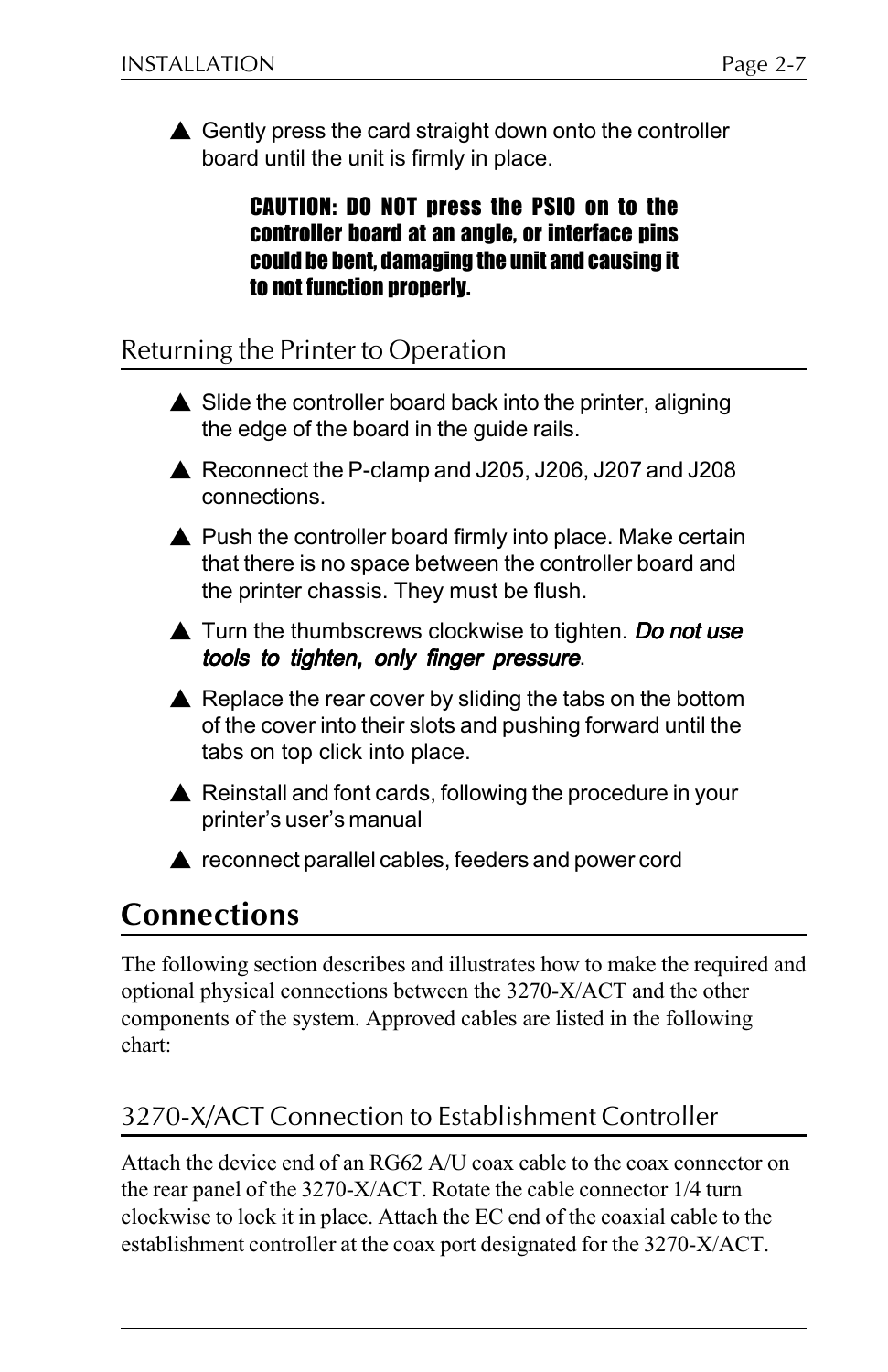#### 3270-X/ACT Connection to Parallel Input

Connect the device end of the AGILE parallel cable to the appropriate port on the parallel input source host. Secure the cable using the screws provided. Then connect the 3270-X/ACT end of the cable to the proper input port of the 3270-X/ACT. The FCC requires all alternate host interface cables to be properly shielded.

### **Connection Tests**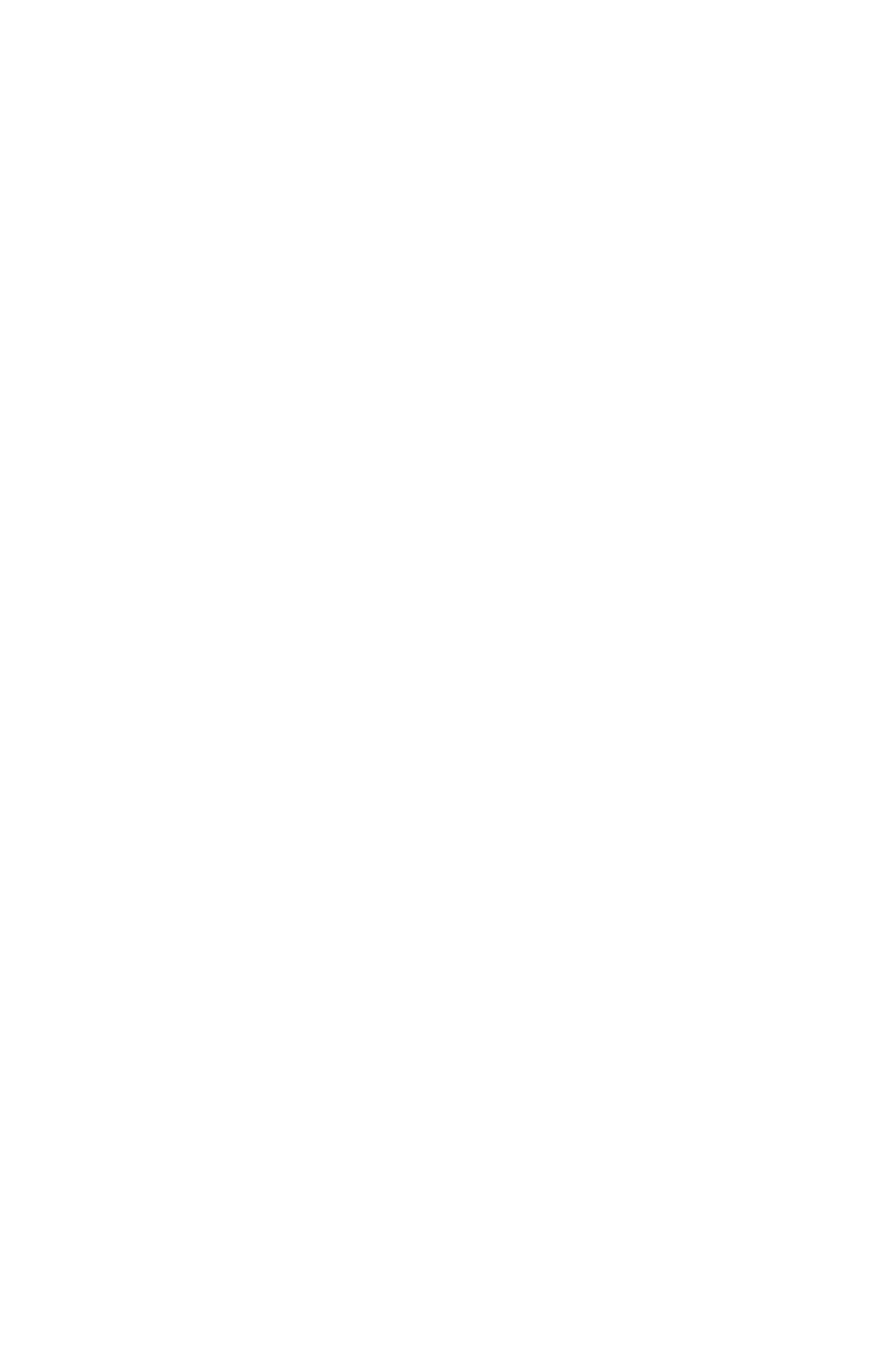## **TROUBLESHOOTING**

### **General Information**

This section describes how to print various reports. These reports are used to test the connections between the 3270 X/ACT and the other components of the user's system, and to troubleshoot problems encountered in sending properly formatted documents to the printer. This section also describes how to contact AGILE technical support and how to upgrade the 3270 X/ ACT firmware EPROM.

### **Connection Tests**

The following tests will verify that proper connections have been made between the 3270 X/ACT, the coax host, the printer and the parallel input.

#### Printer Test

One of the features of the 3270 X/ACT is a printer test that can be used to verify the connection between the printer and the 3270 X/ACT. To perform this test,.

The printer will begin printing a continuous stream of the EBCDIC or ASCII character sets from SPACE through DELETE, followed by a CR/LF.

Allow the printer to output several pages of data, then verify that all of the pages are formatted identically. To end the printer test,

A sample printer test can be found in the Appendix.

#### **If the report does not print:**

- ▲ Check that both the 3270 X/ACT and the printer are connected to a power source, powered on and on line.
- ▲ Verify that the 3270 X/ACT is securely connected to the printer and in the proper port (refer to Section 2 — Installation).
- ▲ Verify that the RG 62 A/U coaxial cable is securely connected to the 3270 X/ACT.
- ▲ The 3270 X/ACT may be configured incorrectly (refer to Section 4 — Configuration Options).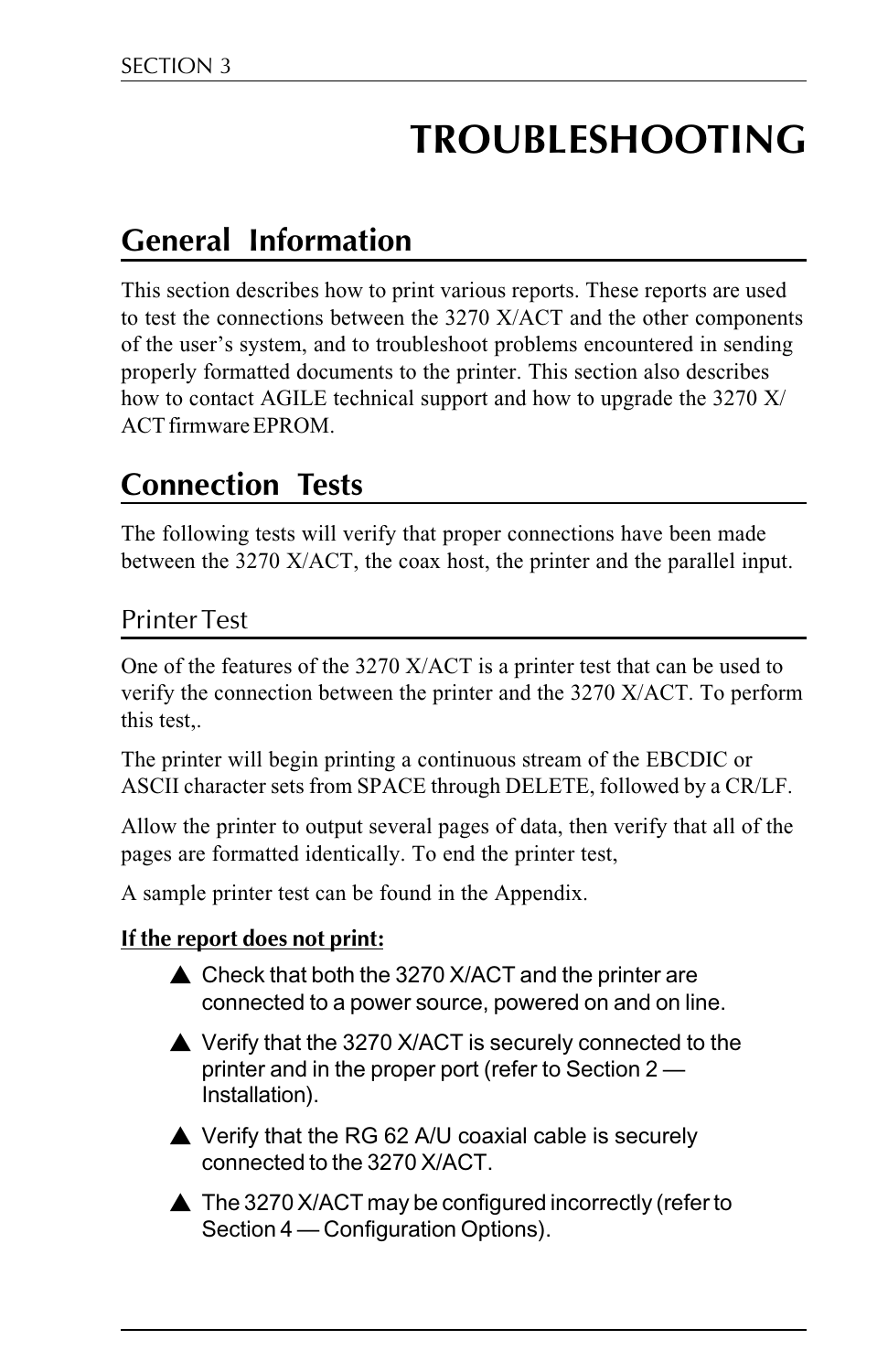▲ Confirm that the printer is functioning properly by having it perform a self test. Refer to the printer user's manual for instructions.

#### **If the report prints garbage:**

▲ The 3270 X/ACT may be incorrectly configured for ASCII or EBCDIC (the default is ASCII). This setting is determined by configuration Option #10. Refer to Section 4 — Configuration Options for information on changing the settings of configuration options.

#### General Configuration Report

This report will print out a list of all of the 3270 X/ACT configuration options, including programmable function strings, along with their current settings and the current firmware version number. This report is useful for finding the causes of various printing and formatting problems. This test should also be printed before and after changing any configuration options.

To print the report, XXXXXXXXXXXXXXXXX. A sample report with all default values selected is included in the Appendix.

#### Coax Host Verification

After successfully completing a General Configuration Report, verify the host connection to the 3270 X/ACT by sending a Local Copy or a typical host-generated print transaction to the printer (one or two pages). Refer to the system documentation for instructions. Verify that the transaction is properly formatted and output by the printer.

#### **If it does not print:**

- ▲ Check that the 3270 X/ACT and the coax host are securely connected with an RG62 A/U coax cable.
- ▲ Make certain that the 3270 X/ACT is defined to the system as a 3287 printer with a 4K physical buffer size.
- $\triangle$  Confirm that the 3270 X/ACT is defined to the system as an LU1 if using SCS data streams, or as an LU3 if using DSC data streams.
- ▲ If using VTAM or another Network Control Program, make certain that the 3270 X/ACT is defined as a type 2 physical unit.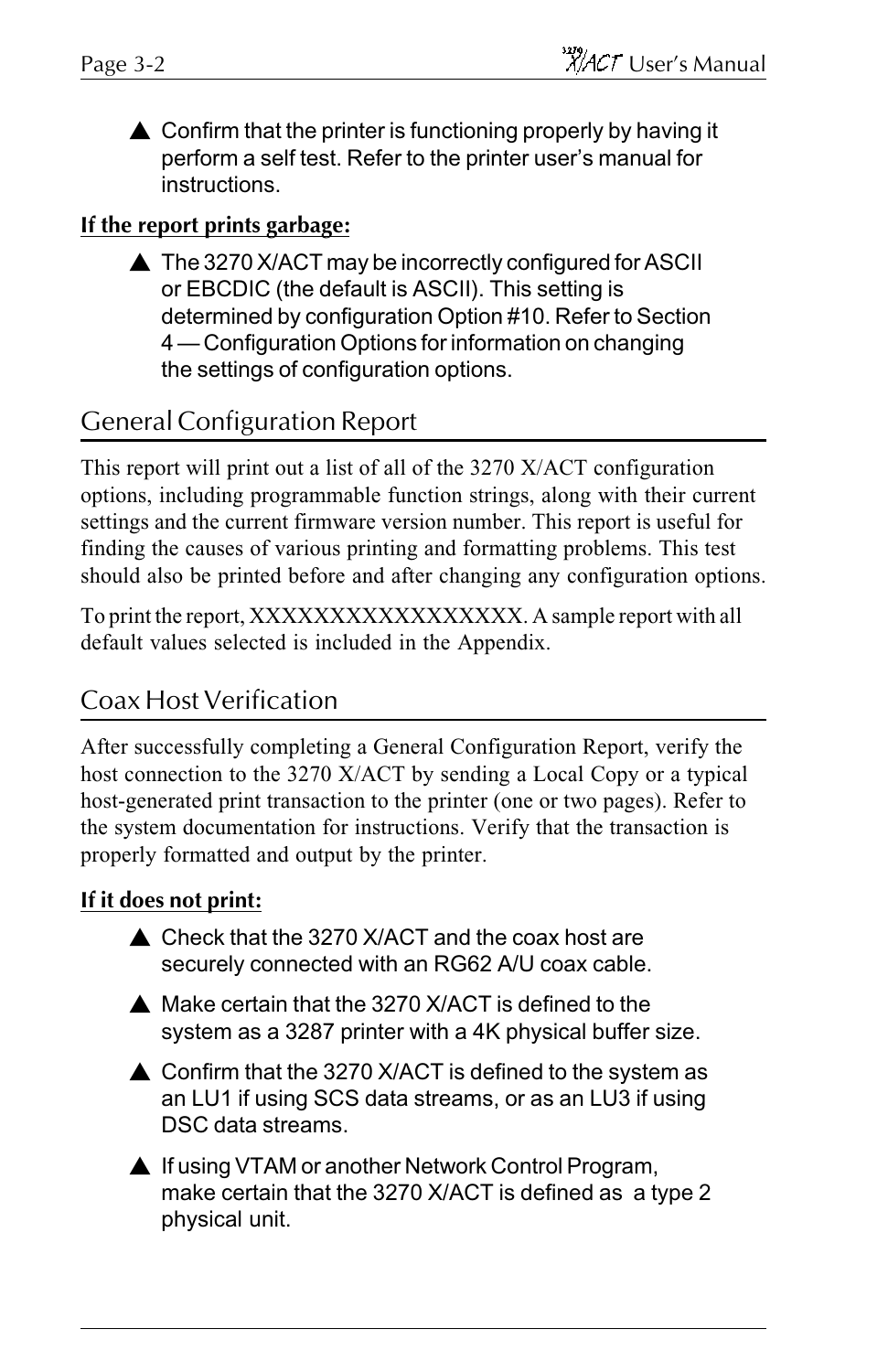#### **If the print output is not formatted correctly:**

- $\triangle$  Refer to the printer user's manual for the commands necessary to format the printer's output to suit the needs of the application.
- $\triangle$  Print the document again using the 3270 X/ACT Auto Buffer Report.

#### Auto Buffer Report

An Auto Buffer Report is a tool useful for diagnostics, and it will sometimes be requested by AGILE technical support for diagnosing printing problems. An Auto Buffer Report will automatically output a buffer dump of the data that the 3270 X/ACT receives along with a printout of the host print job being sent to the printer.

To print using the buffer dump feature, XXXXXXXXXXXXXXXXX

After the Auto Buffer Report has printed, XXXXXXXXXXXXXXX. A sample Auto Buffer Report can be found in the Appendix.

#### Translate Table Report

Some formatting problems may be caused by inappropriate changes to the translate tables, especially changes made to values that perform special functions. A translate table report allows the user to compare the current values in the table being used to translate the document to the values in the original table. This report should be printed before and after making any changes to the translate tables. For information on determining the active translate table, refer to Section  $7 -$  Translate Tables.

To print a Translate Table Report, XXXXXXXXXXXXX

After the report has finished printing, XXXXXXXXXXX. A sample Translate Table Report with all default values selected can be found in the Appendix.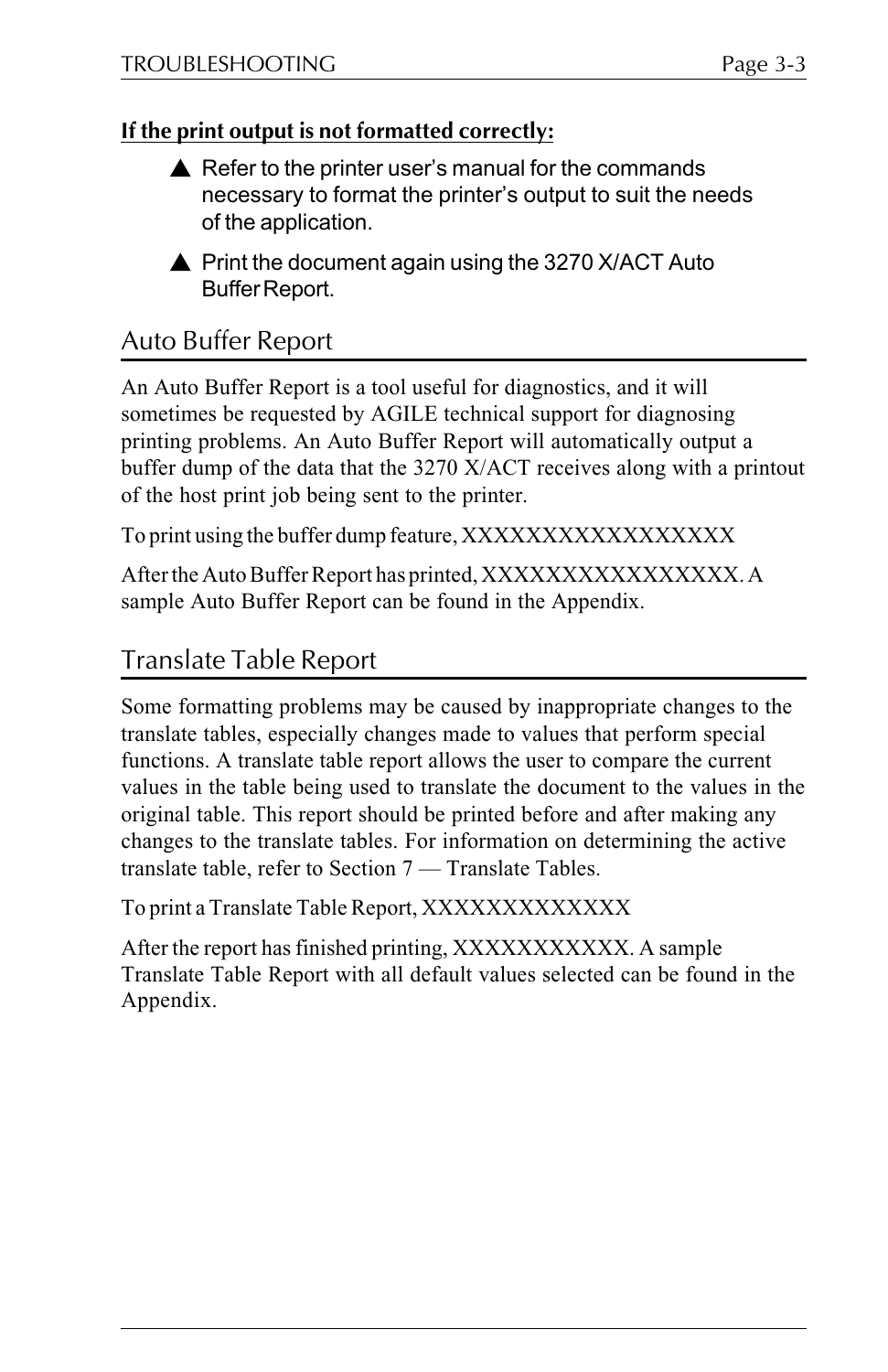### **Contacting AGILE Technical Support**

Before contacting AGILE technical support, print out each of the reports described earlier in this chapter, and check them for potential sources of problems. If the problem persists after making the obvious corrections, please have the following information available before calling AGILE:

3270 X/ACT serial number (found on top of card): \_\_\_\_\_\_\_\_\_\_\_\_\_\_\_\_\_\_\_\_\_\_\_\_\_\_\_\_\_\_\_

Firmware version number

(found in the printed reports of the 3270 X/ACT):

Cluster controller model  $#$ :

SCS or DSC mode:

Coax host cable type and length: \_\_\_\_\_\_\_\_\_\_\_\_\_\_\_\_\_\_\_\_\_\_\_\_\_\_\_\_\_\_\_\_

Parallel interface: \_\_\_\_\_\_\_\_\_\_\_\_\_\_\_\_\_\_\_\_\_\_\_\_\_\_\_\_\_\_\_\_\_\_\_\_\_\_\_\_\_\_\_\_\_

AGILE toll-free technical support is available between the hours of 7:00 a.m. and 4:30 p.m. PST. For Express Exchange Service customers who would like next-business-day replacement of a unit, AGILE technical support must be contacted early enough so that the need for a replacement unit can be determined before 2:00 p.m. PST. Refer to page xii for warranty information.

Call (800) 538-1634, or FAX (510) 724-2222.

### **The AGILE Bulletin Board System**

To upload files that do not print correctly, or to download information, call the AGILE BBS:

1. Load the communications software.

2. Set up the modem:

▲ Baud rate: Fastest setting available (AGILE supports speeds of up to 28.8 with both V.FC and V.34 modems)





▲ Parity: None

3. Dial 15107248073. If using a line with Call Waiting, dial \*70,15107248073 to disable Call Waiting.

4. As prompted by the bulletin board, enter the following: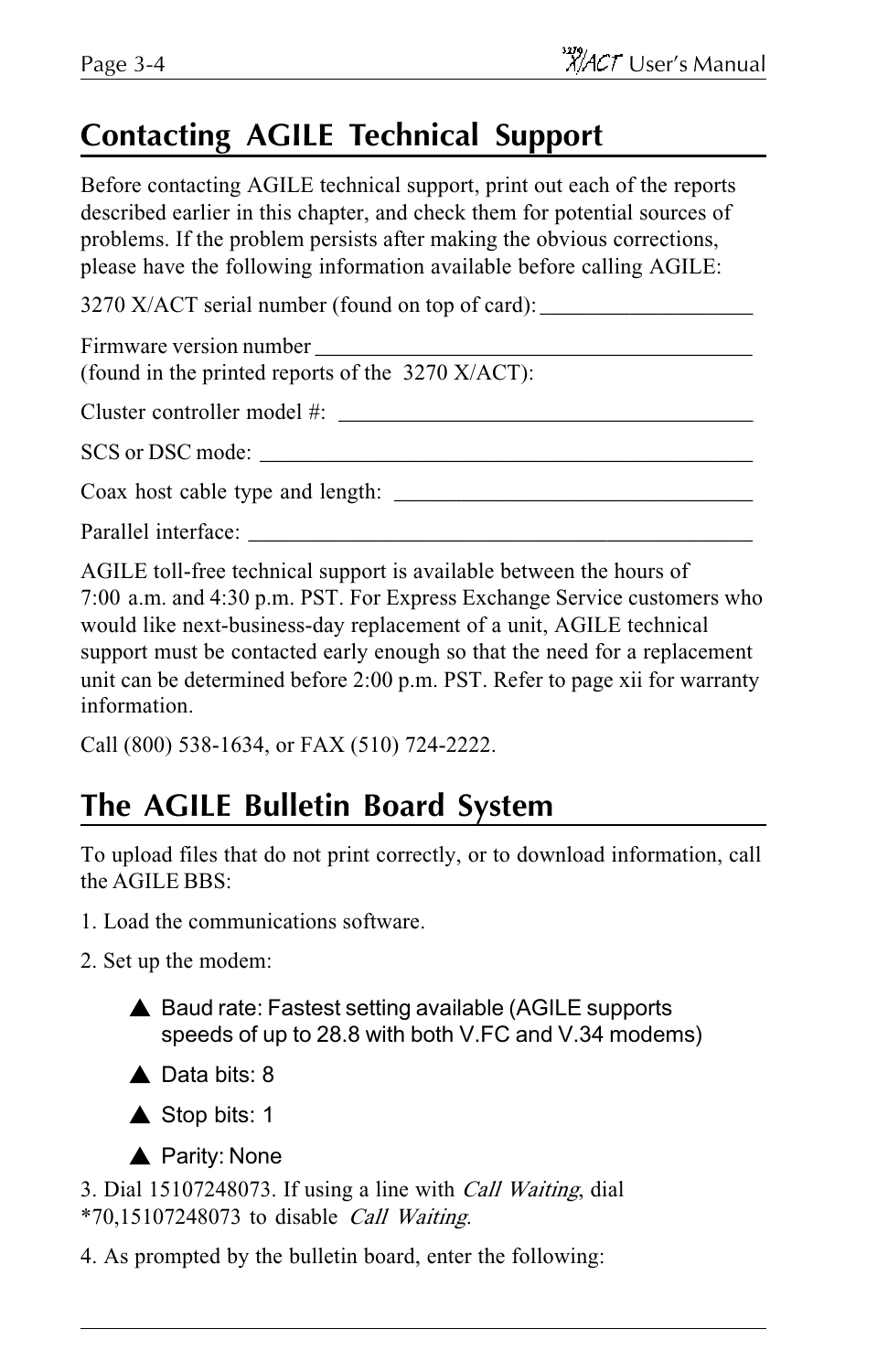- ▲ First name
- ▲ Last name
- ▲ "Y" to confirm name
- ▲ Password
- ▲ Re-enter password
- ▲ "C" to continue
- **▲ Company name**
- ▲ Voice phone number
- 5. Now answer a few questions about your system:
	- $\triangle$  Hot keys (Y/N) allow options to be selected without pressing Enter
	- $\triangle$  Color menus "A" = auto-detect
	- $\triangle$  Default editor mode "F" = full screen (if the user has ANSI terminal emulation); "L" = line edit (if the user does not have ANSI terminal emulation)
	- $\triangle$  Protocol for file transfers the preferred file transfer protocol is ZMODEM ("Z"), but the user may also use any of the other protocols displayed on the screen.

6. The bulletin board will then ask if you want to display the Bulletin menu  $(Y/N)$ , inform you that you have no personal mail, and after you press Enter, will display the Main menu.

- 7. To download a file, perform the following steps:
	- $\triangle$  Press "F" to display the File menu
	- ▲ Press "L" to List files
	- ▲ Press "1" to go to File area 1 (AGILE software download area)
	- ▲ Press "M" to Mark the file
	- ▲ Type the number of the file to be downloaded
	- ▲ Press "D" to Download the file
	- ▲ Press "D" to confirm the download
	- **▲ Perform the local download procedure according to our** communications software instructions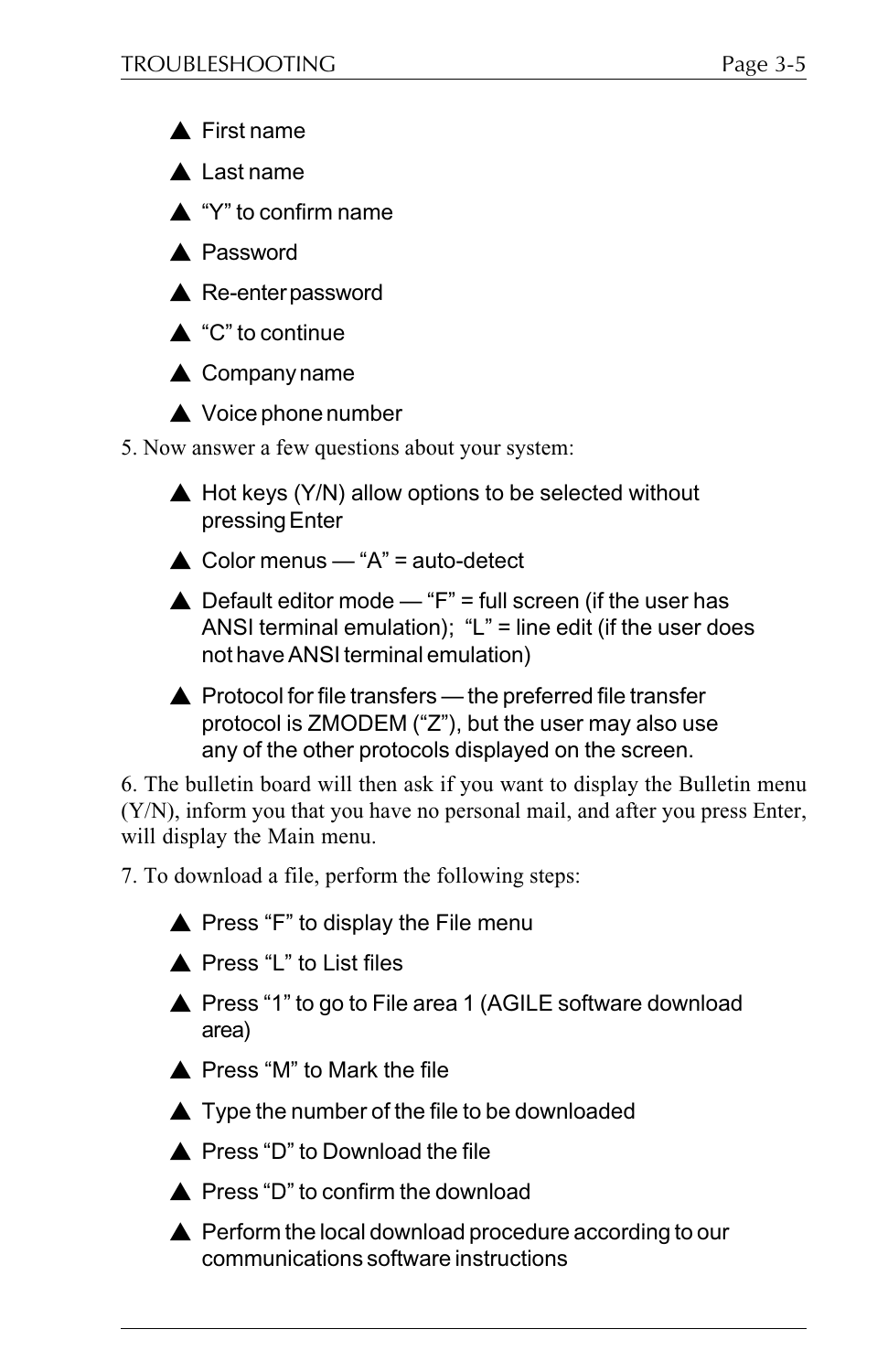8. After downloading the file, press Enter, then exit the bulletin board with the following steps:

- ▲ Press "S" to Stop downloading and exit the Download menu
- ▲ Press "Q" to Quit to the Main menu
- ▲ Press "G" to Goodbye and Logoff
- ▲ Press "Y" to confirm the Logoff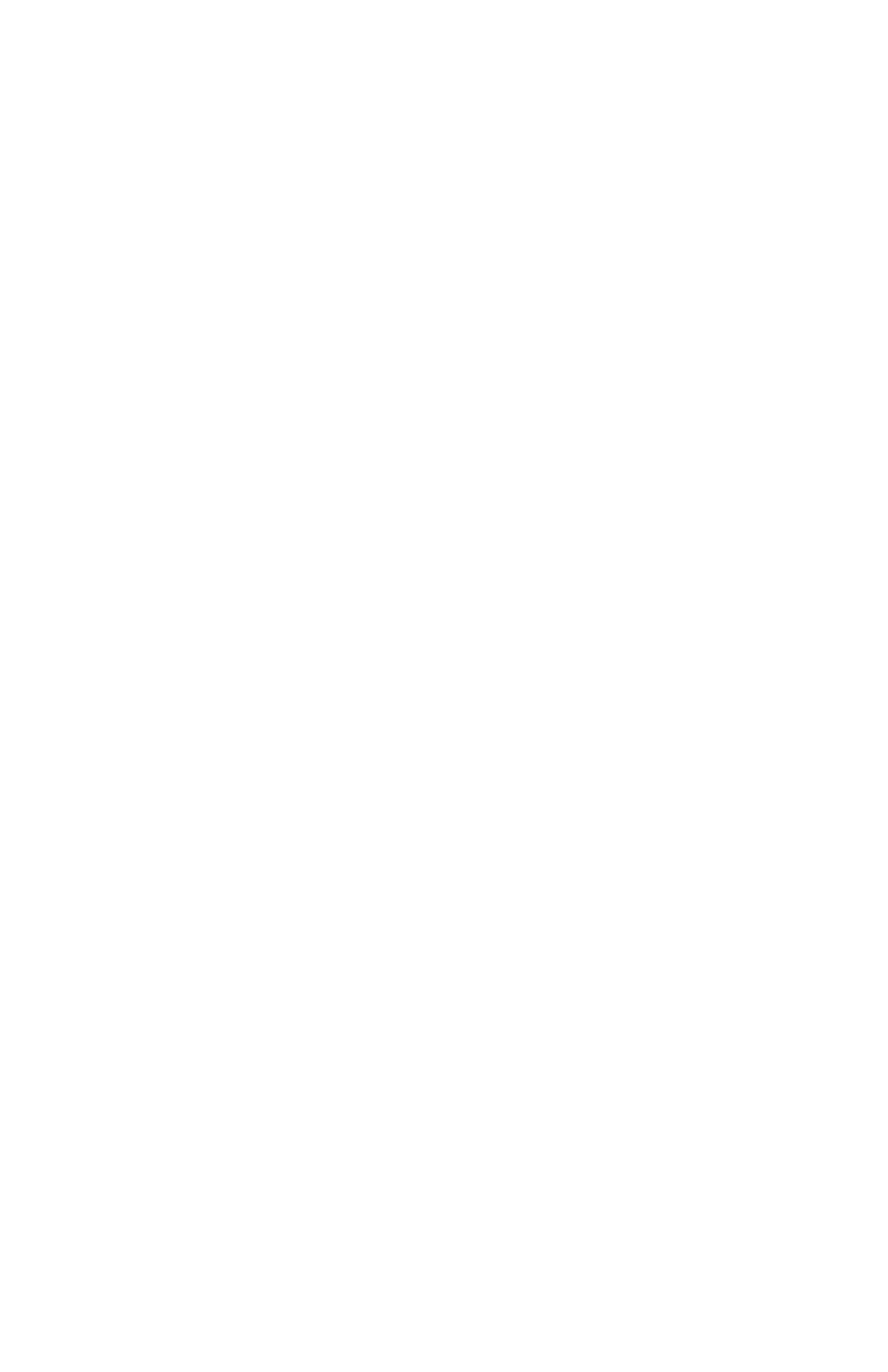# **CONFIGURATION OPTIONS**

### **General Information**

This section describes each of the parameters of the General Configuration Options that the user can select to adapt the  $3270$  X/ACT to the user's specific environment.

Configuring the 3270 X/ACT changes the way in which it handles the data stream from the coax host or alternate host before the data is sent to the printer. The configuration option parameters allow the user to change printer output, page formatting, host parameters, transparency modes, etc. Under many circumstances, the 3270 X/ACT configuration will not have to be modified, because it is already set up for the most common environments.

Before changing any of the configuration settings, the user should print a General Configuration Report that will display the current settings. A General Configuration Report can be generated by sending an ECHO D (XES2PCL configuration) or  $ECHO$   $d$  (coax configuration) command to the 3270 X/ACT when the unit is in normal operating mode. Sample reports are found in the Appendix.

In general, there are two ways to configure the options of the 3270 X/ACT. It can be configured from the coax host or parallel input. Both of these methods are described in a subsequent section.

### **Configuration Option Descriptions**

#### 1 — Column Width

This option allows the user to limit the number of printable columns per page to any value between 0 and 255. The value of this option is the last column at which the 3270 X/ACT will allow any character to be printed before sending a CR/LF sequence. The default value is 132. A value of 0 implies an infinite line length.

Note: To avoid unexpected formatting results, this option should be set to infinite line length if any of the following are true. Refer to Section  $12$  — DisplayWrite 370 Support for more information:



 $\triangle$  the user or the user's application embeds escape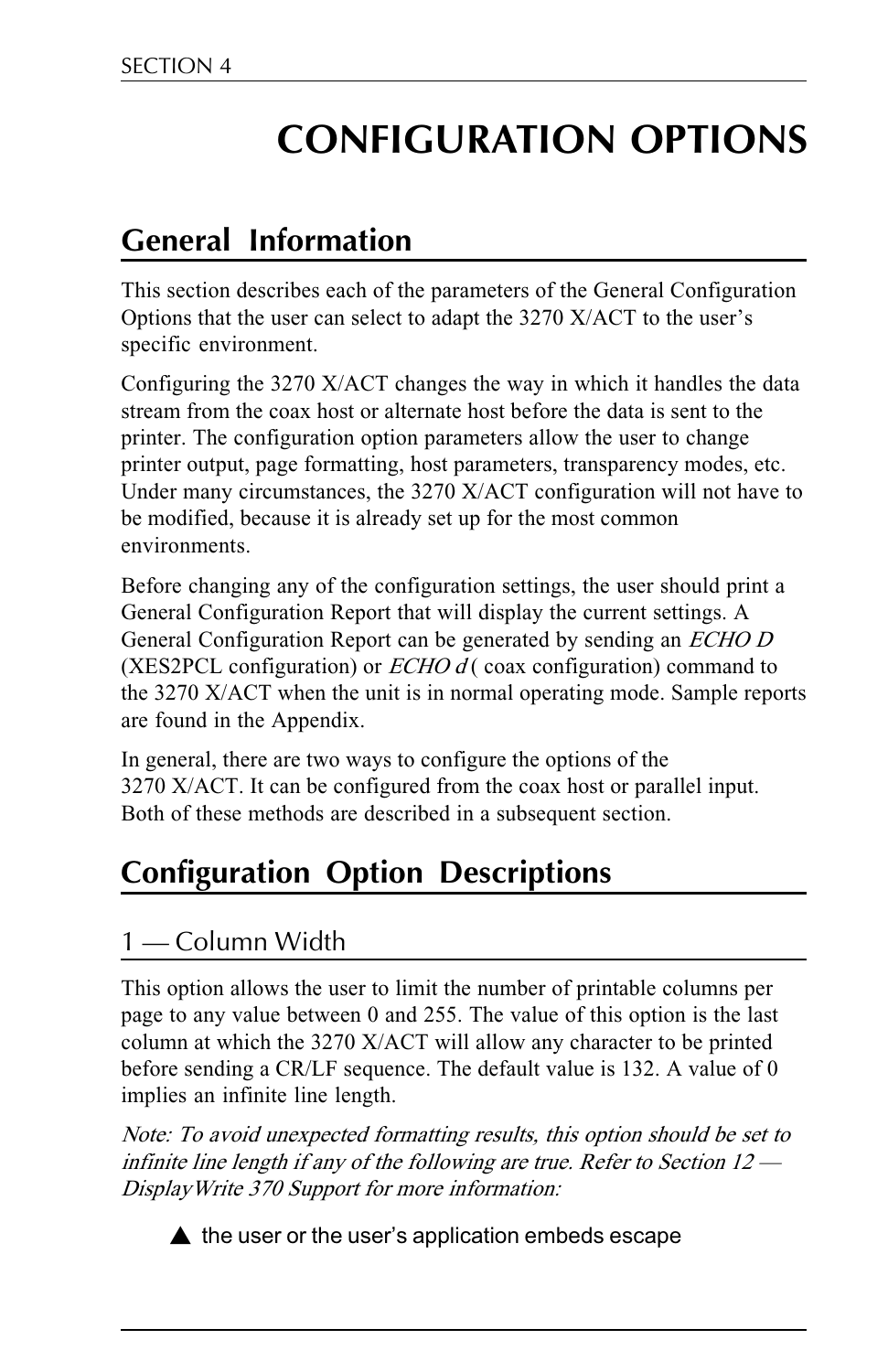sequences in the data stream

 $\triangle$  the user or the user's application embeds transparency or pseudo transparency strings in the data stream

 $\triangle$  the user embeds 3270 X/ACT commands (configuration, translate table or PFS commands) within print jobs

This option should not be set to infinite line length if Option  $\#15$  — Bold Print Emulation is set to any value other than C (none).

#### 2 — Lines Per Page

This option allows the user to set the number of printable lines per page to any value between 0 and 255. The value of this option is the last line on the page at which the 3270 X/ACT will allow any character to be printed before sending a form feed. The default value is 0, which implies an infinite page length.

Note: To avoid unexpected formatting results, this option should be set to infinite page length if any of the following are true. Refer to Section  $12$  — DisplayWrite 370 Support for more information:



- $\blacktriangle$  the user or the user's application embeds transparency or pseudo transparency strings in the data stream
- $\triangle$  the user embeds 3270 X/ACT commands (configuration, translate table or PFS commands) within print jobs

#### 3 — Line Spacing

This option allows the user to set line spacing to any value between 1 and 9. Any line feeds received from the coax host or sent out by the 3270 X/ ACT are multiplied by the value of this option. The default is 1 (single spacing).

## 4 — Local Copy Null Line Suppression

In a local copy or DSC print job, this option determines whether or not lines containing only nulls are printed. The default value is "Yes."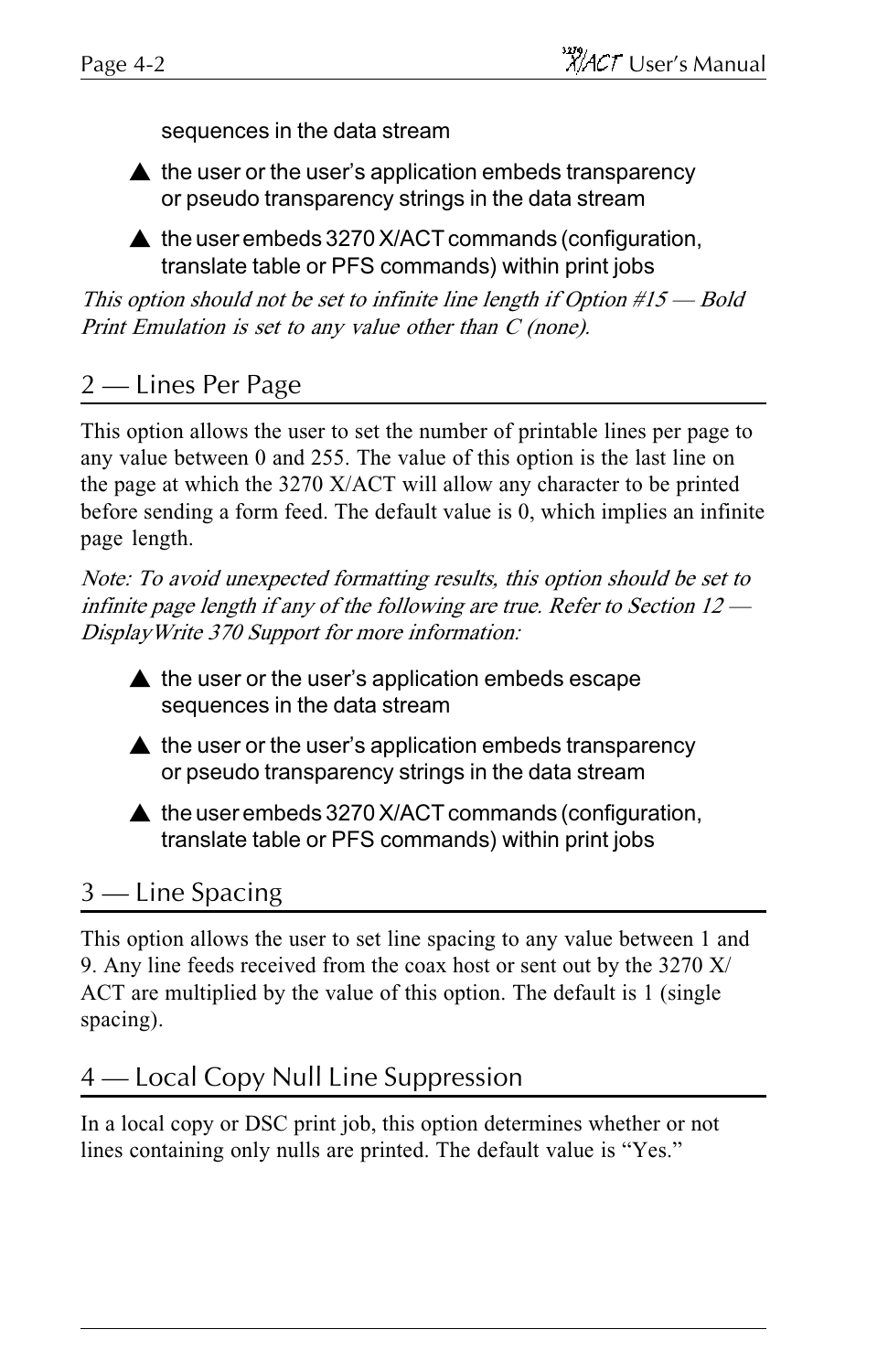## 5 — Xerox 36 Hex Transparency

If this option is set to "Yes," Xerox 36 Hex transparency is enabled. If this option is set to "No," 36h will be ignored. The default value is "No." Refer to Section  $11$  — Transparency Modes for more information.

Note: If this option is set to "Yes," Option  $H -$  Column width should be set to 0 (infinite line length), Option  $#2$  – Lines Per Page should be set to 0 (infinite page length), and Option  $\#15$  — Bold Print Emulation should be set to C (none). Otherwise, unpredictable formatting errors could occur. Refer to Section 12 – Display Write 370 Support for more information.

## 6 — Form Feed Before Local Copy

Determines whether or not a form feed will be sent to the printer before beginning a local copy. The default value is "No."

## 7 — Form Feed After Local Copy

Determines whether or not a form feed will be sent to the printer after finishing a local copy. The default value is "Yes."

## 8 — New Line Order

Determines whether new lines will be sent to the printer as: (A) CR/LF (a carriage return followed by a line feed) or as (B) LF/CR. The default is (A).

## 9 — Reserved

This option is reserved.

## 10 — Output in ASCII or EBCDIC

Some printer types (such as Xerox 4045s) can accept EBCDIC data. This option determines whether the 3270 X/ACT outputs data in the (A) ASCII or (B) EBCDIC character set. A third option, (C), will have the 3270 X/ ACT send coax host data to the printer in EBCDIC and alternate host data in ASCII. The default value is (A).

Note: Option C is useful only for users with an alternate host and a Xerox printer capable of changing on line from XES mode to HP PCL emulation. These printers include the models 4030, 4045-160, 4187, 4213 and 4235. If the user selects option  $C$ , the printer must be configured by the user to start in XES mode using the EBCDIC character set. Additionally,  $PFSB - Coax$ Host PFS must be programmed with the =MCK= command to change to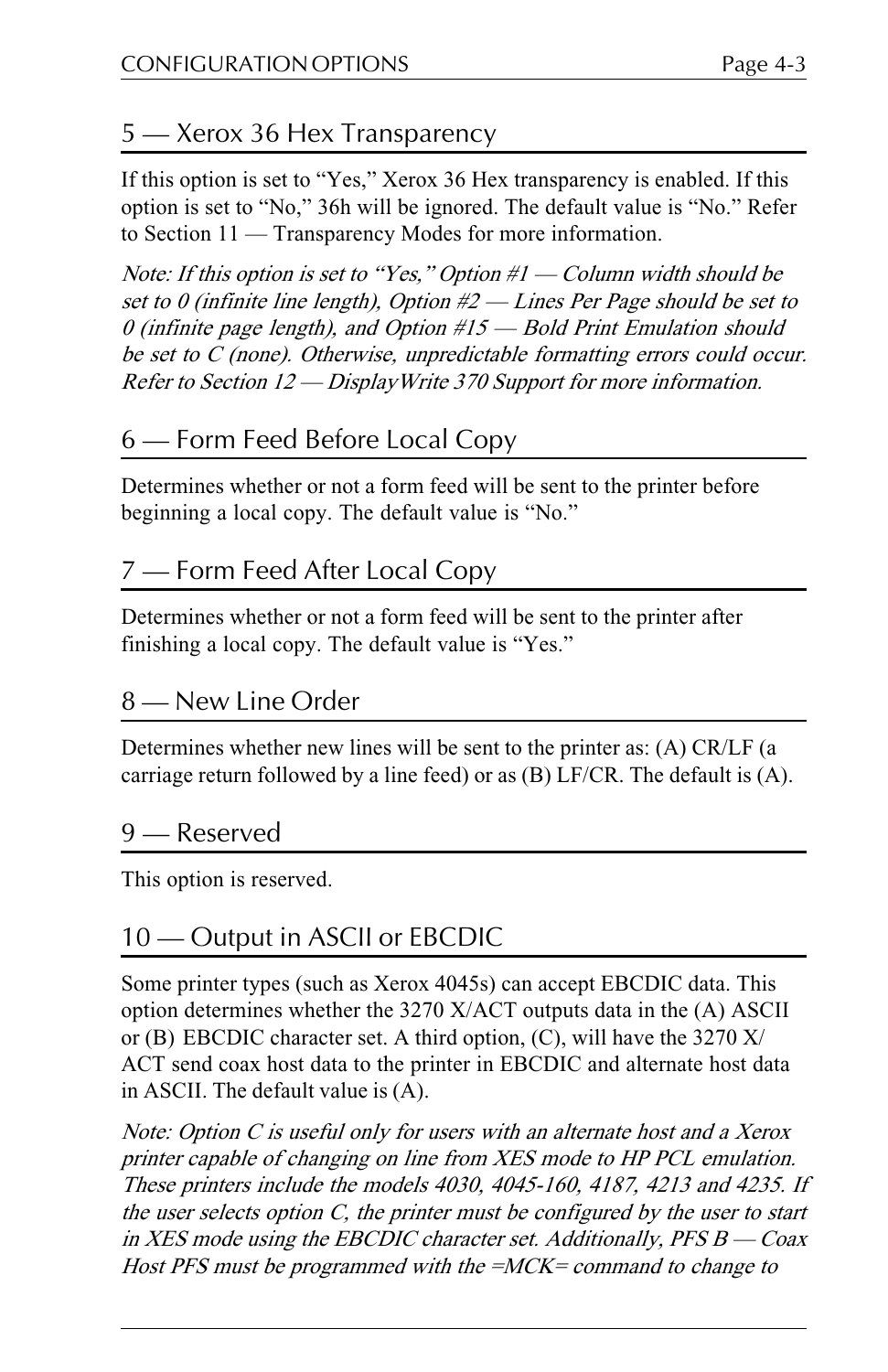$XES$  mode, and PFS  $C -$  Alternate Host PFS must be programmed with the =MCK= command to change to the HP PCL emulation. Refer to the Xerox printer programmer reference for detailed information on changing emulations on line. Refer to Section  $6$  - Programmable Function Strings for information about PFSs.

#### 11 — Reserved

This option is reserved.

#### 12 — Reserved

This option is reserved.

#### 13 — Reserved

This option is reserved.

#### 14 — Reserved

This option is reserved.

#### 15 — Bold Print Emulation

Determines how the 3270 X/ACT implements bold printing. The choices are: (A) 3287 printer emulation, (B) DisplayWrite 370 emulation or (C) None. The default value is  $(C)$ . For more information, refer to section  $12$  — DisplayWrite 370 Support.

Note: To avoid unexpected formatting results, this option should be set to C (none) if any of the following are true. Refer to Section  $12$  — DisplayWrite 370 Support for more information:

**▲ the user or the user's application embeds escape** sequences in the data stream

- $\triangle$  the user or the user's application embeds transparency or pseudo transparency strings in the data stream
- ▲ the user embeds 3270 X/ACT commands (configuration, translate table or PFS commands) within print jobs
- $\triangle$  Option #1 Column Width is set to 0 (infinite line length)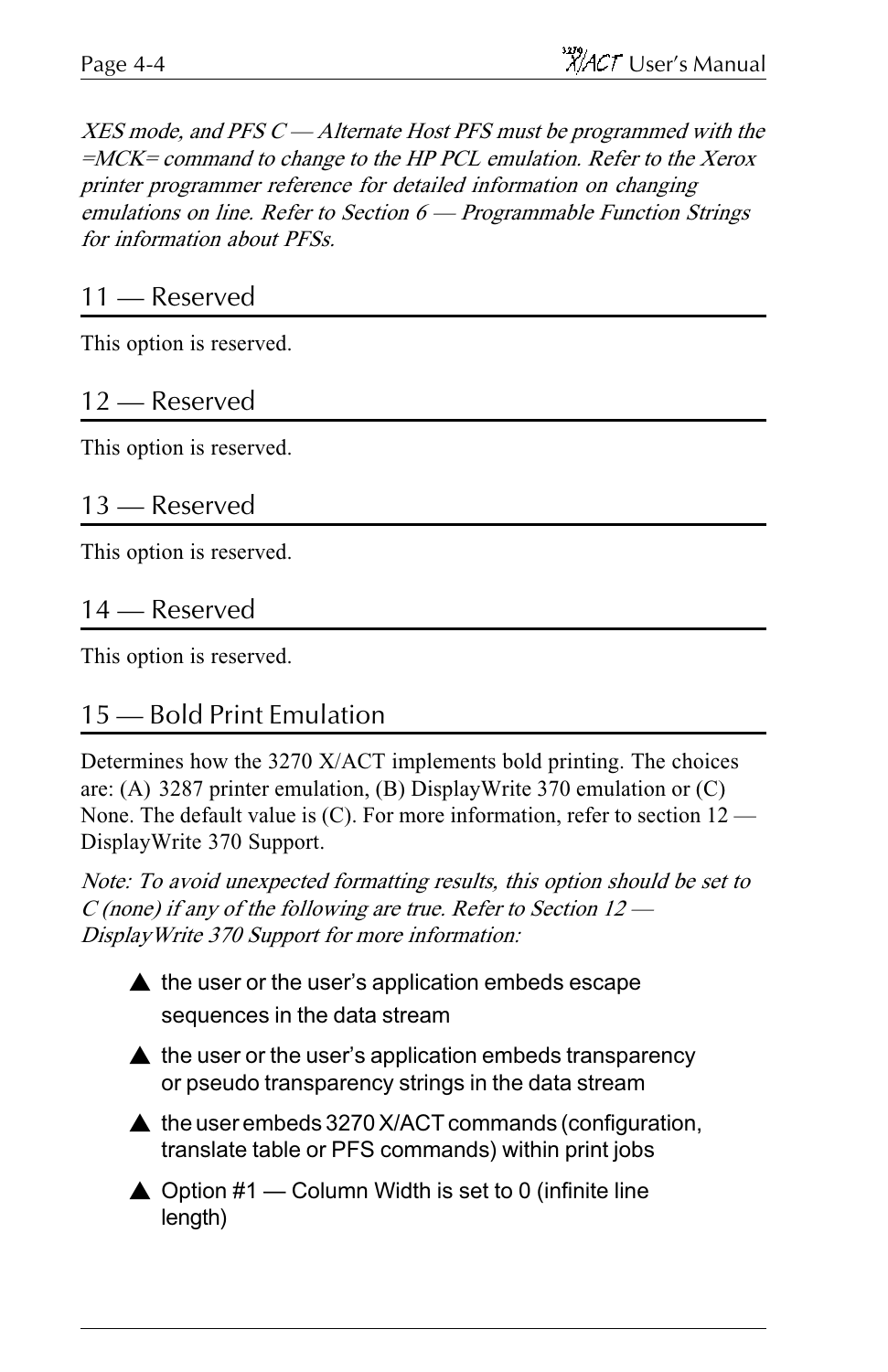#### 16 — Reserved

This option is reserved.

#### 17 — Reserved

This option is reserved.

#### 18 — Reserved

This option is reserved.

#### 19 — Reserved

This option is reserved.

#### 20 — Reserved

This option is reserved.

#### 21 — Reserved

This option is reserved.

#### 22 — Reserved

This option is reserved.

#### 23 — Reserved

This option is reserved.

#### 24 — Reserved

This option is reserved.

#### 25 — Reserved

This option is reserved.

#### 26 — Intervention Required

The host should be informed when a problem is detected at the printer or the protocol converter. This option determines whether or not the 3270 X/ ACT transmits an Intervention Required message to the coax host when a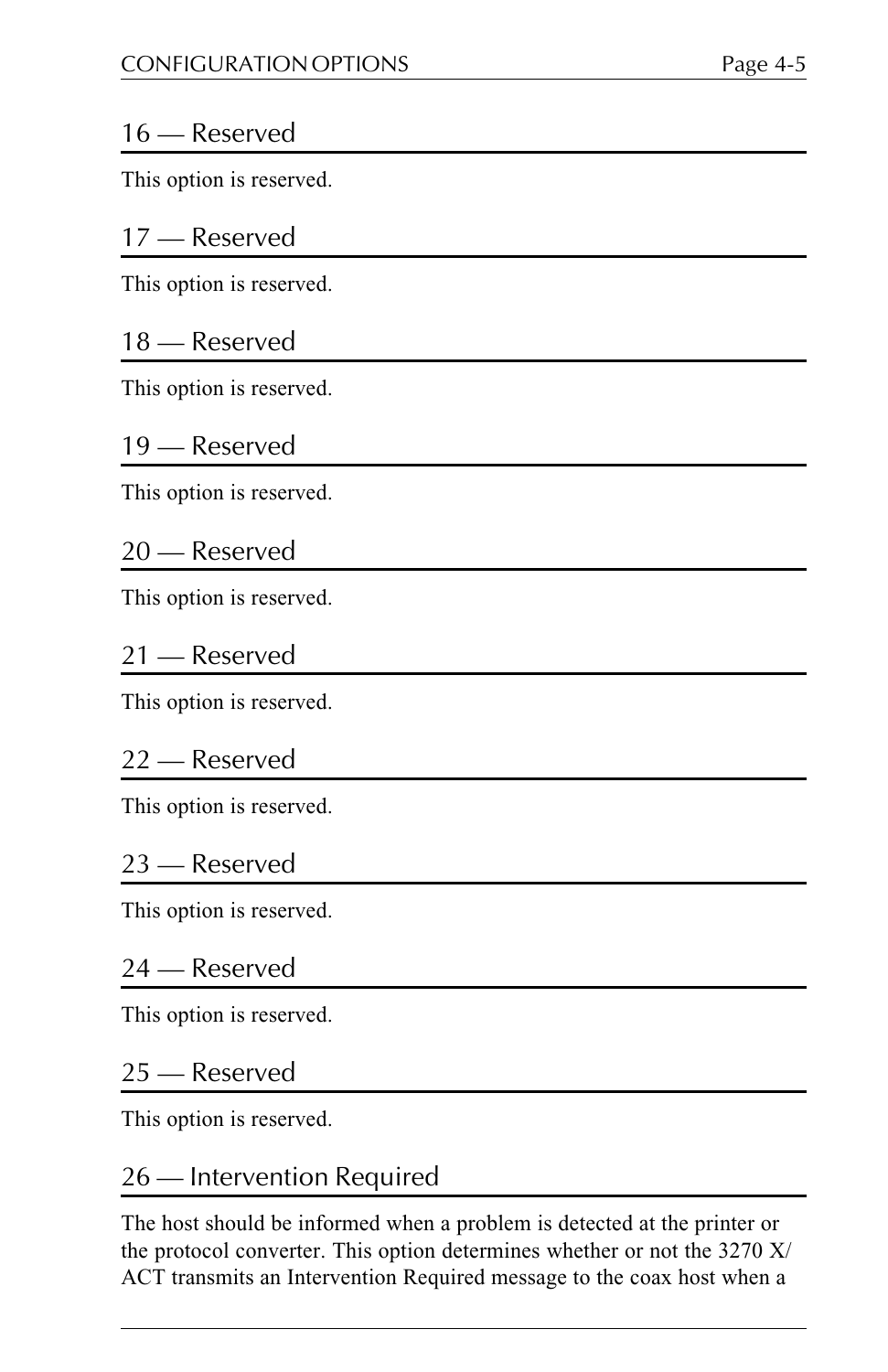printer fault (e.g., out of paper) is reported by a parallel-attached printer. The default value is "Yes."

In the event of a parallel printer error, the PRINTER READY light on the 3270 X/ACT front panel will go out, and the CHECK light will go on.

Coax host systems react differently to Intervention Required. In some cases, the printer may be disabled until a command is sent to reacquire the printer. After the error condition is cleared, the 3270 X/ACT informs the system, and printing can restart either at page 1, from the top of the page where the intervention occurred, or from where the printing stopped.

If the handling of intervention is causing a problem, the best solution is to change the way in which the system responds to it. For example, since laser printers buffer all data received, it is not necessary to retransmit any data from a previous page. The system should be configured to halt when an Intervention Required is received, so when the error condition is cleared, the system will continue transmitting from where it left off.

Intervention Required can be disabled to prevent the error message from being sent, or a delay can be set to give the user time to fix the problem.

### 27 — Intervention Required Delay

This option determines how many minutes the 3270 X/ACT will wait after receiving a parallel printer fault indication before sending an Intervention Required message to the coax host (if Option  $#26$  is set to "Yes"). If the problem is minor, such as a paper jam, the user may correct the problem before it needs to be reported. The user may select any value between 0 (immediate) and 255. The default value is 10 minutes.

#### 28 — Reserved

This option is reserved.

#### 29 — Reserved

This option is reserved.

#### 30 — Pseudo Transparency Mode (PTM) Selection

Determines which of two methods will be used to begin pseudo transparency mode: (A) Trigger  $1 + T$ rigger 2 or (B) Trigger  $1 +$  Count Byte.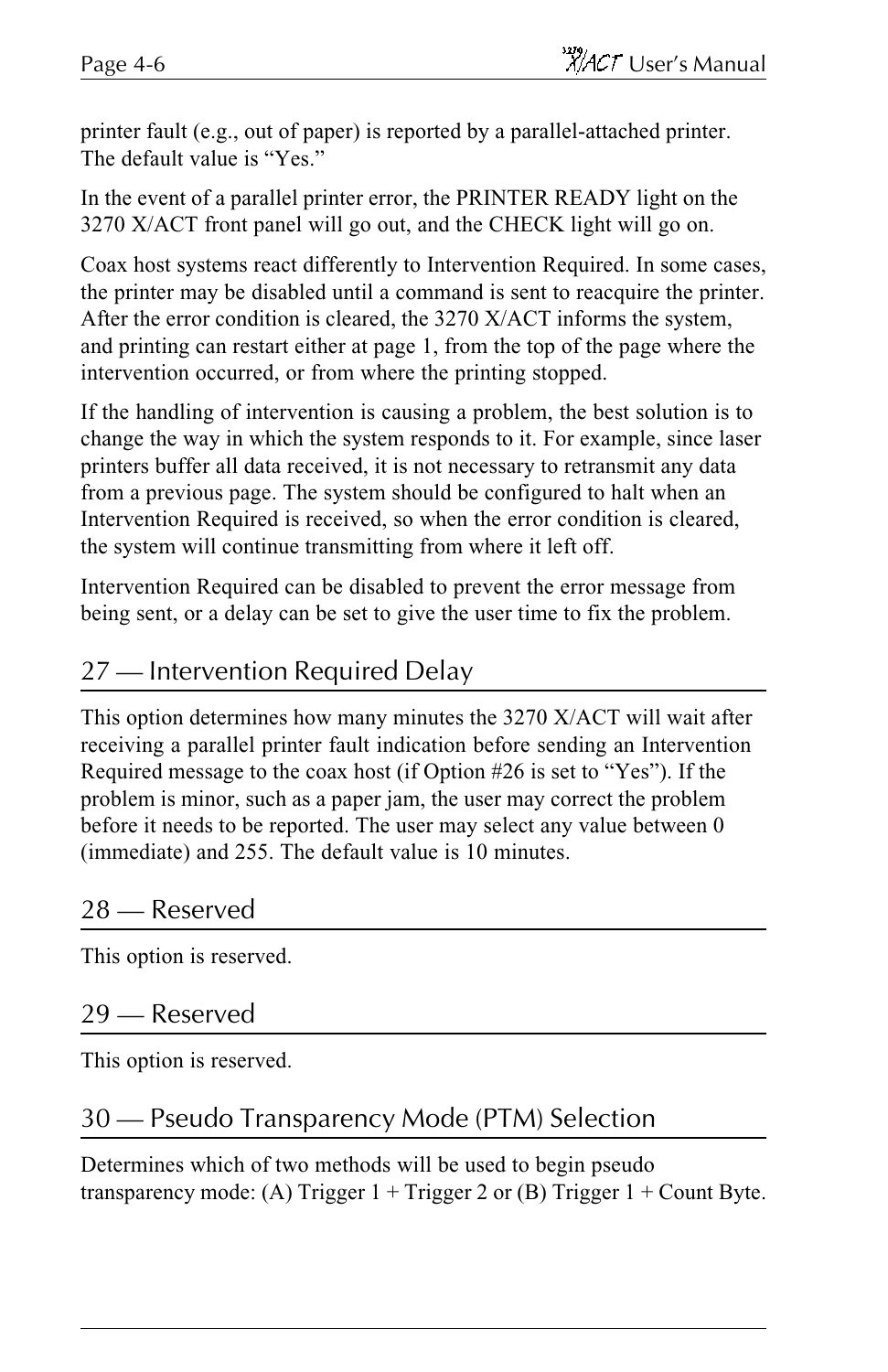The default value is  $(A)$ . Refer to Section  $11 -$ Transparency Modes for more information.

## 31 — Discard PTM Terminating Delimiter

Determines whether or not the 3270 X/ACT, when Option #30 is set to (A) Trigger  $1 + \text{Trigger 2 PTM}$ , will discard the character that terminates PTM (i.e., the first hexadecimal character that is outside the range of 0-9 or A-F). The default value is "No." Refer to Section  $11 -$  Transparency Modes for more information.

## 32 — DSC Trigger 1

Determines which DSC character will be used (in conjunction with either Trigger 2 or a Count Byte, depending upon the setting of Option #30) to signal the start of PTM. The user may enter any two-character hexadecimal value that will not otherwise be found in the data stream. The default value is a DSC cent sign  $(\phi)$  1Bh. Refer to Section 11 — Transparency Modes for more information. This character is also used as a trigger for configuring the 3270 X/ACT, invoking PFSs and programming PFSs from the coax host.

Note: The Trigger 1 character should be reserved for this use only. Any other use of the Trigger 1 character may produce unpredictable results.

## 33 — DSC Trigger 2

Determines which DSC character must follow Trigger 1 in order to start PTM when Option #30 is set to (A). The user may enter any two-character hexadecimal value, except for 18h  $(?)$ , 2Eh  $(\%)$ , 19h  $(!)$  and 30h  $(\&)$ , which are used by the 3270 X/ACT for other purposes. The default value is a DSC dollar sign  $(\$)$  1Ah. Refer to Section 11 — Transparency Modes for more information.

## 34 — SCS Trigger 1

Determines which SCS character will be used (in conjunction with either Trigger 2 or a Count Byte, depending upon the setting of Option #30) to signal the start of PTM. The user may enter any two-character hexadecimal value that will not otherwise be found in the data stream. The default value is an SCS cent sign  $(\phi)$  4Ah. Refer to Section 11 — Transparency Modes for more information. This character is also used as a trigger for configuring the 3270 X/ACT, invoking PFSs and programming PFSs from the coax host.

Note: The Trigger 1 character should be reserved for this use only. Any other use of the Trigger 1 character may produce unpredictable results.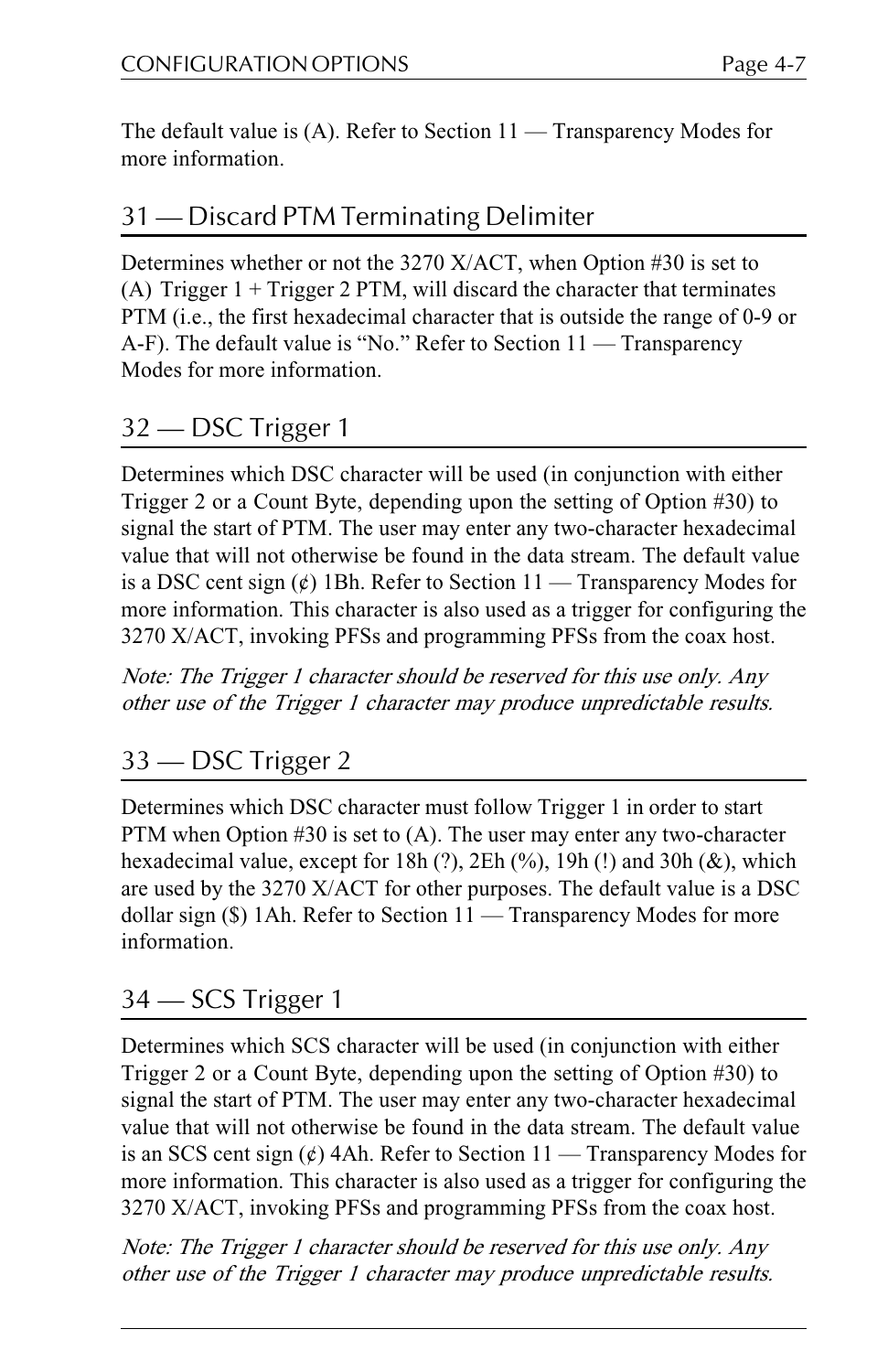## 35 — SCS Trigger 2

Determines which SCS character must follow Trigger 1 in order to start PTM when Option #30 is set to (A). The user may enter any two-character hexadecimal value, except for  $6Fh$  (?),  $6Ch$  (%),  $5Ah$  (!) and  $50h$  ( $\&$ ), which are used by the 3270 X/ACT for other purposes. The default value is an SCS dollar sign (\$) 5Bh. Refer to Section 11 — Transparency Modes for more information.

### 36 — Reserved

This option is reserved.

#### 37 — Reserved

This option is reserved.

#### 38 — Reserved

This option is reserved.

### 39 — Non-Transparency Trigger 1 Output

Determines the character that will be sent to the printer when Option #30 is set to (A) and the Trigger 1 character is not followed by the Trigger 2 character. The user may enter any two-character hexadecimal value. The default value is 9Bh. Refer to Section 11 - Transparency Modes for more information.

#### 40 — Reserved

This option is reserved.

#### 41 — Reserved

This option is reserved.

#### 42 — Reserved

This option is reserved.

#### 43 — Reserved

This option is reserved.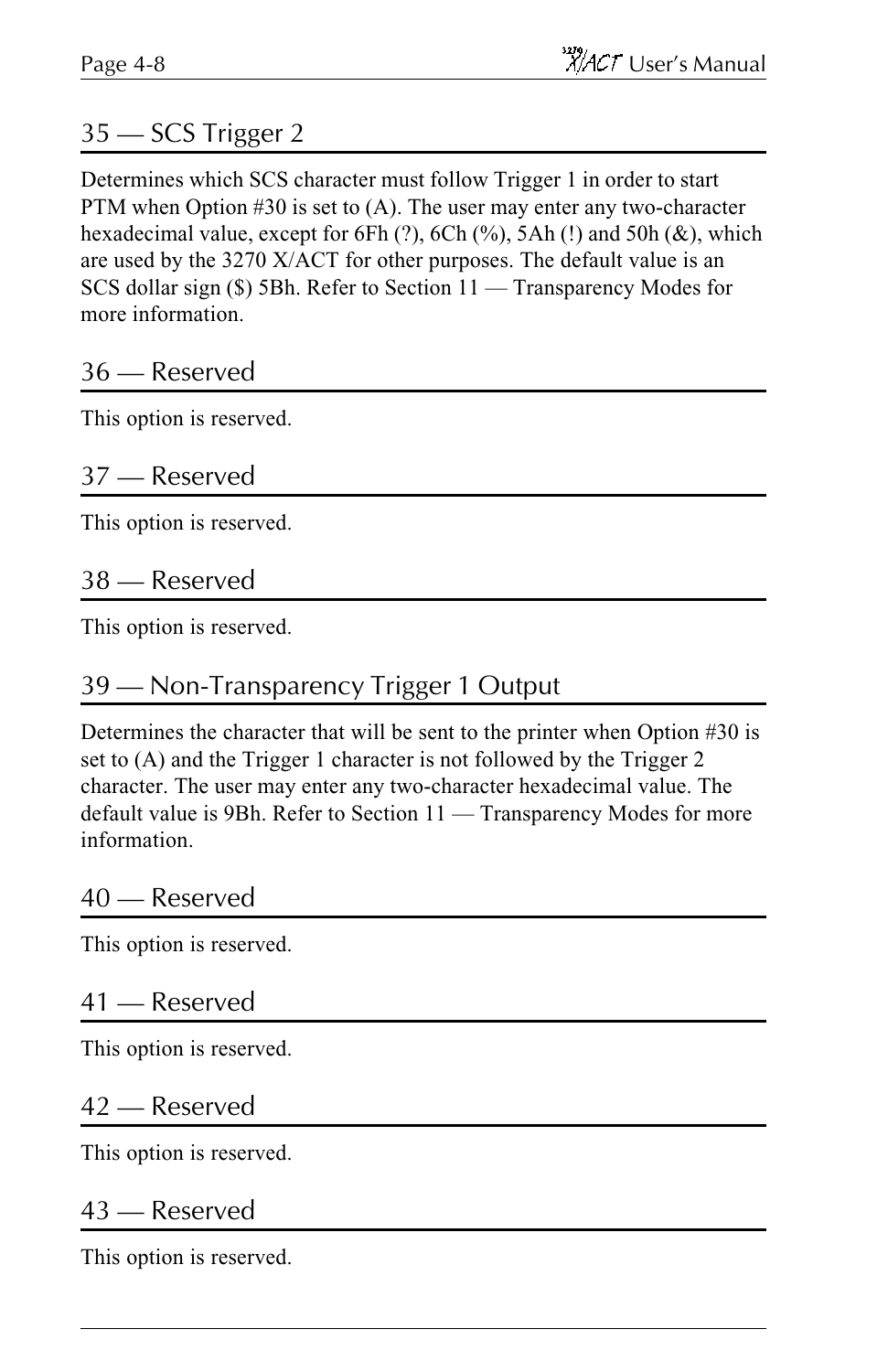#### 44 — Reserved

This option is reserved.

#### 45 — Reserved

This option is reserved.

### 46 — Reserved

This option is reserved

#### 47 — Reserved

This option is reserved.

#### 48 — Reserved

This option is reserved.

## 49 — Eliminate DSC C0 05 Header

Some applications send these two DSC characters to the printer, but they have no significance. When this option is set to "Yes," C0 05 sequences are ignored. The default value is "No."

#### 50 — Reserved

This option is reserved.

## 51 — DSC EM Generates CR/LF in Infinite Line Length

IBM specifies that the EM (End of Message) character will have the effect of sending a CR/LF to the printer when the printhead is in any column other than column one. Setting this option to "No" causes the 3270 X/ACT to conform to this IBM specification, while setting it to "Yes" causes a CR/ LF to be sent to the printer whenever an EM is received, regardless of the printhead position. The default value is "No." This option has no effect unless Option #1 (Column Width) has been set to 0, implying an infinite line length. Refer to Section 15 - DSC Data Streams for more information.

## 52 — SCS EM Always Generates CR/LF

IBM specifications state that the EM (End of Message) character will have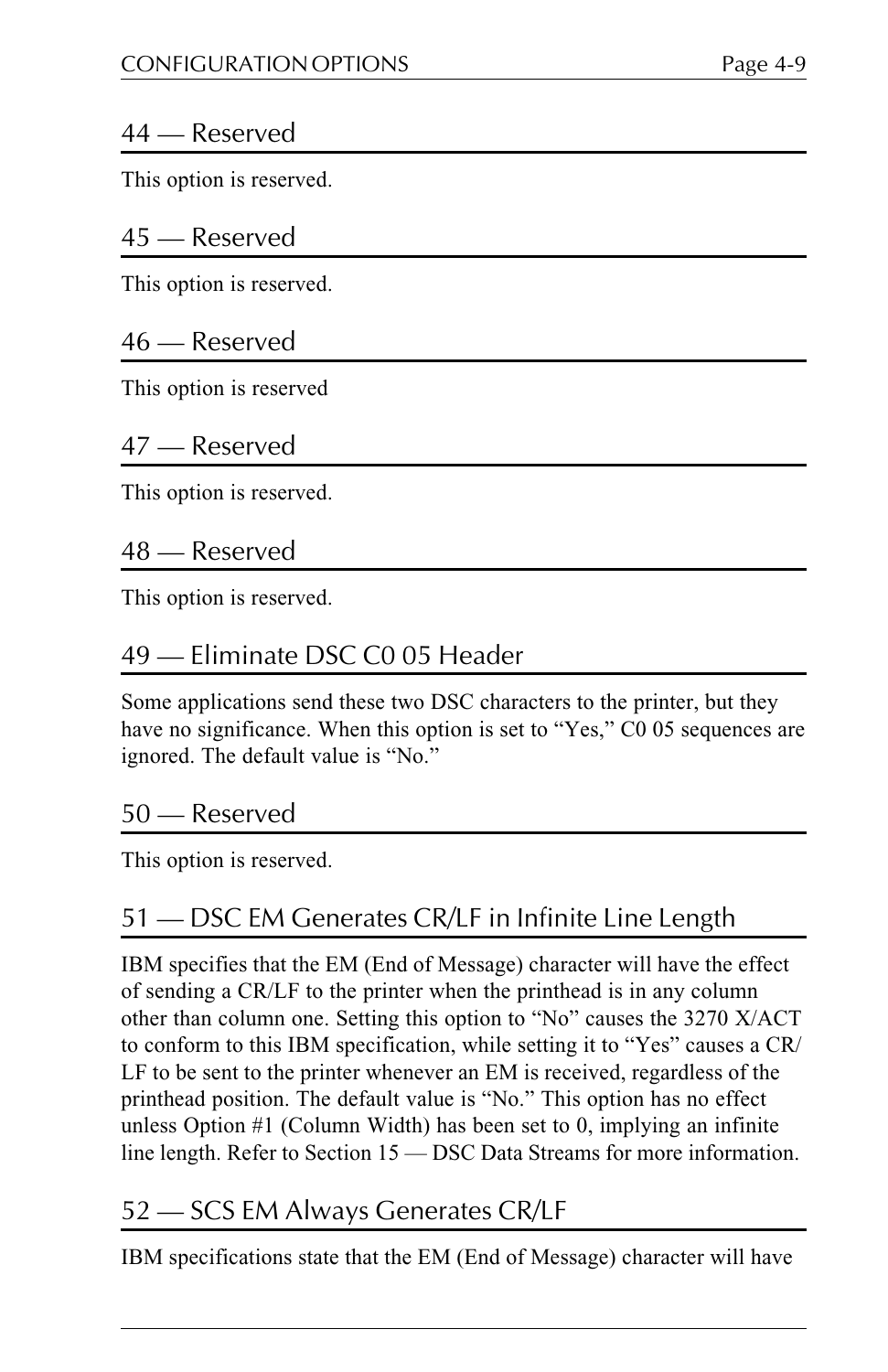the effect of sending a CR/LF to the printer when the printhead is in any column other than column one. Setting this option to "No" causes the 3270 X/ACT to conform to this IBM specification, while setting it to "Yes" causes a CR/LF to be sent to the printer whenever an EM is received, regardless of the printhead position. The default value is "No." Refer to Section 14 – SCS Data Streams for more information.

### 53 — IBM 35 Hex Transparency

If this option is set to "Yes," 35 Hex transparency is enabled. If set to "No," 35h will be ignored. The default value is "No." Refer to Section  $11$  — Transparency Modes for more information.

Note: If this option is set to "Yes," Option  $H -$  Column width should be set to 0 (infinite line length), Option  $#2$  - Lines Per Page should be set to 0 (infinite page length), and Option  $\#15$  — Bold Print Emulation should be set to C (none). Otherwise, unpredictable formatting errors could occur. Refer to Section  $12$  — Display Write 370 Support for more information.

#### 54 — Reserved

This option is reserved

## 55 — MD-Laser Support

Determines whether or not the 3270 X/ACT will provide Maersk Data Products continuous escape support. Select "Yes" if using Maersk Data software. If this option is set to "Yes," when the three-character sequence "Esc  $C$  2" is detected in the data stream, the hexadecimal value of the character pairs following the sequence will be sent to the printer until a terminator (Esc) is detected. The default value is "No." Refer to Section 11 Transparency Modes for more information.

Note: If this option is set to "Yes," Option  $H -$  Column width should be set to 0 (infinite line length), Option  $#2$  - Lines Per Page should be set to 0 (infinite page length), and Option  $#15$  — Bold Print Emulation should be set to C (none). Otherwise, unpredictable formatting errors could occur. Refer to Section 12 - Display Write 370 Support for more information.

56 — Reserved

This option is reserved. 57 — DSC NL at EM Even If in Column 1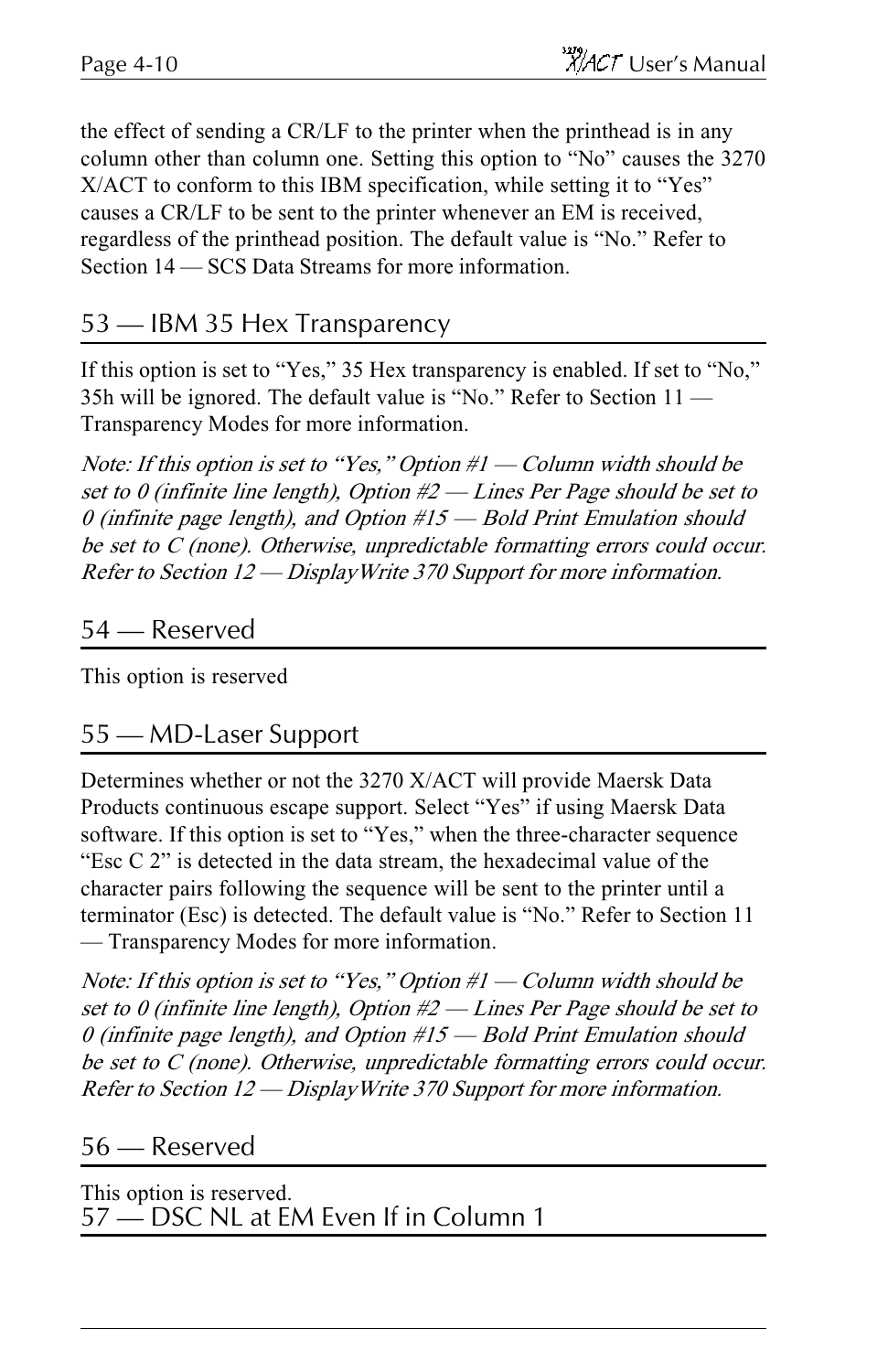IBM specifications state that the EM (End of Message) character will have the effect of sending a CR/LF to the printer when the printhead is in any column other than column one. Setting this option to "No" causes the 3270 X/ACT to conform to this IBM specification, while setting it to "Yes" causes a CR/LF to be sent to the printer whenever an EM is received, regardless of the printhead position. The default value is "No." Refer to Section 15 – DSC Data Streams for more information.

#### 58 — Metacode Support

Metacode is a variation of 35 Hex transparency. If this option is set to "Yes," Metacode support is enabled. If set to "No," 35h will be ignored. The default value is "No." Refer to Section  $11 -$  Transparency Modes and Section  $16$  — Xerox Applications for more information.

Note: If this option is set to "Yes," Option  $#1$  - Column width should be set to 0 (infinite line length), Option  $#2$  - Lines Per Page should be set to 0 (infinite page length), and Option  $\#15$  — Bold Print Emulation should be set to C (none). Otherwise, unpredictable formatting errors could occur. Refer to Section  $12$  — Display Write 370 Support for more information.

#### 59 — Laserpage Support

Determines whether or not the 3270 X/ACT supports Laserpage, a software product that allows IBM AFP data streams to be printed to Xerox and Hewlett-Packard laser printing systems. Laserpage uses a transparency mode similar to pseudo transparency mode, but with repeat count capabilities. The default value is "No." If using Laserpage, set this option to "Yes." Refer to Section 11 — Transparency Modes for more information.

Note: If this option is set to "Yes," Option  $#1$  - Column width should be set to 0 (infinite line length), Option  $#2$  - Lines Per Page should be set to 0 (infinite page length), and Option  $\#15$  — Bold Print Emulation should be set to C (none). Otherwise, unpredictable formatting errors could occur. Refer to Section  $12$  — Display Write 370 Support for more information.

#### 60 — Xerox Graphic Window Support

Determines whether or not the 3270 X/ACT supports Graphic Windows, a feature of Xerox printers. The default is value "No." Refer to Section  $16$  — Xerox Applications for more information.

Note: This option must be set to "No" if EBCDIC output is selected using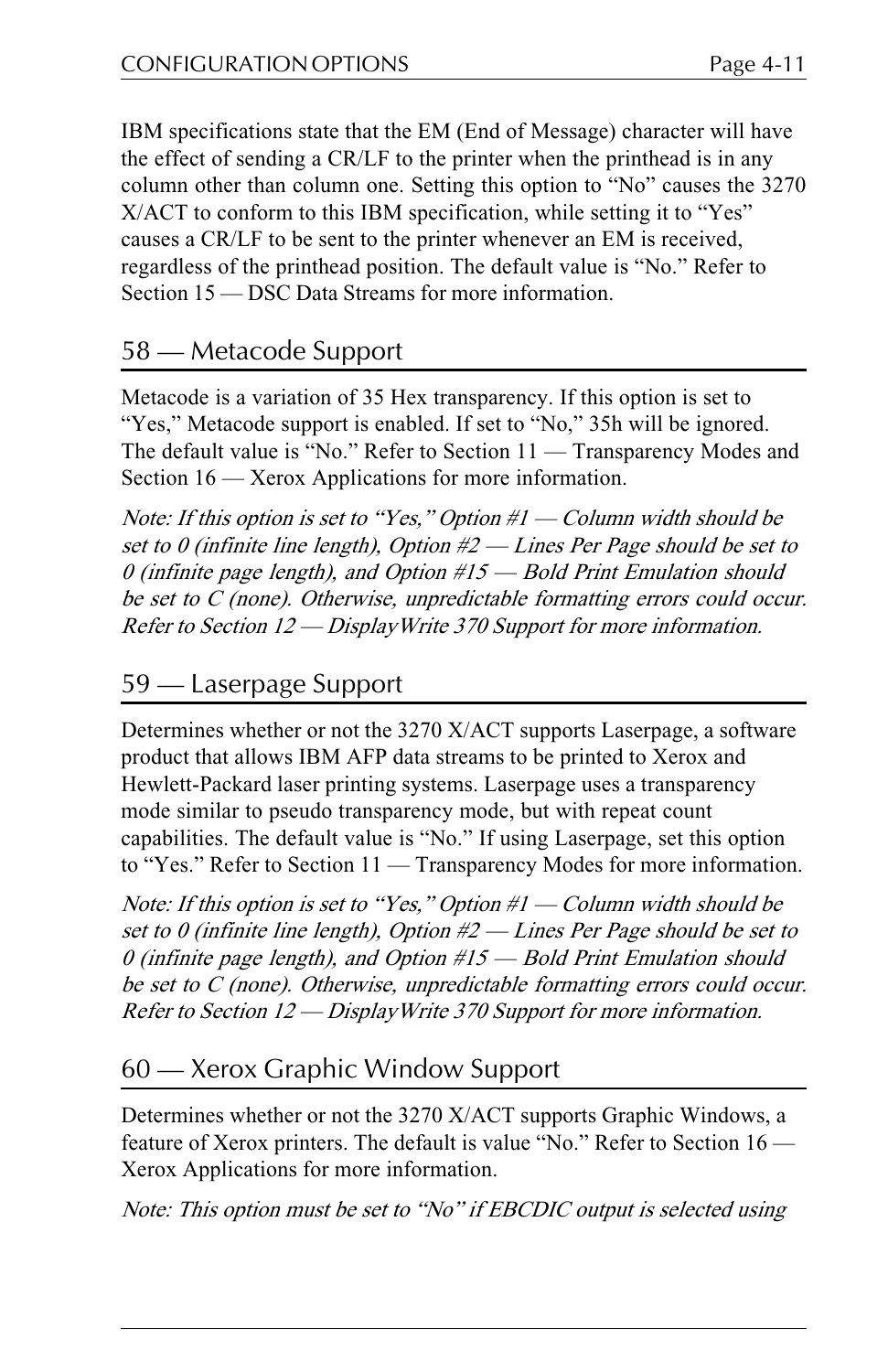Option #10-B or 10-C.

61 — Reserved

This option is reserved.

## 62 — Allow EBCDIC Font Downloading

Determines whether or not the 3270 X/ACT supports the downloading of Xerox EBCDIC fonts. The default value is "Yes." Refer to Section  $16$  — Xerox Applications for more information.

Note: This option must be set to "No" if EBCDIC output is selected using Option #10-B or 10-C.

## **3270 X/ACT Configuration Options Table**

The following table lists the 3270 X/ACT General Configuration Options, the valid range of values for each option, the default value for each option, and the values that can be selected from the 3270 X/ACT front panel. All values that cannot be selected from the front panel, including programmable function strings and translate table values, must be downloaded from either the coax host or from an alternate host.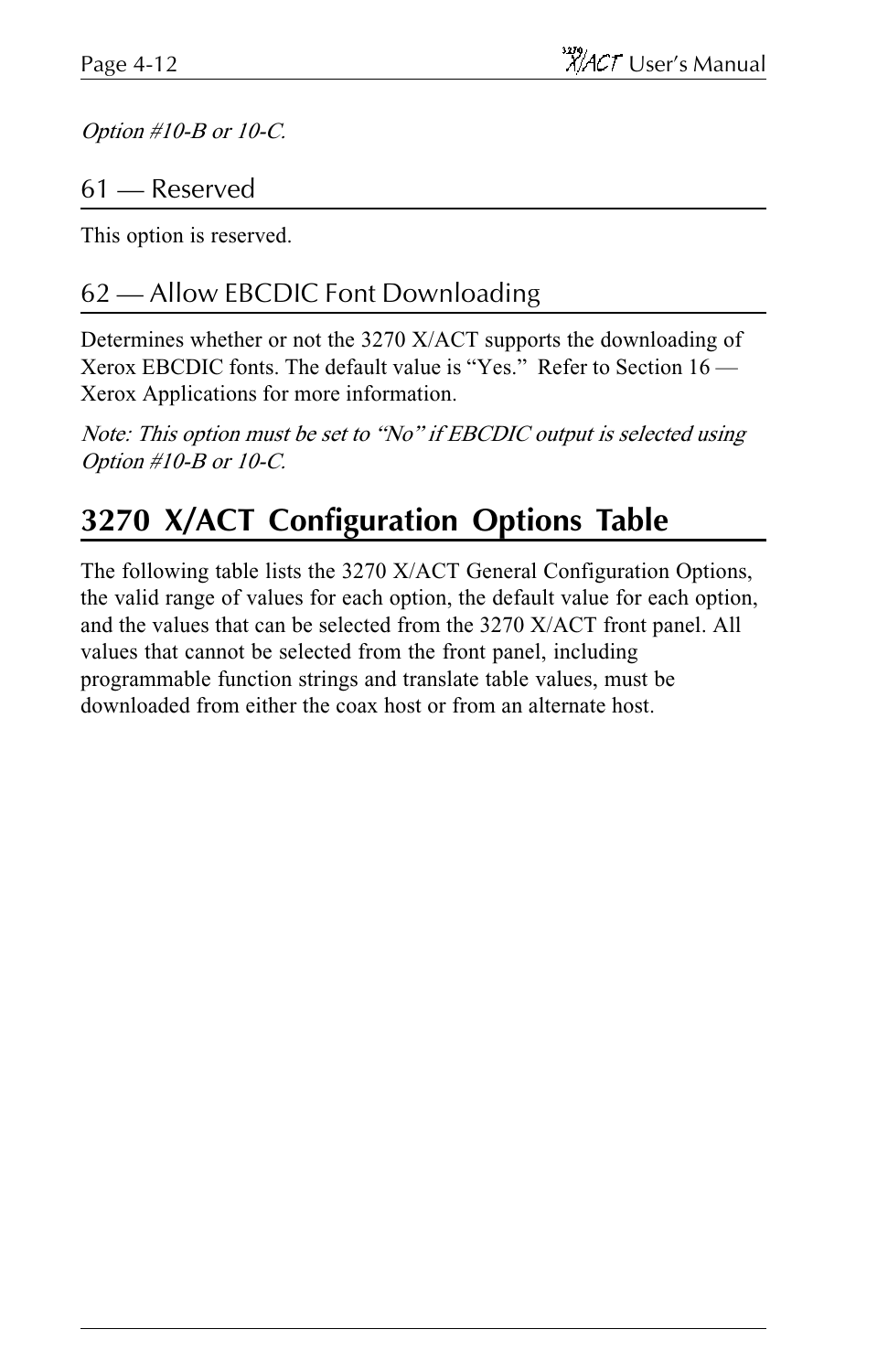| #                       | <b>Configuration Description</b>   | Valid Range | Default Value    |
|-------------------------|------------------------------------|-------------|------------------|
| 1                       | Column Width                       | $0 - 255$   | 132              |
| 2                       | Lines Per Page                     | $0 - 255$   | $\boldsymbol{0}$ |
| 3                       | Line Spacing                       | $1 - 9$     | 1                |
| $\overline{\mathbf{4}}$ | Null Line Suppression              | Y,N         | Y                |
| 5                       | Xerox 36h Transparancy             | Y,N         | ${\bf N}$        |
| 6                       | Form Feed Before Local Copy        | Y,N         | ${\bf N}$        |
| 7                       | Form Feed After Local Copy         | Y,N         | Y                |
| 8                       | New Line Sequence CR/LF or LF/CR   | A,B         | A (CR/LF)        |
| 9                       | Reserved                           |             |                  |
| $10\,$                  | Output in ASCII or EBCIIC          | A,B         | A(ASCII)         |
| 11                      | Reserved                           |             |                  |
| 12                      | Reserved                           |             |                  |
| 13                      | Reserved                           |             |                  |
| 14                      | Reserved                           |             |                  |
| 15                      | <b>Bold Emulation</b>              | A-C         | C(None)          |
| 16                      | Reserved                           |             |                  |
| 17                      | Reserved                           |             |                  |
| 18                      | Reserved                           |             |                  |
| 19                      | Reserved                           |             |                  |
| 20                      | Reserved                           |             |                  |
| 21                      | Reserved                           |             |                  |
| 22                      | Reserved                           |             |                  |
| 23                      | Reserved                           |             |                  |
| 24                      | Reserved                           |             |                  |
| 25                      | Reserved                           |             |                  |
| 26                      | Intervention Required              | Y,N         | $\mathbf Y$      |
| 27                      | <b>Intervention Required Delay</b> | $0 - 255$   | 10 (minutes)     |
| 28                      | Reserved                           |             |                  |
|                         |                                    |             |                  |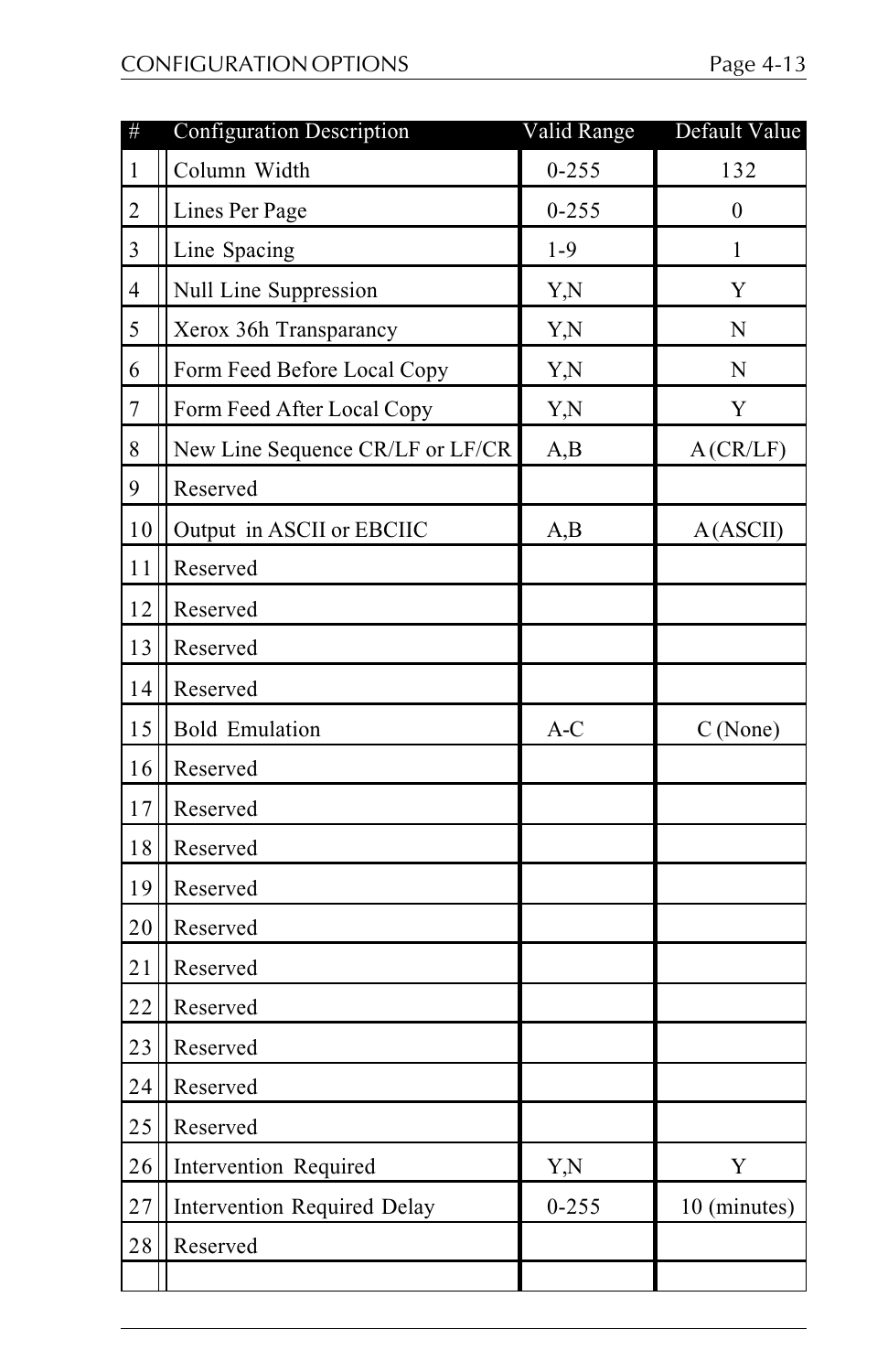| #  | Configuration Description         | Valid Range | Default Value  |
|----|-----------------------------------|-------------|----------------|
| 29 | Reserved                          |             |                |
| 30 | Transparancy                      | A,B         | A              |
| 31 | Discard Transparancy Delimiter    | Y,N         | ${\bf N}$      |
| 32 | <b>DSC Transparancy Trigger 1</b> | <b>HEX</b>  | 1B             |
| 33 | <b>DSC Transparancy Trigger 2</b> | <b>HEX</b>  | 1A             |
| 34 | SCS Transparancy Trigger 1        | <b>HEX</b>  | 4A             |
| 35 | SCS Transparancy Trigger 2        | <b>HEX</b>  | 5B             |
| 36 | Reserved                          |             |                |
| 37 | Reserved                          |             |                |
| 38 | Reserved                          |             |                |
| 39 | Transparancy Trigger 1 Output     | <b>HEX</b>  | 9 <sub>B</sub> |
| 40 | Reserved                          |             |                |
| 41 | Reserved                          |             |                |
| 42 | Reserved                          |             |                |
| 43 | Reserved                          |             |                |
| 44 | Reserved                          |             |                |
| 45 | Reserved                          |             |                |
| 46 | Reserved                          |             |                |
| 47 | Reserved                          |             |                |
| 48 | Reserved                          |             |                |
| 49 | C0 05 Header Elimination          | Y,N         | N              |
| 50 | Reserved                          |             |                |
| 51 | NL at DSC EM Even in Infinite     | Y,N         | N              |
| 52 | Ignore SCS EM if in Column 1      | Y,N         | N              |
| 53 | Ignore 35h Transparancy           | Y,N         | N              |
| 54 | Reserved                          |             |                |
| 55 | <b>MD-Laser Supported</b>         | Y,N         | N              |
| 56 | Reserved                          |             |                |
|    |                                   |             |                |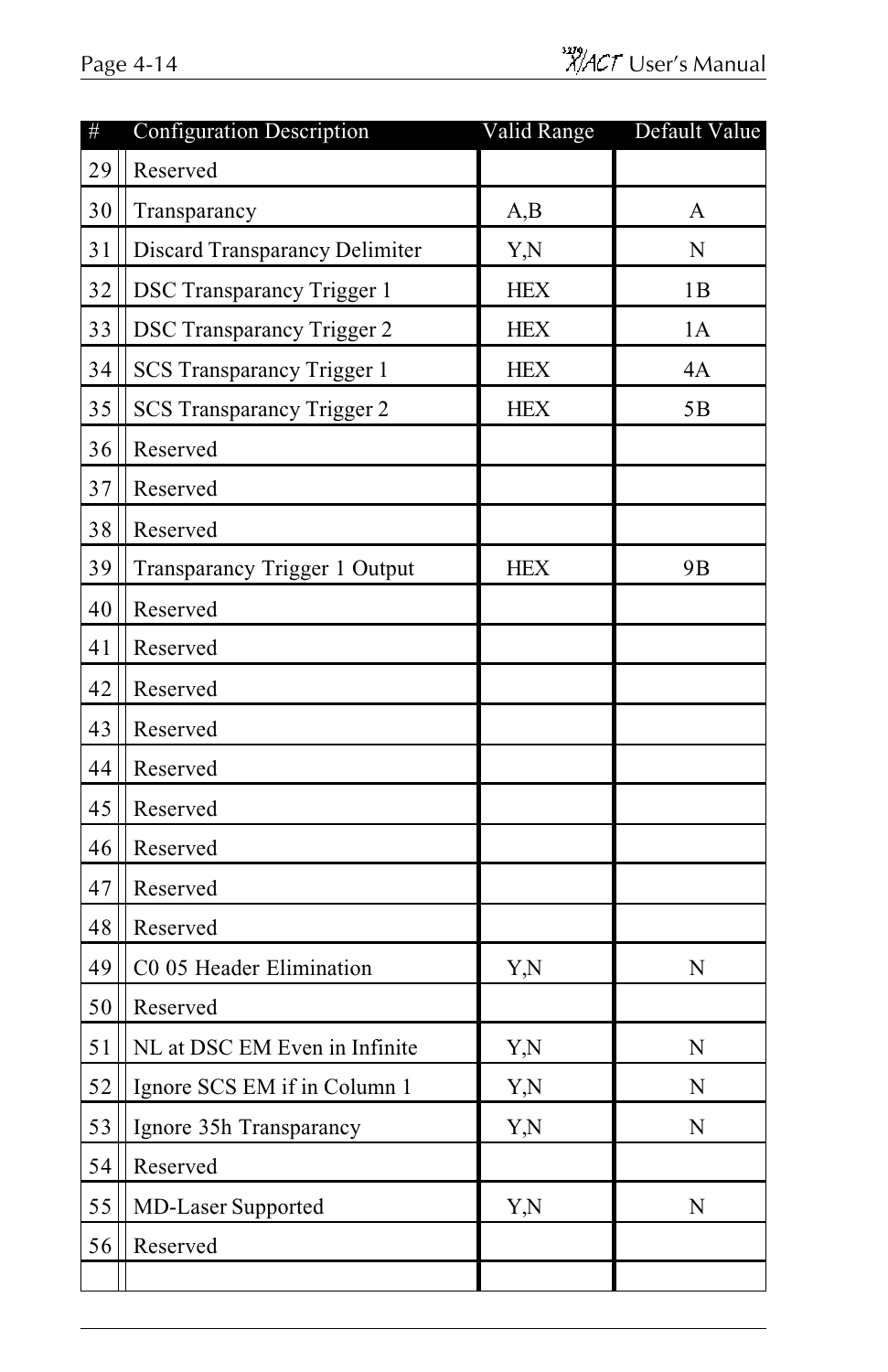| #  | Configuration Description          | Valid Range | Default Value |
|----|------------------------------------|-------------|---------------|
| 57 | NL at DSC EM Even in Column 1      | Y,N         | N             |
| 58 | Metacode Supported                 | Y.N         | N             |
| 59 | Laserpage Supported                | Y.N         | N             |
| 60 | Xerox Graphic Window Supported     | Y.N         |               |
| 61 | Reserved                           |             |               |
| 62 | <b>Allow EBCDIC Font Downloads</b> | Y.N         |               |

## **Functional Grouping of 3270 X/ACT Options**

The 3270 X/ACT is a dynamic product that is constantly evolving to suit the requirements of the ever-changing environment in which it performs its task. As it has changed, new options have been added with the result that the numerical listing of its functions does not correspond to functional groups. The following table lists the options of the 3270 X/ACT in functional groups, so the user can better understand how to configure the unit for the user's specific environment.

## Printer Output

Option  $10$  — Output in ASCII or EBCDIC

#### Page Formatting

- Option  $1 -$  Column Width
- Option  $2$  Lines Per Page
- Option  $3$  Line Spacing

#### SCS Options

- Option  $5 X$ erox 36 Hex Transparency
- Option  $34$  SCS Trigger 1
- Option  $35$  SCS Trigger 2
- Option 52 SCS EM Always Generates CR/LF
- Option 53 IBM 35 Hex Transparency
- Option 58 Metacode Support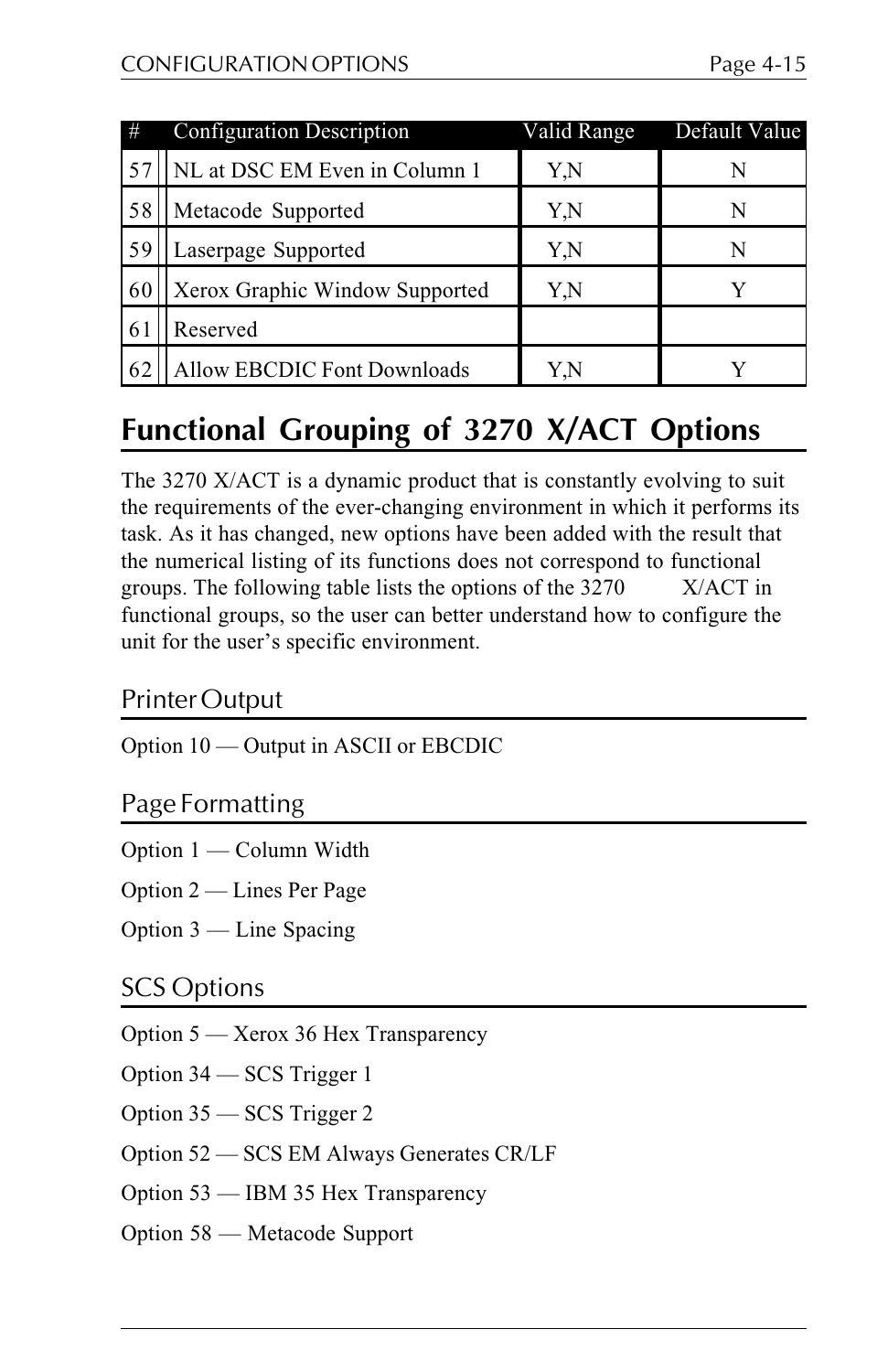### DSC Options

- Option  $32$  DSC Trigger 1
- Option  $33$  DSC Trigger 2
- Option 49 Eliminate DSC C0 05 Header
- Option 51 DSC EM Generates CR/LF in Infinite Line Length
- Option 57 DSC NL at EM Even If in Column 1

#### Local Copy Page Formatting

- Option 4 Local Copy Null Line Suppression
- Option 6 Form Feed Before Local Copy
- Option 7 Form Feed After Local Copy

#### Host Parameters

- Option 26 Intervention Required
- Option 27 Intervention Required Delay

#### Transparency Modes

- Option  $5 X$ erox 35 Hex Transparency
- Option 30 Pseudo Transparency Mode (PTM) Selection
- Option  $31$  Discard PTM Terminating Delimiter
- Option 32 DSC Trigger 1
- Option 33 DSC Trigger 2
- Option  $34$  SCS Trigger 1
- Option 35 SCS Trigger 2
- Option 39 Non-Transparency Trigger 1 Output
- Option 53 IBM 35 Hex Transparency
- Option 55 MD-Laser Support
- Option 58 Metacode Support
- Option 59 Laserpage Support

#### Custom Configuration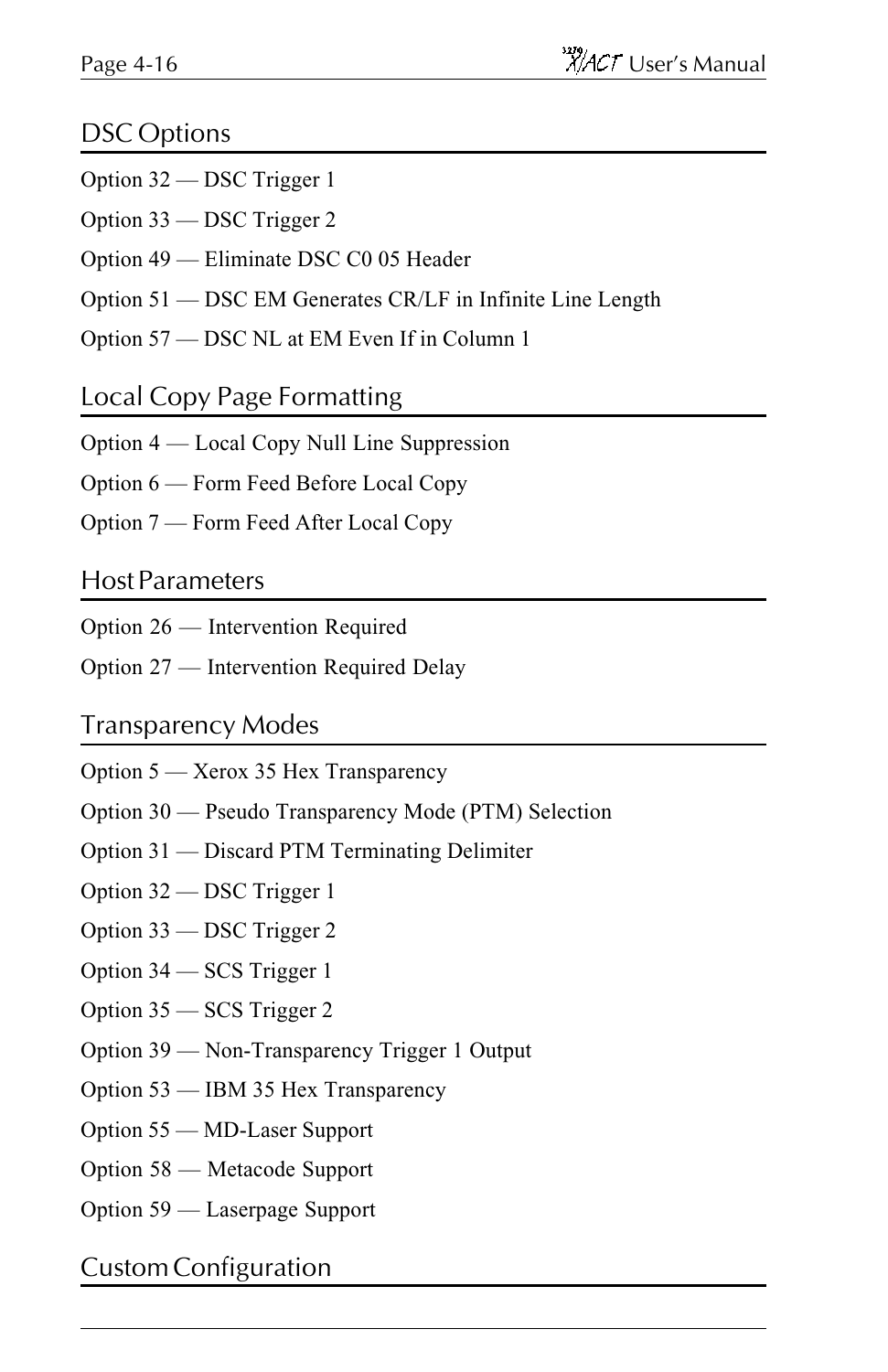- Option 8 New Line Order
- Option 15 Bold Print Emulation
- Option 49 Eliminate DSC C0 05 Header
- Option 55 MD Laser Support
- Option 58 Metacode Support
- Option 59 Laserpage Support
- Option 60 Xerox Graphic Window Support
- Option 62 Allow EBCDIC Font Downloading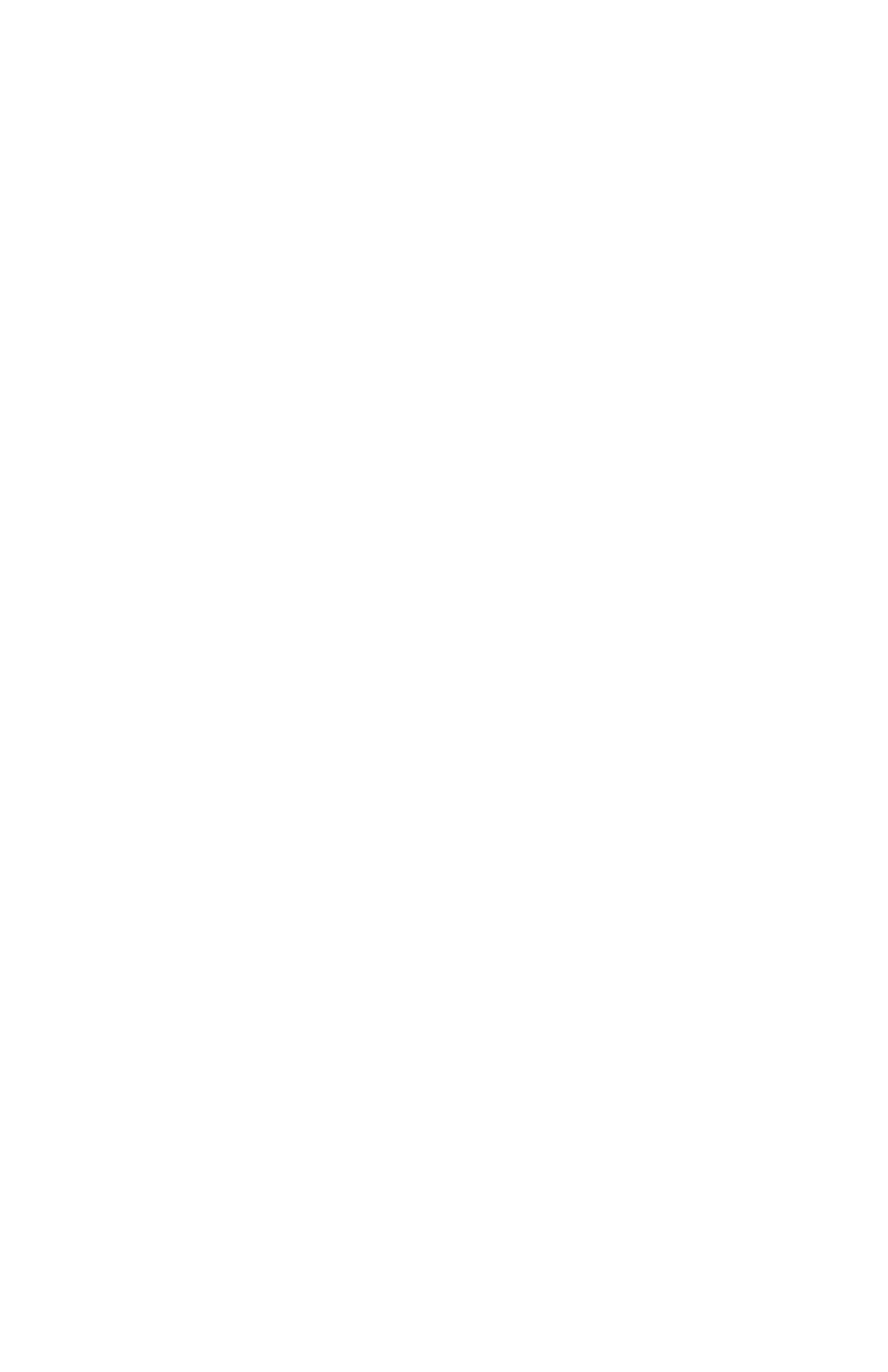# **PROGRAMMABLE FUNCTION STRINGS**

## **General Information**

Programmable function strings (PFSs) provide a means of storing frequently used printer data and instruction strings and sending them to the printer. PFSs are used by the 3270 X/ACT to implement special features found on a variety of printers. These features include bolding, underlining, overstriking, etc.

The 3270 X/ACT sends the appropriate PFS to the printer whenever some special formatting or control function is required. PFSs are sometimes sent to the printer automatically in response to a host command, sometimes in response to the characteristics of the data stream, and sometimes as a response to a trigger that the user has embedded in the data stream. For example, the  $3270$  X/ACT looks up the contents of PFS  $9$  — Bold On and sends it to the printer if: a) the system requests bolding; b) Option  $#15$  — Bold Print Emulation is set to (A) 3287 emulation or (B) DisplayWrite emulation and a *[character-backspace-same character]* sequence is detected in the data stream; or c) the user has placed the command  $\phi \& 9$ [Trigger 1-Ampersand-PFS#] in the data stream.

Programming the PFSs is necessary to access the printer's special functions. Refer to the printer user's manual for a list of escape sequences that control the printer. Refer to Section  $9 - \text{Coax Host}$  Host Configuration for information on programming PFSs.

The user may also want to use the 3270 X/ACT PFSs in a way not anticipated by AGILE. For instance, if the user's printer can double underline, and if the user would like to use double underlining instead of single underlining,  $PFS 5$  — Underlining On and  $PFS 6$  — Underlining Off can be replaced with the printer's escape sequences for double underlining on and off, respectively.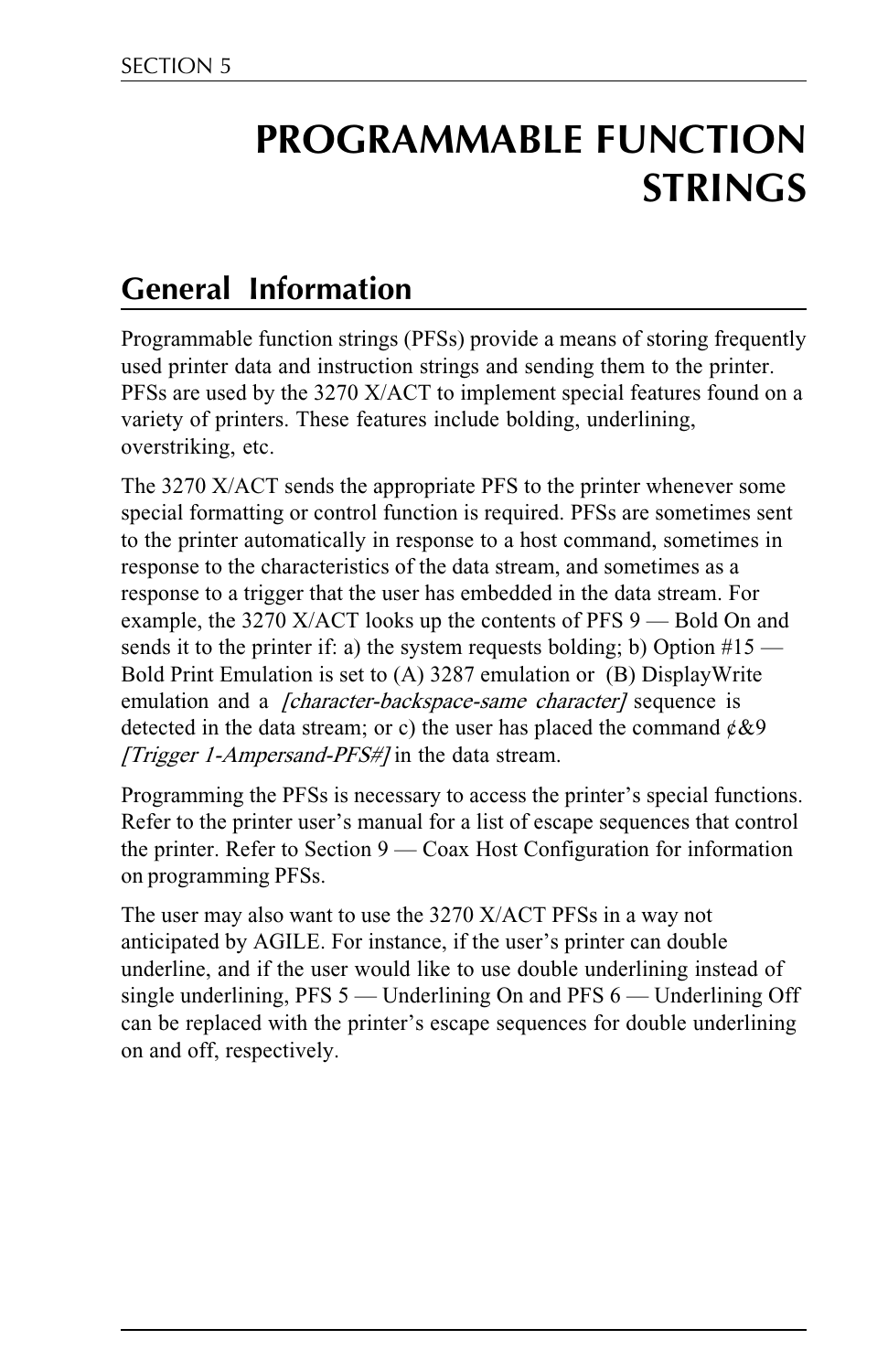#### PFS Table

The following table shows the default function of each PFS along with its access number:

| PFS#             | <b>Default Function</b>      |
|------------------|------------------------------|
| $\boldsymbol{0}$ | Power On Sequence            |
| 1                |                              |
| $\overline{c}$   |                              |
| 3                |                              |
| $\overline{4}$   |                              |
| 5                |                              |
| 6                | DisplayWrite 370 Bolding On  |
| 9                | DisplayWrite 370 Bolding Off |
| $\overline{A}$   |                              |
| $\, {\bf B}$     |                              |
| $\mathcal{C}$    |                              |
| D                |                              |
| ${\bf E}$        |                              |
| $\mathbf F$      |                              |
| G                |                              |
| $\mathbf H$      |                              |
| I                |                              |
| $\bf J$          |                              |
| K                |                              |
|                  |                              |

## **Accessing PFSs from the Host**

All of the 3270 X/ACT PFSs may be triggered by the user directly, rather than by the host application. To force an escape sequence from the coax host, simply key:

¢&n

where  $\phi$  (the Trigger 1 default) is the trigger; an ampersand (&) tells the send. Here are some examples:<br> $3270$  X/ACT to send a PFS to the printer; and n is the number of the PFS to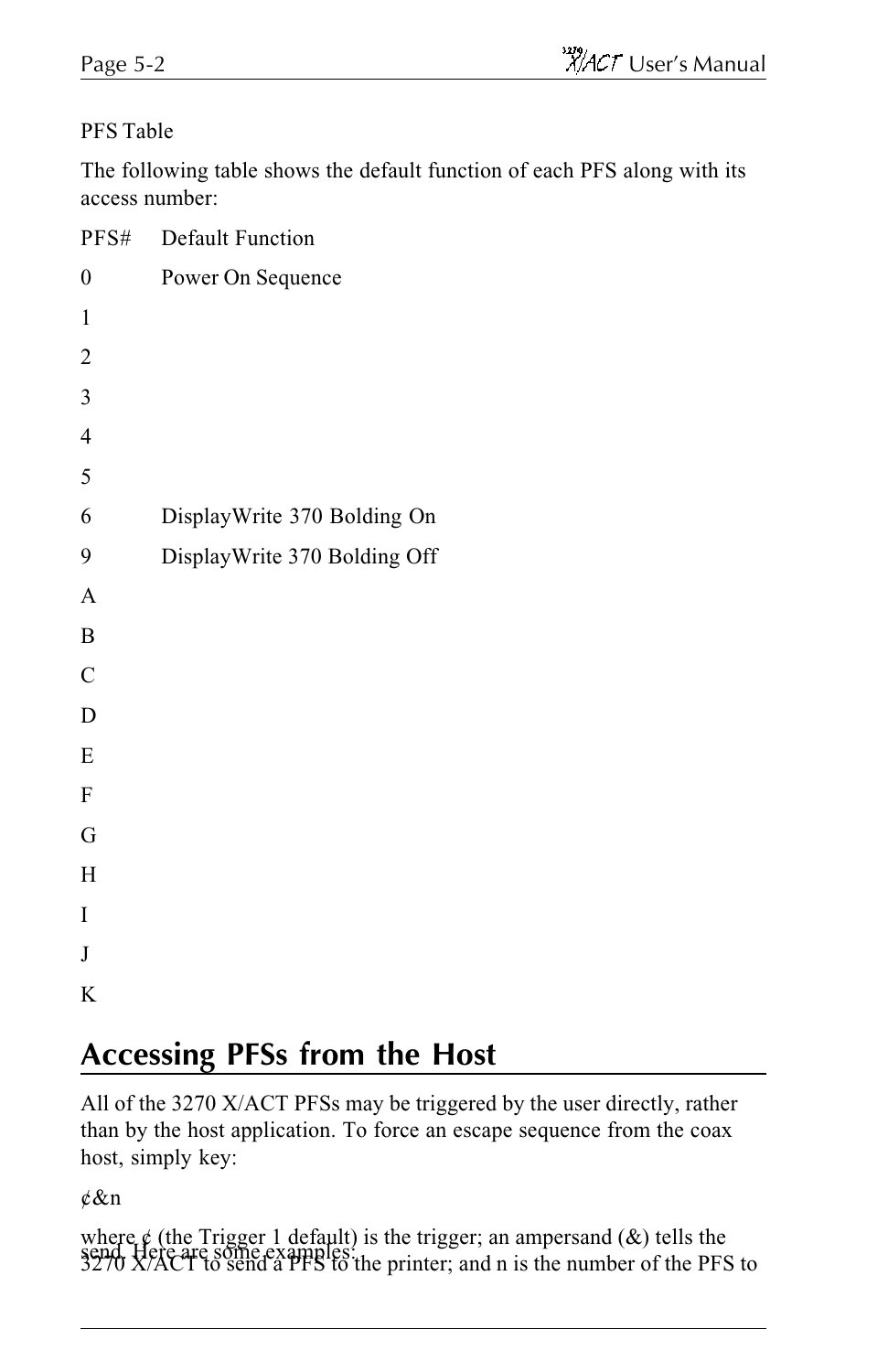¢&0send the Power On Sequence PFS to the printer

 $\cancel{\psi}$ &2set line density to 8 lines per inch

PFSs can be triggered at any appropriate place in the data stream, or the trigger sequence may be sent as a file print or as a local copy.

Note: If the user intends to trigger PFSs in the data stream of a print job, Option  $H -$  Column Width should be set to 0 (infinite line length), Option  $#2$   $\rightarrow$  Lines Per Page should be set to 0 (infinite page length), and Option  $\#15$  — Bold Print Emulation should be set to C (none). Otherwise, unpredictable formatting errors could occur. Refer to Section  $12$  — DisplayWrite 370 Support for more information.

## **Multiple Function Strings**

Programmable Function Strings may be set up so they will automatically execute additional PFSs. By including a plus sign  $(+)$  as the last character in a PFS, the 3270 X/ACT will send that PFS *plus* the following PFS to the printer. For example, if PFS 3 is defined as:

[xx][xx][xx]+ (where [xx] represents a hexadecimal pair)

whenever PFS 3 is executed, the contents of both PFS 3 and PFS 4 will be sent to the printer.

By including a plus sign  $(+)$  and a PFS number as the last two characters in a PFS, the 3270 X/ACT will send that PFS *plus* PFS *n* to the printer. For example, if PFS 2 is defined as:

[xx][xx][xx]+7 (where [xx] represents a hexadecimal pair)

whenever PFS 2 is executed, the contents of both PFS 2 and PFS 7 will be sent to the printer.

## **PFS Descriptions**

The following is a complete list of PFSs currently offered. A description of when each PFS is triggered by the host application is included, although PFSs can also be triggered by the user at any time.

```
0 — Power On Sequence
```
The contents of the Power On Sequence PFS are sent to the printer each time the 3270 X/ACT is powered on or RESET. The Power On Sequence is also sent to the printer when a  $\phi \& 0$  *[Trigger 1-ampersand-zero]* that the user has embedded in the data stream is encountered by the 3270 X/ACT.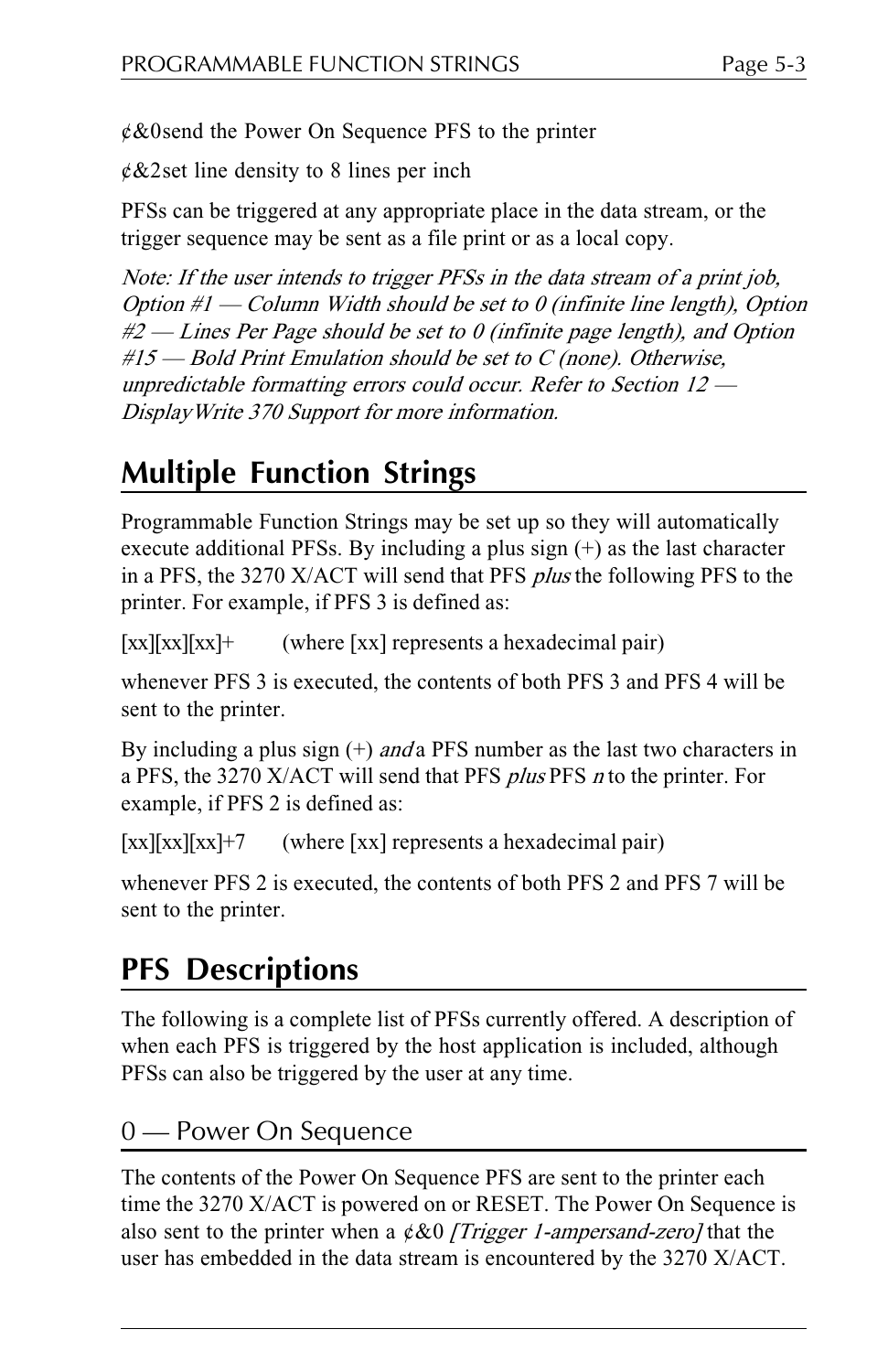## 8 — DisplayWrite 370 Bolding On or User-defined

If a *[character-backspace-same character]* sequence is detected in the data stream, this PFS is sent to the printer. Note: This is used only when Option  $\#15$  – Bold Print Emulation is set to (A) 3287 emulation or (B) DisplayWrite 370 emulation. The Bolding On PFS will also be sent to the printer when a  $\& 9$  *[Trigger 1-ampersand-nine]* that the user has embedded in the data stream is encountered by the 3270 X/ACT. If the user is certain that the host never turns on bolding, or if Option #15 has been set to (C) None, the user may program this PFS for any purpose.

## 9 — DisplayWrite 370 Bolding Off or User-defined

If bolding was on previously and a *[character-non-backspace]* sequence is detected in the data stream, this PFS is sent to the printer. Note: This is used only when Option  $\#15$  — Bold Print Emulation is set to (A) 3287 emulation or (B) Display Write 370 emulation. The Bolding Off PFS will also be sent to the printer when a  $\&A$  *[Trigger 1-ampersand-A]* that the user has embedded in the data stream is encountered by the 3270 X/ACT. If the user is certain that the host never turns off bolding, or if Option #15 has been set to (C) None, the user may program this PFS for any purpose.

3270 X/ACT begins a bracketed coax host print job. The Begin Bracket PFS is also sent to the printer when a  $\&$  E *[Trigger 1-ampersand-E]* that the user has embedded in the data stream is encountered by the 3270 X/ ACT.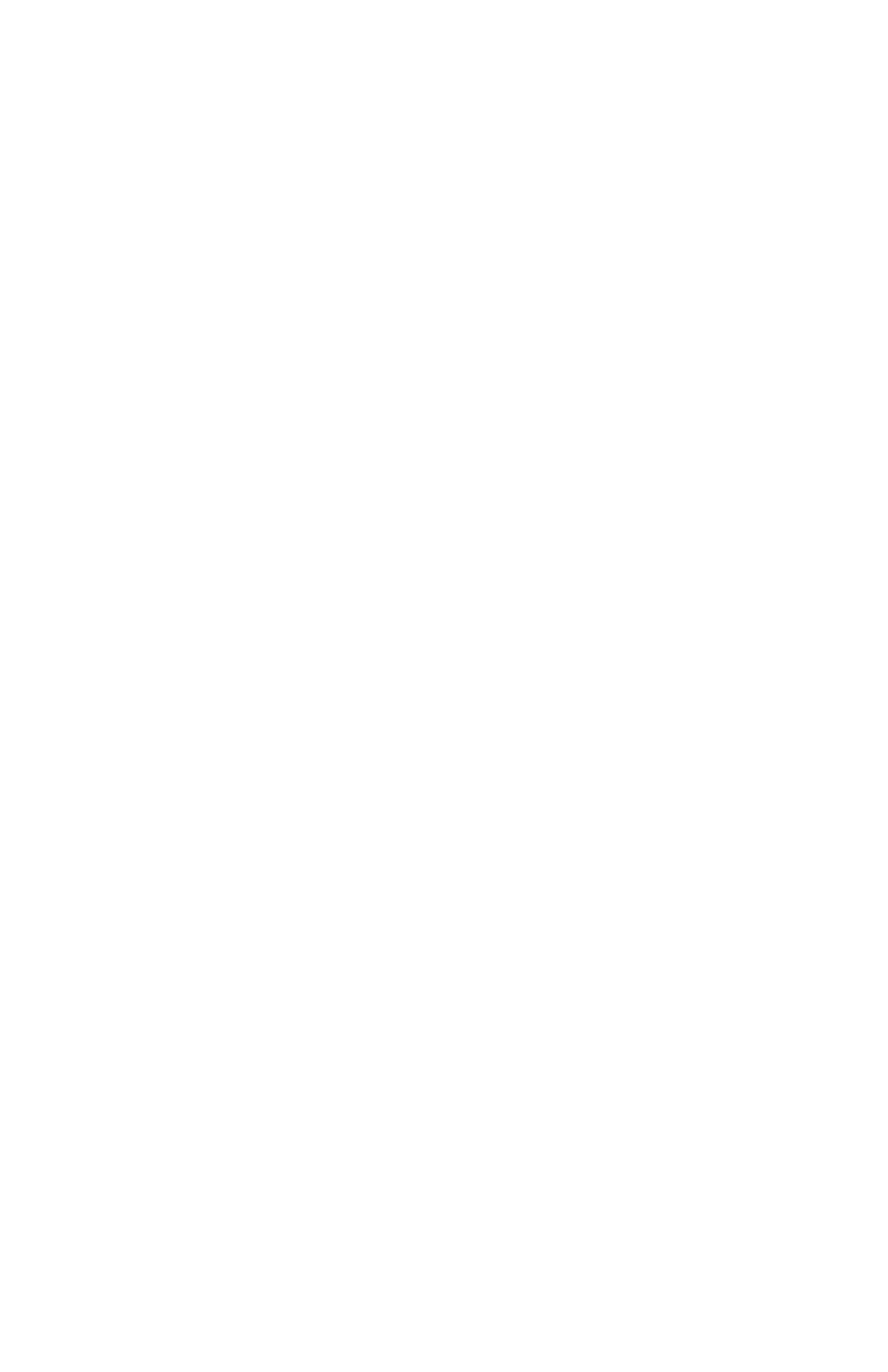# **TRANSLATE TABLES**

## **General Information**

The data stream from the coax host or alternate host is not sent directly through the 3270 X/ACT to the attached printer. Rather, all characters must first pass through the appropriate character code translation table, even if the printer uses the same data format as the source device.

If the data formats of the two devices are different, a translation table is selected that will convert the data from one format to another. The most basic function of the 3270 X/ACT is to convert EBCDIC (or coax host) data to ASCII data one byte at a time. Each translate table has 256 entries numbered 00 to FF. When a character is received by the 3270 X/ACT, the corresponding character from the appropriate translate table is substituted, and that value is sent to the printer.

The 3270 X/ACT uses twelve translate tables that can be modified by the user (although five are reserved). The tables are listed here with their table access number or letter:

| Table # | Description                                              |
|---------|----------------------------------------------------------|
| 1       | DSC to ASCII                                             |
| 2       | <b>SCS</b> to ASCII                                      |
| 3       | ASCII to ASCII (also used for the configuration report)  |
| 4       | DSC to EBCDIC                                            |
| 5       | <b>SCS to EBCDIC</b>                                     |
| 6       | ASCII to EBCDIC (also used for the configuration report) |
| 7       | DSC to APL                                               |
| 8       | SCS to APL                                               |
| 9       | Reserved — SCS font download table                       |
| A       | Reserved — DSC font download table                       |
| B       | Reserved — not used                                      |
| C       | Reserved — not used                                      |

Translate tables can be modified from the coax host or from an alternate host. Refer to Section  $9 - \text{Coax Host}$  Host Configuration and Section  $10 -$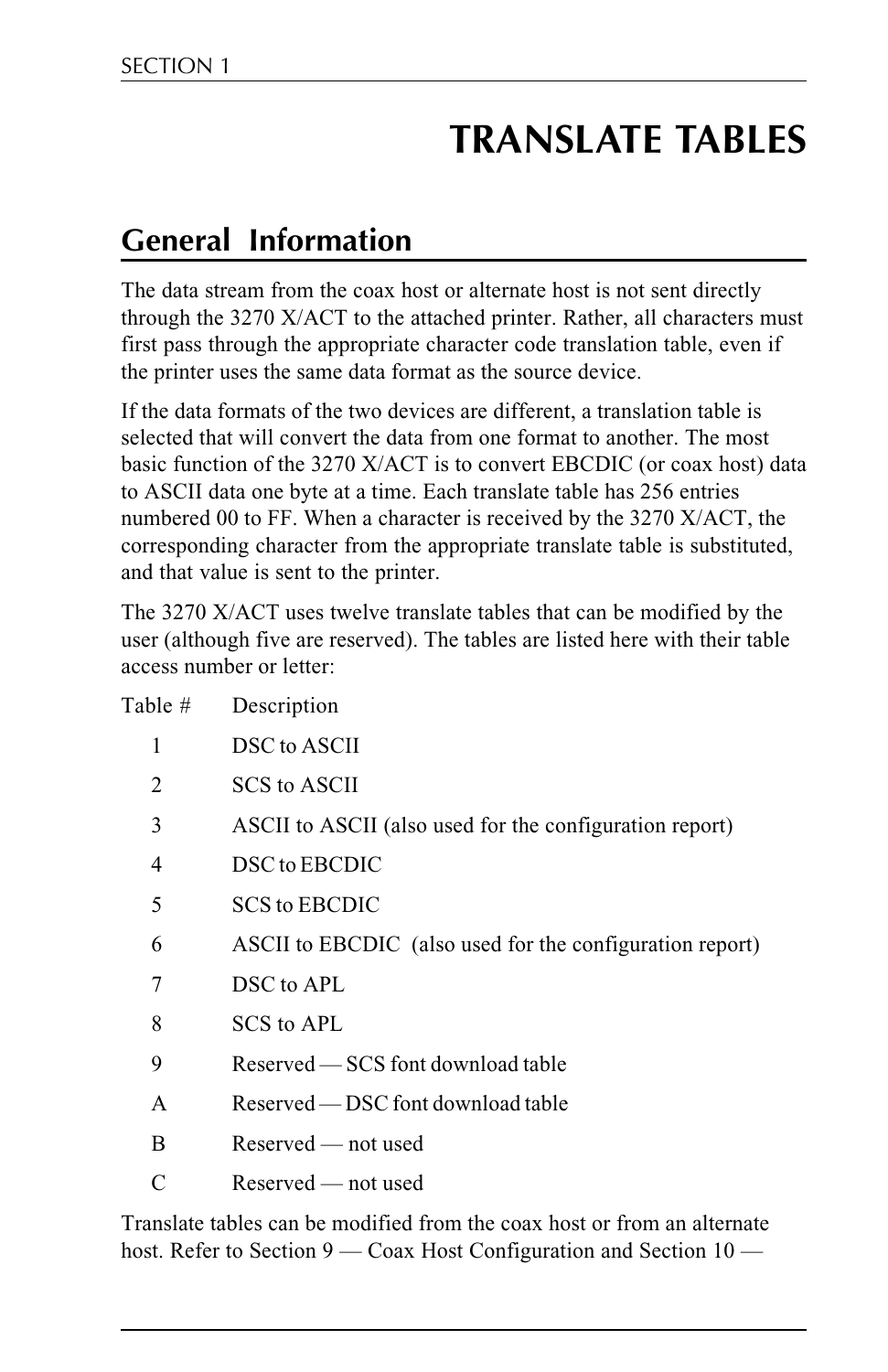Alternate Host Configuration for information.

Note: Modifying translate tables should be attempted only by advanced users with a clear understanding of how the translate tables function.

## **Translate Table Selection**

The 3270 X/ACT determines the appropriate translation table to use based upon both the user's configuration of the  $3270$  X/ACT and the data stream it receives.

The output (ASCII or EBCDIC) is determined by the user's configuration of the 3270 X/ACT using configuration Option #10. Option #11 determines if APL output is supported for DSC data streams when Option #10 is configured for ASCII output and when Option #20 is configured for EAB support.

The input is detected by analysis of the data stream by the 3270 X/ACT. When an EBCDIC character from the host arrives at the 3270 X/ACT, it may be either DSC or SCS data. See Section  $14 -$ SCS Data Streams and Section 15 – DSC Data Streams for more information. The table to be used is selected by the 3270 X/ACT by combining the information from the input and output variables as follows:

Input:

- $\blacktriangle$  If the data stream is ASCII (from an alternate host), the appropriate translate table is 3 (for ASCII output) or 6 (for EBCDIC output).
- $\blacktriangle$  If the coax host data stream is in DSC format, the appropriate translate table is 1 (for ASCII output), 4 (EBCDIC output) or 7 (APL output).
- $\triangle$  If the coax host data stream is in SCS format, the appropriate translate table is 2 (for ASCII output), 5 (EBCDIC output) or 8 (APL output).

Output:

- ▲ If the 3270 X/ACT is configured for ASCII output, the appropriate translate table is 1, 2 or 3.
- ▲ If the 3270 X/ACT is configured for EBCDIC output, the appropriate translate table is 4, 5 or 6.
- ▲ If the 3270 X/ACT is configured for APL output (refer to Options 10, 11 and 20), the appropriate translate table is 7 or 8.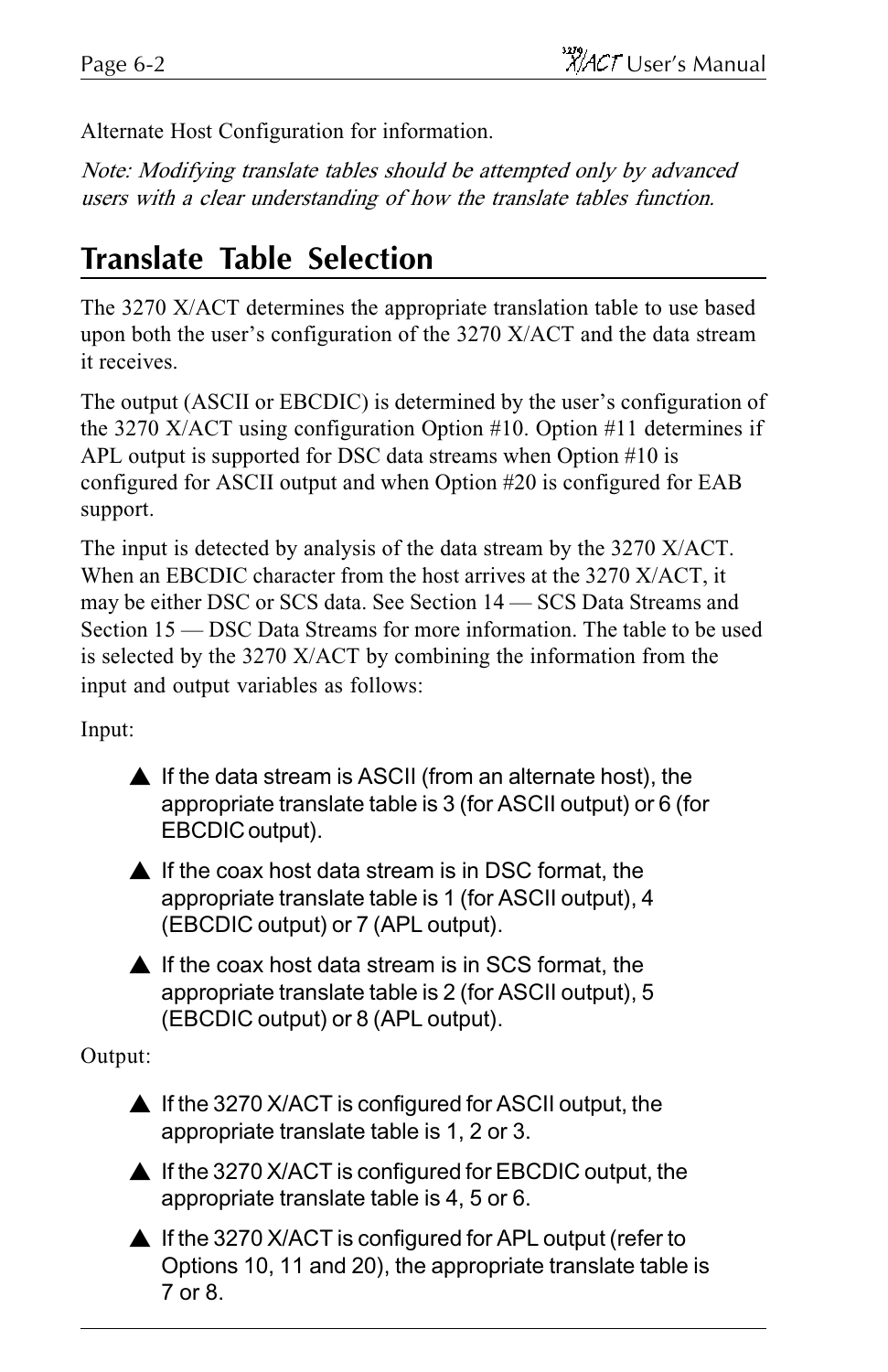## **Reading Translate Tables**

A Translate Table Report, with the default values of the tables selected, can be found in the Appendix. The user can print the current values of the tables at any time by setting dip switch B7 in the ON (down) position, pressing the RESET button and then the CANCEL button on the 3270 X/ ACT front panel.

The left column of each table is a series of numbers and letters representing the most significant digit of the hexadecimal input character received by the 3270 X/ACT. The top row of each table is a series of numbers and letters representing the least significant digit of the hexadecimal input character received by the 3270 X/ACT.

The intersection in the table of the most significant and least significant digits of the input character is the location of the output value that the 3270 X/ACT sends to the printer upon receiving a given input character in the data stream.

To understand the way that the translate tables work, look at Translate Table  $1 - \text{DSC}$  to ASCII. Find the output value for the hexadecimal input character '3B.' Look down the left column and find the entry "3." Look across the table until reaching the intersection of the column headed by "B." The table shows that the output value for the input value of '3B' is  $'7E$ .

## **General Considerations and Notes**

ASCII is a seven-bit code with 128 possible characters (96 printable characters and 32 control characters). The 3270 X/ACT translates incoming SCS and DSC (EBCDIC) characters directly into the appropriate seven-bit ASCII character whenever possible. Two IBM characters, the cent sign  $(\phi)$ and the logical not  $(\neg)$  are not found in seven-bit ASCII and are translated as follows:

|     |            |             | DSC SCS Symbol Name ASCII Symbol Name |             |                   |
|-----|------------|-------------|---------------------------------------|-------------|-------------------|
|     | $36h5Fh -$ | Logical Not |                                       | 5Eh $\land$ | Caret             |
| 1Bh |            |             | $4Ah \quad \phi$ Cent Sign            |             | printer dependent |

The actual characters displayed by a printer may vary depending upon the printer manufacturer. For instance, when an ASCII 7Ch is received, some printers will display a solid vertical line (|), while others will display a broken vertical line (¦). Many printers have their own version of eight-bit (extended) ASCII. Extended ASCII allows the printer to display up to 128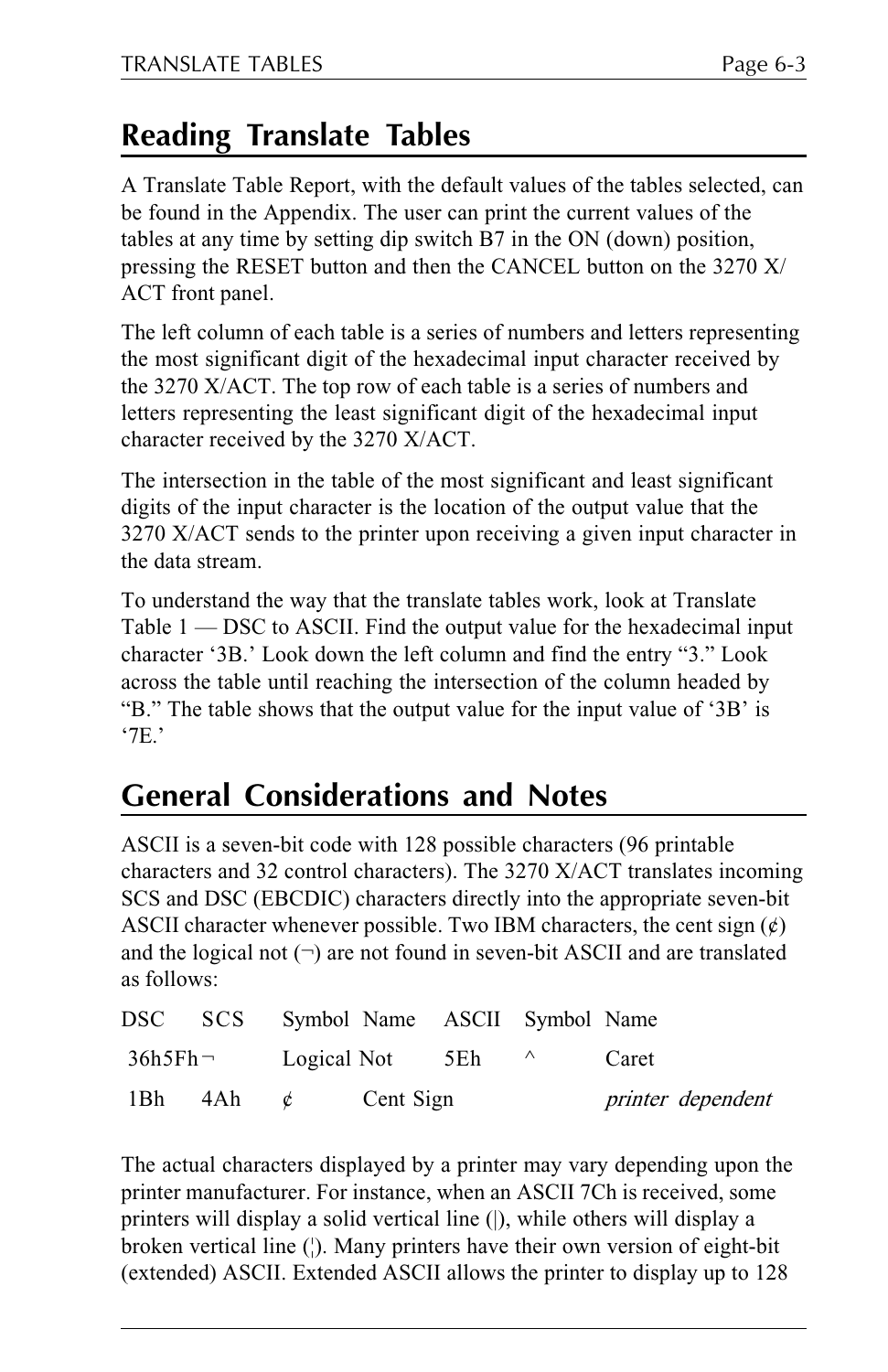additional characters.

## **Functions**

Some translate tables perform functions in addition to performing character translation. Each input hexadecimal character that performs a function is first translated into 05h. The function that is performed by the 05h character is determined by the location of the 05h in the table and is indicated by the code beneath each 05h entry in the table. Each function is listed below, including a description for each function that does not perform in a standard manner.

- $\triangle$  EM (End of Message)
- $\triangle$  FF (SCS or DSC Form Feed): Dependent upon the setting of Option #2 — Lines Per Page. If set to 0 (infinite page length), the 3270 X/ACT will send a form feed whenever a form feed is received. If set to a non-zero value, the 3270 X/ACT will output CR/LF until the lines per page value is reached.
- $\triangle$  NL (New Line)
- $\triangle$  CR(Carriage Return)
- ▲ VCS (SCS Vertical Channel Select)
- $\triangle$  HT (SCS Horizontal Tab): Converted into the appropriate number of spaces to reach the next horizontal tab position.
- $\triangle$  LF (Line Feed)
- $\triangle$  TRN (Transparency)
- $\triangle$  BS (Backspace)
- $\triangle$  ESC (SCS Escape): When the SCS control sequence prefix 2Bh is received, it indicates the beginning of an SCS format command stream such as SHF, SVF, SLD, etc.
- $\triangle$  VT (SCS Vertical Tab): Converted into the appropriate number of line feeds to reach the next vertical tab position.

 $\triangle$  GE (Graphic Escape)

▲ IRS (SCS Interchange Record Separator)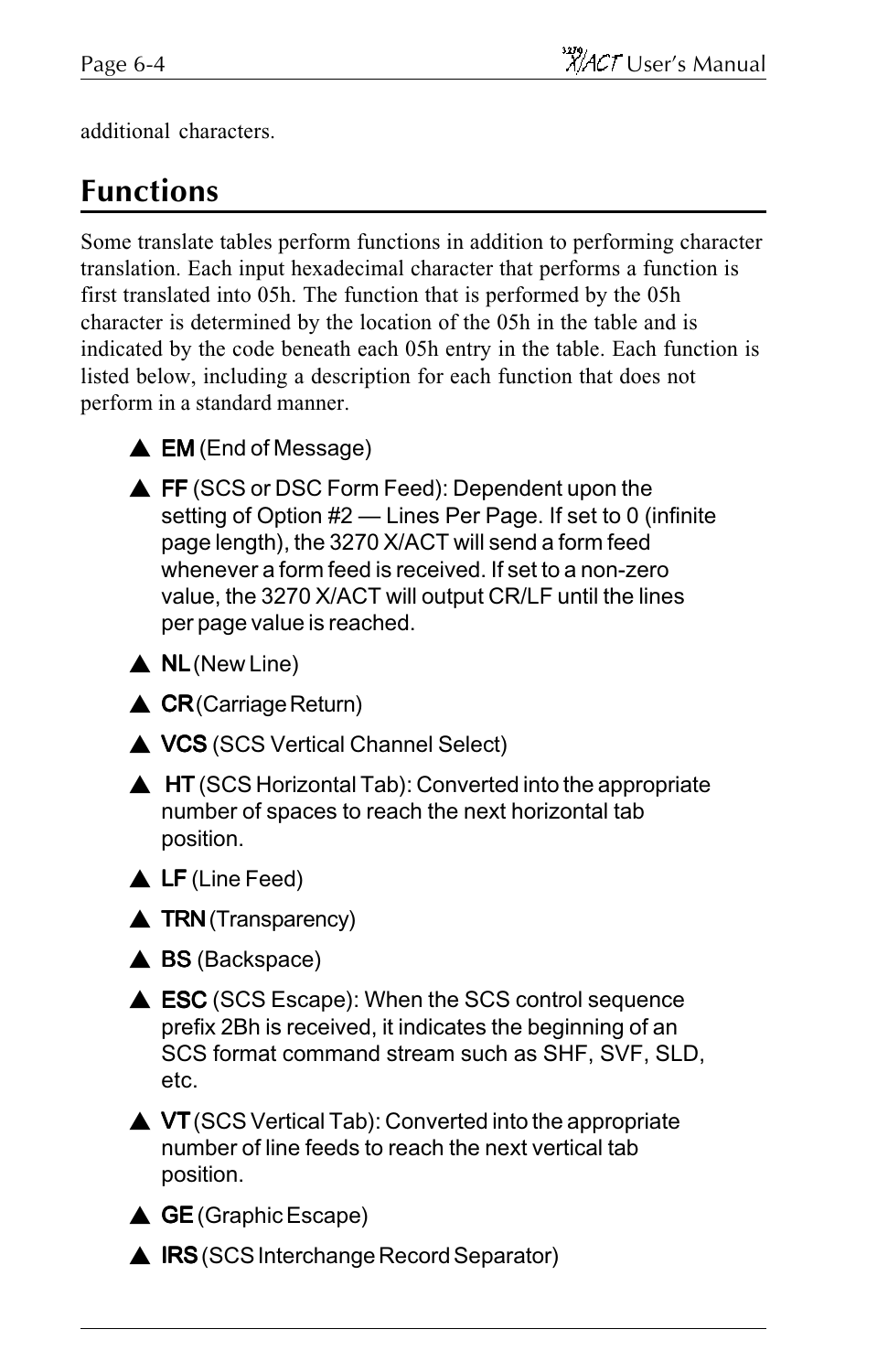- ▲ NULL (SCS or DSC Null): Output to the printer as a space.
- $\triangle$  SP (Space)
- $\triangle$  SA (SCS Set Attribute)
- $\triangle$   $\phi$  (Trigger 1 character): Processing of the Trigger 1 character depends upon the setting of Option #30 — Pseudo Transparency Mode Selection.

## **Translate Table Charts**

The following pages show all of the translate tables with their default values. An explanation of when each table is invoked by the 3270 X/ACT is included, and a description of the functions performed by each table is provided.

### Table 1 — DSC to ASCII

This translate table is invoked when a DSC data stream is detected by the 3270 X/ACT and when Option #10 is set to (A) ASCII.

During an unformatted operation, printing begins with the first data byte and continues until the last data byte is printed, or until a valid EM character is received. Each print line is left justified. At the end of each printout, a CR/LF is sent to allow the printer to start the next printout at the left margin. When an EM appears in the first print position of a print line, a CR/LF is not sent to the printer, because the printer is already positioned at the left margin for the next printout.

In DSC, 16h is a solid vertical line (|) and is translated into an ASCII 7Ch and sent to the printer. Some printers display a solid vertical line when a 7Ch is received, and some display a broken vertical line (¦). In DSC, 17h is a broken vertical line and is translated into extended ASCII 99h, an eightbit ASCII character. This is compatible with Xerox laser printers.

DSC 31h is a hyphen (-), and is translated into an ASCII 2Dh. If DSC input codes for graphic characters, international character sets or non-translatable characters are found in the data, they will be translated into a hyphen.

Six locations in the DSC to ASCII table are used to perform functions. The following chart indicates the function that will be performed upon the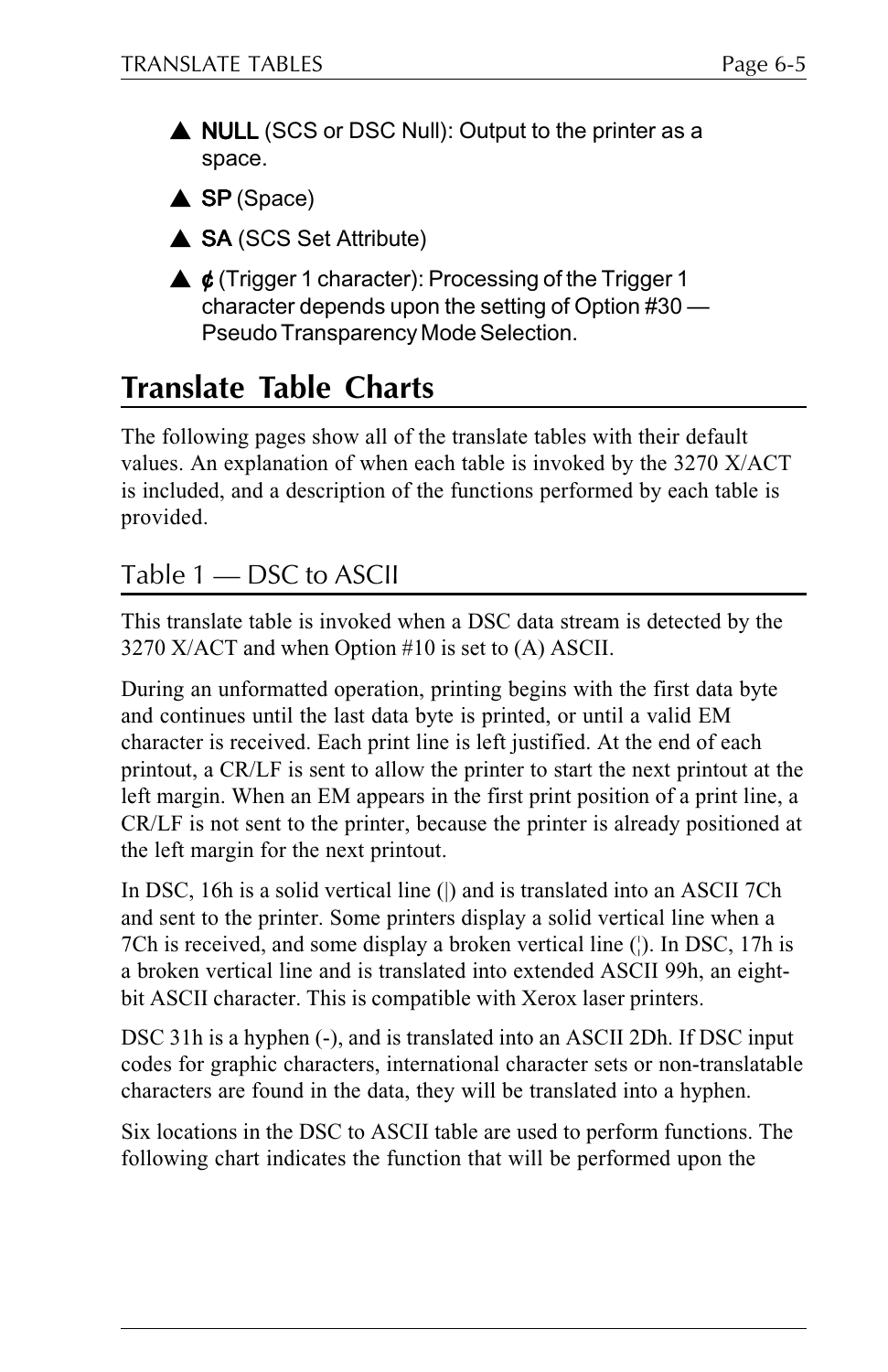receipt of each DSC input value:

| Input value     | Function                             |  |  |  |  |  |  |
|-----------------|--------------------------------------|--|--|--|--|--|--|
| 00 <sub>h</sub> | Null                                 |  |  |  |  |  |  |
| 01h             | EM (End of Message)                  |  |  |  |  |  |  |
| 02h             | FF (Form Feed)                       |  |  |  |  |  |  |
| 03h             | NL (New Line)                        |  |  |  |  |  |  |
| 05h             | CR (Carriage Return)                 |  |  |  |  |  |  |
| 10 <sub>h</sub> | SP (Space)                           |  |  |  |  |  |  |
| 1 Bh            | $\phi$ (Trigger 1 character default) |  |  |  |  |  |  |

Table 1 — DSC to ASCII

|           | LS             | $\overline{0}$                 | 1                              | $\overline{2}$       | 3                             | 4              | 5                                     | 6                              | $\overline{7}$                 | 8                              | 9                              | 10                             | 11                 | 12                             | 13                             | 14                   | 15                             |
|-----------|----------------|--------------------------------|--------------------------------|----------------------|-------------------------------|----------------|---------------------------------------|--------------------------------|--------------------------------|--------------------------------|--------------------------------|--------------------------------|--------------------|--------------------------------|--------------------------------|----------------------|--------------------------------|
| <b>MS</b> |                | 0                              | 1                              | $\overline{2}$       | 3                             | 4              | 5                                     | 6                              | 7                              | 8                              | 9                              | A                              | B                  | C                              | D                              | E                    | F                              |
| 00        | $\Omega$       | 05<br><b>NULL</b>              | 05<br><b>EM</b>                | 05<br>Æ              | 05<br>NL                      | 2D<br>÷,       | 05<br>Œ                               | 2D<br>÷                        | 2D                             | Œ<br>$\wedge$                  | x<br>$\,<$                     | <b>B</b><br>I                  | 5D<br>1            | 29<br>$\lambda$                | 28<br>(                        | 7D<br>}              | $\overline{a}$<br>€            |
| 16        | 1              | 05<br>P                        | 3D<br>$=$                      | 27<br>$\overline{1}$ | 22<br>×,                      | Æ<br>I         | C<br>١                                | π                              | 99<br>÷                        | F<br>?                         | 21<br>Ţ                        | 24<br>\$                       | 05<br>¢            | 2D<br>÷                        | 2D<br>ä,                       | 2D<br>÷              | 2D<br>$\overline{\phantom{a}}$ |
| 32        | $\overline{2}$ | 30<br>0                        | 31<br>1                        | 32<br>$\overline{2}$ | 33<br>3                       | 34<br>4        | 35<br>5                               | 36<br>6                        | 37<br>7                        | 38<br>8                        | 39<br>9                        | 2D<br>ä,                       | 15                 | 23<br>#                        | 40<br>$^{\circ}$               | 25<br>%              | 5F<br>$\overline{\phantom{0}}$ |
| 48        | 3              | 26<br>&                        | 2D<br>$\overline{\phantom{a}}$ | Æ<br>l,              | x<br>$\overline{\phantom{a}}$ | 3A             | æ<br>$\begin{array}{c} + \end{array}$ | Œ<br>٨                         | 2D<br>$\overline{\phantom{a}}$ | 2D<br>$\overline{\phantom{a}}$ | 2D<br>$\overline{\phantom{a}}$ | Œ<br>۸                         | Æ<br>$\tilde{}$    | 2D<br>$\overline{\phantom{a}}$ | 60                             | 27                   | 2D<br>$\overline{\phantom{a}}$ |
| 64        | $\overline{4}$ | 2D<br>$\overline{\phantom{a}}$ | 2D<br>٠                        | 2D<br>÷,             | 2D<br>٠                       | 2D<br>÷,       | 2D<br>٠                               | 2D<br>$\overline{\phantom{a}}$ | 2D<br>٠                        | 2D<br>٠                        | 2D<br>٠                        | 2D<br>٠                        | 2D<br>٠            | 2D<br>$\overline{\phantom{a}}$ | 2D<br>٠                        | 2D<br>÷,             | 2D<br>$\overline{\phantom{a}}$ |
| 80        | 5              | 2D                             | 2D<br>÷                        | 2D<br>÷              | 2D<br>÷,                      | 2D<br>÷,       | 2D<br>ä,                              | 2D<br>٠                        | 2D<br>÷                        | 2D<br>ä,                       | 2D<br>÷,                       | 2D<br>$\overline{\phantom{0}}$ | 2D<br>÷            | 2D<br>÷,                       | 2D<br>٠                        | 2D<br>÷              | 2D<br>$\overline{a}$           |
| 96        | 6              | 2D                             | 2D                             | 2D                   | 2D                            | 2D             | 2D                                    | 2D                             | 2D                             | 2D                             | 2D                             | 2D                             | 2D<br>٠            | 2D                             | 2D                             | 2D                   | 2D                             |
| 112       | 7              | 2D<br>٠                        | 2D                             | 2D<br>L.             | 2D<br>÷,                      | 2D<br>÷        | 2D<br>ä,                              | 2D<br>÷,                       | 2D<br>÷                        | 2D<br>ä,                       | 2D<br>÷,                       | 2D<br>٠                        | 2D<br>٠            | 2D<br>÷,                       | 2D<br>٠                        | 2D<br>÷,             | 2D<br>$\overline{\phantom{a}}$ |
| 128       | 8              | 61<br>а                        | 62<br>b                        | 63<br>$\mathbf c$    | 64<br>d                       | 65<br>e        | 66<br>f                               | 67<br>g                        | 68<br>h                        | 69<br>i                        | 6A<br>j                        | ŒB<br>k                        | CC<br>$\mathbf{I}$ | 6D<br>m                        | Œ<br>n                         | Œ<br>o               | 70<br>p                        |
| 144       | 9              | 71<br>q                        | 72<br>$\mathsf{r}$             | 73<br>s              | 74<br>t                       | 75<br>u        | 76<br>$\vee$                          | 77<br>W                        | 78<br>x                        | 79<br>y                        | 7A<br>Z                        | 2D<br>ä,                       | 2D<br>ä,           | 2D<br>ä,                       | 2D<br>÷                        | 2D<br>÷,             | 2D<br>$\overline{\phantom{a}}$ |
| 160       | A              | 41<br>A                        | 42<br>B                        | 43<br>$\mathsf{C}$   | 44<br>D                       | 45<br>E        | 46<br>F                               | 47<br>G                        | 48<br>H                        | 49<br>T                        | 4A<br>J                        | 4B<br>K                        | 4C<br>L            | 4D<br>M                        | Æ<br>N                         | 4F<br>$\circ$        | 50<br>P                        |
| 176       | B              | 51<br>Q                        | 52<br>$\mathsf{R}$             | 53<br>S              | 54<br>T                       | 55<br>U        | 56<br>$\vee$                          | 57<br>W                        | 58<br>$\times$                 | 59<br>Y                        | 5A<br>Z                        | 2D<br>$\overline{\phantom{a}}$ | 2D<br>÷            | 2D<br>$\overline{\phantom{a}}$ | 2D<br>$\overline{\phantom{a}}$ | <b>B</b><br>$\vdots$ | 2A<br>$\star$                  |
| 192       | $\mathsf{C}$   | 20<br>P                        | 20<br>P                        | 20<br>P              | 20<br>P                       | 20<br>P        | 20<br>P                               | 20<br>P                        | 20<br>P                        | 20<br>P                        | 20<br>P                        | 20<br>P                        | 20<br>P            | 20<br>P                        | 20<br>P                        | 20<br>P              | 20<br><b>P</b>                 |
| 208       | D              | 20<br>P                        | 20<br>Φ                        | 20<br>æ,             | 20<br><b>P</b>                | 20<br><b>P</b> | 20<br>P                               | 20<br>P                        | 20<br>ዋ                        | 20<br>æ,                       | 20<br><b>P</b>                 | 20<br>ዋ                        | 20<br>P            | 20<br>P                        | 20<br><b>P</b>                 | 20<br><b>P</b>       | 20<br><b>P</b>                 |
| 224       | E              | 20<br>P                        | 20<br>P                        | 20<br><b>P</b>       | 20<br><b>P</b>                | 20<br>ዋ        | 20<br>P                               | 20<br>P                        | 20<br>P                        | 20<br>ዋ                        | 20<br><b>P</b>                 | 20<br>P                        | 20<br>P            | 20<br>P                        | 20<br>P                        | 20<br>P              | 20<br><b>P</b>                 |
| 240       | F              | 20<br>ዋ                        | 20<br><b>P</b>                 | 20<br><b>P</b>       | 20<br><b>P</b>                | 20<br><b>P</b> | 20<br>P                               | 20<br>ዋ                        | 20<br><b>P</b>                 | 20<br><b>P</b>                 | 20<br><b>P</b>                 | 20<br><b>P</b>                 | 20<br>P            | 20<br>P                        | 20<br><b>P</b>                 | 20<br>ዋ              | 20<br><b>P</b>                 |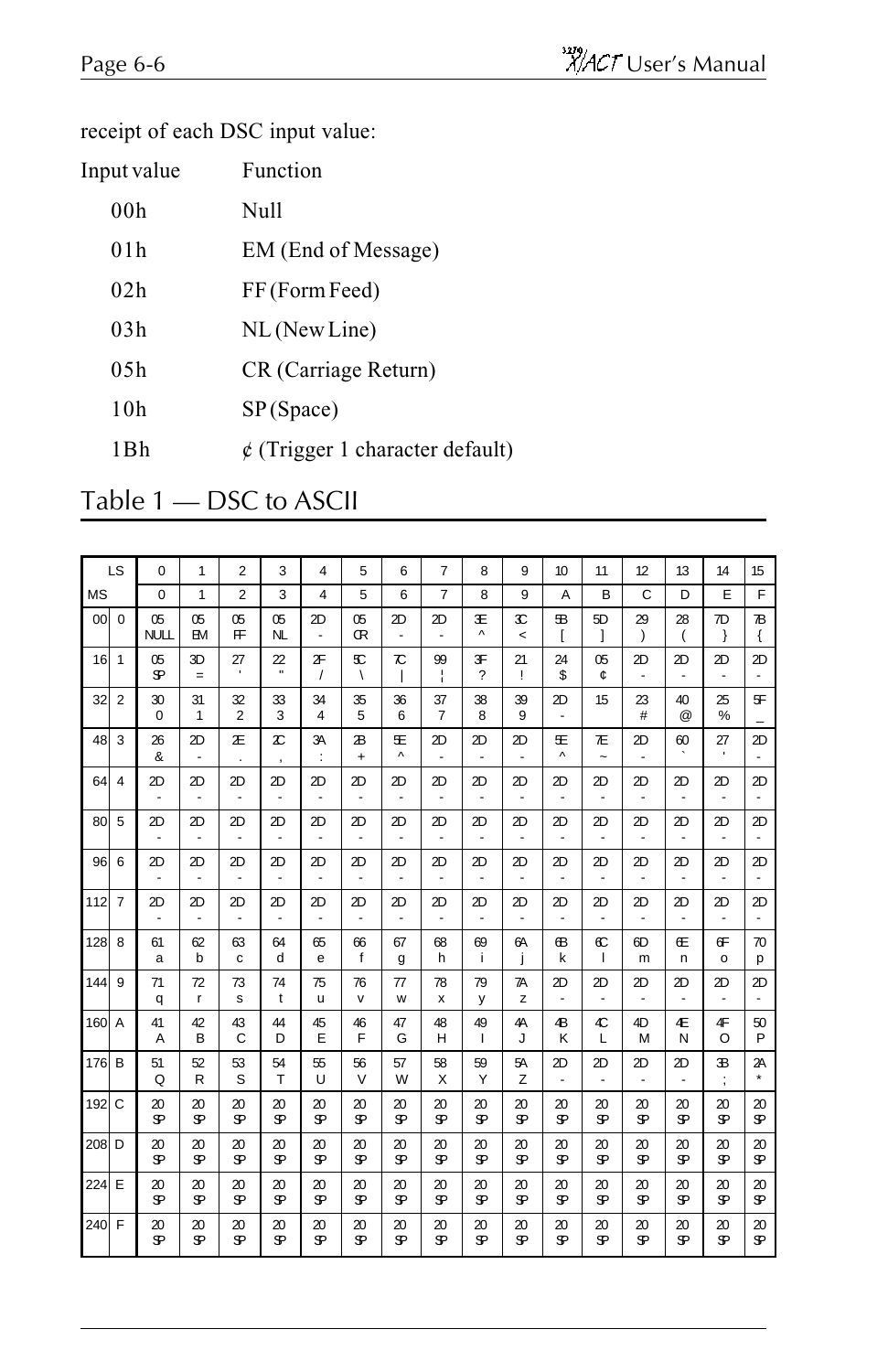## Table 2 — SCS to ASCII

Translate Table 2 is invoked when the 3270 X/ACT detects an SCS data stream and when Option #10 is set to (A) ASCII.

SCS input code 40h is the SCS space character. Other SCS input codes representing attributes or graphic characters will be translated into a space (ASCII 20h). This emulates the functions of a 3287 printer.

SCS 5Eh is the logical not  $(\neg)$  and is translated into ASCII 5Eh, the caret  $(\wedge)$ symbol.

SCS 60h is a hyphen (-) and is translated into an ASCII 2Dh. If SCS input codes for graphic characters, international character sets or non-translatable characters are found in the data, they will be translated into a hyphen.

Fourteen locations in the SCS to ASCII table are used to perform functions. The following chart indicates the function that will be performed upon the receipt of each SCS input value:

| Input value     | Function                                 |
|-----------------|------------------------------------------|
| 04h             | VCS (Vertical Channel Select)            |
| 05h             | HT (Horizontal Tab)                      |
| 08h             | GE (Graphic Escape)                      |
| 0Bh             | VT (Vertical Tab)                        |
| 0 <sub>Ch</sub> | FF (Form Feed)                           |
| 0Dh             | CR (Carriage Return)                     |
| 15h             | NL (New Line)                            |
| 16h             | BS (Backspace)                           |
| 19h             | EM (End of Message)                      |
| 1E <sub>h</sub> | IRS (Interchange Record Separator)       |
| 25h             | LF (Line Feed)                           |
| 28h             | SA (SCS Set Attribute)                   |
| 2Bh             | ESC (SCS Escape)                         |
| 35h             | TRN (Transparency)                       |
|                 | 4Ah $\phi$ (Trigger 1 character default) |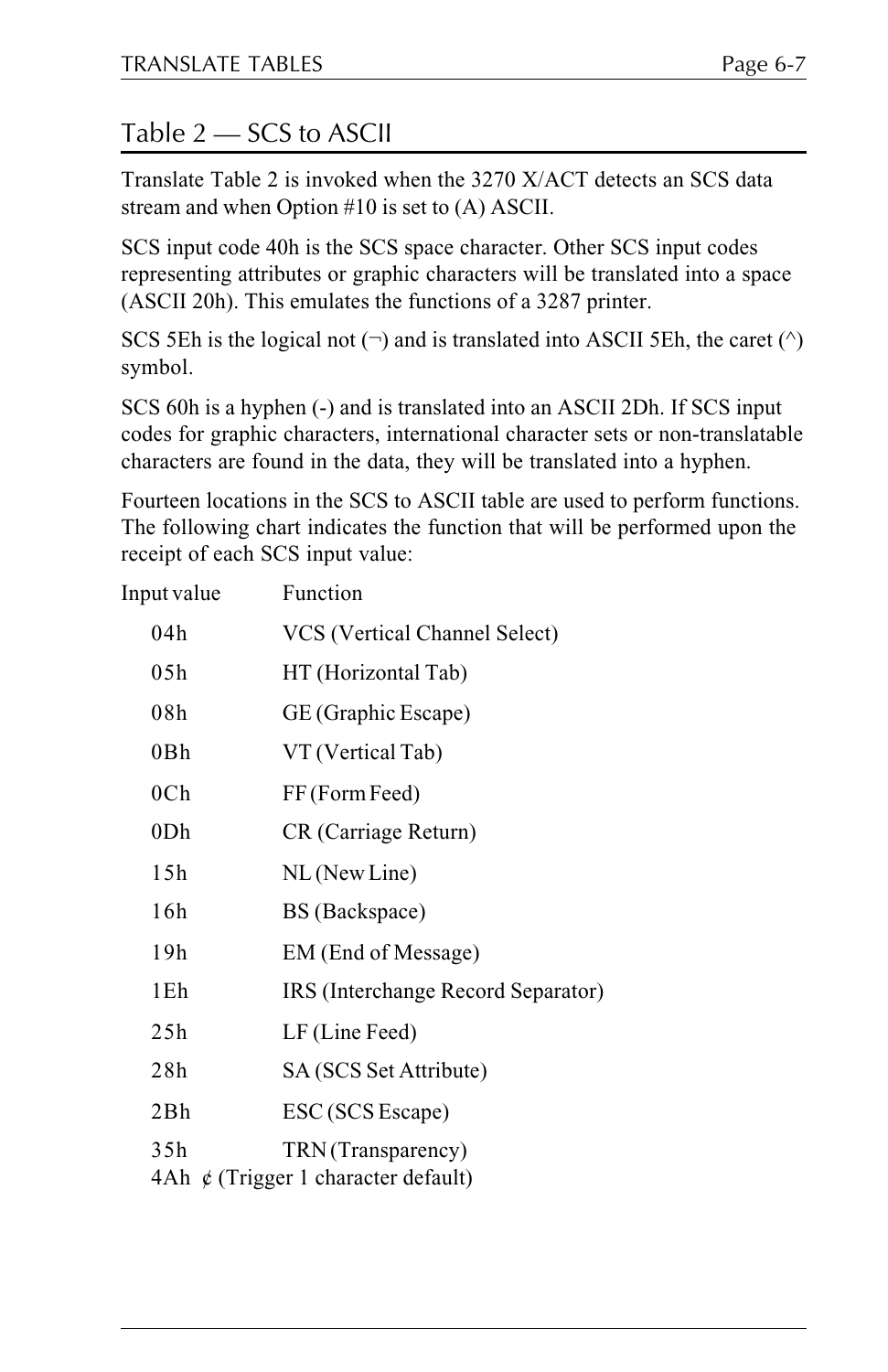## Table 2 — SCS to ASCII

|           | LS             | 0               | 1                              | $\overline{2}$       | 3                              | 4                              | 5                    | 6                              | $\overline{7}$                 | 8                    | 9                              | 10                             | 11                             | 12                             | 13                             | 14                             | 15                             |
|-----------|----------------|-----------------|--------------------------------|----------------------|--------------------------------|--------------------------------|----------------------|--------------------------------|--------------------------------|----------------------|--------------------------------|--------------------------------|--------------------------------|--------------------------------|--------------------------------|--------------------------------|--------------------------------|
| <b>MS</b> |                | 0               | 1                              | $\overline{2}$       | 3                              | 4                              | 5                    | 6                              | 7                              | 8                    | 9                              | Α                              | В                              | C                              | D                              | E                              | F                              |
| 00        | $\Omega$       | 20<br>P         | 20<br>æ                        | 20<br><b>P</b>       | 20<br><b>P</b>                 | 05<br><b>VCS</b>               | 05<br>HT             | 20<br>P                        | 20<br>ዋ                        | 05<br>Œ              | 20<br><b>P</b>                 | 20<br>Φ                        | 05<br>VT                       | 05<br>FF                       | 05<br>Œ                        | 20<br><b>P</b>                 | 20<br><b>P</b>                 |
| 16        | 1              | 20<br><b>P</b>  | 20<br>P                        | 20<br><b>P</b>       | 20<br><b>P</b>                 | 20<br><b>P</b>                 | 05<br>NL             | 05<br>BS.                      | 20<br><b>P</b>                 | 20<br><b>P</b>       | 05<br><b>EM</b>                | 20<br><b>P</b>                 | 20<br><b>P</b>                 | 20<br>P                        | 20<br><b>P</b>                 | 05<br><b>IRS</b>               | 20<br><b>P</b>                 |
| 32        | $\overline{2}$ | 20<br>ዋ         | 20<br>æ                        | 20<br>æ              | 20<br><b>P</b>                 | 20<br>æ                        | 05<br>LF             | 20<br>P                        | 1B<br>ЕЮ                       | 20<br>ዋ              | 20<br><b>P</b>                 | 20<br><b>P</b>                 | 05<br><b>ESC</b>               | 20<br>ዋ                        | 20<br><b>P</b>                 | 20<br>ዋ                        | 20<br><b>P</b>                 |
| 48        | 3              | 20<br>æ         | 20<br>æ                        | 20<br><b>P</b>       | 20<br><b>P</b>                 | 20<br>æ                        | 05<br><b>TRN</b>     | 20<br>P                        | 20<br><b>P</b>                 | 20<br><b>P</b>       | 20<br><b>P</b>                 | 20<br>æ                        | 20<br>P                        | 20<br>æ                        | 20<br><b>P</b>                 | 20<br>ዋ                        | 20<br>P                        |
| 64        | 4              | 20<br><b>P</b>  | 2D<br>$\overline{\phantom{a}}$ | 2D<br>$\blacksquare$ | 2D<br>÷,                       | 2D<br>$\blacksquare$           | 2D<br>$\blacksquare$ | 2D<br>$\blacksquare$           | 2D<br>$\overline{\phantom{a}}$ | 2D<br>$\blacksquare$ | 2D<br>$\overline{\phantom{a}}$ | 05<br>¢                        | Æ<br>¥                         | x<br>$\prec$                   | 28<br>$\overline{(}$           | æ<br>$\ddot{}$                 | $\tau$                         |
| 80        | 5              | 26<br>&         | 2D<br>٠                        | 2D<br>Ξ              | 2D<br>Ξ                        | 2D<br>÷,                       | 2D                   | 2D<br>$\overline{\phantom{a}}$ | 2D<br>٠                        | 2D<br>Ξ              | 2D<br>÷,                       | 21<br>Ţ                        | 24<br>\$                       | 2A<br>$\star$                  | 29<br>$\lambda$                | ЭB<br>$\vdots$                 | Œ<br>$\boldsymbol{\wedge}$     |
| 96        | 6              | 2D<br>٠         | Æ<br>$\prime$                  | 2D<br>٠              | 2D<br>÷                        | 2D<br>÷                        | 2D<br>÷,             | 2D<br>÷                        | 2D<br>$\overline{\phantom{a}}$ | 2D<br>٠              | 2D<br>÷                        | $\overline{\mathcal{C}}$       | x<br>,                         | 25<br>%                        | 5F                             | Œ<br>$\geq$                    | 3F<br>?                        |
| 112       | 7              | 2D              | 2D                             | 2D<br>÷,             | 2D                             | 2D                             | 2D<br>٠              | 2D<br>٠                        | 2D                             | 2D<br>ä,             | 60                             | 3A<br>t                        | 23<br>#                        | 40<br>$^{\circledR}$           | 27                             | 3D<br>$=$                      | 22<br>H.                       |
| 128       | 8              | 2D<br>÷,        | 61<br>a                        | 62<br>b              | 63<br>c                        | 64<br>d                        | 65<br>e              | 66<br>$\mathsf{f}$             | 67<br>g                        | 68<br>h              | 69<br>i                        | 2D<br>$\overline{\phantom{a}}$ | 2D<br>٠                        | 2D<br>÷                        | 2D<br>$\overline{\phantom{a}}$ | 2D<br>÷,                       | 2D                             |
| 144       | 9              | 2D<br>÷,        | 6A<br>İ                        | ŒB<br>k              | C <sub>c</sub><br>$\mathbf{I}$ | 6D<br>m                        | Œ<br>n               | 6F<br>o                        | 70<br>p                        | 71<br>q              | 72<br>r                        | 2D<br>÷,                       | 2D<br>٠                        | 2D<br>$\overline{\phantom{a}}$ | 2D<br>÷,                       | 2D<br>$\overline{\phantom{a}}$ | 2D                             |
| 160       | Α              | 2D<br>Ξ         | Æ<br>$*1$                      | 73<br>s              | 74<br>t                        | 75<br>u                        | 76<br>v              | 77<br>W                        | 78<br>x                        | 79<br>У              | 7A<br>Z                        | 2D<br>÷,                       | 2D<br>÷,                       | 2D<br>$\overline{\phantom{a}}$ | æ<br>ſ                         | 2D<br>$\overline{\phantom{a}}$ | 2D<br>٠                        |
| 176       | в              | 2D<br>÷,        | 2D                             | 2D<br>٠              | 2D<br>÷,                       | 2D<br>$\overline{\phantom{a}}$ | 2D<br>٠              | 2D<br>÷,                       | 2D<br>٠                        | 2D<br>÷,             | 2D<br>÷,                       | 2D<br>٠                        | 2D<br>٠                        | 2D<br>٠                        | 5D<br>1                        | 2D<br>$\overline{\phantom{a}}$ | 2D<br>-                        |
| 192       | С              | 78<br>₹         | 41<br>A                        | 42<br>в              | 43<br>$\mathsf{C}$             | 44<br>D                        | 45<br>E              | 46<br>F                        | 47<br>G                        | 48<br>н              | 49<br>т                        | 2D<br>$\overline{\phantom{a}}$ | 2D<br>$\overline{\phantom{a}}$ | 2D<br>÷                        | 2D<br>÷,                       | 2D<br>$\overline{\phantom{a}}$ | 2D<br>$\overline{\phantom{a}}$ |
| 208       | D              | 7D<br>}         | 4A<br>J                        | 48<br>κ              | 40<br>L                        | 4D<br>M                        | Æ<br>N               | 4F<br>O                        | 50<br>P                        | 51<br>Q              | 52<br>R                        | 2D<br>$\overline{\phantom{a}}$ | 2D<br>$\overline{\phantom{a}}$ | 2D<br>÷                        | 2D<br>٠                        | 2D<br>÷                        | 2D<br>÷,                       |
| 224       | Е              | 5C<br>$\lambda$ | 2D<br>$\overline{\phantom{m}}$ | 53<br>S              | 54<br>T                        | 55<br>U                        | 56<br>V              | 57<br>W                        | 58<br>X                        | 59<br>Y              | 5A<br>Z                        | 2D<br>÷,                       | 2D<br>÷,                       | 2D<br>$\overline{\phantom{a}}$ | 2D<br>÷                        | 2D<br>٠                        | 2D                             |
| 240       | F              | 30<br>0         | 31<br>1                        | 32<br>$\overline{2}$ | 33<br>3                        | 34<br>$\overline{\mathbf{4}}$  | 35<br>5              | 36<br>6                        | 37<br>$\overline{7}$           | 38<br>8              | 39<br>9                        | 2D<br>$\blacksquare$           | 2D<br>٠                        | 2D<br>$\overline{\phantom{a}}$ | 2D<br>$\overline{a}$           | 2D<br>$\overline{\phantom{a}}$ | 2D                             |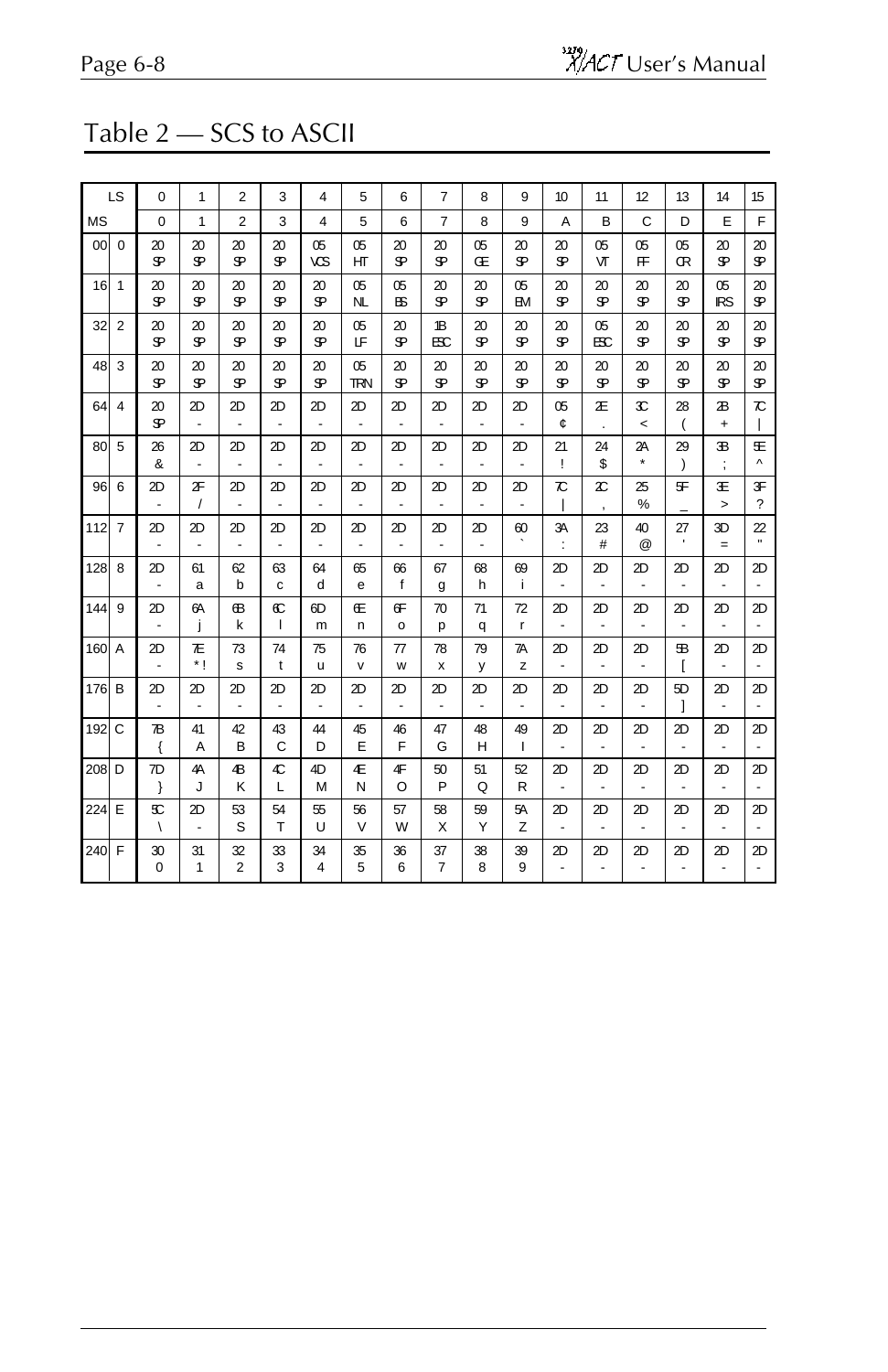## Translate Table 3 — ASCII to ASCII

Translate Table 3 is a pass-through table used to send alternate host data to a printer using the ASCII character set. It is invoked when the 3270 X/ACT detects an ASCII data stream and when Option #10 is set to (A) ASCII or (C) Switchable.

This table is also used to pass through the configuration report (created in ASCII) to an ASCII printer when Option #10 is set to (A) ASCII. If this table is modified by the user, the configuration report sent to the printer will be affected.

|           | LS             | 0                       | 1         | $\overline{2}$        | 3                     | 4              | 5                     | 6                      | 7                             | 8              | 9                    | 10              | 11                | 12                            | 13                      | 14                         | 15                                    |
|-----------|----------------|-------------------------|-----------|-----------------------|-----------------------|----------------|-----------------------|------------------------|-------------------------------|----------------|----------------------|-----------------|-------------------|-------------------------------|-------------------------|----------------------------|---------------------------------------|
| <b>MS</b> |                | 0                       | 1         | $\overline{2}$        | 3                     | 4              | 5                     | 6                      | $\overline{7}$                | 8              | 9                    | A               | B                 | C                             | D                       | E                          | F                                     |
| 00        | $\mathbf 0$    | $\infty$<br><b>NULL</b> | 01<br>SCH | 02<br><b>STX</b>      | <sub>03</sub><br>ETX  | 04<br>EOT      | 05<br>BN <sub>Q</sub> | $\infty$<br><b>ACK</b> | 07<br><b>BEL</b>              | 08<br>BS.      | 09<br>HT             | <b>OA</b><br>LF | Œ<br>VT           | Œ<br>Æ                        | 0D<br>Œ                 | Œ<br>$\infty$              | Œ<br>S                                |
| 16        | $\mathbf{1}$   | 10<br><b>DLE</b>        | 11<br>DC1 | 12<br>DC <sub>2</sub> | 13<br>DC <sub>3</sub> | 14<br>DC4      | 15<br><b>NAK</b>      | 16<br>SYN              | 17<br>EIB                     | 18<br>CAN      | 19<br><b>EM</b>      | 1A<br>SLB       | <b>1</b> B<br>ESC | 1C<br><b>FS</b>               | 1D<br>Œ                 | 1E<br>RS                   | 1F<br>œ                               |
| 32        | $\overline{2}$ | 20<br>P                 | 21<br>Ţ   | 22<br>$\mathbf{u}$    | 23<br>#               | 24<br>\$       | 25<br>%               | 26<br>&                | 27<br>٠                       | 28<br>(        | 29<br>$\lambda$      | 2A<br>$\star$   | æ<br>$\ddot{}$    | x<br>$\overline{\phantom{a}}$ | 2D                      | Æ                          | Æ<br>$\prime$                         |
| 48        | 3              | 30<br>$\mathbf 0$       | 31<br>1   | 32<br>$\overline{2}$  | 33<br>3               | 34<br>4        | 35<br>5               | 36<br>6                | 37<br>$\overline{7}$          | 38<br>8        | 39<br>9              | ЗΑ              | <b>B</b><br>;     | x<br>$\prec$                  | 3D<br>$\qquad \qquad =$ | Œ<br>$\geq$                | <b>3F</b><br>$\overline{\phantom{0}}$ |
| 64        | 4              | 40<br>$^{\circledR}$    | 41<br>Α   | 42<br>B               | 43<br>C               | 44<br>D        | 45<br>Ε               | 46<br>F                | 47<br>G                       | 48<br>н        | 49<br>$\overline{1}$ | 4A<br>J         | 4B<br>κ           | 4C<br>L                       | 4D<br>M                 | Æ<br>N                     | 4F<br>O                               |
| 80        | 5              | 50<br>P                 | 51<br>Q   | 52<br>$\mathsf{R}$    | 53<br>S               | 54<br>T        | 55<br>U               | 56<br>$\vee$           | 57<br>W                       | 58<br>X        | 59<br>Y              | 5A<br>Z         | æ<br>ſ            | C<br>$\sqrt{2}$               | 5D<br>1                 | Œ<br>$\lambda$             | 5F<br>$\overline{a}$                  |
| 96        | 6              | 60                      | 61<br>a   | 62<br>$\mathbf b$     | 63<br>C               | 64<br>d        | 65<br>e               | 66<br>f                | 67<br>g                       | 68<br>h        | 69<br>Ť              | 6A<br>j         | Œ.<br>k           | CC<br>т                       | 6D<br>m                 | Œ<br>n                     | 6F<br>o                               |
| 112       | $\overline{7}$ | 70<br>p                 | 71<br>q   | 72<br>r               | 73<br>s               | 74<br>t        | 75<br>u               | 76<br>v                | $\overline{\mathcal{U}}$<br>W | 78<br>x        | 79<br>y              | 7A<br>Z         | 78<br>₹           | π                             | 7D<br>ł                 | Æ<br>$\tilde{\phantom{a}}$ | $\pi$<br><b>DEL</b>                   |
| 128       | 8              | 80                      | 81        | 82                    | 83                    | 84             | 85                    | 86                     | 87                            | 88             | 89                   | 8A              | æ                 | 8C                            | 8D                      | Œ                          | 8F                                    |
| 144       | 9              | 90                      | 91        | 92                    | 93                    | 94             | 95                    | 96                     | 97                            | 98             | 99                   | <b>9A</b>       | æ.                | C                             | 9D                      | Œ                          | 9F                                    |
| 160       | A              | AO                      | A1        | A <sub>2</sub>        | A <sub>3</sub>        | A4             | A5                    | A6                     | A7                            | A <sub>8</sub> | A <sub>9</sub>       | <b>AA</b>       | Æ                 | Æ                             | AD                      | Æ                          | Æ                                     |
| 176       | B              | BO                      | B         | B <sub>2</sub>        | B <sub>3</sub>        | B <sub>4</sub> | В                     | B <sub>6</sub>         | B7                            | B <sub>8</sub> | B <sub>0</sub>       | BA              | <b>BB</b>         | Ю                             | BD                      | Æ                          | <b>F</b>                              |
| 192       | C              | CO.                     | $\alpha$  | $\Omega$              | $\mathbf{G}$          | <b>C4</b>      | ය                     | œ                      | Q                             | Œ              | Q)                   | Q               | Œ                 | $\mathbb{C}$                  | $\infty$                | Œ                          | Œ                                     |
| 208       | D              | D <sub>0</sub>          | D1        | D <sub>2</sub>        | D <sub>3</sub>        | D <sub>4</sub> | D <sub>5</sub>        | D <sub>6</sub>         | D7                            | D <sub>8</sub> | D <sub>9</sub>       | DA              | <b>DB</b>         | $\infty$                      | DD                      | DE                         | DF                                    |
| 224       | E              | $\mathbf{E}$            | E1        | E2                    | E3                    | E4             | 历                     | 66                     | E7                            | B              | B                    | <b>EA</b>       | $\mathbf{B}$      | E                             | $\mathbf{E}$            | Æ                          | F                                     |
| 240       | F              | FO                      | F1        | F <sub>2</sub>        | F <sub>3</sub>        | F <sub>4</sub> | F <sub>5</sub>        | F <sub>6</sub>         | F7                            | F <sub>8</sub> | F <sub>9</sub>       | FA              | <b>IB</b>         | Ю                             | F <sub>D</sub>          | Æ                          | F                                     |

Translate Table 3 — ASCII to ASCII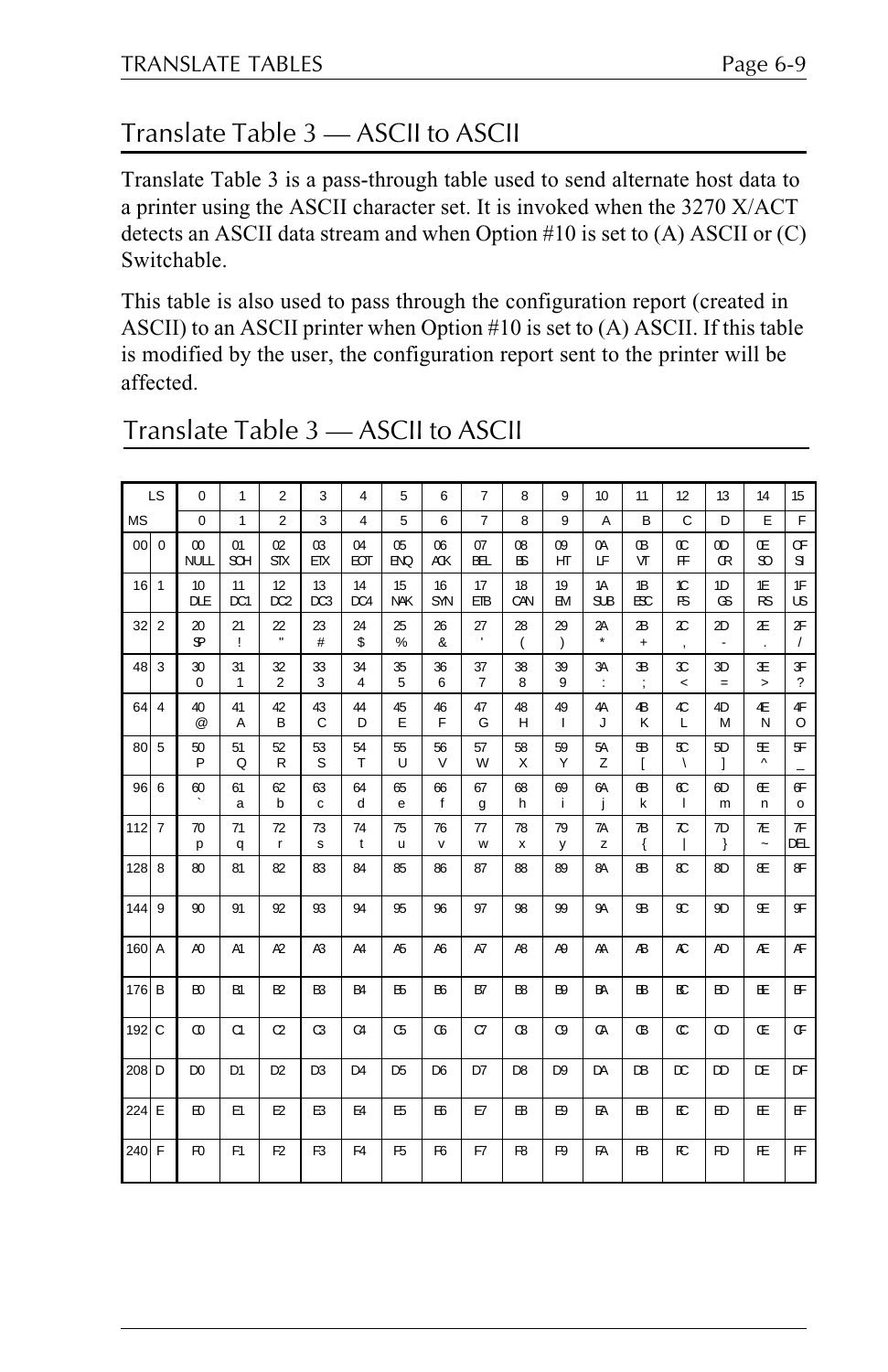## Table 4 — DSC to EBCDIC

Translate Table 4 is invoked when a DSC data stream is detected by the 3270 X/ACT and when Option #10 is set to (B) EBCDIC or (C) Switchable.

During an unformatted operation, printing begins with the first data byte and continues until the last data byte is printed, or until a valid EM character is received. Each print line is left justified. At the end of each printout, a CR/LF is sent to allow the printer to start the next printout at the left margin. When an EM appears in the first print position of a print line, a CR/LF is not sent to the printer, because the printer is already positioned at the left margin for the next printout.

In DSC, 16h is a solid vertical line () and is translated into an EBCDIC 4Fh and sent to the printer. Some printers display a solid vertical line when a 4Fh is received, and some display a broken vertical line (¦). In DSC, 17h is a broken vertical line and is translated into extended ASCII 6Ah, an eight-bit ASCII character. This is compatible with Xerox laser printers.

The DSC input codes C0h through FFh represent attributes or graphic characters associated with 3278 CRTs. The characters will be translated into a space (EBCDIC 40h). This emulates the function of a 3287 printer.

Seven locations in the DSC to EBCDIC table are used to perform functions. The following chart indicates the function that will be performed upon the receipt of each DSC input value:

| Input value     | Function                             |  |  |  |  |  |  |
|-----------------|--------------------------------------|--|--|--|--|--|--|
| 00 <sub>h</sub> | Null                                 |  |  |  |  |  |  |
| 01 h            | EM (End of Message)                  |  |  |  |  |  |  |
| 02h             | FF (Form Feed)                       |  |  |  |  |  |  |
| 03h             | NL (New Line)                        |  |  |  |  |  |  |
| 05h             | CR (Carriage Return)                 |  |  |  |  |  |  |
| 10h             | Space                                |  |  |  |  |  |  |
| 1 Bh            | $\phi$ (Trigger 1 character default) |  |  |  |  |  |  |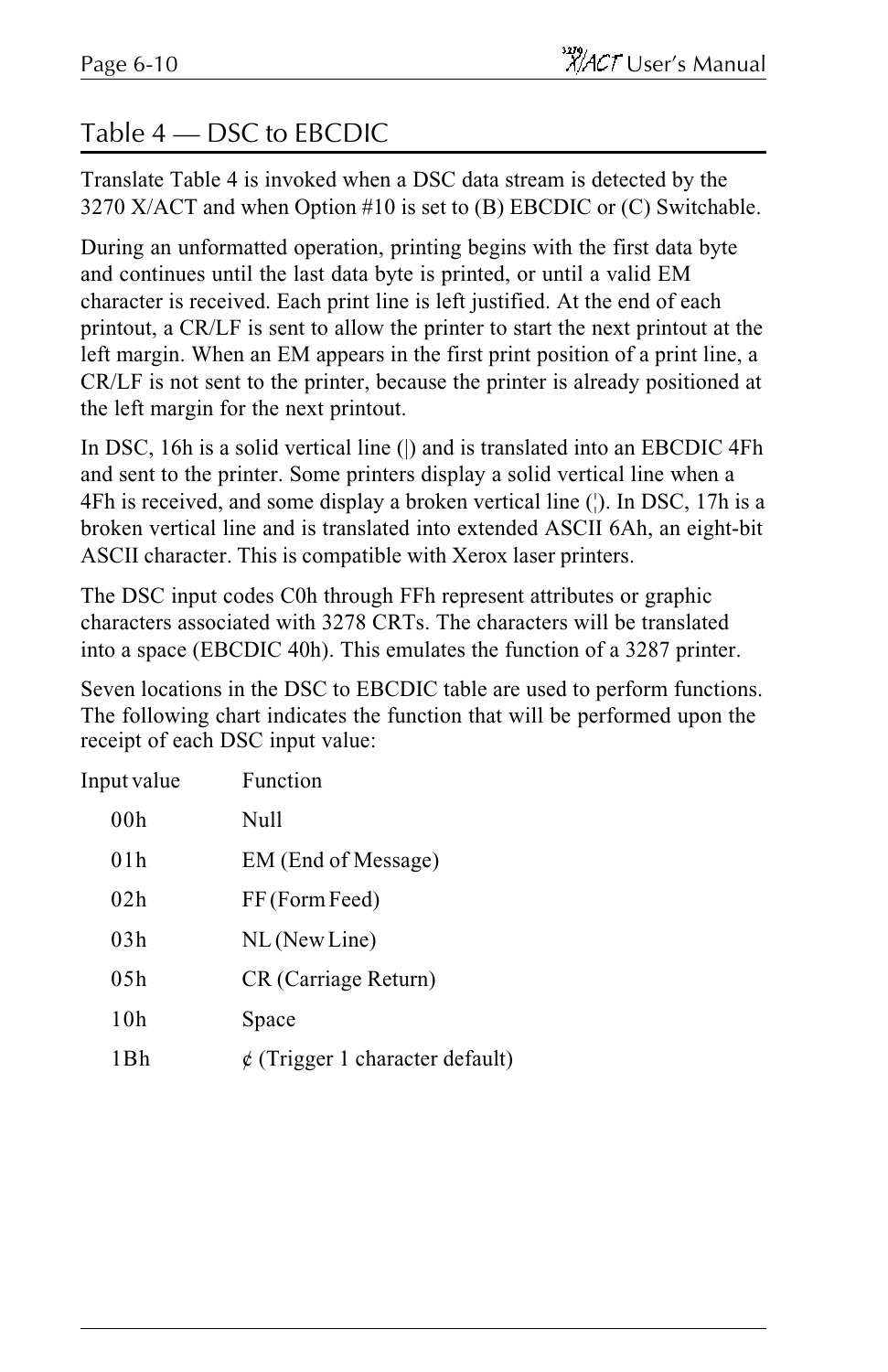## Table 4 — DSC to EBCDIC

|           | LS             | $\Omega$          | $\mathbf{1}$                   | $\overline{2}$                   | 3                                    | $\overline{\mathbf{4}}$ | 5                   | 6                   | $\overline{7}$       | 8                   | 9                              | 10                  | 11                     | 12                     | 13                  | 14                              | 15                     |
|-----------|----------------|-------------------|--------------------------------|----------------------------------|--------------------------------------|-------------------------|---------------------|---------------------|----------------------|---------------------|--------------------------------|---------------------|------------------------|------------------------|---------------------|---------------------------------|------------------------|
| <b>MS</b> |                | 0                 | 1                              | $\overline{2}$                   | 3                                    | 4                       | 5                   | 6                   | $\overline{7}$       | 8                   | 9                              | Α                   | B                      | C                      | D                   | E                               | F                      |
| 00        | 0              | 05<br><b>NULL</b> | 05<br><b>EM</b>                | 05<br>FF                         | 05<br>NL                             | 60<br>Ξ                 | 05<br>Œ             | $\mathbf{E}$        | Æ                    | Œ<br>$\geq$         | 4C<br>$\overline{\phantom{a}}$ | AD<br>I             | B <sub>D</sub><br>1    | 5D<br>$\mathcal{E}$    | 4D                  | D <sub>0</sub><br>$\mathcal{E}$ | $^\circ$<br>€          |
| 16        | 1              | 05<br><b>P</b>    | Æ<br>$=$                       | 7D                               | Æ<br>H                               | 61<br>1                 | E<br>$\lambda$      | 4F                  | 6A<br>÷.             | Œ<br>?              | 5А<br>Ţ                        | <b>B</b><br>\$      | 05<br>¢                | 43                     | 44                  | 45                              | 46                     |
| 32        | $\overline{c}$ | FO<br>$\mathbf 0$ | F1<br>1                        | F <sub>2</sub><br>$\overline{2}$ | F <sub>3</sub><br>3                  | F <sub>4</sub><br>4     | F <sub>5</sub><br>5 | F <sub>6</sub><br>6 | F7<br>$\overline{7}$ | F <sub>8</sub><br>8 | F9<br>9                        | 47                  | 48                     | 78<br>#                | π<br>$^{\circledR}$ | CC.<br>$\frac{0}{0}$            | 6D                     |
| 48        | 3              | 50<br>&           | 60                             | 4B<br>ä,                         | <b>B</b><br>$\overline{\phantom{a}}$ | 7A<br>t                 | Æ<br>$\ddot{}$      | 5F                  | 49                   | 51                  | 52                             | 53                  | A1<br>$\tilde{ }$      | 54                     | 79                  | 55                              | 56                     |
| 64        | 4              | 57                | 58                             | 59                               | 62                                   | 63                      | 64                  | 65                  | 66                   | 67                  | 68                             | 69                  | 70                     | Œ                      | Œ                   | DD                              | DE                     |
| 80        | 5              | 75                | 76                             | 77                               | 78                                   | 80                      | 8A                  | <b>B</b><br>₹       | 8C<br>$\prec$        | 8D<br>$($ *         | Æ<br>$+^*$                     | 8F                  | 90                     | <b>9A</b>              | 98<br>$\lambda$     | C                               | 9D<br>$)$ *            |
| 96        | 6              | Œ<br>$\ddot{}$    | 9F                             | AO<br>$\star$                    | ΑA                                   | Æ                       | Æ                   | 41                  | Æ                    | Æ                   | B <sub>0</sub><br>$0^*$        | B<br>$1*$           | B <sub>2</sub><br>$2*$ | B <sub>3</sub><br>$3*$ | B4<br>4*            | в<br>$5*$                       | B <sub>6</sub><br>$6*$ |
| 112       | 7              | B7<br>$7*$        | B <sub>8</sub><br>$8*$         | B <sub>9</sub><br>$9*$           | <b>BA</b>                            | $\mathbf{B}$            | Ю                   | 42                  | Œ                    | Æ                   | Q                              | <b>GB</b>           | ¢                      | $\infty$               | DF                  | œ                               | $\infty$               |
| 128       | 8              | 81<br>a           | 82<br>b                        | 83<br>c                          | 84<br>d                              | 85<br>e                 | 86<br>f             | 87<br>g             | 88<br>h              | 89<br>i             | 91<br>j                        | 92<br>k             | 93<br>$\mathsf{I}$     | 94<br>m                | 95<br>n             | 96<br>$\circ$                   | 97<br>p                |
| 144       | 9              | 98<br>q           | 99<br>r                        | A <sub>2</sub><br>s              | A <sub>3</sub><br>t                  | $\overline{M}$<br>ū     | A5<br>V             | A6<br>W             | A7<br>x              | A <sub>8</sub><br>y | A9<br>z                        | E1                  | <b>EA</b>              | <b>B</b>               | Æ.                  | 田                               | Æ                      |
| 160       | A              | a<br>A            | $\Omega$<br>B                  | C3<br>$\mathsf{C}$               | <b>CA</b><br>D                       | <b>C5</b><br>E          | œ<br>F              | α<br>G              | Œ<br>H               | œ<br>I              | D <sub>1</sub><br>J            | D <sub>2</sub><br>K | D3<br>L                | D <sub>4</sub><br>M    | D <sub>5</sub><br>N | D <sub>6</sub><br>$\circ$       | D7<br>P                |
| 176       | B              | D8<br>Q           | D <sub>9</sub><br>$\mathsf{R}$ | E<br>S                           | E3<br>T                              | E4<br>U                 | 历<br>V              | Е6<br>W             | EZ<br>X              | <b>B</b><br>Y       | E9<br>Z                        | FA                  | <b>IB</b>              | Ю                      | FD                  | Æ<br>$\vdots$                   | 5C                     |
| 192       | $\mathsf{C}$   | 40<br>P           | 40<br>P                        | 40<br><b>P</b>                   | 40<br><b>P</b>                       | 40<br>P                 | 40<br><b>P</b>      | 40<br>P             | 40<br>P              | 40<br>P             | 40<br><b>P</b>                 | 40<br><b>P</b>      | 40<br><b>P</b>         | 40<br>P                | 40<br>Φ             | 40<br><b>P</b>                  | 40<br>P                |
| 208       | D              | 40<br><b>P</b>    | 40<br>æ                        | 40<br><b>P</b>                   | 40<br>æ,                             | 40<br>æ                 | 40<br>Φ             | 40<br>P             | 40<br>Φ              | 40<br><b>P</b>      | 40<br>æ,                       | 40<br>Φ             | 40<br><b>P</b>         | 40<br>æ                | 40<br>Φ             | 40<br>æ,                        | 40<br><b>P</b>         |
| 224       | E              | 40<br>P           | 40<br>P                        | 40<br><b>P</b>                   | 40<br><b>P</b>                       | 40<br>æ                 | 40<br>P             | 40<br>P             | 40<br><b>P</b>       | 40<br>Φ             | 40<br><b>P</b>                 | 40<br><b>P</b>      | 40<br>P                | 40<br>P                | 40<br><b>P</b>      | 40<br><b>P</b>                  | 40<br>P                |
| 240       | F              | 40<br><b>P</b>    | 40<br>ዋ                        | 40<br><b>P</b>                   | 40<br><b>P</b>                       | 40<br>Φ                 | 40<br>Φ             | 40<br>Φ             | 40<br>Φ              | 40<br>ዋ             | 40<br><b>P</b>                 | 40<br>Φ             | 40<br><b>P</b>         | 40<br>Φ                | 40<br><b>P</b>      | 40<br>ዋ                         | 40<br><b>P</b>         |

\* indicates a superscript character.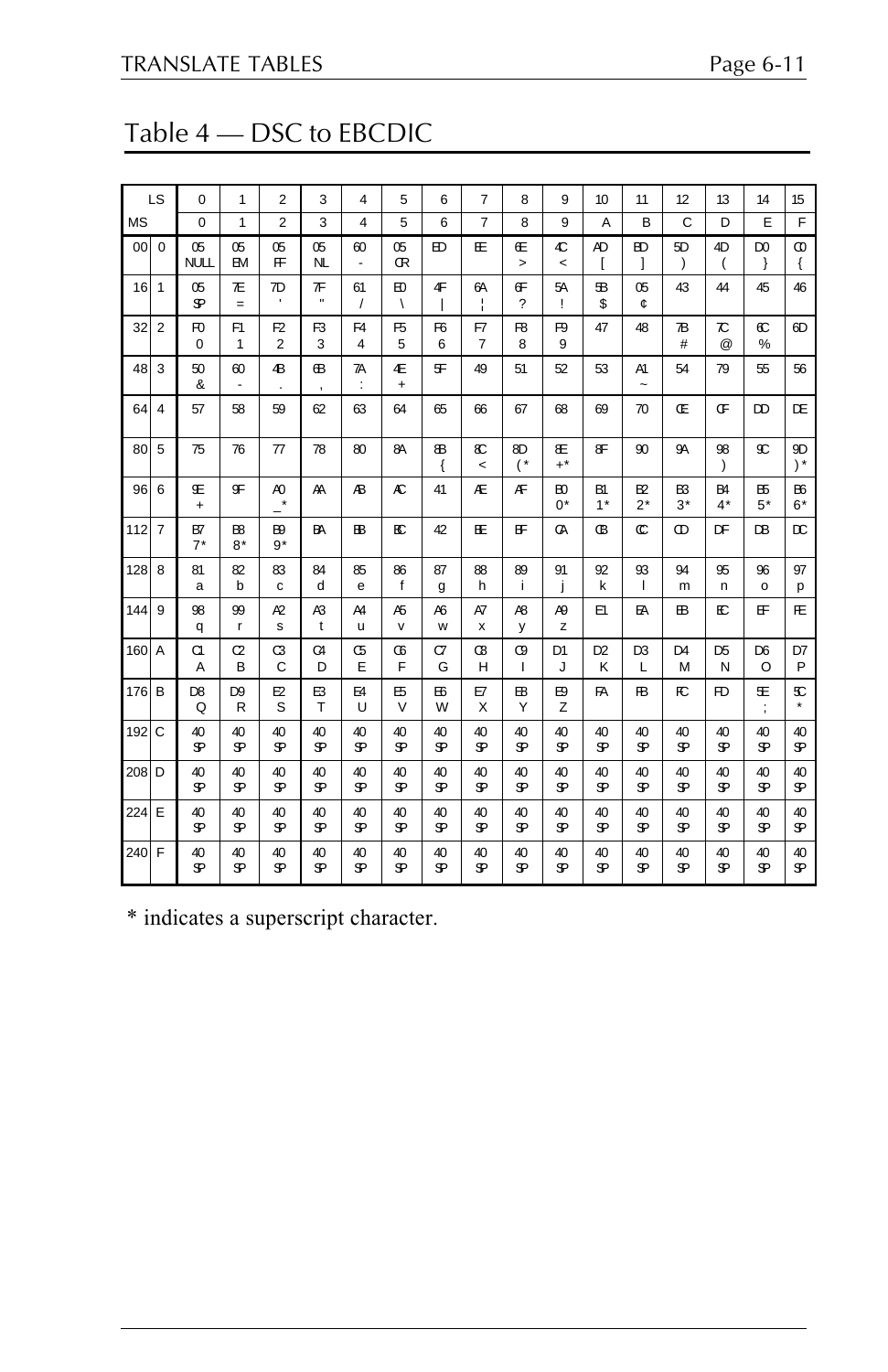#### Table 5 — SCS to EBCDIC

Translate Table 5 is invoked when an SCS data stream is detected by the 3270 X/ACT and when Option #10 is set to (B) EBCDIC or (C) Switchable.

Thirteen locations in the SCS to EBCDIC table are used to perform functions. The following chart indicates the function that will be performed upon the receipt of each SCS input value:

| Input value     | Function                                                   |
|-----------------|------------------------------------------------------------|
| 05h             | HT (Horizontal Tab)                                        |
| 08h             | GE (Graphic Escape)                                        |
| 0Bh             | VT (Vertical Tab)                                          |
| 0 <sub>Ch</sub> | FF (Form Feed)                                             |
| 0Dh             | CR (Carriage Return)                                       |
| 15h             | NL (New Line)                                              |
| 16h             | BS (Backspace)                                             |
| 19h             | EM (End of Message)                                        |
| 1Eh             | IRS (Interchange Record Separator)                         |
| 25h             | LF (Line Feed)                                             |
| 28h             | SA (SCS Set Attribute)                                     |
| 2Bh             | ESC (SCS Escape)                                           |
| 35h<br>4Ah      | TRN (Transparency)<br>$\phi$ (Trigger 1 character default) |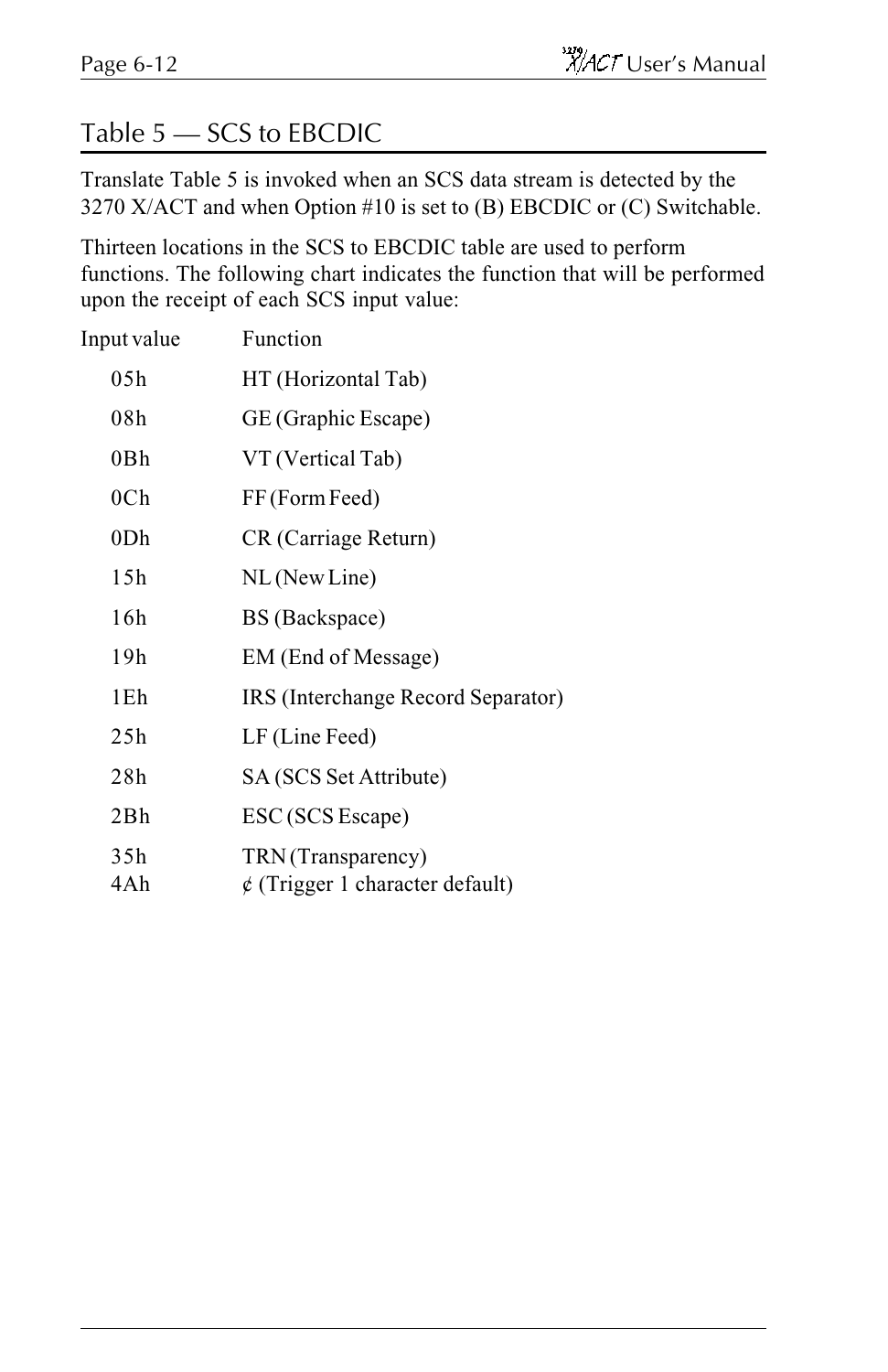### Table 5 — SCS to EBCDIC

|           | LS             | $\mathbf 0$            | 1                  | $\overline{2}$                   | 3                      | $\overline{\mathbf{4}}$ | 5                   | 6                         | $\overline{7}$           | 8                      | 9                              | 10             | 11                                 | 12              | 13                   | 14                     | 15        |
|-----------|----------------|------------------------|--------------------|----------------------------------|------------------------|-------------------------|---------------------|---------------------------|--------------------------|------------------------|--------------------------------|----------------|------------------------------------|-----------------|----------------------|------------------------|-----------|
| <b>MS</b> |                | $\pmb{0}$              | 1                  | $\overline{2}$                   | 3                      | 4                       | 5                   | 6                         | $\overline{7}$           | 8                      | 9                              | Α              | B                                  | $\mathsf{C}$    | D                    | E                      | F         |
| 00        | $\mathbf 0$    | $\infty$               | 01                 | 02                               | <sub>03</sub>          | 04                      | 05<br>HT            | 06                        | 07                       | 05<br>Œ                | 09                             | $\mathfrak{B}$ | 05<br>$\sqrt{}$                    | 05<br>Æ         | 05<br>Œ              | Œ                      | Œ         |
| 16        | 1              | 10                     | 11                 | 12                               | 13                     | 14                      | 05<br>NL            | 05<br>BS.                 | 17                       | 18                     | 05<br><b>EM</b>                | 1A             | ß                                  | <b>C</b>        | 1D                   | 05<br><b>IRS</b>       | 1F        |
| 32        | $\overline{2}$ | 20                     | 21                 | $\overline{2}$                   | 23                     | 24                      | 05<br>LF            | 26                        | 27                       | 28                     | 29                             | <b>2A</b>      | 05<br>ESC                          | $\mathcal{L}$   | 2D                   | Æ                      | Æ         |
| 48        | 3              | 30                     | 31                 | 32                               | 33                     | 34                      | 05<br><b>TRN</b>    | 36                        | 37                       | 38                     | 39                             | ЗA             | <b>3</b>                           | x               | 3D                   | Œ                      | 3F        |
| 64        | 4              | 40<br><b>P</b>         | 41                 | 42                               | 43                     | 44                      | 45                  | 46                        | 47                       | 48                     | 49                             | 05<br>¢        | $\overline{a}$<br>$\cdot$          | C<br>$\,<$      | 4D<br>$\overline{(}$ | Æ<br>$\ddot{}$         | 4F<br>Ţ   |
| 80        | 5              | 50<br>&                | 51                 | 52                               | 53                     | 54                      | 55<br>1/2           | 56<br>1/4                 | 57                       | 58                     | 59                             | 5A<br>Ţ        | <b>B</b><br>\$                     | £C<br>$\star$   | 5D<br>$\mathcal{E}$  | Œ<br>$\vdots$          | 5F<br>Λ   |
| 96        | 6              | 60<br>$\frac{1}{2}$    | 61<br>$\prime$     | 62                               | 63                     | 64                      | 65                  | 66                        | 67                       | 68                     | 69                             | 6A<br>I        | ŒB<br>$\,$                         | C<br>%          | 6D                   | Œ<br>$\geq$            | Œ<br>?    |
| 112       | $\overline{7}$ | 70                     | 71                 | 72                               | 73                     | 74                      | 75                  | 76                        | $\overline{\mathcal{U}}$ | 78                     | 79                             | 7A<br>÷        | 78<br>#                            | κ<br>$^{\circ}$ | 7D<br>$\mathbf{r}$   | Æ<br>$\qquad \qquad =$ | 下         |
| 128       | 8              | 80                     | 81<br>a            | 82<br>b                          | 83<br>C                | 84<br>d                 | 85<br>e             | 86<br>$\mathsf{f}$        | 87<br>g                  | 88<br>h                | 89<br>j.                       | 8A             | æ<br>(                             | 8C<br>$\,<$     | 8D<br>(              | Æ<br>$+^*$             | 8F        |
| 144       | 9              | 90                     | 91<br>j            | 92<br>k                          | 93<br>$\overline{1}$   | 94<br>m                 | 95<br>n             | 96<br>$\circ$             | 97<br>p                  | 98<br>q                | 99<br>r                        | 94             | <b>B</b><br>$\mathcal{C}^{\prime}$ | C               | 9D<br>$)$ *          | Œ<br>$\ddot{}$         | <b>9F</b> |
| 160       | A              | AO<br>$^\star$<br>-    | A1<br>$\tilde{}$   | A2<br>s                          | A3<br>t                | A4<br>u                 | A5<br>v             | A6<br>W                   | A7<br>x                  | A8<br>y                | Α9<br>Z                        | <b>AA</b>      | Æ                                  | Æ               | AD<br>ſ              | Æ<br>$\geq$            | Æ         |
| 176       | B              | во<br>$0*$             | <b>B1</b><br>$1*$  | B <sub>2</sub><br>$2^*$          | B <sub>3</sub><br>$3*$ | B <sub>4</sub><br>4*    | в<br>$5*$           | B <sub>6</sub><br>$6*$    | B7<br>$7*$               | B <sub>8</sub><br>$8*$ | B <sub>9</sub><br>$9*$         | <b>BA</b>      | <b>BB</b>                          | Ю               | BD<br>1              | Æ                      | Œ         |
| 192       | C              | œ<br>₹                 | $\alpha$<br>Α      | $\Omega$<br>B                    | <b>C3</b><br>C         | <b>C4</b><br>D          | ය<br>Ε              | œ<br>F                    | $\sigma$<br>G            | Œ<br>H                 | œ<br>$\overline{1}$            | Q              | <b>GB</b>                          | $\mathbb{C}$    | $\infty$             | Œ                      | Œ         |
| 208       | D              | D <sub>0</sub><br>$\}$ | D1<br>J            | D <sub>2</sub><br>K              | D <sub>3</sub><br>L    | D <sub>4</sub><br>M     | D <sub>5</sub><br>N | D <sub>6</sub><br>$\circ$ | D7<br>P                  | D <sub>8</sub><br>Q    | D <sub>9</sub><br>$\mathsf{R}$ | DA             | <b>DB</b>                          | $\infty$        | D <sub>D</sub>       | DE                     | DF        |
| 224       | Ε              | E<br>$\backslash$      | E1                 | E<br>S                           | E3<br>T                | E4<br>U                 | 历<br>$\vee$         | <b>E6</b><br>W            | E7<br>X                  | <b>B</b><br>Y          | E <sub>9</sub><br>Z            | <b>EA</b>      | B                                  | E               | <b>ED</b>            | Æ                      | Œ         |
| 240       | F              | FO<br>$\mathbf 0$      | F1<br>$\mathbf{1}$ | F <sub>2</sub><br>$\overline{2}$ | F <sub>3</sub><br>3    | F <sub>4</sub><br>4     | F <sub>5</sub><br>5 | F <sub>6</sub><br>6       | F7<br>$\overline{7}$     | F <sub>8</sub><br>8    | F <sub>9</sub><br>9            | FA.            | <b>IB</b>                          | Ю               | FD                   | Æ                      | F         |

\* indicates a superscript character.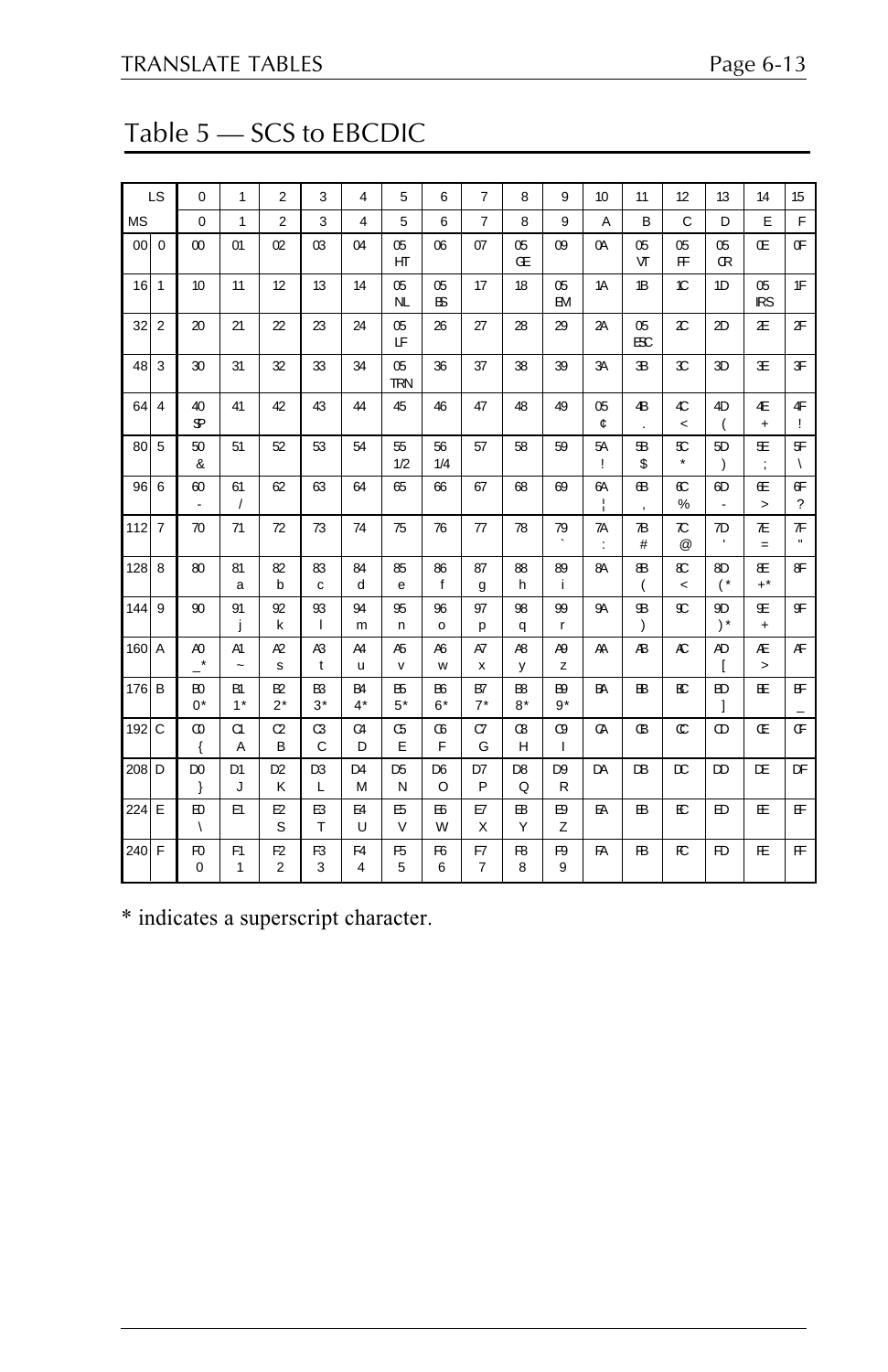### Table 6 — ASCII to EBCDIC

Translate Table 6 is used to convert ASCII alternate host data sent to a printer using the EBCDIC character set. It is invoked when an ASCII data stream is detected by the 3270 X/ACT and when Option #10 is set to (B) EBCDIC.

This table is also used to translate and download the configuration report (created in ASCII) to an EBCDIC printer when Option #10 is set either to (B) EBCDIC or (C) Switchable. If this table is modified by the user, the configuration report sent to the printer will be affected.

| Input value | Function |
|-------------|----------|
| 09h         | Tab      |

|           | LS             | $\mathbf 0$                    | 1                              | $\overline{2}$                   | 3                                     | 4                                     | 5                                     | 6                                     | $\overline{7}$                 | 8                                     | 9                              | 10                                    | 11                                    | 12                                    | 13                             | 14                             | 15                             |
|-----------|----------------|--------------------------------|--------------------------------|----------------------------------|---------------------------------------|---------------------------------------|---------------------------------------|---------------------------------------|--------------------------------|---------------------------------------|--------------------------------|---------------------------------------|---------------------------------------|---------------------------------------|--------------------------------|--------------------------------|--------------------------------|
| <b>MS</b> |                | $\mathbf 0$                    | 1                              | $\overline{2}$                   | 3                                     | 4                                     | 5                                     | 6                                     | $\overline{7}$                 | 8                                     | 9                              | Α                                     | B                                     | $\mathsf{C}$                          | D                              | E                              | F                              |
| 00        | $\mathbf 0$    | $\infty$                       | 01                             | 02                               | œ                                     | 37                                    | 2D                                    | 15                                    | Æ                              | 16                                    | 05                             | 25                                    | Œ                                     | $\mathbf{C}$                          | 0D<br>Œ                        | Œ                              | Œ                              |
| 16        | $\mathbf{1}$   | 10                             | 11                             | 12                               | 13                                    | $\mathbf{x}$                          | 3D                                    | 32                                    | 26                             | 18                                    | 19                             | 3F                                    | 27                                    | 22                                    | 1D                             | Έ                              | 1F                             |
| 32        | $\overline{2}$ | 40<br><b>P</b>                 | 5A<br>Ţ                        | Æ<br>$\mathbf{u}$                | 78<br>#                               | æ<br>\$                               | C)<br>%                               | 50<br>&                               | 7D<br>$\mathbf{r}$             | 4D<br>$\overline{ }$                  | 5D<br>$\mathcal{E}$            | £C<br>$^\star$                        | Æ<br>$\ddot{}$                        | ŒB<br>$\,$                            | 60<br>$\overline{\phantom{a}}$ | 4B                             | 61<br>$\sqrt{2}$               |
| 48        | 3              | F <sub>0</sub><br>0            | F1<br>1                        | F <sub>2</sub><br>$\overline{2}$ | F <sub>3</sub><br>3                   | F4<br>4                               | 历<br>5                                | F <sub>6</sub><br>6                   | F7<br>$\overline{7}$           | F <sub>8</sub><br>8                   | F9<br>9                        | 7A<br>÷                               | Æ<br>$\vdots$                         | 4C<br><                               | Æ<br>$\qquad \qquad =$         | Œ<br>$\geq$                    | 6F<br>$\overline{\phantom{0}}$ |
| 64        | 4              | π<br>$^{\circledR}$            | a<br>A                         | $\Omega$<br>B                    | C3<br>$\mathsf{C}$                    | C <sub>4</sub><br>D                   | ය<br>E                                | œ<br>F                                | a<br>G                         | Œ<br>Н                                | œ<br>I.                        | D <sub>1</sub><br>J                   | D <sub>2</sub><br>K                   | D <sub>3</sub><br>L                   | D <sub>4</sub><br>M            | D <sub>5</sub><br>N            | D <sub>6</sub><br>$\circ$      |
| 80        | 5              | D7<br>P                        | D <sub>8</sub><br>Q            | D <sub>9</sub><br>$\mathsf{R}$   | E2<br>S                               | E3<br>T                               | E4<br>U                               | 历<br>$\vee$                           | Е6<br>W                        | E7<br>X                               | B<br>Y                         | E9<br>Z                               | AD<br>ſ                               | E<br>$\sqrt{2}$                       | BD<br>1                        | в<br>$\boldsymbol{\wedge}$     | 6D                             |
| 96 6      |                | 79<br>$\tilde{\phantom{a}}$    | 81<br>a                        | 82<br>b                          | 83<br>c                               | 84<br>d                               | 85<br>e                               | 86<br>f                               | 87<br>g                        | 88<br>h                               | 89<br>Ť                        | 91<br>j                               | 92<br>k                               | 93<br>T                               | 94<br>m                        | 95<br>n                        | 96<br>o                        |
| 112 7     |                | 97<br>р                        | 98<br>q                        | 99<br>r                          | A2<br>s                               | A <sub>3</sub><br>t                   | A4<br>u                               | A5<br>v                               | A6<br>W                        | A7<br>x                               | A8<br>у                        | A9<br>Z                               | œ<br>{                                | 4F<br>Ţ                               | D <sub>0</sub><br>ł            | A1<br>$\tilde{ }$              | 07                             |
| $128$ 8   |                | 60<br>$\blacksquare$           | 60<br>$\frac{1}{2}$            | 60<br>Ξ                          | 60<br>$\blacksquare$                  | 60<br>$\overline{\phantom{a}}$        | 60<br>$\overline{\phantom{a}}$        | 60<br>$\overline{\phantom{a}}$        | 60<br>$\frac{1}{2}$            | 60<br>÷,                              | 60<br>÷,                       | 60<br>$\frac{1}{2}$                   | 60<br>$\overline{\phantom{a}}$        | 60<br>$\overline{\phantom{a}}$        | 60<br>÷,                       | 60<br>$\blacksquare$           | 60<br>$\overline{\phantom{a}}$ |
| 144       | 9              | 60<br>$\overline{\phantom{a}}$ | 60<br>$\frac{1}{2}$            | 60<br>$\overline{\phantom{a}}$   | 60<br>$\overline{\phantom{a}}$        | 60<br>$\overline{\phantom{a}}$        | 60<br>$\overline{\phantom{a}}$        | 60<br>$\overline{\phantom{a}}$        | 60<br>$\frac{1}{2}$            | 60<br>$\centering \label{eq:reduced}$ | 60<br>÷                        | 60<br>$\overline{\phantom{a}}$        | 60<br>$\overline{\phantom{a}}$        | 60<br>$\overline{\phantom{a}}$        | 60<br>÷,                       | 60<br>$\overline{\phantom{a}}$ | 60                             |
| 160 A     |                | 60<br>$\overline{\phantom{a}}$ | 60<br>$\frac{1}{2}$            | 60<br>÷                          | 60<br>$\centering \label{eq:reduced}$ | 60<br>$\centering \label{eq:reduced}$ | 60<br>$\centering \label{eq:reduced}$ | 60<br>$\centering \label{eq:reduced}$ | 60<br>$\frac{1}{2}$            | 60<br>$\centering \label{eq:reduced}$ | 60<br>÷                        | 60                                    | 60<br>$\centering \label{eq:reduced}$ | 60<br>$\centering \label{eq:reduced}$ | 60<br>$\frac{1}{2}$            | 60<br>$\overline{\phantom{a}}$ | 60<br>۰                        |
| 176       | в              | 60<br>$\frac{1}{2}$            | 60<br>$\frac{1}{2}$            | 60<br>$\frac{1}{2}$              | 60<br>$\frac{1}{2}$                   | 60<br>$\frac{1}{2}$                   | 60<br>$\frac{1}{2}$                   | 60<br>$\frac{1}{2}$                   | 60<br>$\overline{a}$           | 60<br>$\frac{1}{2}$                   | 60<br>$\overline{\phantom{a}}$ | 60                                    | 60<br>$\centerdot$                    | 60<br>$\overline{\phantom{a}}$        | 60<br>÷,                       | 60<br>$\overline{\phantom{a}}$ | 60<br>-                        |
| 192       | C              | 60<br>$\overline{\phantom{a}}$ | 60<br>$\frac{1}{2}$            | 60<br>$\overline{\phantom{a}}$   | 60<br>$\overline{\phantom{a}}$        | 60<br>$\overline{\phantom{a}}$        | 60<br>$\centerdot$                    | 60<br>$\overline{\phantom{a}}$        | 60<br>$\overline{\phantom{a}}$ | 60<br>$\overline{\phantom{a}}$        | 60<br>$\overline{\phantom{m}}$ | 60<br>$\overline{\phantom{a}}$        | 60<br>$\overline{\phantom{m}}$        | 60<br>$\overline{\phantom{a}}$        | 60<br>$\frac{1}{2}$            | 60<br>$\overline{\phantom{a}}$ | 60<br>$\overline{\phantom{a}}$ |
| 208 D     |                | 60<br>$\overline{\phantom{a}}$ | 60<br>$\frac{1}{2}$            | 60<br>$\overline{\phantom{a}}$   | 60<br>$\overline{\phantom{a}}$        | 60<br>$\overline{\phantom{a}}$        | 60<br>$\overline{\phantom{a}}$        | 60<br>$\overline{\phantom{a}}$        | 60<br>$\frac{1}{2}$            | 60<br>$\overline{\phantom{a}}$        | 60<br>÷                        | 60<br>$\centering \label{eq:reduced}$ | 60<br>$\overline{\phantom{a}}$        | 60<br>÷                               | 60<br>$\overline{\phantom{m}}$ | 60<br>$\overline{\phantom{a}}$ | 60<br>$\blacksquare$           |
| 224       | E              | 60<br>$\blacksquare$           | 60<br>$\overline{\phantom{m}}$ | 60<br>Ξ                          | 60<br>$\blacksquare$                  | 60<br>÷,                              | 60<br>÷                               | 60<br>$\frac{1}{2}$                   | 60<br>÷,                       | 60<br>÷,                              | 60<br>÷,                       | 60<br>$\overline{\phantom{0}}$        | 60<br>$\centering \label{eq:reduced}$ | 60<br>÷,                              | 60<br>÷,                       | 60<br>$\blacksquare$           | 60                             |
| 240 F     |                | 60<br>$\frac{1}{2}$            | 60<br>$\frac{1}{2}$            | 60<br>Ξ                          | 60<br>÷,                              | 60<br>$\blacksquare$                  | 60<br>$\centering \label{eq:reduced}$ | 60<br>$\frac{1}{2}$                   | 60<br>÷,                       | 60<br>÷,                              | 60<br>÷,                       | 60<br>$\blacksquare$                  | 60<br>$\centering \label{eq:reduced}$ | 60<br>÷,                              | 60<br>÷,                       | 60<br>÷,                       | 60<br>$\overline{\phantom{0}}$ |

#### Table 6 — ASCII to EBCDIC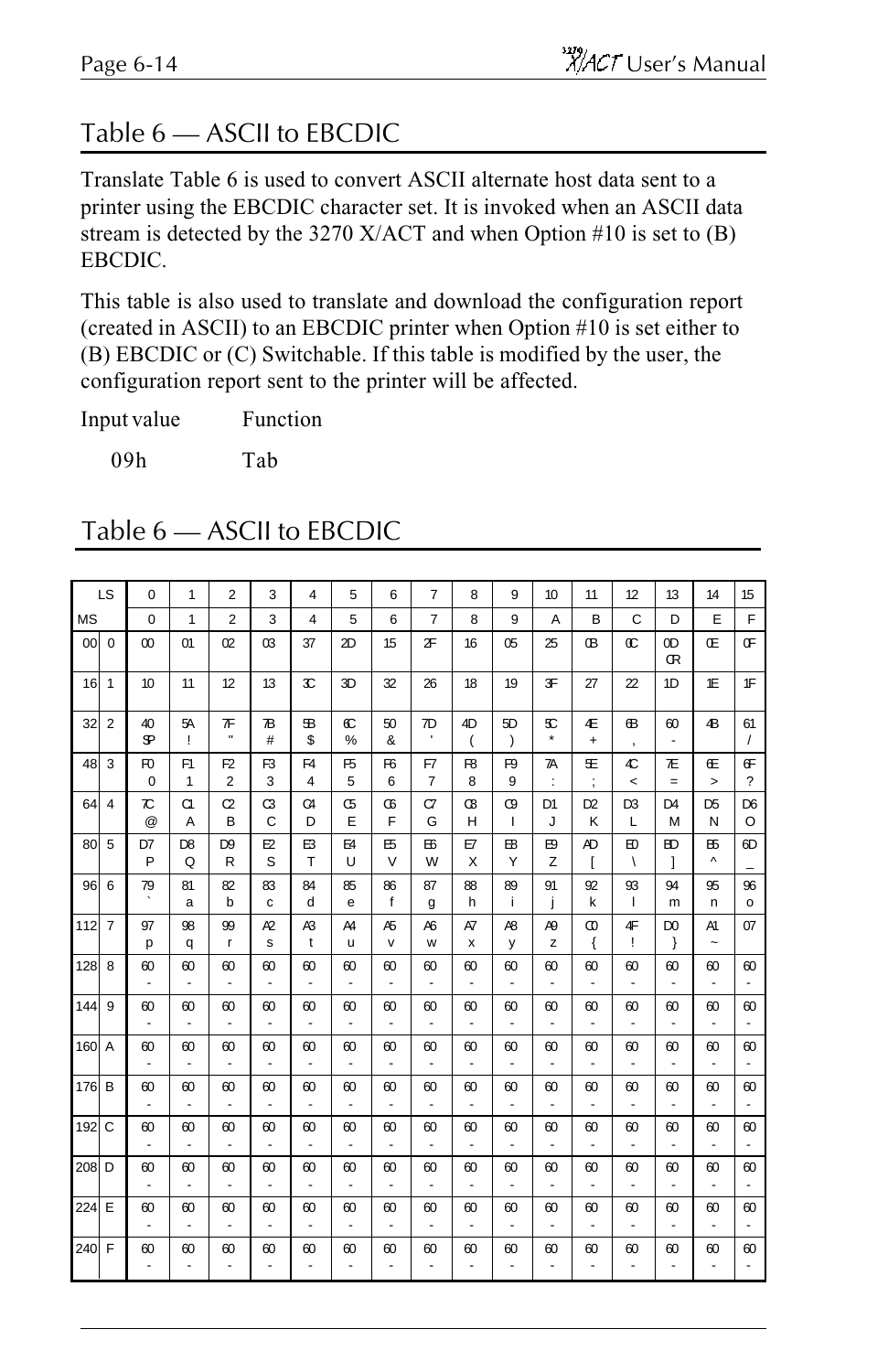#### Table 7 — DSC to ASCII APL

This table is invoked by the 3270 X/ACT when a DSC data stream is detected by the 3270 X/ACT and when Option #10 is set to (A) ASCII, Option  $#11$  is set to "Yes" and Option  $#20$  is set either to (B) 2K with EAB or (D) 4K with EAB.

Five locations in the DSC to ASCII APL table are used to perform functions. The following chart indicates the function that will be performed upon the receipt of each DSC input value:

| Input value | Function             |
|-------------|----------------------|
| 00h         | Null                 |
| 01 h        | EM (End of Message)  |
| 02h         | FF (Form Feed)       |
| 03h         | NL (New Line)        |
| 05h         | CR (Carriage Return) |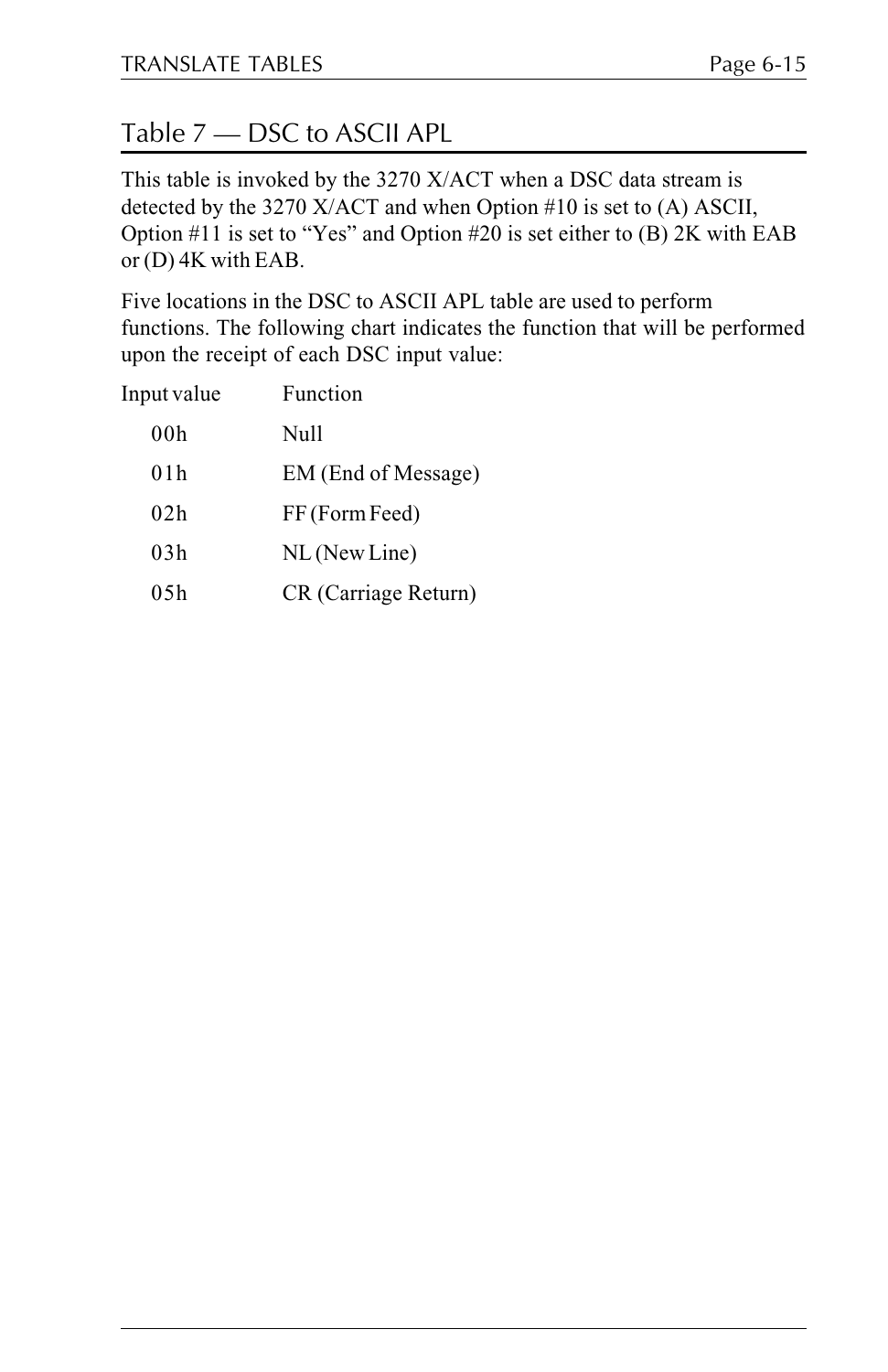### Table 7 — DSC to ASCII APL

|           | LS             | $\mathbf 0$       | $\mathbf{1}$        | $\overline{2}$ | 3                  | $\overline{4}$ | 5                   | 6                   | $\overline{7}$      | 8                   | 9                   | 10             | 11             | 12             | 13           | 14             | 15             |
|-----------|----------------|-------------------|---------------------|----------------|--------------------|----------------|---------------------|---------------------|---------------------|---------------------|---------------------|----------------|----------------|----------------|--------------|----------------|----------------|
| <b>MS</b> |                | $\Omega$          | $\mathbf{1}$        | $\overline{2}$ | 3                  | 4              | 5                   | 6                   | $\overline{7}$      | 8                   | 9                   | Α              | B              | C              | D            | E              | F              |
| 00        | $\mathbf 0$    | 05<br><b>NULL</b> | 05<br><b>EM</b>     | 05<br>Æ        | 05<br>NL           | F              | 05<br>Œ             | F                   | F                   | Æ                   | F                   | F              | Æ              | F              | F            | F              | F              |
| 16        | $\mathbf{1}$   | F                 | F                   | Æ              | Æ                  | F              | F                   | F                   | Æ                   | Æ                   | F                   | F              | 05             | F              | Æ            | Æ              | F              |
| 32        | $\overline{2}$ | F                 | F                   | F              | F                  | F              | F                   | F                   | F                   | F                   | F                   | F              | F              | F              | Æ            | F              | F              |
| 48        | 3              | F                 | F                   | Æ              | Æ                  | F              | F                   | F                   | F                   | Æ                   | F                   | F              | F              | F              | Æ            | Æ              | F              |
| 64        | $\overline{4}$ | Æ                 | A1                  | E<br>$\prec$   | $\mathbf{B}$       | E9             | F <sub>0</sub>      | F1                  | F <sub>2</sub>      | F <sub>3</sub>      | F <sub>5</sub>      | F7             | A <sub>0</sub> | AD             | $\mathbf{C}$ | Æ              | æ<br>L         |
| 80        | 5              | Æ<br>$\mathbf{r}$ | Æ<br>$\mathsf{o}$   | B              | <b>B1</b>          | B <sub>2</sub> | B <sub>3</sub>      | B <sub>4</sub>      | B <sub>6</sub>      | 5C<br>$\sqrt{2}$    | B <sub>8</sub>      | F <sub>9</sub> | C <sub>3</sub> | A <sub>9</sub> | 5D<br>1      | Œ              | $\overline{c}$ |
| 96        | 6              | 7D<br>}           | A <sub>3</sub><br>A | A4<br>B        | A5<br>$\mathsf{C}$ | A6<br>D        | A7<br>E             | A <sub>8</sub><br>F | F <sub>8</sub><br>G | ÆА<br>н             | Æ<br>I.             | FF             | FF             | FF             | FF           | F              | Æ              |
| 112       | $\overline{7}$ | 78<br>₹           | <b>BA</b><br>J      | BB<br>K        | œ<br>L             | a<br>M         | BD<br>N             | Ю<br>$\circ$        | <b>CA</b><br>P      | Œ5<br>Q             | œ<br>$\mathsf{R}$   | FF             | F              | F              | F            | F <sub>6</sub> | F              |
| 128       | 8              | Ю                 | FF                  | Œ<br>S         | <b>CB</b><br>T     | œ<br>U         | D <sub>0</sub><br>V | D1<br>W             | D <sub>2</sub><br>X | D <sub>3</sub><br>Υ | D <sub>4</sub><br>Z | FF             | Æ              | F              | F            | F              | F              |
| 144       | 9              | FF                | F                   | F              | F                  | FF             | FF                  | FF                  | FF                  | FF                  | FF                  | F              | Æ              | FF             | FF           | F              | 圧              |
| 160       | $\overline{A}$ | FF                | F                   | <b>B</b>       | $\mathbf{B}$       | $\mathbf{E}$   | Œ                   | <b>IB</b>           | F <sub>D</sub>      | F                   | E1                  | Q              | Œ              | Œ              | E4           | Œ              | Œ              |
| 176       | B              | F                 | F                   | Œ              | 21<br>Ţ            | FF             | F                   | $\infty$            | D <sub>D</sub>      | FF                  | F                   | DE             | DF             | F              | ВБ           | <b>EA</b>      | $\mathbf{B}$   |
| 192       | C              | FF                | F                   | Æ              | F                  | FF             | FF                  | FF                  | F                   | Æ                   | FF                  | F              | FF             | FF             | Æ            | Æ              | FF             |
| 208       | D              | F                 | F                   | Æ              | Æ                  | F              | F                   | FF                  | Æ                   | Æ                   | FF.                 | F              | FF             | FF             | Æ            | Æ              | FF             |
| 224       | E              | F                 | F                   | F              | F                  | F              | FF                  | FF                  | FF                  | F                   | FF                  | F              | FF             | FF             | FF           | F              | F              |
| 240       | F              | F                 | FF                  | FF             | F                  | F              | F                   | F                   | FF                  | FF                  | F                   | F              | FF             | FF             | Æ            | F              | FF             |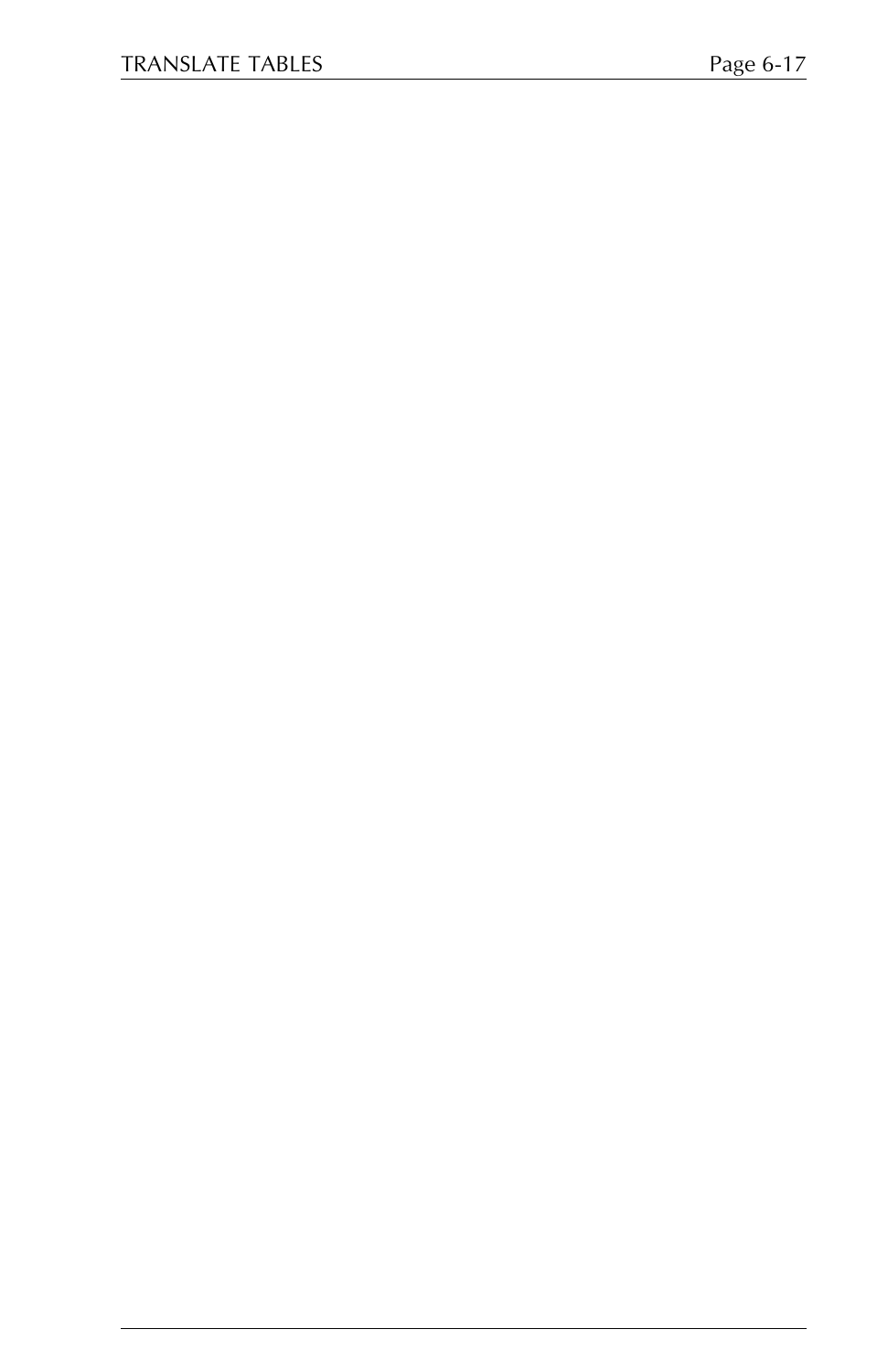# **COAX HOST CONFIGURATION**

### **General Information**

This section describes how to configure the 3270 X/ACT using a hostconnected terminal. A local copy sent to the 3270 X/ACT while in coax host configuration mode will alter the configuration selections listed in Section 5 — Configuration Options. Changes can also be made to the PFSs described in Section 6 — Programmable Function Strings and to the translate tables described in Section  $7 -$  Translate Tables.

Before any configuration changes can be made through the controller coax port, dip switch B7 must be set in the ON (down) position, and then the RESET button on the 3270 X/ACT front panel must be pressed.

After all configuration changes have been made, set dip switch B7 in the OFF (up) position and press the RESET button on the 3270 X/ACT front panel. Check that the configuration is correct by pressing the TEST button on the 3270 X/ACT front panel to print out a General Configuration Report.

All configuration option sequences take the following format:

Trigger 1 (the cent sign  $\phi$  is the default) - question mark (?) - option # equals sign (=) - valid option parameter selection - terminator (;). No spaces are allowed in the command sequence.

For example, if Trigger 1 is the default cent sign  $(\phi)$ , the following sequence will set the number of lines per page (Option #2) to 51:

 $\& 2 = 51$ ;

The cent sign  $(\phi)$  is Trigger 1; the question mark (?) indicates that the following character sequence is a configuration option command; the numeral two (2) indicates that the configuration option to be defined is Option  $#2$ ; the equals sign  $(=)$  is used to separate the option number from the valid option parameter value; the numeral fifty-one (51) is the value of the option parameter; and the semicolon (;) is the terminator.

Valid option parameters will be one of the following, depending upon the option:

- A decimal numeric value
- A two-character hexadecimal value
- The letter value of an option parameter (A- E)
- A "Y" for YES or an "N" for NO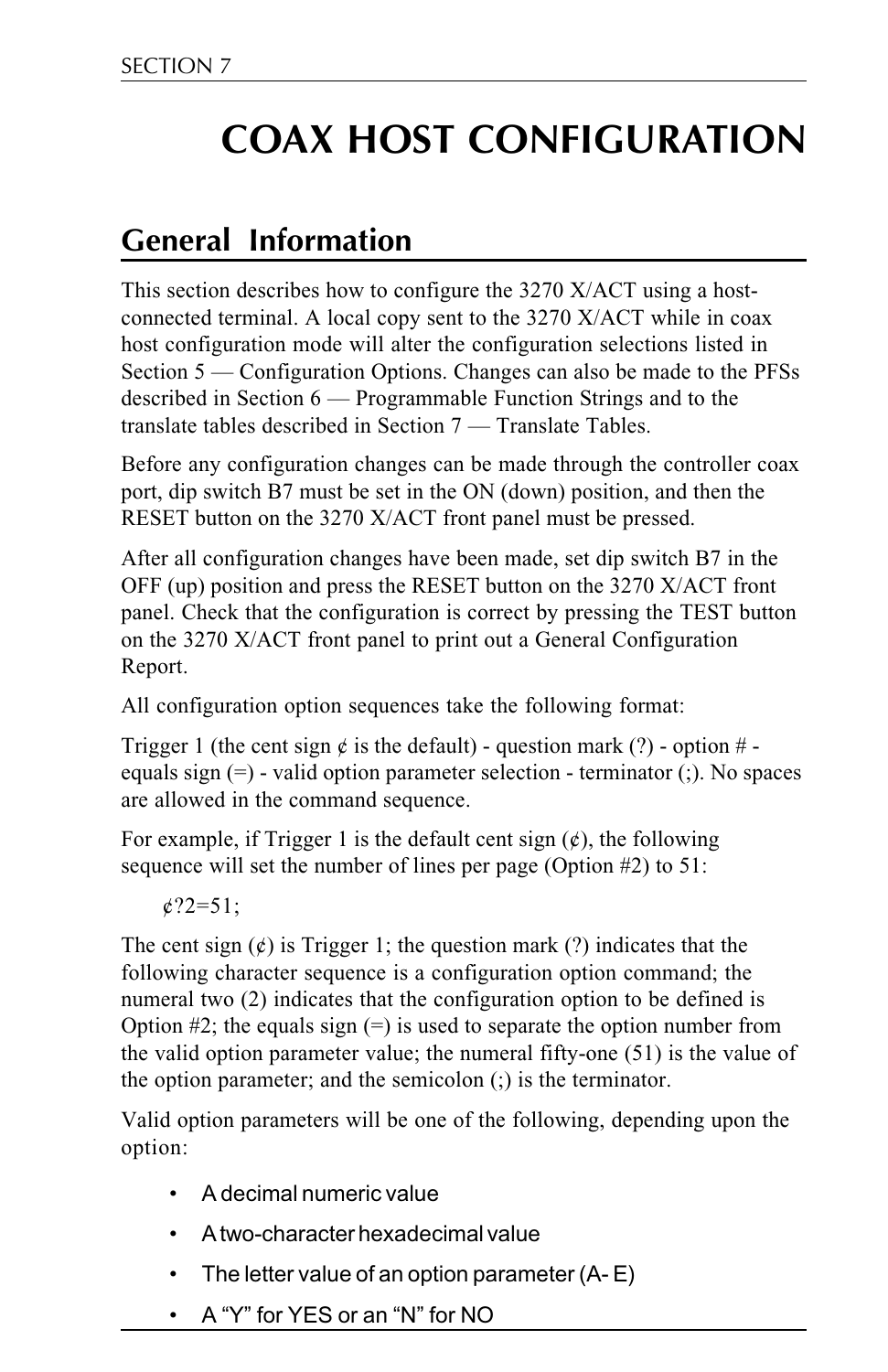After the user's selections are keyed on the screen, press the local copy key on the terminal. The 3270 X/ACT will interpret each command and store the new selections in its non-volatile, battery-backed RAM. This is a form of permanent storage that will hold the selections even when the unit is powered off.

The command sequences will not be printed. They will affect only the configuration of the 3270 X/ACT.

# **Multiple Option Selections**

The user can change the parameters of more than one option in a single line. Only one terminator per line is necessary to download option values. To download several option parameters on a single line, the user must separate each sequence with a comma (,) after each valid option parameter value.

The following example illustrates multiple command selection, where Trigger 1 is the default cent sign  $(\phi)$ . It sets the column width (Option #1) to 80, turns off local copy null line suppression (Option #4) and sets output (Option #10) to EBCDIC mode:

 $\mathcal{L}$ ?1=80,4=N,10=B;

Multiple lines may be used to download configuration option parameters. Each line must have its own trigger and its own terminator.

Resetting All Options to Factory Defaults

To reset all options to factory preset default values, send the following command to the 3270 X/ACT:

¢?0;

where the cent sign  $(\phi)$  is Trigger 1 (the default).

Note: This command will reset all General Configuration options, all programmable function strings and all translate tables to their factory presets. All modifications to any parameters will be lost.

### **Download Error Messages**

Errors in command sequences will result in the 3270 X/ACT sending a download error message to the printer.

An invalid option number will result in the following message:

DOWNLOAD ERROR - BAD OPTION FIELD VALUE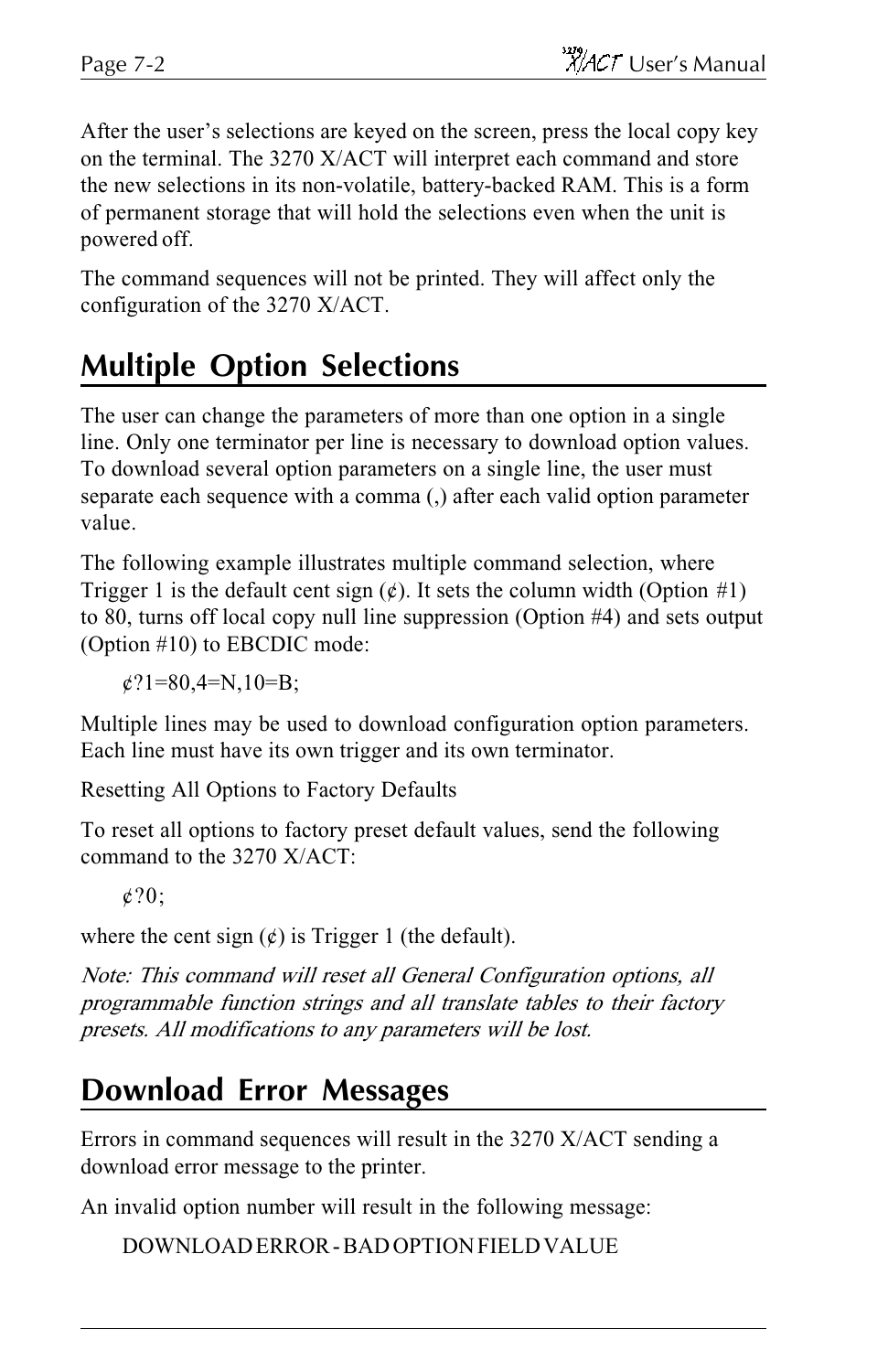If this message is printed, no change will take effect. The user must resend the command sequence with a valid option number. If the user was sending multiple command sequences to the 3270 X/ACT, all valid option numbers will be changed, but the invalid option numbers will remain unchanged. A General Configuration Report must be printed to determine which of the options in the command sequences were valid and which were incorrect.

An invalid option parameter (a value outside the valid range for the option) will result in the following message. The example shown indicates that the parameter value for Option #45 was not in the valid range for that option:

DOWNLOAD ERROR - BAD DATA FIELD VALUE  $45=X$ X THROWN AWAY

In the event that this message is printed, the user must resend the command sequence for Option #45 with a parameter value in the valid range for that option.

An invalid separator message indicates that the option number and the parameter value were not separated by an equals sign  $(=):$ 

```
DOWNLOAD ERROR - BAD FIELD SEPARATOR
```
## **Downloading Programmable Function Strings**

PFS downloading commands take the following format:

Trigger 1 (the cent sign  $\phi$  is the default) - percent sign (%) - PFS # hexadecimal data pair(s) - percent sign  $(\%)$ . Note that the percent sign both initiates and terminates the downloading sequence. No spaces are allowed.

For example, if Trigger 1 is the default cent sign  $(\phi)$ , the following sequence will define the  $PFS$   $0$   $-$  Power On Sequence as the hexadecimal pairs 31h and 32h:

¢%03132%

The cent sign  $(\phi)$  is Trigger 1; the first percent sign  $(\% )$  indicates that the following character sequence is a PFS configuration command; the numeral zero (0) indicates that the PFS to be defined is PFS 0; the numerals 31 and 32 are the hexadecimal pairs that will be sent to the printer when this PFS is invoked; and the second percent sign (%) is the terminator.

To replace the definition of a PFS, download a new definition. To delete a PFS, replace the definition with a space (the ASCII space character is 20h). For example, the following sequence deletes the contents of PFS 0:

¢%020%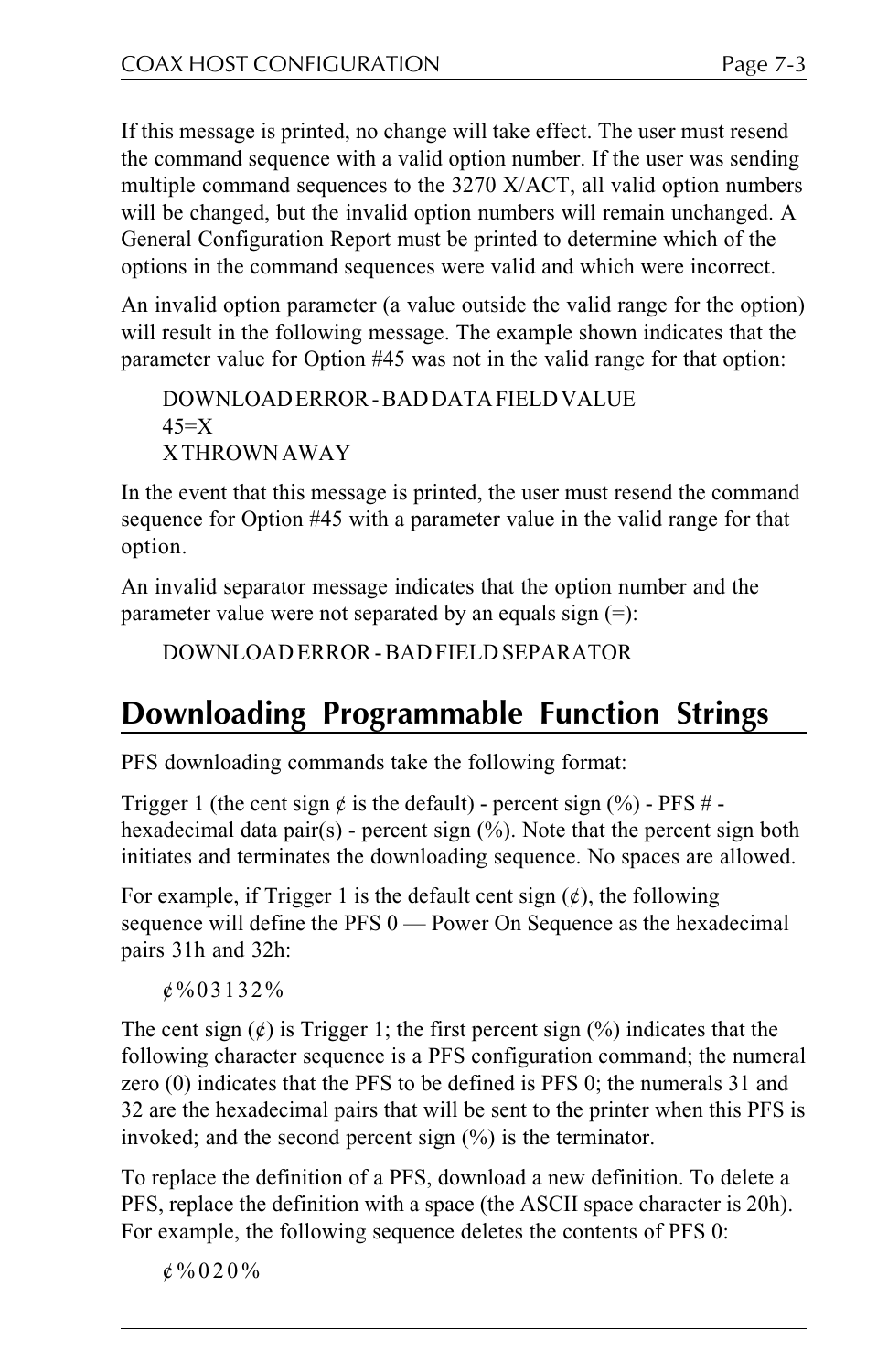PFSs are restricted to a maximum of 76 characters. The custom banner (PFS D) is entered as text, rather than as pairs of hexadecimal characters.

Note: If the user intends to download PFS definitions within the data streams of print jobs, Option  $H -$  Column Width should be set to 0 (infinite line length), Option  $\#2$  — Lines Per Page should be set to 0 (infinite page length), and Option  $#15$  — Bold Print Emulation should be set to C (none). Otherwise, unpredictable formatting errors could occur. Refer to Section 12 – Display Write 370 Support for more information.

#### Multiple Function Strings

Programmable Function Strings may be set up so they will automatically execute additional PFSs. By including a plus sign  $(+)$  as the last character in a PFS, the 3270 X/ACT will send that PFS *plus* the following PFS to the printer. For example, if PFS 3 is defined as:

 $[xx][xx]$  (where  $[xx]$  represents a hexadecimal pair)

whenever PFS 3 is executed, the contents of both PFS 3 and PFS 4 will be sent to the printer.

By including a plus sign  $(+)$  and a PFS number as the last two characters in a PFS, the 3270 X/ACT will send that PFS *plus* PFS *n* to the printer. For example, if PFS 2 is defined as:

 $[xx][xx][x]$  (where  $[xx]$  represents a hexadecimal pair)

whenever PFS 2 is executed, the contents of both PFS 2 and PFS 7 will be sent to the printer.

### **Downloading Translate Tables**

All spaces, nulls and carriage control characters (CR, NL, LF, FF) will be ignored during translate table downloading. This allows the user to separate entries for easier reading, and it prevents the data from becoming corrupted by host forms control.

Note: If the user intends to download translate tables within the data streams of print jobs, Option  $H -$  Column Width should be set to 0 (infinite line length), Option  $\#2$  – Lines Per Page should be set to 0 (infinite page length), and Option  $\#15$  — Bold Print Emulation should be set to C (none). Otherwise, unpredictable formatting errors could occur. Refer to Section 12 – Display Write 370 Support for more information.

#### Downloading an Entire Translate Table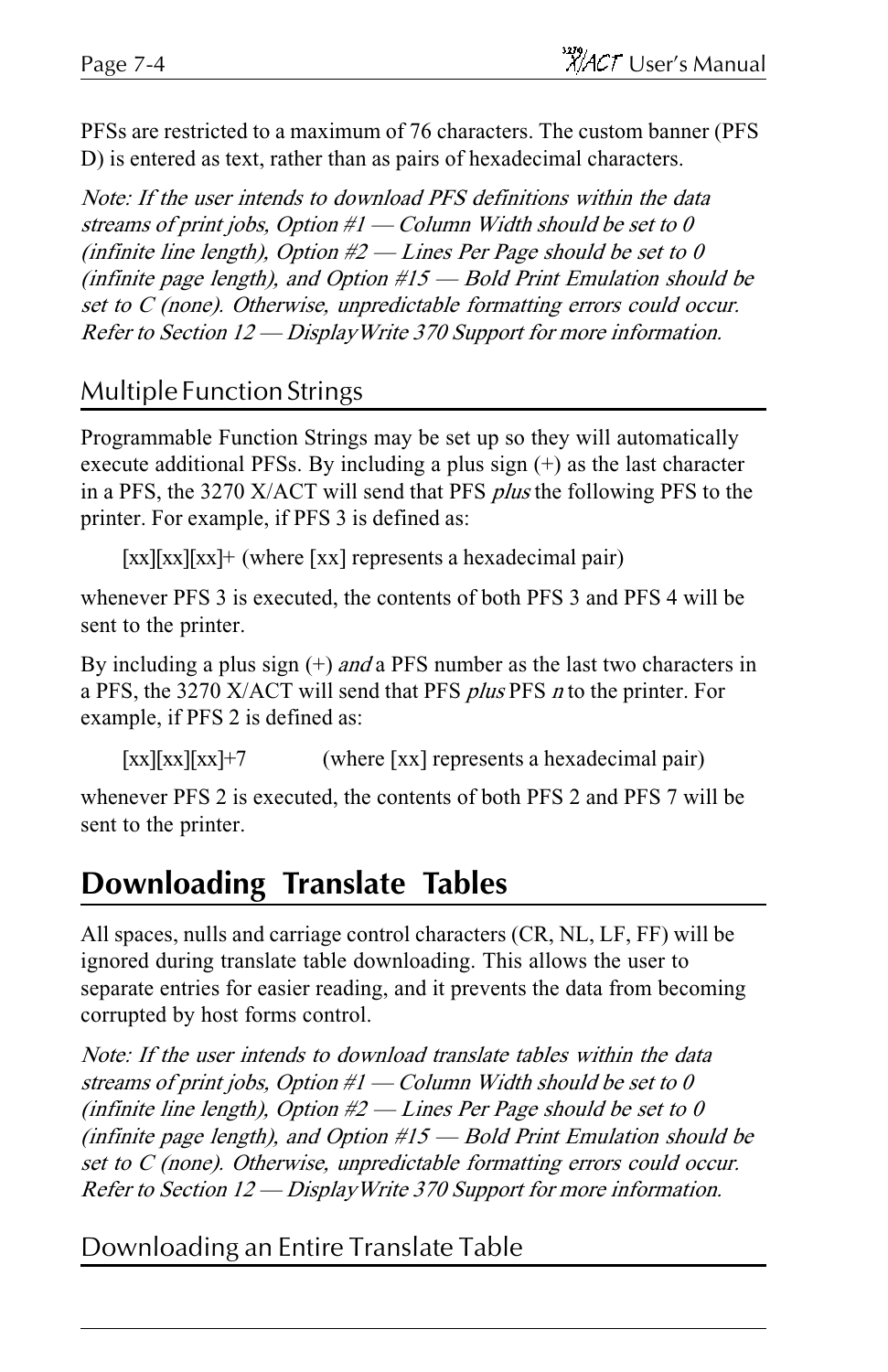Downloading an entire translate table will use the following format:

Trigger 1 (the cent sign  $\phi$  is the default) - exclamation point (!) - translate table # - all 256 hexadecimal data pairs in the table, in order. The following example illustrates downloading the contents of Translate Table 1, where Trigger 1 is the default cent sign  $(\phi)$  and where xx...xx represents the 256 values of a translate table:

¢!1xx...xx

### Downloading a Single Translate Table Value

Downloading a change to a single translate table position value will use the following format:

Trigger 1 (the cent sign  $\phi$  is the default) - exclamation point (!) - translate table  $#$  - hexadecimal position  $#$  - hexadecimal value - semicolon (;). The following example illustrates changing the value of Translate Table 1, position 16 to a value of 99h, where Trigger 1 is the default cent sign  $(\phi)$ :

¢!11699;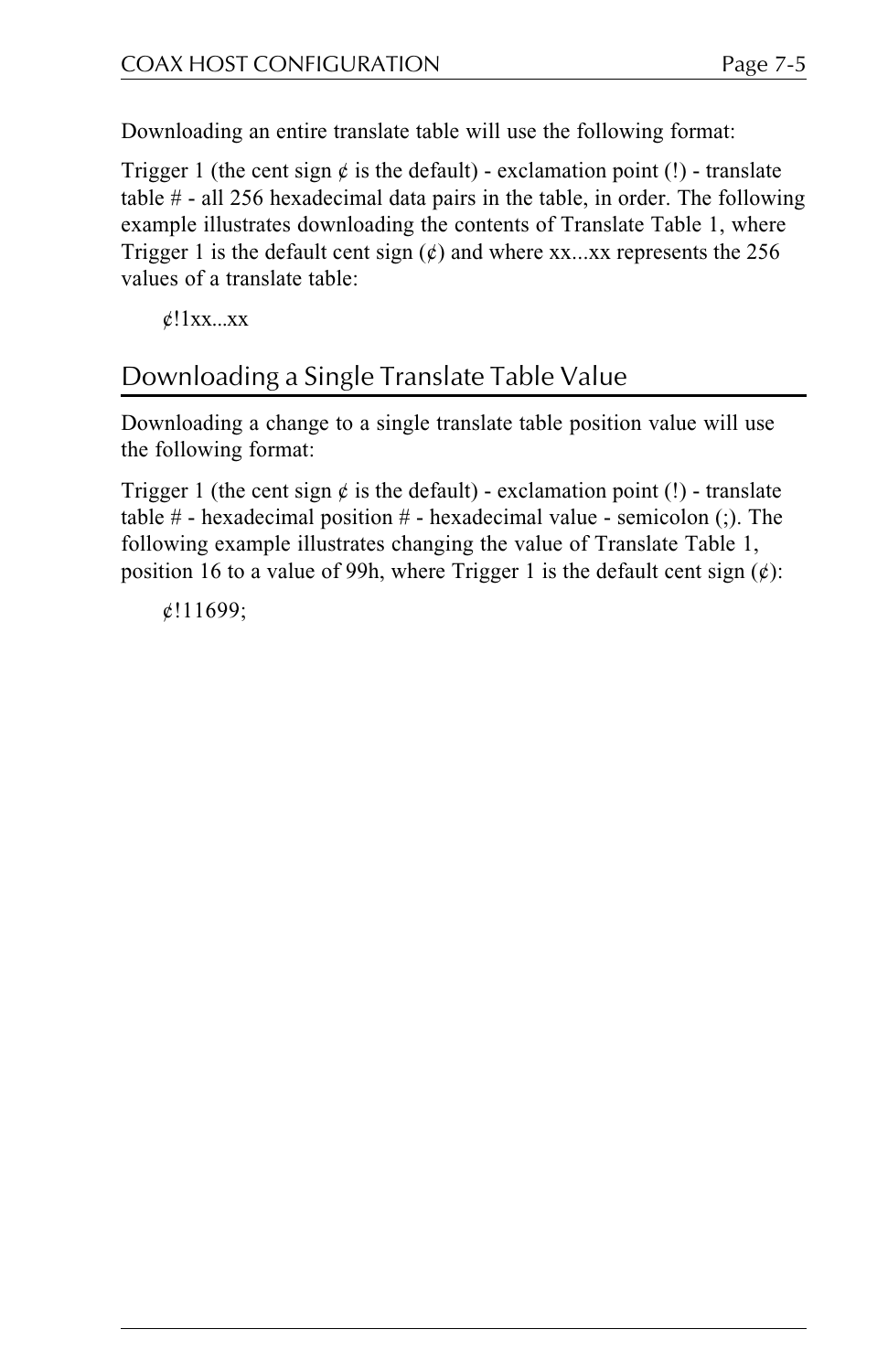# **TRANSPARENCY MODES**

### **General Information**

Most ASCII and EBCDIC printers have features that are not available on IBM printers. If the user's host application is aware that the destination of the data may be a non-IBM printer attached to a protocol converter, the application can take advantage of the printer's advanced features. To activate a particular printer feature, the application will send a transparent command in the data stream. (Refer to the printer user's manual for a list of available printer commands.)

A transparent printer command, or transparency, consists of a trigger (character code) followed by the hexadecimal command that will activate a particular printer feature. The trigger alerts the protocol converter that the data that follows it is a printer command that should be sent directly to the printer without translation.

If the appropriate form of transparency is activated, the 3270 X/ACT will recognize the trigger and respond appropriately to that form of transparency. The 3270 X/ACT can use standard IBM 35h, Xerox 36h and Xerox Metacode transparency. The 3270 X/ACT provides its own version of transparency, called pseudo transparency mode (PTM). It also is capable of supporting MD-Laser and AGILE Laserpage pseudo transparency.

Note: If the user or the user's application embeds transparent or pseudo transparent strings in the data stream, Option  $H -$  Column Width should be set to 0 (infinite line length), Option  $#2$  — Lines Per Page should be set to 0 (infinite page length), and Option  $\#15$  — Bold Print Emulation should be set to C (none). Otherwise, unpredictable formatting errors may occur. For more information, refer to Section 12 — Display Write 370 Support.

### **IBM 35 Hex Transparency Mode**

This form of transparency is valid only in SCS data streams. In IBM 35h transparency, the trigger character is 35h, and it indicates the start of the transparent data stream. The 35h is followed by a count byte that indicates the length, in bytes, of the transparent data stream, not counting the count byte itself. The count byte is followed by the actual data to be sent. For instance, the following code will send a Xerox 4045 printer reset command (Esc+X) using 35h transparency:

35031B2B58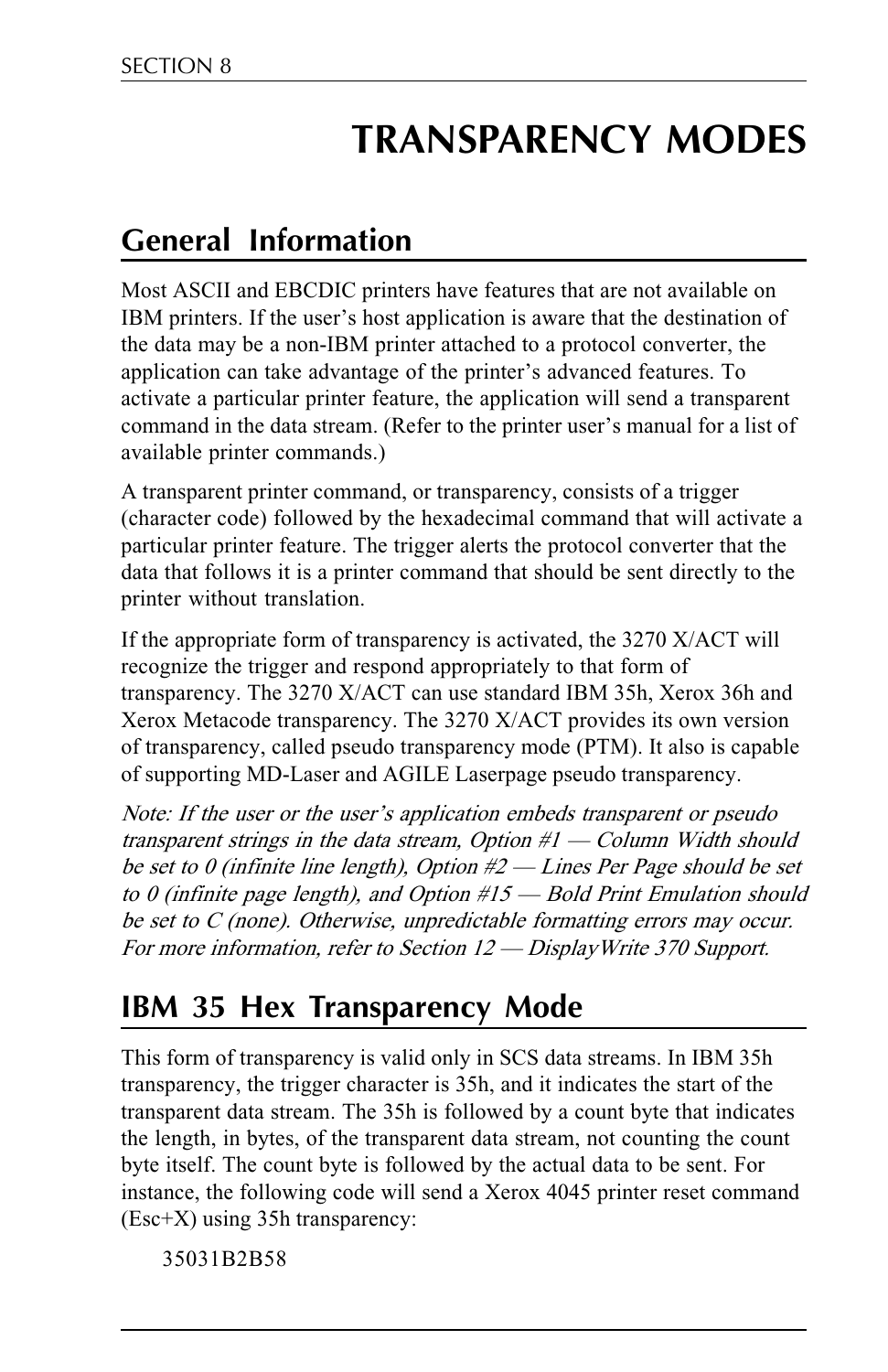This includes the trigger (35h), the count byte (03h), and the three bytes for Esc+X (1Bh, 2Bh, 58h).

The user can generate any possible eight-bit command or data byte that is to be sent to the printer. There is a one-to-one correspondence between what is received by the 3270 X/ACT and what is sent to the printer.

IBM 35h is activated when Option  $#53$  is set to "Yes". If Option  $#53$  is set to "No, then the trigger, the count byte and all of the otherwise transparent characters will be printed normally, as indicated by the active translate table (see Section  $7 -$  Translate Tables). Refer to Section  $14 -$  SCS Data Streams for more information on IBM 35h transparency.

#### Metacode Transparency Mode

Metacode is a variation of 35h transparency, with the exception that this transparency mode is handled directly by the printer, rather than by the 3270 X/ACT. Metacode is used by some Xerox printers (the Xerox 4235, for example).

The data seen by the 3270 X/ACT and the printer are identical when this type of data is detected. If Option #58 is set to "Yes," the 3270 X/ACT will send the 35h and the count byte directly to the printer without any translation, rather than removing them from the data stream. It also sends the remaining bytes in the transparent packet without any translation.

For example, the character string 35h, 02h, 41h, 41h would be output to the printer in 35h transparency as two characters: 4141. In Metacode transparency, all four characters would be sent to the printer: 35024141.

If Option  $#58$  is set to "No," then the trigger, the count byte and all of the otherwise transparent characters will be printed normally, as indicated by the active translate table (see Section  $7 -$  Translate Tables).

### **Xerox 36 Hex Transparency Mode**

This form of transparency is identical to 35h transparency, except that the trigger character is 36h. Xerox applications typically use 36h instead of 35h to send data directly to the printer.

If Option  $#5$  is set to "Yes," the 3270 X/ACT detects the trigger, picks up the count byte and starts "passing through" the remaining data. If Option  $#5$  is set to "No," then the trigger, the count byte and all of the otherwise transparent data will be printed normally, as indicated by the active translate table (see Section  $7 -$  Translate Tables).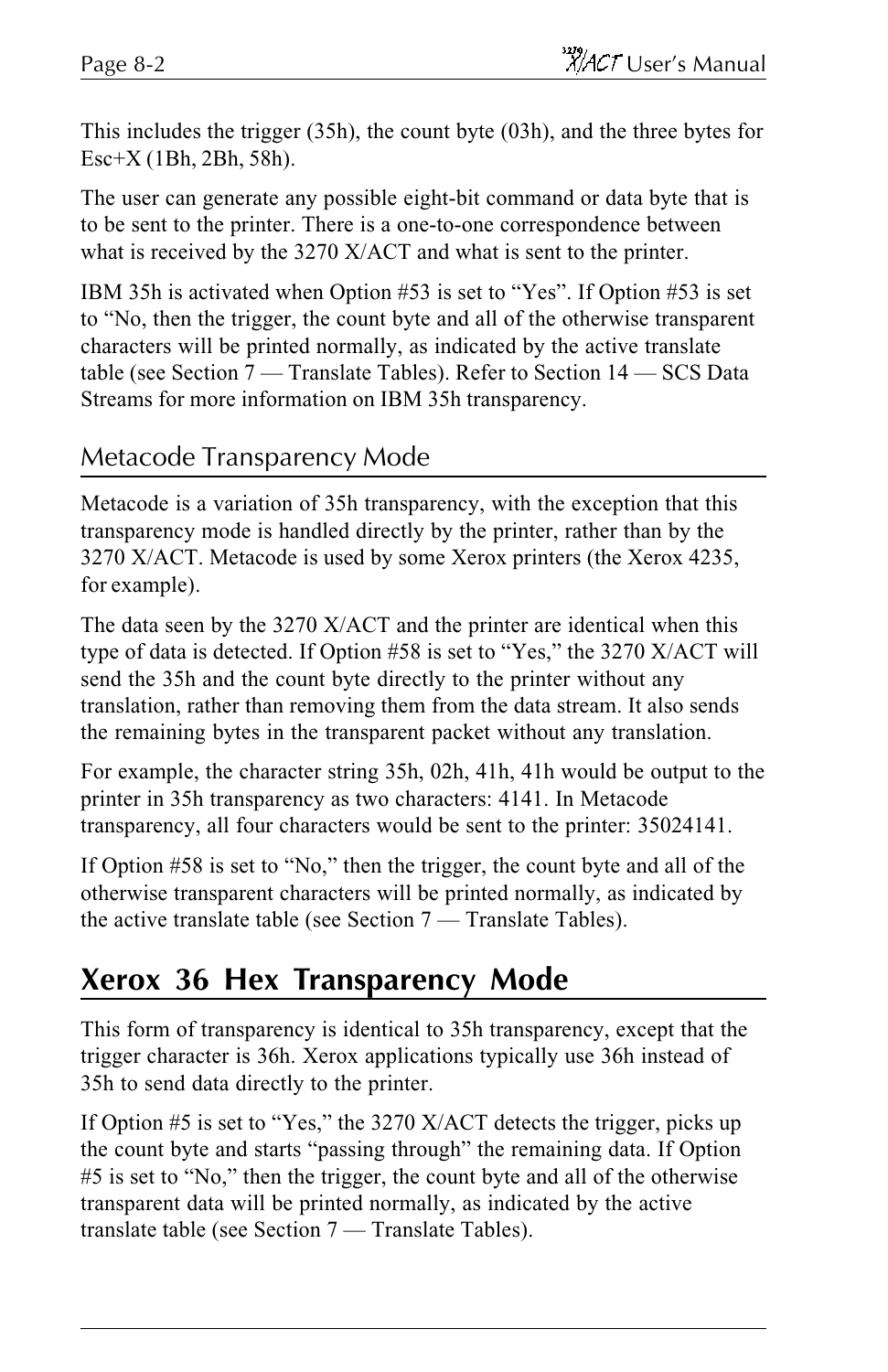## **Pseudo Transparency Mode**

The 3270 X/ACT has its own form of transparency, called pseudo transparency mode (PTM). Unlike IBM 35h and Xerox 36h transparency, pseudo transparency can be used in both DSC and SCS data streams.

This type of transparency has two forms: Trigger  $1 + \text{Trigger } 2$  (or twotrigger) and Trigger  $1 +$  count byte (or one-trigger). In either trigger method, the only valid characters following the trigger sequence are the numerals 0-9 and the letters A-F.

The type of pseudo transparency selected is determined by Option  $#30$  — Pseudo Transparency Mode Selection. The default is (A) Trigger 1 + Trigger 2. If the user selects (B), Trigger  $1 +$  Count Byte PTM will be used.

Trigger 1 + Trigger 2 PTM

In the two-trigger mode, the user selects the trigger using any two characters that are not commonly found together in the printable data stream (see Section  $5$  — Configuration Options and refer to Options 32-35 for information on restrictions on the selection of triggers). The default trigger characters are a cent sign and a dollar sign  $(\mathcal{E}\$ ).

In this method, no count byte is required. Rather, all pairs of bytes following the trigger are combined and printed until terminated with an invalid character (valid characters are 0-9 and A-F).

Note: The system may insert a NL command (an invalid character) in the data stream. This will terminate two-trigger pseudo transparency.

In the following examples, the cent sign-dollar sign sequence  $(\mathfrak{e}\mathfrak{S})$  is used as the trigger. Note that the cent sign (an invalid character) is also used as the terminator.

To send one ASCII escape character requires five input characters — the first trigger  $(\phi)$ , the second trigger  $(\hat{\theta})$ , the hexadecimal ASCII escape character (1Bh) and an invalid character/terminator  $(\phi)$ :

¢\$1B¢

To send the Xerox 4045 reset sequence requires nine characters the first trigger  $(\phi)$ , the second trigger  $(\$)$ , the hexadecimal reset sequence (1Bh, 2Bh and 58h) and an invalid character/terminator  $(\phi)$ .

¢\$1B2B58¢

Trigger 1 + Count Byte PTM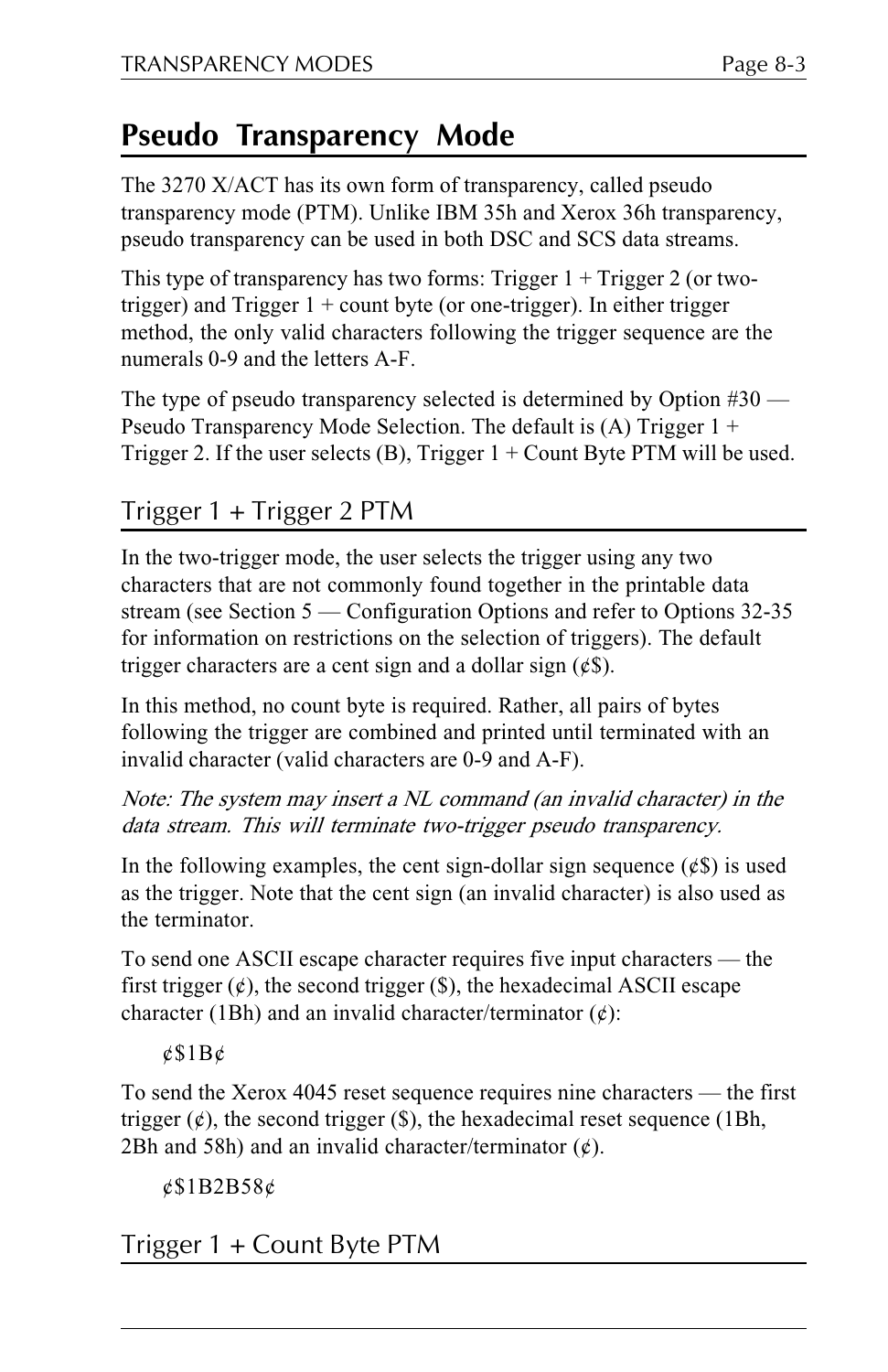In the one-trigger mode, the user selects the trigger using any single character that is not commonly found in the printable data stream (see Section 5 — Configuration Options and refer to Options 32 and 34 for information on restrictions on the selection of triggers). The default trigger is a cent sign  $(\phi)$ .

The one-trigger mode requires a count byte following the trigger that tells the 3270 X/ACT how many pairs of additional characters will follow the count byte (the count byte is not included in the count).

To send 1 ASCII escape character requires five input characters — the trigger  $(\phi)$ , the hexadecimal count byte  $(01h)$  and the hexadecimal ASCII escape character (1Bh):

¢011B

To send the Xerox  $4045$  reset sequence requires nine characters — the trigger  $(\phi)$ , the hexadecimal count byte (03h) and the hexadecimal reset sequence (1Bh, 2Bh and 58h):

¢031B2B58

#### MD-Laser Pseudo Transparency

The  $3270$  X/ACT is capable of supporting "continuous escape," a form of pseudo transparency offered in Maersk Data products. It is triggered by SCS Trigger 1 (see Option #34) followed by C2h. If Option #55 is set to "Yes," when this sequence is detected in the data stream, the 3270 X/ACT will pass the subsequent hexadecimal pairs of data to the printer without translation until terminated when SCS Trigger 1 is encountered again. Spaces and control codes in between the Trigger 1 characters are ignored.

When in use, the 3270 X/ACT begins checking for valid pairs of hexadecimal characters. When the 3270 X/ACT detects an asterisk, it combines the two bytes prior to the asterisk to form a count byte, and it combines the two bytes after the asterisk to form a repeat byte. The 3270 X/ ACT then sends out the repeat byte to the printer the number of times indicated by the count byte. This provides some compression of graphic data.

Here are some examples (using the default Trigger 1) that show the output sent to the printer upon receiving input from the coax host when using MD-Laser pseudo transparency:

| Host Input to 3270 X/ACT            | <b>ASCII Output</b> |
|-------------------------------------|---------------------|
| $\mathcal{C}$ 2616263 $\mathcal{C}$ | abc                 |
| $\&C2616263$                        | abc                 |
| ¢C2 41 02*42 05*43¢                 | ABBCCCCC            |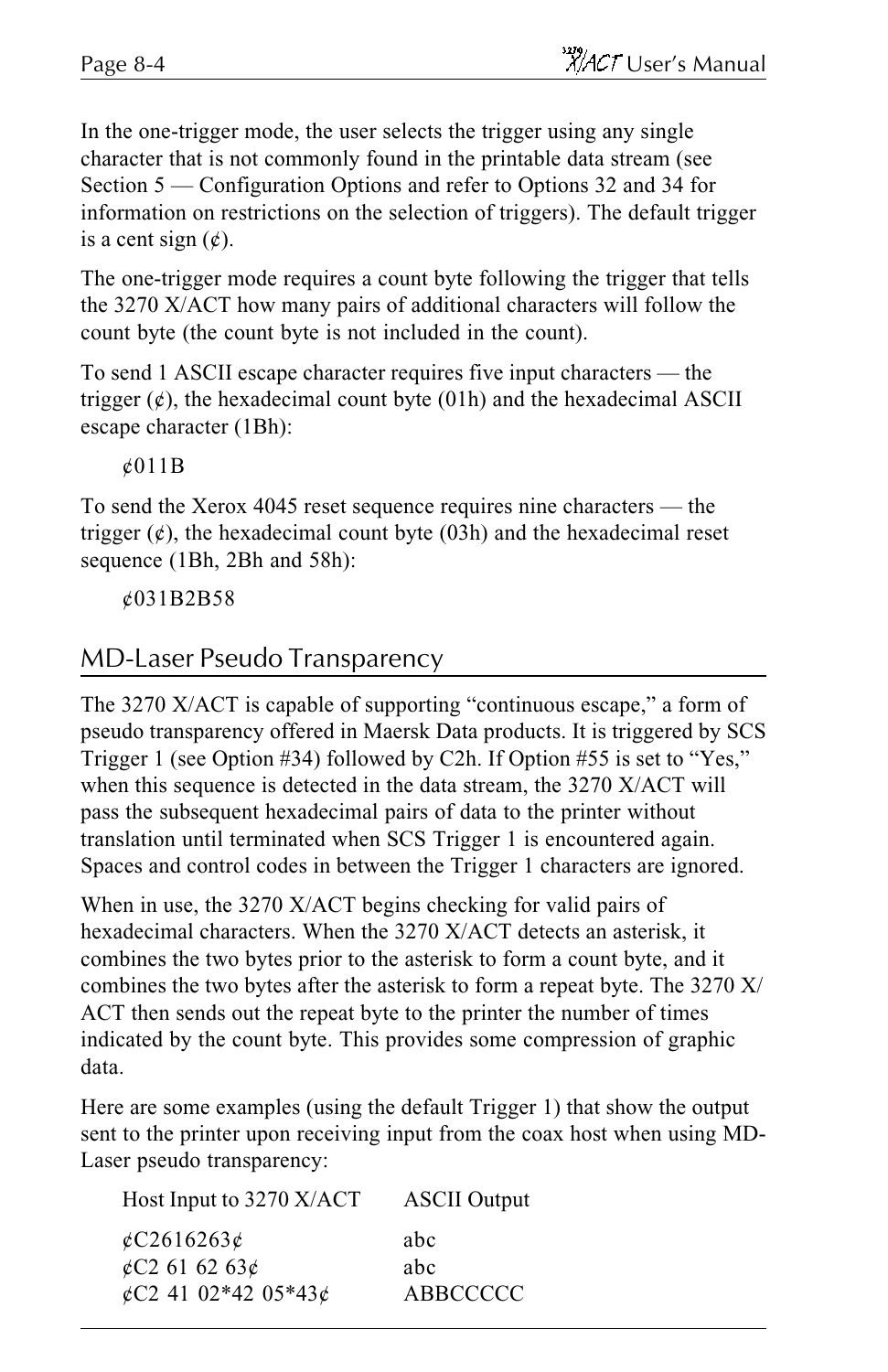If Option  $#55$  is set to "No," the default, then the trigger and all of the otherwise transparent characters will be printed normally, as indicated by the active translate table (see Section  $7 -$  Translate Tables).

#### Laserpage Pseudo Transparency

The 3270 X/ACT is capable of supporting Laserpage, a software product that allows IBM AFP data streams to be printed to Xerox and Hewlett-Packard laser printing systems. Laserpage uses a transparency mode similar to Trigger 1 + Trigger 2 PTM, but with repeat count capabilities.

If Option  $#59$  is set to "Yes," when the 3270 X/ACT detects Trigger 1 followed by Trigger 2 in the data stream, it begins checking for valid pairs of hexadecimal characters. When the 3270 X/ACT detects an asterisk, it combines the two bytes prior to the asterisk to form a count byte, and it combines the two bytes after the asterisk to form a repeat byte. The 3270 X/ ACT then sends out the repeat byte to the printer the number of times indicated by the count byte. This provides some compression of graphic data. Normal pseudo transparency then resumes.

Here are some examples (using the defaults for Trigger 1 and Trigger 2) that show the output sent to the printer upon receiving input from the coax host when using AGILE Laserpage pseudo transparency:

| Host Input to 3270 X/ACT | <b>ASCII Output</b> |
|--------------------------|---------------------|
| $\&$616263¢$             | abc                 |
| $\&$ \$4102*4205*43¢     | ABBCCCCC            |

If Option  $#59$  is set to "No," the default setting, then the trigger and all of the otherwise transparent characters will be printed normally, as indicated by the active translate table (see Section  $7 -$  Translate Tables).

#### Other Pseudo Transparency Mode Considerations

Some applications insert unnecessary spaces before pseudo transparency trigger character(s). Option  $#13$  — Suppress Spaces Before PTM Packets will tell the 3270 X/ACT to delete any spaces or null characters in between a PTM trigger and the text that precedes the trigger. To delete unnecessary space characters, set Option #13 to "Yes." The default setting is "No."

In Trigger  $1 +$  Trigger 2 pseudo transparency mode, PTM is terminated with any character outside the valid range of values (the valid range is 0-9 and A-F). Option #31 — Discard PTM Terminating Delimiter gives users the option of either printing or discarding the terminating character. To discard the terminator, set Option #31 to "Yes." To print the terminator, use "No,"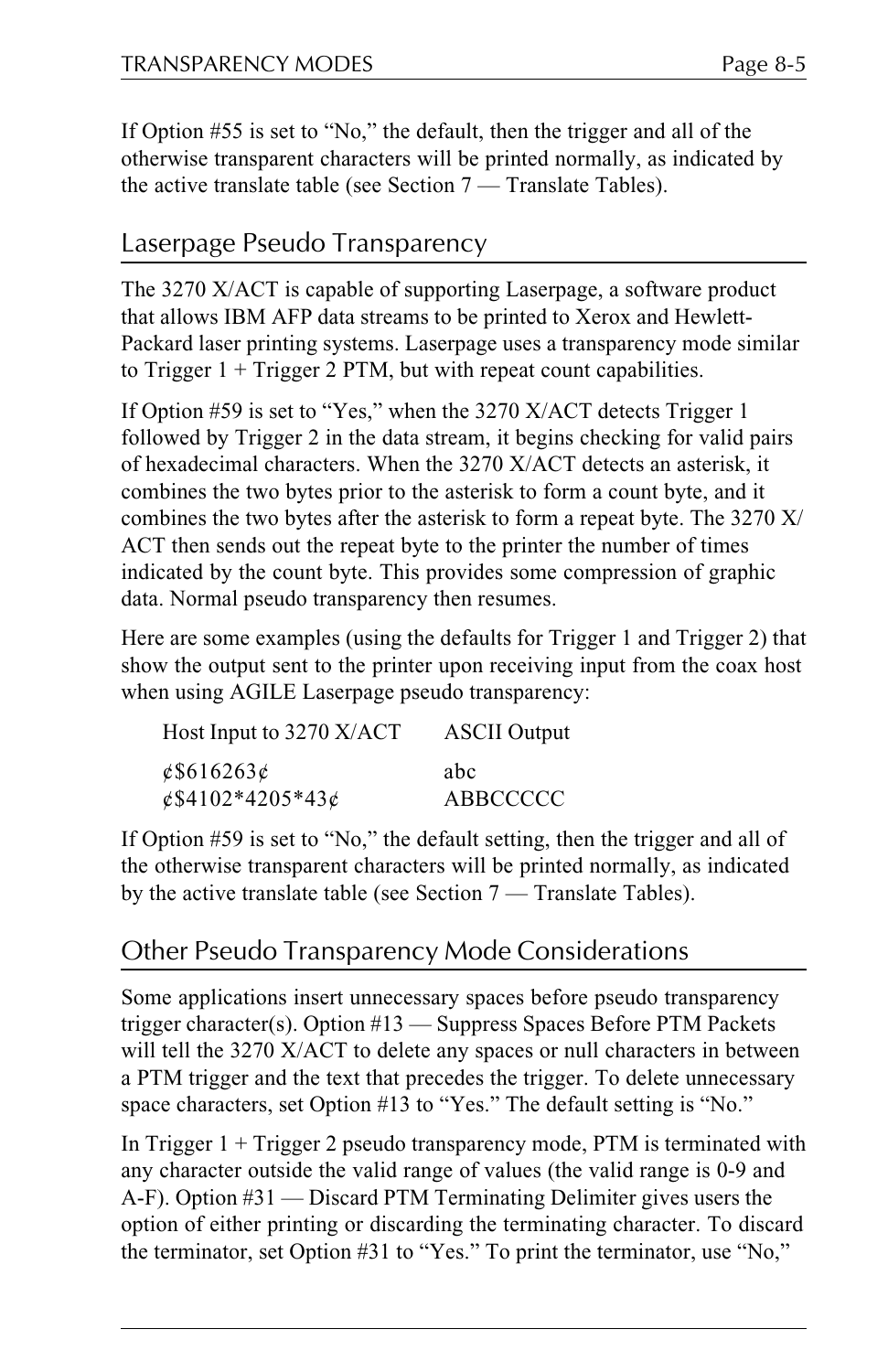the default value.

Option #39 - Non-Transparency Trigger 1 Output determines the character that will be output to the printer when Option  $#30$  - Pseudo Transparency Mode Selection is set to (A) Trigger 1 + Trigger 2 and when Trigger 1 is encountered in the data stream followed by a character other than Trigger 2. The default output character is 9Bh, which has no affect on printed output, but the user may set the value to any two-character hexadecimal value.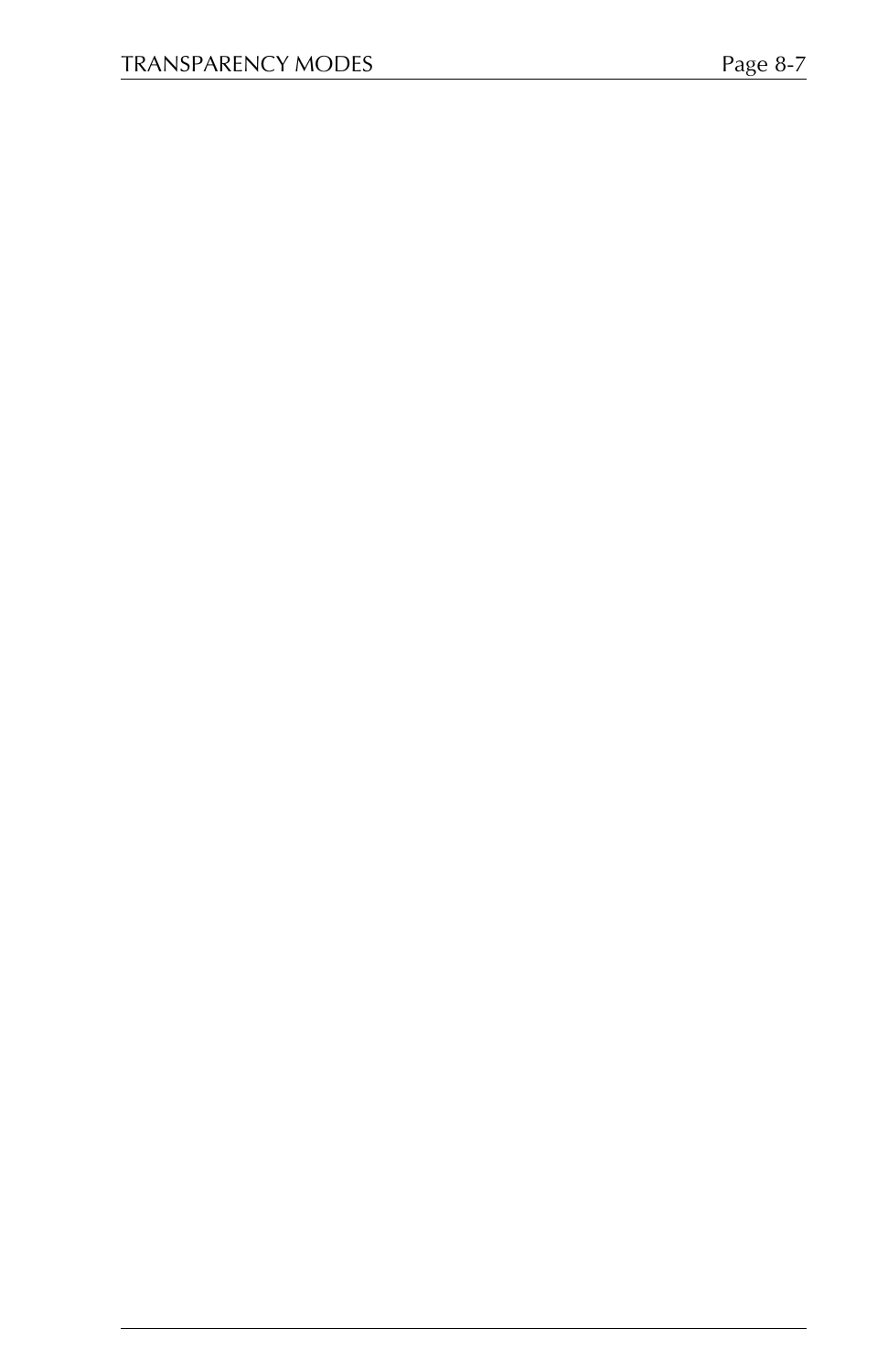# **DISPLAYWRITE 370 SUPPORT**

### **General Information**

DisplayWrite 370 is a word processing application that provides the capability to bold, underline or overstrike text. DisplayWrite 370 printing features are supported by the 3270 X/ACT when Option #15 is set either to (A) 3287 printer emulation or (B) DisplayWrite 370 emulation.

To access these features, the user should read and understand Section 6 Programmable Function Strings. The PFSs that are utilized by the DisplayWrite printing features are:

- 3 DisplayWrite 370 Overstriking On
- 4 DisplayWrite 370 Overstriking Off
- 5 DisplayWrite 370 Underlining On
- 6 DisplayWrite 370 Underlining Off
- 9 DisplayWrite 370 Bolding On
- A DisplayWrite 370 Bolding Off

Each of these PFSs must be defined by the user for the target printer before the respective DisplayWrite feature is implemented. Refer to the printer user's manual for the appropriate control sequences for each of these functions. For instructions on programming PFSs, refer to Section 9 Coax Host Configuration or Section 10 - Alternate Host Configuration.

## **Document Formatting Information**

With DisplayWrite 370 enabled (when Option  $#15$  — Bold Print Emulation is set either to (A) 3287 printer emulation or (B) DisplayWrite 370 emulation), the data stream is handled in quite a different way than when DisplayWrite is disabled.

When DisplayWrite is OFF, the data stream is sent to the printer a character at a time as it is received. In this mode, it is permissible for the user to embed printer-specific escape sequences or PFS commands in the data stream with predictable results. However, users with laser printers will be unable to achieve bolding of text unless they invoke a bold font.

When DisplayWrite is ON, each line of text is buffered until a new line  $(CR/LF)$  is received, or until the column limit (determined by Option #1 —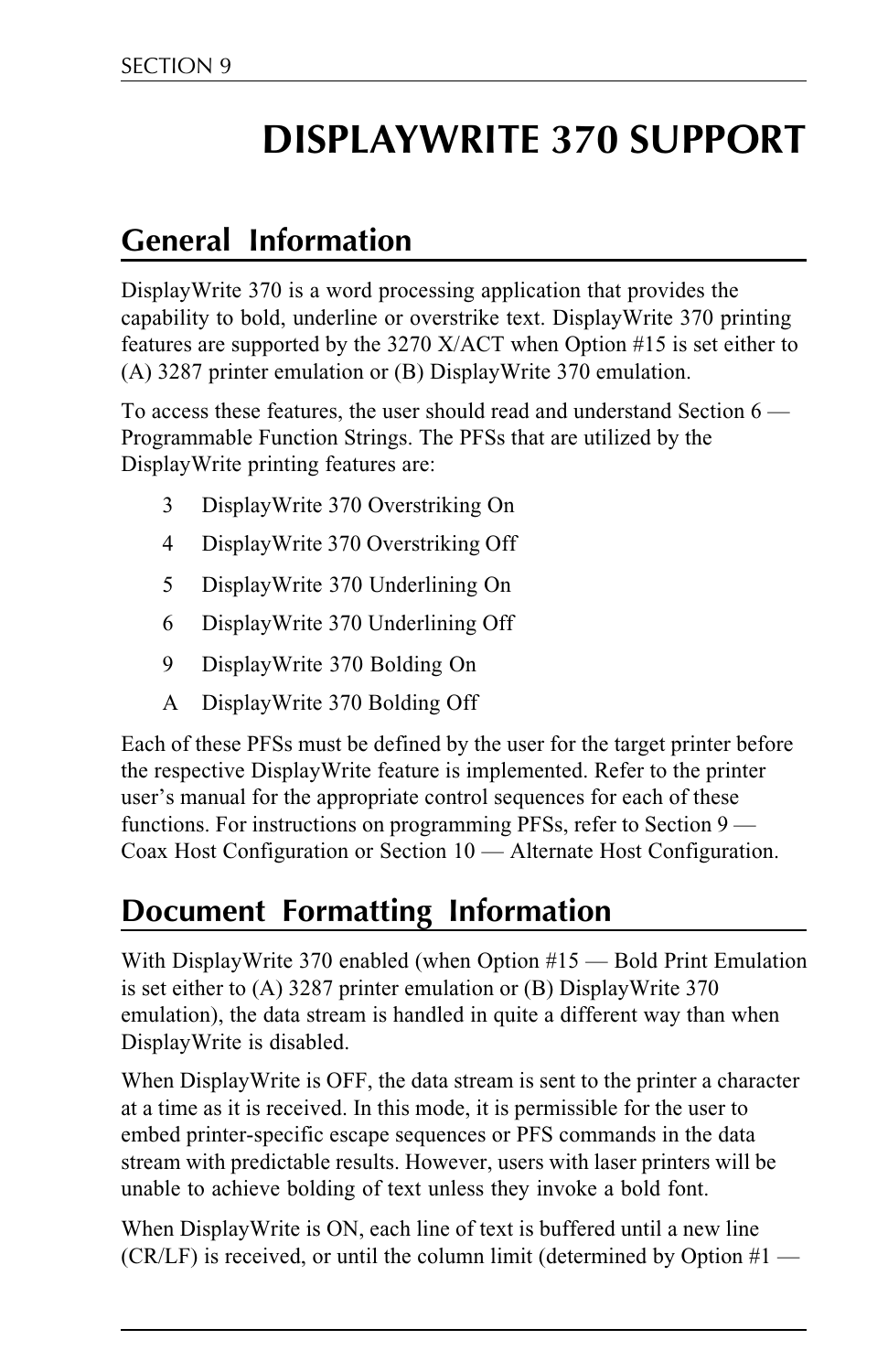Column Width) is reached, whichever comes first. No escape sequences should be added to the data stream by the user when DisplayWrite is ON, because these escape sequences will be added to the column count, and because they will come into conflict with the escape sequences being sent to the printer by the 3270 X/ACT. In other words, the user cannot expect to be able to control the printer with escape sequences at the same time that the 3270 X/ACT is trying to control the printer, because conflicts will inevitably occur with unpredictable results.

Similarly, the user should avoid embedding PFS commands in the data stream when DisplayWrite is ON. While these commands are not added to the column count, they can cause formatting problems because they are not buffered along with the text. Rather, they are sent to the printer immediately upon receipt by the 3270 X/ACT. Thus, any PFS command will affect the entire line of text, not just the text that follows the command. For instance, if PFS 9 — DisplayWrite 370 Bolding On and PFS A — DisplayWrite 370 Bolding Off are on the same line of text, no text in the line will be bolded, because the printer will receive bold on and bold off commands before any text is sent to the printer.

Note: To avoid unexpected formatting results, Option  $#1 -$ Column Width should be set to infinite line length, Option  $\#2$  — Lines Per Page should be set to infinite page length, and Option  $#15$  - Bold Print Emulation should be set to  $C$  (none) if any of the following are true:

- $\triangle$  the user or the user's application embeds escape sequences in the data stream
- $\triangle$  the user or the user's application embeds transparency or pseudo transparency strings in the data stream
- $\triangle$  the user embeds 3270 X/ACT commands (configuration, translate table or PFS commands) within print jobs.

If DisplayWrite is ON (Option 15-A or 15-B), Option  $\#1$  — Column Width should be set to a non-zero value. The 3270 X/ACT will not buffer more than 255 characters per line.

# **Overstriking**

If Option #15 is set to (A) or (B), the 3270 X/ACT will enter overstrike mode (i.e., send PFS 3 to the printer) when a *[character-backspace-different* character] sequence is detected in the data stream. The 3270 X/ACT will exit overstrike mode (i.e., send PFS 4 to the printer) whenever a *[character*character] sequence is detected in the data stream while in overstrike mode.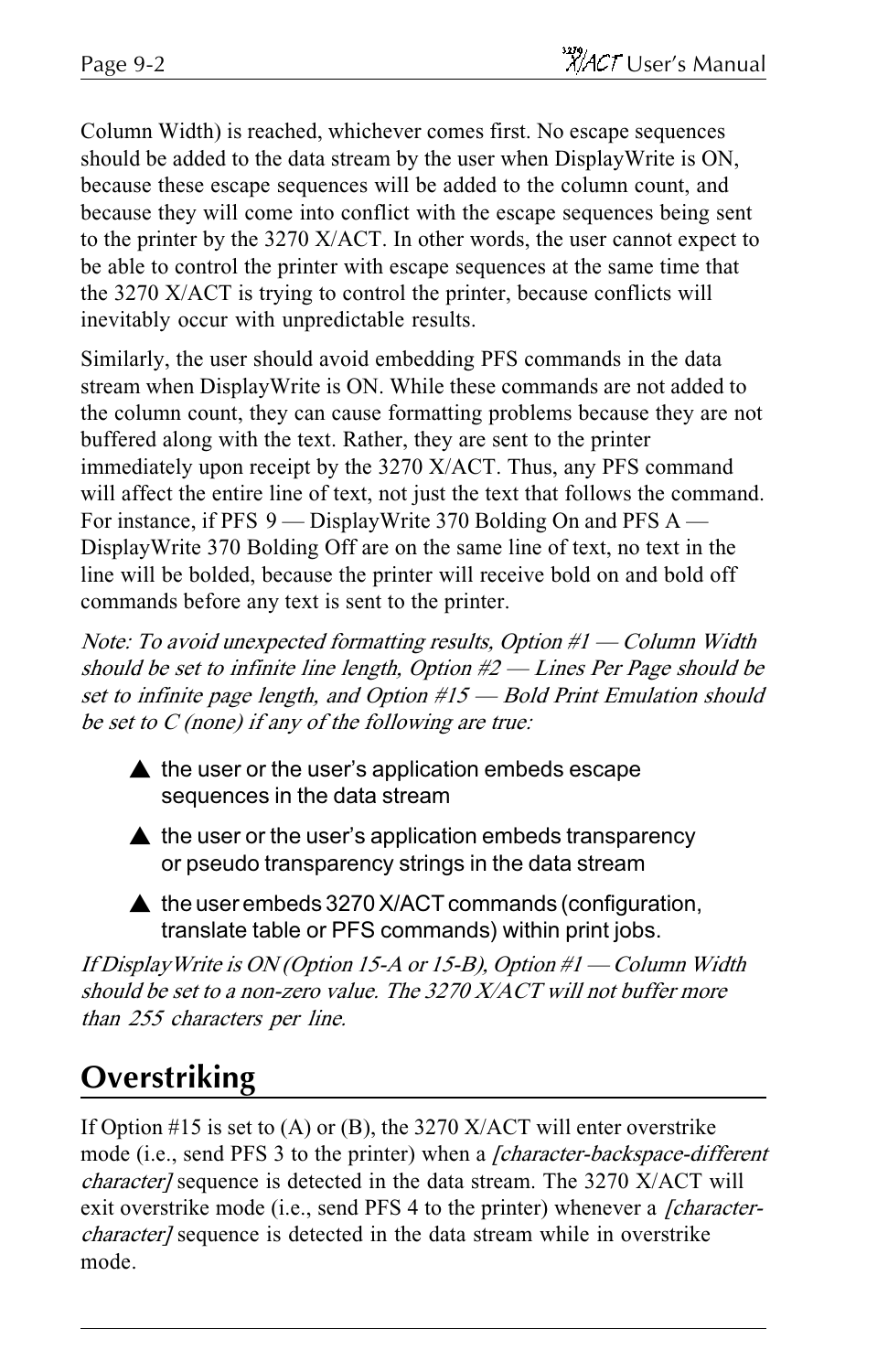# **Underlining**

If Option  $#15$  is set to (A) or (B), the 3270 X/ACT will enter underline mode (i.e., send PFS 5 to the printer) when a [character-backspaceunderscore] sequence is detected in the data stream. The 3270 X/ACT will exit underline mode (i.e., send PFS 6 to the printer) whenever a [charactercharacter] sequence is detected in the data stream while in underline mode.

# **Bolding**

If Option  $\#15$  is set to (A) or (B), the 3270 X/ACT will enter bold mode (i.e., send PFS 9 to the printer) when a *[character-backspace-same character]* sequence is detected in the data stream. The 3270 X/ACT will exit bold mode (i.e., send PFS A to the printer) whenever a *[character-character]* sequence is detected in the data stream while in bold mode.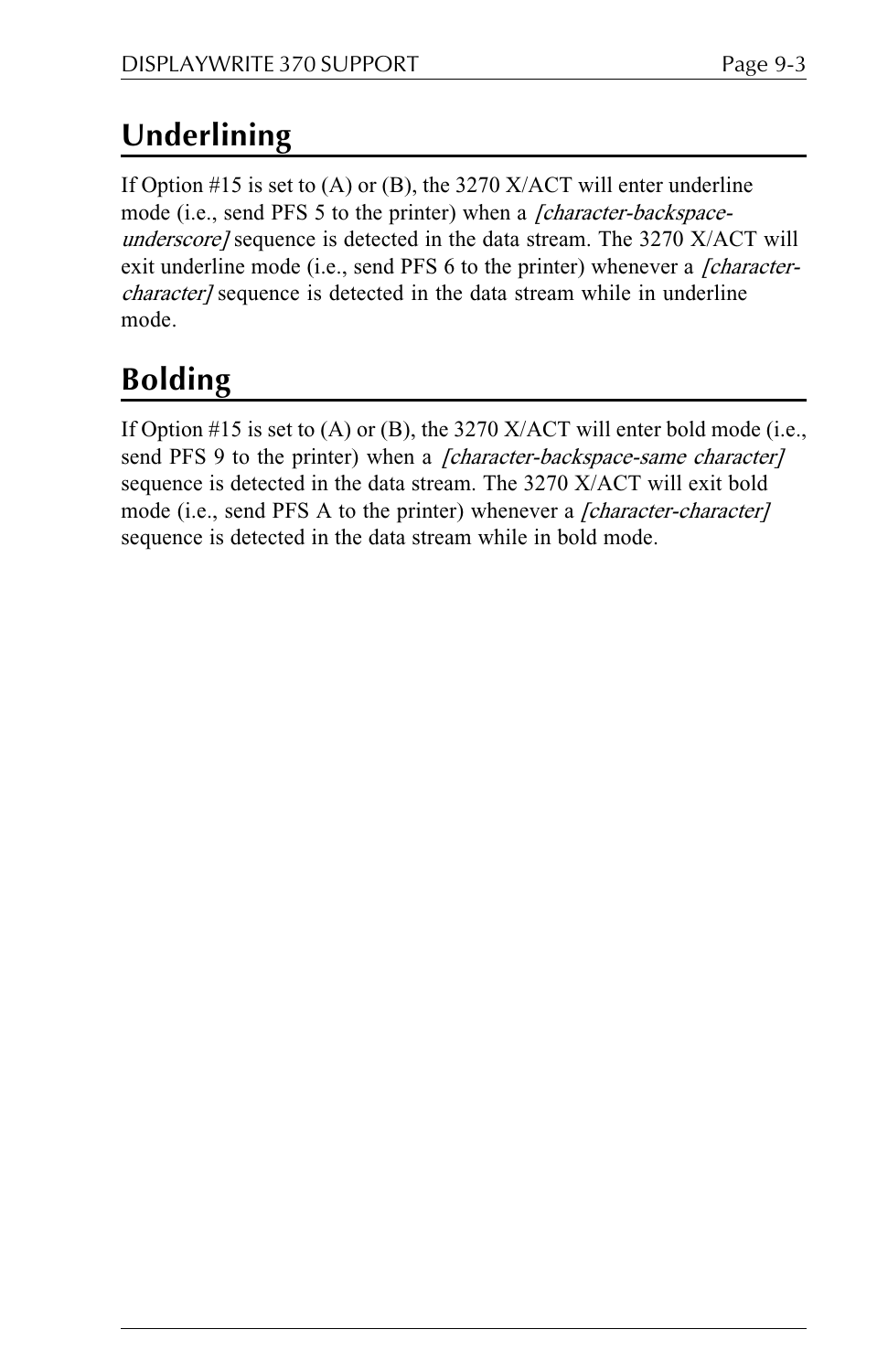# **COAX HOST CONSIDERATIONS**

The 3270 X/ACT can process data from a variety of IBM host systems. This section discusses how to ensure compatibility between the 3270 X/ACT and the host system.

# **System Configuration**

The coax host software generation requirements of the 3270 X/ACT are generally the same as the requirements for an IBM 3287 or 3289 printer with SCS support. Except where stated otherwise, the coax host software system requirements are the same as for an IBM 3174, 3274 or 3276 control unit with 3287 or 3289 printers attached.

To function properly, the 3270 X/ACT/printer combination must be defined to the coax host system as a 3287 printer with a 4K maximum physical buffer and/or with whatever other features are required by the application and are supported by the 3270 X/ACT. The 3270 X/ACT does not support 3287-type options such as Program Symbols.

The  $3270$  X/ACT is classified as a "Category A" device, and it can be attached to IBM 4300 systems with integral Display Printer Adapters (DPA) and to IBM 3174, 3274 and 3276 control units configured with Type A device adapters. The 3270 X/ACT does not emulate a Category B device, and it will not work if attached to a Type B device adapter.

(Devices such as CRTs and printers that connect to IBM 3270 control units are classified as either Category A or Category B devices. All new control units are configured with Type A device adapters. The Category B devices are those that are supported by IBM 3271 and 3272 control units configured with Type B device adapters. 3274 control units can also be configured with Type B device adapters for support of Category B devices.)

| Category A Devices         | Category B Devices     |
|----------------------------|------------------------|
| 3262 Line Printer          | 3277 Display Station   |
| 3278 Display Station       | 3284 Character Printer |
| 3279 Color Display Station | 3286 Character Printer |
| 3287 Character Printer     | 3288 Line Printer      |
| 3289 Line Printer          |                        |

### **VTAM and Network Control Program**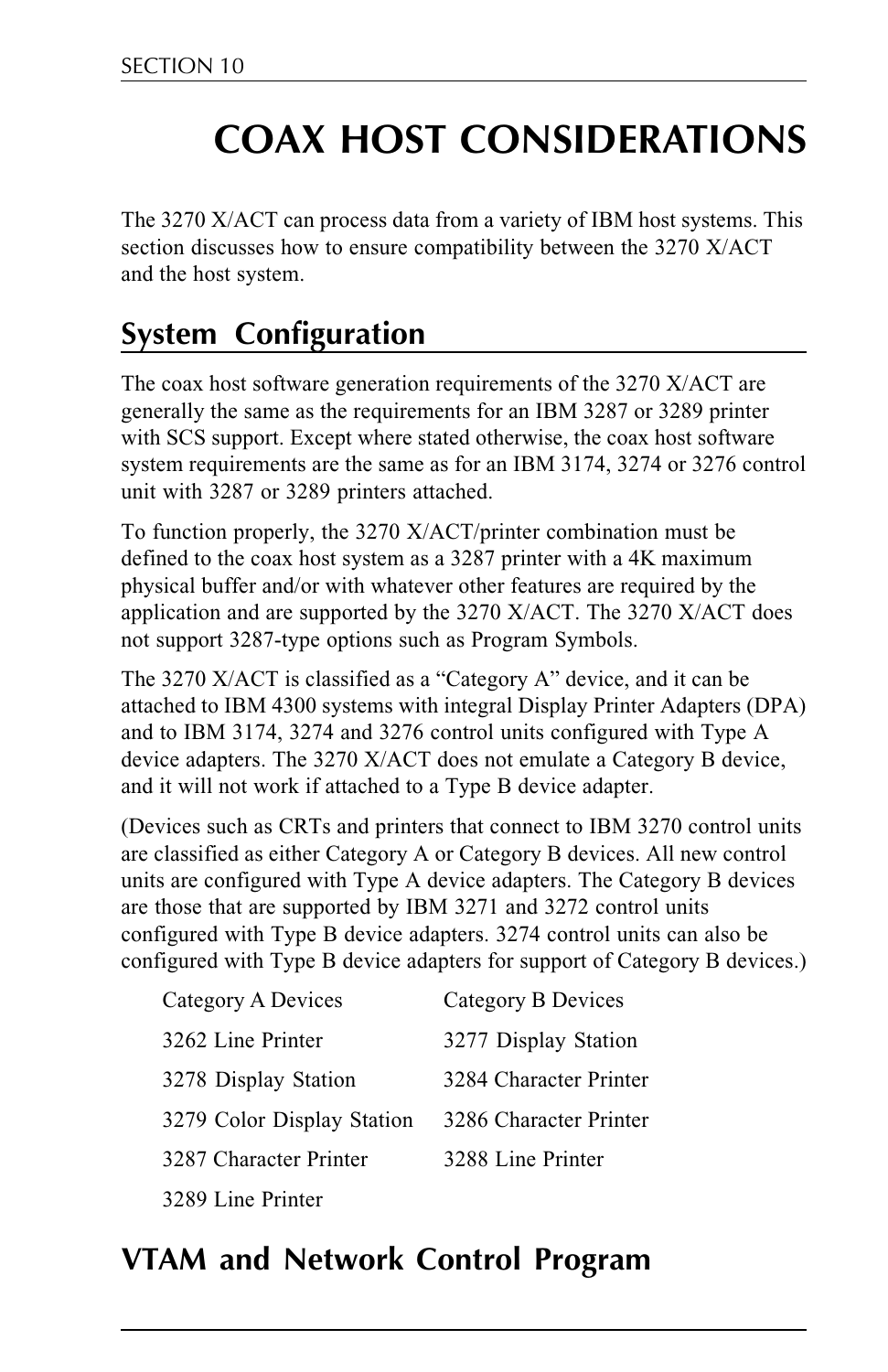### **Requirements**

The 3174, 3274 or 3276 control unit to which the 3270 X/ACT is attached must be defined as a type 2 physical unit and the logical unit (type 1 or 3) definition must be included for each 3270 X/ACT to be attached. The following is an example of log mode entry tables for DSC and SCS that may be used with the 3270 X/ACT. If necessary, consult with the Company System Manager regarding specific requirements for the system, environment and applications.

```
DSC2K MODEENTLOGMODE=DSC2K
                  BIND USED FOR APPLICATION SESSIONS
FMPROF=X'03' FUNCTION MANAGEMENT PROFILE
TSPROF=X03 TRANSMISSION SERVICES PROFILE
PRIPROT=X'B1' PRIMARY PROTOCOL
SECPROT=X'90' SECONDARY PROTOCOL
COMPROT=X'3080' COMMON PROTOCOL
RUSIZES=X'8787' PRI RUSIZE=1024, SEC RUSIZE=1024
PSERVIC=X'030000000000185018507F00'
                  LU SERVICES PROFILE
SCS MODEENT LOGMODE=SCS
                  BIND USED FOR APPLICATION SESSIONS
FMPROF=X'03' FUNCTION MANAGEMENT PROFILE
TSPROF=X'03' TRANSMISSION SERVICES PROFILE
PRIPROT=X'B1' PRIMARY PROTOCOL
SECPROT=X'90' SECONDARY PROTOCOL
COMPROT=X'3080' COMMON PROTOCOL
RUSIZES=X'87C6' PRI RUSIZE-768, SEC RUSIZE=1024
PSNDPAC=X'01' PRIMARY SEND PACING COUNT
SRCVPAC=X'01' SECONDARY RECEIVE PACING COUNT
PSERVIC=X01000000E100000000000000
                  LU SERVICES PROFILE
```
## **APL Support**

APL is supported only for DSC data streams when the 3270 X/ACT is outputting data using the ASCII character set. When using APL, the DSC log mode entry table above will be the same except for the last line, "PSERVIC= $X'$ ... ." A change must be made to the byte following the " $X'03$ ." The second byte  $(00)$  must be changed to another value, depending upon the device for which the user's application was written. The following table indicates the appropriate replacement value.

- 00 = For applications written for a device with old APL and without Extended Data Stream capability.
- 20 = For applications written for a VSCS printer (VM only).
- 40 = For applications written for a device with new APL.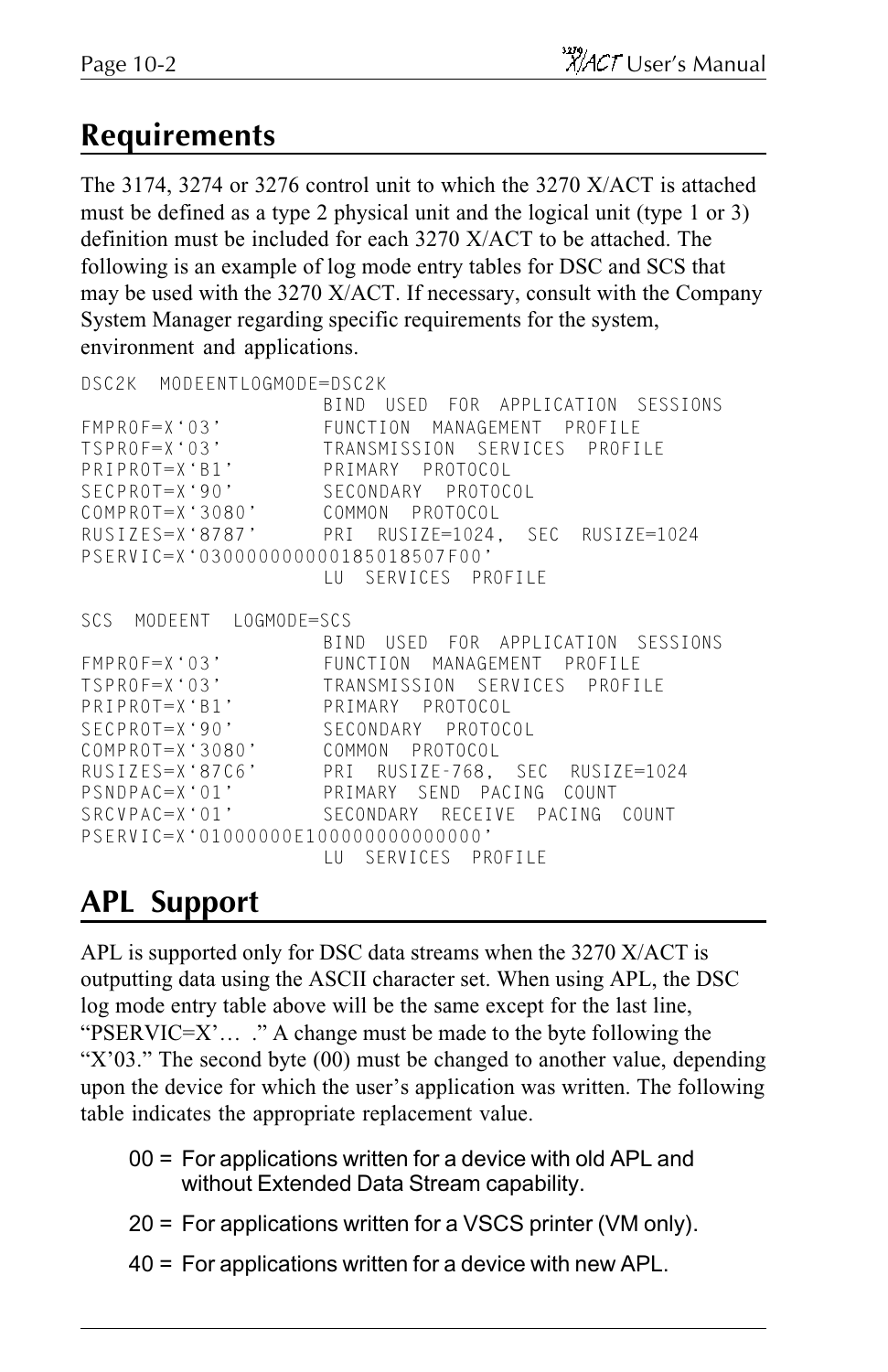- 80 = For applications written for a device with Extended Data Stream capability.
- C0 = For applications written for a device with new APL and Extended Data Stream capability.

# **Extended Attribute Buffer Support**

The 3270 X/ACT supports the Extended Attribute Buffer (EAB) feature found in many IBM 3287 printers. EAB is supported only for DSC data streams and only when the printer attached to the 3270 X/ACT is using the ASCII character set. This feature "extends" the number of characters available for transmission to the printer. These characters are found in the following Translate Table:

7 DSC to ASCII APL

To use this feature, the 3270 X/ACT must have Option  $#10$  — Output in ASCII or EBCDIC set to  $(A)$  ASCII; Option  $#11$  — APL Output must be set to "Yes;" and Option  $#20$  — Physical Buffer Size must be set to (B) 2K with EAB or (D) 4K with EAB. Also refer to the APL Support section above.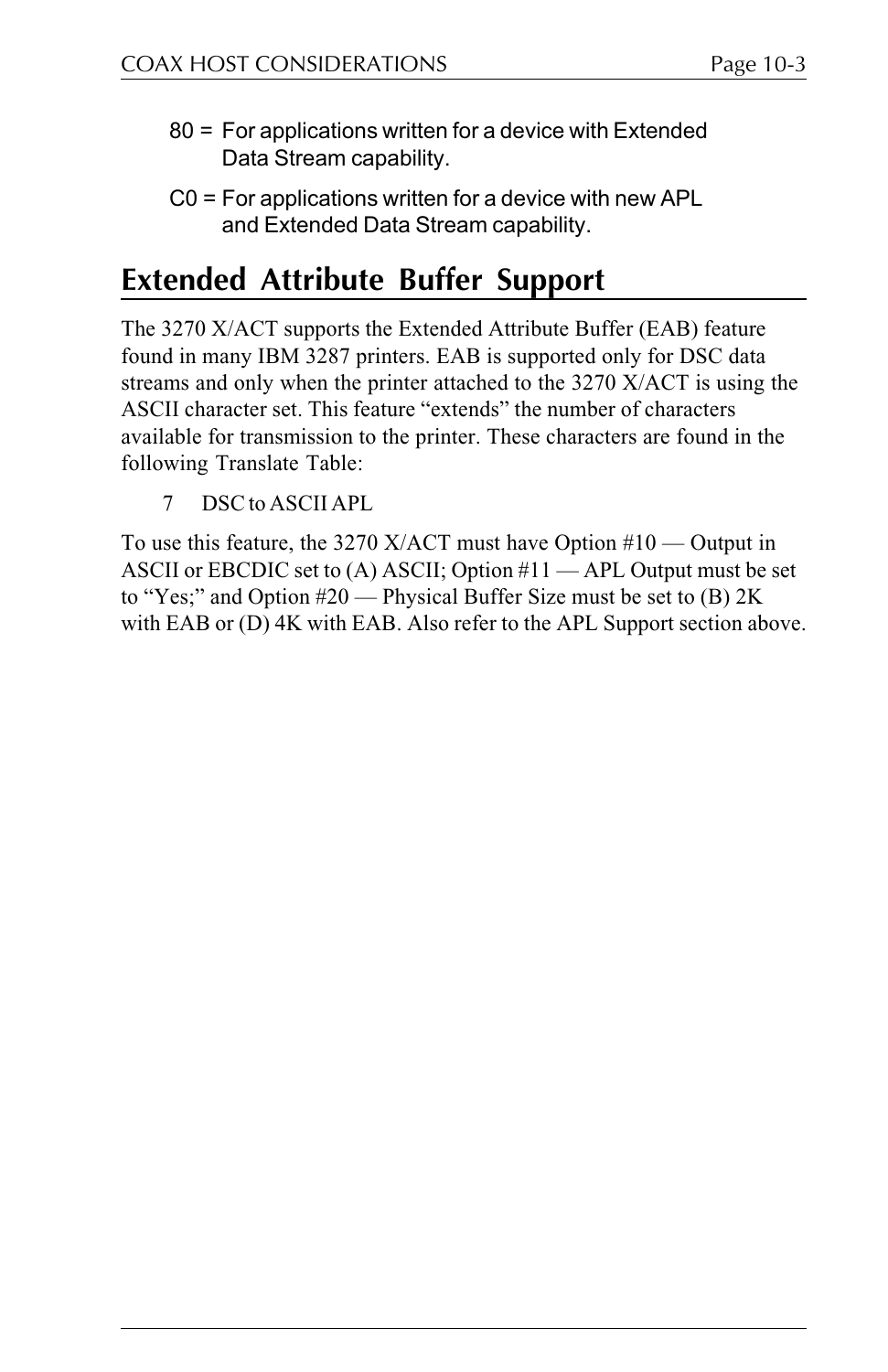# **SCS DATA STREAMS**

### **General Information**

SNA character string (SCS) controls are EBCDIC codes embedded by the host system in a document and used for formatting the data sent to devices such as printers and CRT displays. The 3270 X/ACT achieves its emulation of IBM printers by translating the SCS codes into PFSs (programmable function strings) that the printer can use to format data.

To use SCS controls, the 3270 X/ACT must be defined to the host computer as an SNA Type 1 logical unit. Type 1 logical units use SCS codes to control data formatting.

### **Presentation Surface: SNA Character String Definitions**

Devices that use SCS data formatting can be represented logically by a twodimensional area called the presentation surface. The SCS control codes direct the formatting of data on a presentation surface.

The presentation surface can be viewed as a two-dimensional matrix of character positions. Each character position is referenced by line and column coordinates. The presentation surface represents a single page of printed output.

- ▲ Presentation Surface Width and Depth determine the maximum physical dimensions of the page (maximum number of characters per line, maximum number of lines per page).
- $\triangle$  Margins are the logical boundaries within which data will actually be printed. If the data sent by the control unit exceeds these margins, the data may not be printed.
- ▲ Maximum Presentation Line is the number of the last physical line on the page.
- ▲ Maximum Presentation Position is the number of the rightmost character position on the physical page.
- ▲ Presentation Position is the line and column number of the current position on the page. The presentation position indicates where the next character will be printed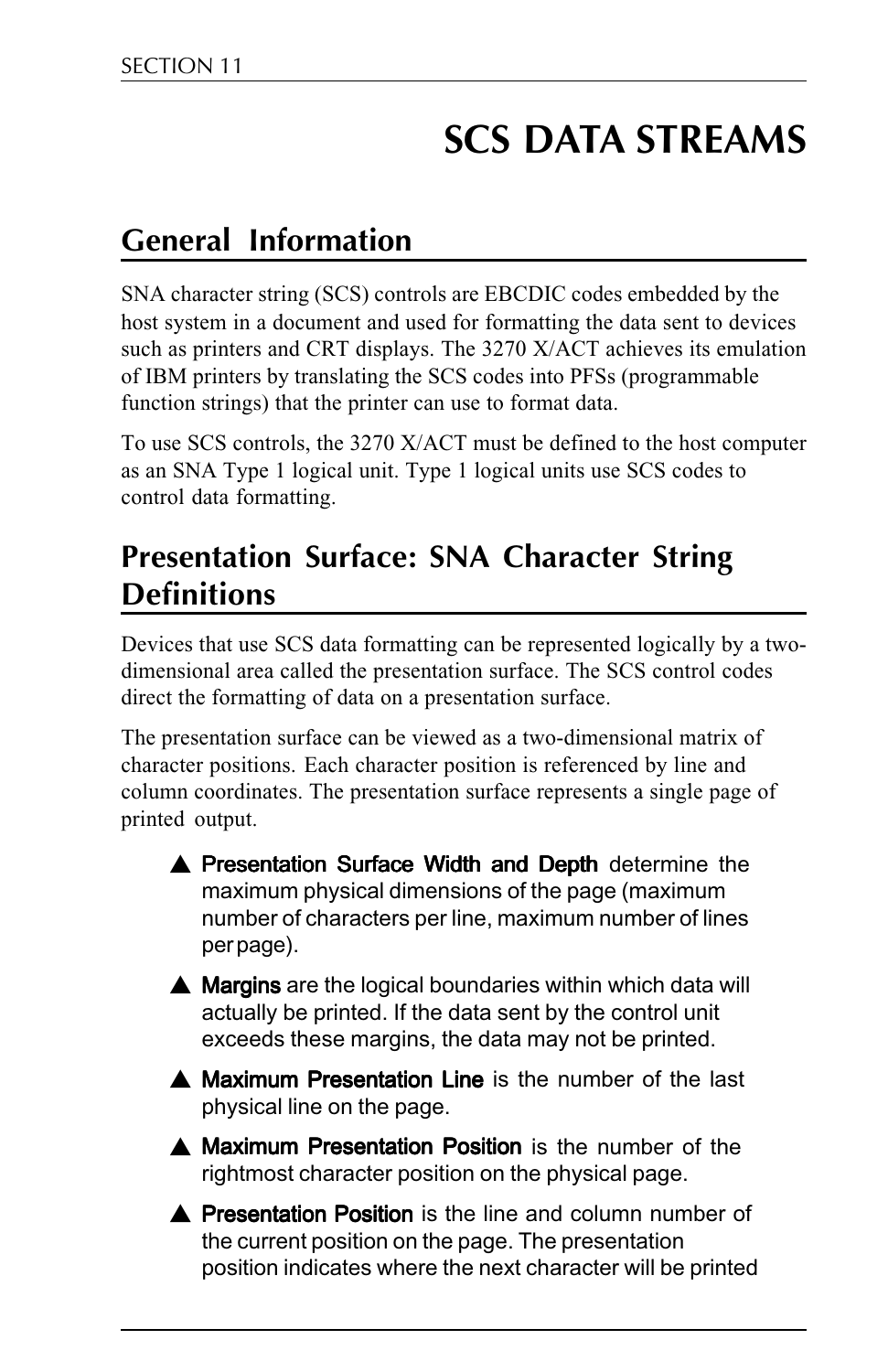on the page.

### **SCS Commands Supported by the 3270 X/ACT**

Application programs running on the host computer generate data streams that contain both the data to be printed and the SCS commands that control the positioning of the data on the page, as indicated below. This section discusses how to use the SCS commands supported by the 3270 X/ACT.

#### Backspace (BS) — 16h

The Backspace command moves the presentation position horizontally one position to the left. If already at the leftmost position, this command results in no operation. Upon receipt of an SCS 16h in the data stream, the 3270 X/ ACT will send an ASCII BS (08h) to printer, if the print position is not already at the left margin.

#### End of Message (EM) — 19h

An End of Message generates a new line, except when it occurs in the first printing column, dependent upon the setting of Option 52.

#### Form Feed (FF) — 0Ch

The Form Feed command moves the presentation position to the top and left margins of the next page.

#### Horizontal Tab (HT) — 05h

The Horizontal Tab command moves the presentation position horizontally to the next tab stop to the right. The horizontal tab stops are determined by the Set Horizontal Format command. Tab commands are translated into the appropriate number of spaces and sent to the printer. If there are no horizontal tab stops to the right of the current position, the HT is treated as a space character.

#### Interchange File Separator (IFS) — 1Ch

One of four Interchange Separator Commands used to delimit information strings in SCS data streams. The 3270 X/ACT interprets it as a space.

#### Interchange Group Separator (IGS) — 1Dh

The 3270 X/ACT interprets this Interchange Separator as a space.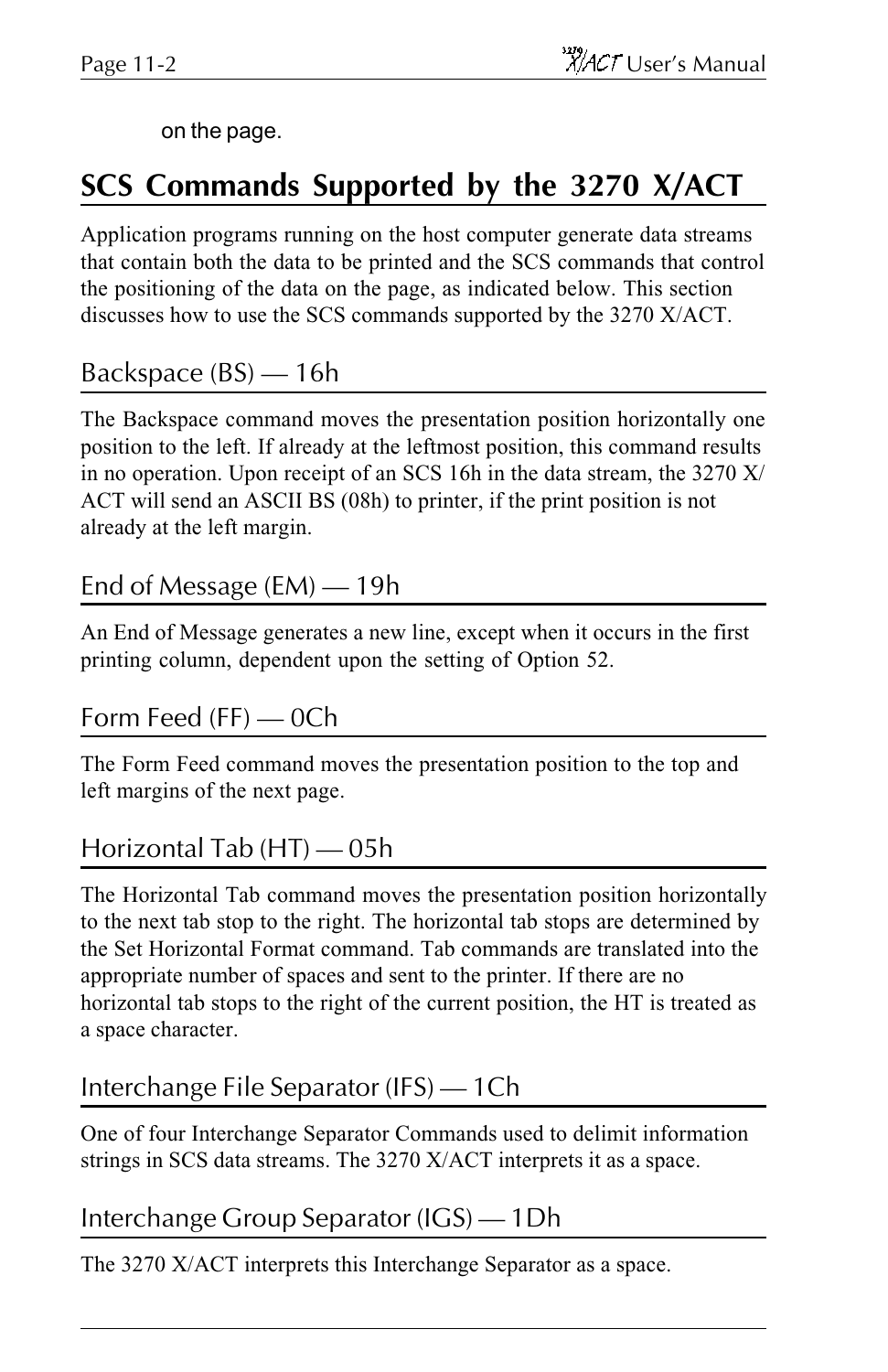### Interchange Record Separator (IRS) — 1Eh

The 3270 X/ACT interprets this Interchange Separator as a new line.

#### Interchange Unit Separator (IUS) — 1Fh

The 3270 X/ACT interprets this Interchange Separator as a space.

#### Line Feed (LF) — 25h

The Line Feed command moves the presentation position down to the next line. The column position remains the same. Option  $#3$  — Line Spacing may cause the 3270 X/ACT to move down more than one line.

#### Null — 00h

The Null command is converted to a space by the 3270 X/ACT.

### Set Horizontal Format (SHF) — 2BC1h

The Set Horizontal Format command is used to set left and right margins, horizontal tab stops that are used by the horizontal tab command, and to set the maximum presentation position for the page. The SHF command has multiple parameters in the following format:

 $(SHF)(CNT)(MPP)(LM)(RM)(T1)...(TN)Where:$ 

| <b>SHF</b> | The Set Horizontal Format command code $= 2BC1h$                                                                                                             |
|------------|--------------------------------------------------------------------------------------------------------------------------------------------------------------|
| <b>CNT</b> | A Count of the number of bytes in this command<br>string, including the count byte.                                                                          |
| MPP        | The maximum width of the print line. Default is the<br>line length of the physical device.                                                                   |
| LM         | The character position of the Left Margin. LM is<br>also the first horizontal tab stop. The LM value must<br>be less than or equal to MPP. The default is 1. |
| RM         | The character position of the Right Margin. The<br>value of the RM must be greater than LM and less<br>than or equal to MPP.                                 |
| $T1-TN$    | The character positions of the horizontal tab stops, if<br>any. Valid tab stops are less than or equal to the                                                |

value of MPP. The tab stops do not have to be in any particular order.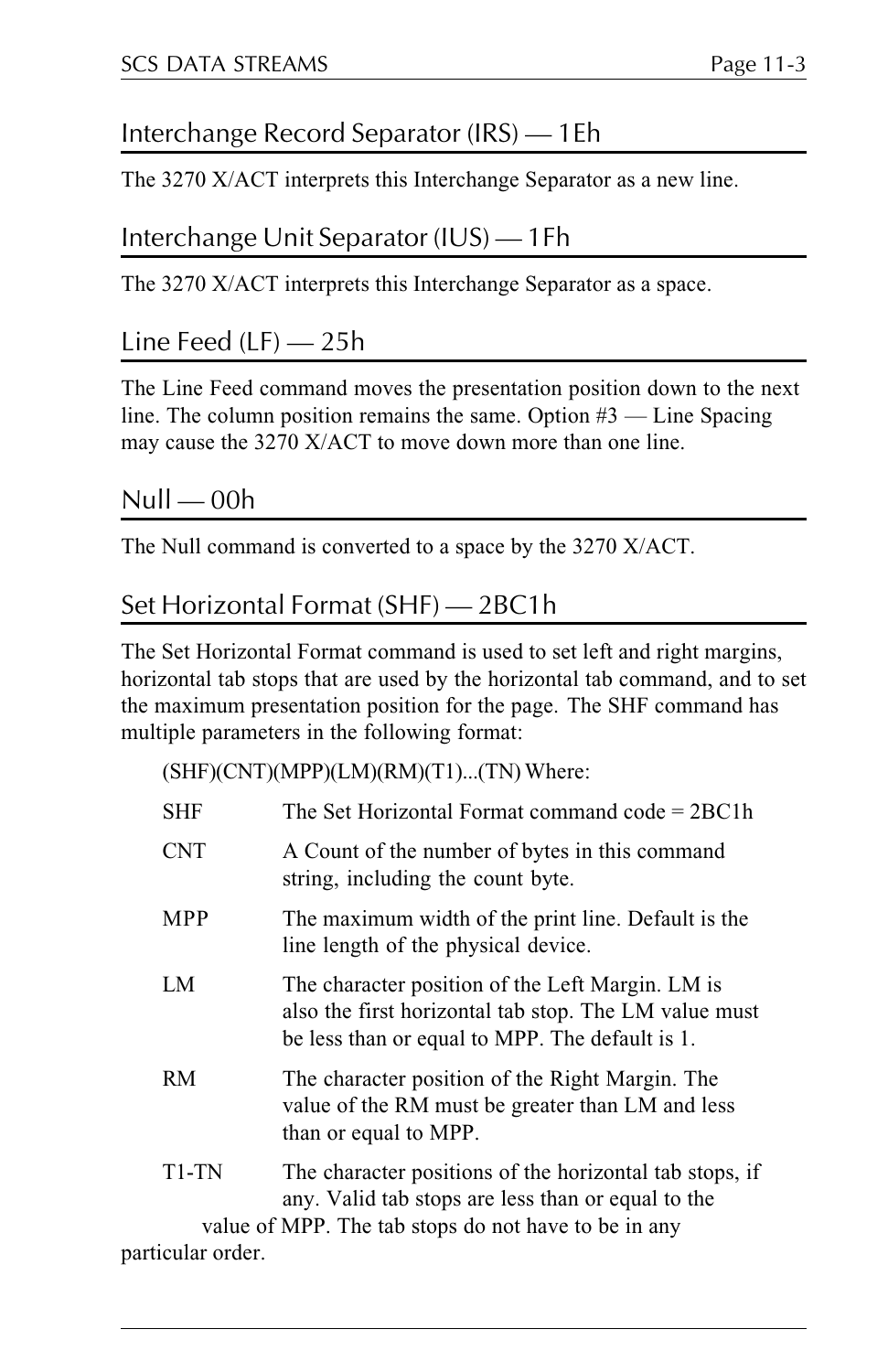Note: All parameters are single byte binary numbers.

#### Set Line Density (SLD) — 2BC6h

The Set Line Density command is used to set the vertical line spacing to 6 or 8 lines per inch. The 3270 X/ACT accepts this command and sends the proper programmable function string to the printer. If the assigned PFS is empty, the command is ignored, and no data is output to the printer.

#### Set Vertical Format (SVF) — 2BC2h

The Set Vertical Format command is used to set top and bottom page margins, vertical tab stops that are used by the vertical tab command, and to set the maximum presentation line for the page. The SVF command has multiple parameters in the following format:

 $(SVF) (CNT) (MPI) (TM) (BM) (T1)...(TN) Where:$ 

| <b>SVF</b> | The Set Vertical Format command code $= 2BC2h$                                                                                                                                                                     |
|------------|--------------------------------------------------------------------------------------------------------------------------------------------------------------------------------------------------------------------|
| <b>CNT</b> | A Count of the number of bytes in this command<br>string, including the count byte.                                                                                                                                |
| <b>MPL</b> | The length of the page. 1-127 are valid.                                                                                                                                                                           |
| TM         | The line number of the Top Margin for the page.<br>TM is also the first vertical tab stop. The TM value<br>will be set to the default value of 1.                                                                  |
| ΒM         | The line number of the Bottom Margin of the page.<br>When this line number is exceeded, the printer<br>automatically skips to the next page. BM must be<br>less than or equal to MPL. The default value<br>is MPL. |
| $T1-TN$    | The line numbers of the vertical tab stop settings, if<br>any. Valid tab stops are greater than or equal to TM<br>and less than or equal to BM. The tab stops must be<br>listed in ascending order.                |

Note: All parameters are single byte binary numbers.

#### Transparent (TRN) — 35h

The Transparent command indicates the start of transparent data. This data is not scanned for SCS control codes. The command is followed by a count byte that indicates the number of bytes of transparent data to follow. The command has the following format: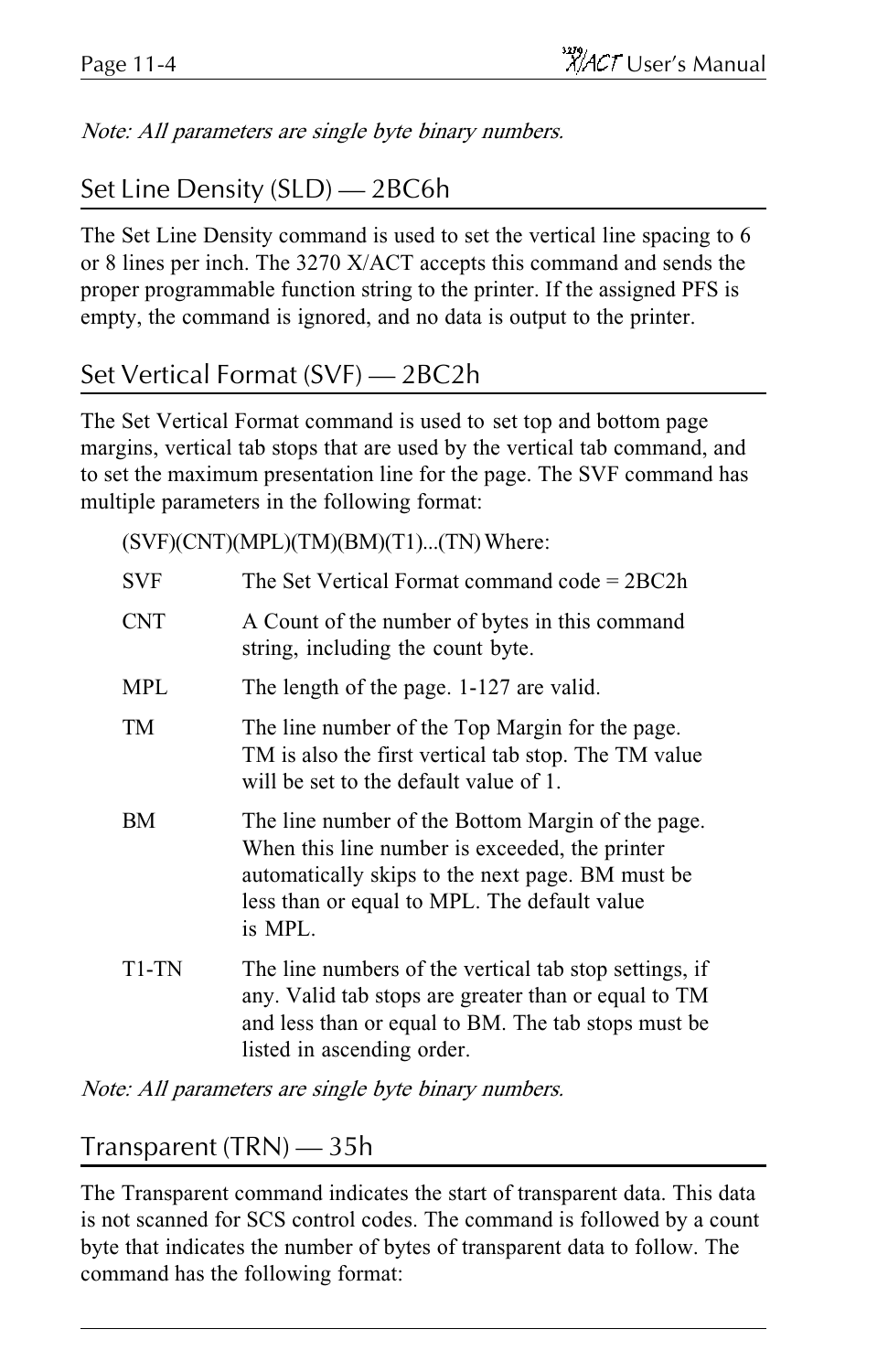#### (TRN)(CNT) Where:

- TRN is the Transparent command code 35h.
- CNT is a single binary byte denoting the number of bytes in the transparent block. The Count value does not include the count byte.

The Transparent command is especially important because it gives the user the ability to generate any possible 8 bit command or data byte to be output to the attached device. Many of the extended 8 bit ASCII command codes used by printers and plotters must be transmitted as transparent data streams because they cannot be generated or passed through the IBM system without being modified. Each byte of data is sent to the printer without translation. For example, the following 8 bit EBCDIC codes are the RESET command for a Xerox laser printer:

#### 35031B2B58

35 is the transparent command code, 03 is the count of the data bytes to be sent to the attached device, and 1B, 2B and 58 are the three bytes to be sent to the attached device.

#### Vertical Tab (VT) — 0Bh

The Vertical Tab command moves the presentation position down to the next vertical tab stop position. The vertical tab stops are determined by the Set Vertical Format command. If no vertical tab stop exists below the current line, the VT is treated as a line feed.

### **SCS Command Summary**

| <b>SCS Command</b>           | Code            | Description                    |
|------------------------------|-----------------|--------------------------------|
| Backspace (BS)               | 16h             | Move PP left 1 position        |
| Carriage Return (CR)         | 0D <sub>h</sub> | Move PP to left margin         |
| End of Message (EM)          | 19h             | End of Message                 |
| Form Feed (FF)               | 0 <sub>Ch</sub> | Skip to next page              |
| Horizontal Tab (HT)          | 05h             | Move PP right to next tab stop |
| Interchange File Sep. (IFS)  | 1Ch             | Space                          |
| <b>SCS Command</b>           | Code            | Description                    |
| Interchange Group Sep. (IGS) | 1Dh             | Space                          |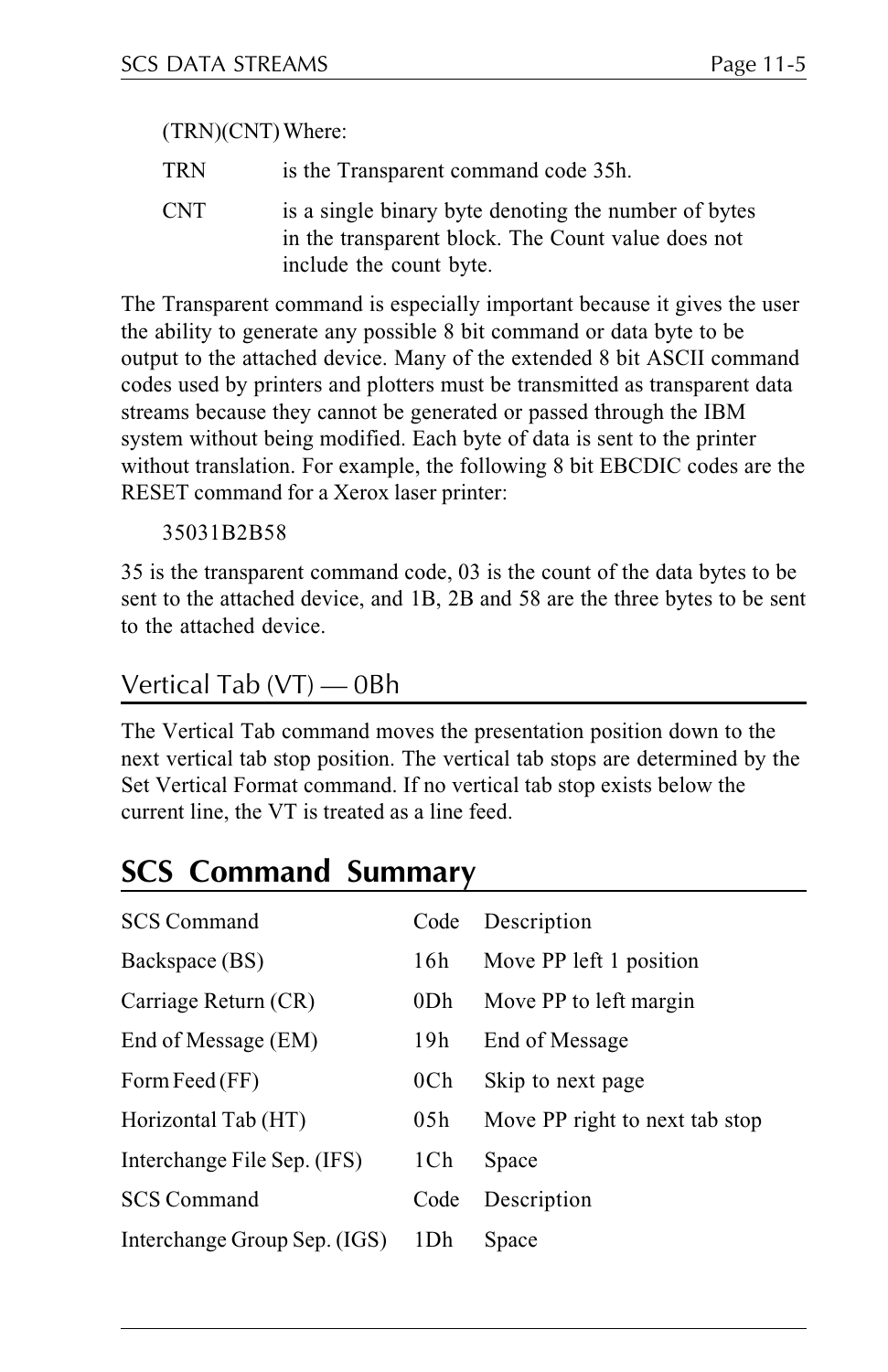| Interchange Record Sep. (IRS) | 1Eh | New line                                                          |
|-------------------------------|-----|-------------------------------------------------------------------|
| Interchange Unit Sep. (IUS)   | 1Fh | Space                                                             |
| Line Feed $(LF)$              | 25h | Move PP down to next line                                         |
| New Line (NL)                 | 15h | Send CR/LF to printer                                             |
| Null                          | 00h | Space                                                             |
| Set Line Density (SLD)        |     | 2BC6h Set vertical line spacing                                   |
| Set Horizontal Format (SHF)   |     | 2BC1h Set horizontal margins and<br>tabs                          |
| Set Vertical Format (SVF)     |     | 2BC2h Set vertical margins and tabs                               |
| Transparency (TRN)            | 35h | Pass following data (after the<br>count byte) without translation |
| Vertical Channel Select (VCS) | 04h | Send CR/LF to printer                                             |
| Vertical Tab (VT)             | 0Bh | Move PP down to next<br>vertical tab                              |

## **SNA Printer Exception Conditions/Sense Codes**

Exception conditions in SNA are reported by sending a negative response to the sender of the data. The negative response contains a sense code that describes the type of exception condition that occurred. Some of these conditions are errors, and some are just temporary exceptions.

The following is a list of SNA sense codes that can be sent to the host as the result of an exception condition involving a printer. Sense codes are made up of two bytes of information. The first byte describes the class of exception that occurred (10h for Request Errors, 08h for Request Reject). The second byte describes the specific condition.

#### Request Errors = 10h

05h = Parameter Error. This indicates an invalid SCS parameter in the data stream. This condition is usually the result of a programming error in the software that is building the SCS data stream. It may also be caused by sending an unsupported SCS command.

#### Request Reject = 08h

 $01h$  = Resource Not Available. Either the printer is configured for local use, or an outbound pacing overrun has occurred. This is a network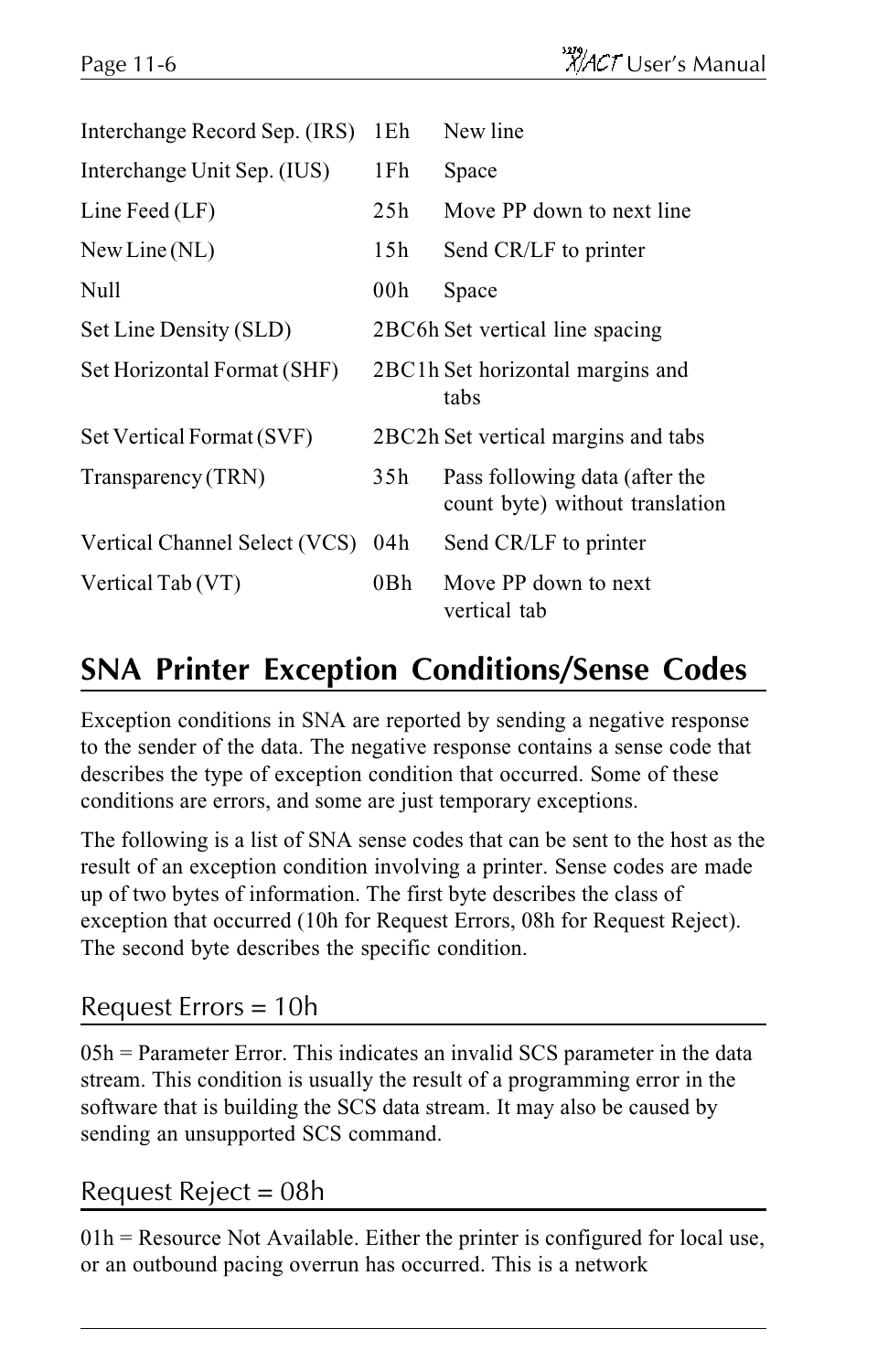configuration problem that should be referred to the systems programmer.

 $02h$  = Intervention Required. Either the printer is out of paper, or a paper jam has occurred. This condition is temporary and can be cleared by the remote terminal operator.

 $11h$  = Break. The operator pressed the cancel switch while the printer was in the middle of a chain of data. The chain may be restarted under host software control.

 $14h =$  Bracket Bid Reject — (RTR to Follow). The printer is temporarily busy doing a Local Copy. The printer will send an RTR command when it is no longer busy, then printing can continue.

1Ch = Request Not Executable. The requested function cannot be executed because of a permanent error condition in the printer.

31h = LU Component Disconnected. The device is powered off, or the coaxial cable is not connected to the 3270 control unit. If the 3270 X/ACT is powered on and connected, it may be necessary to power down and power up to reestablish communication between the 3270 X/ACT and the system.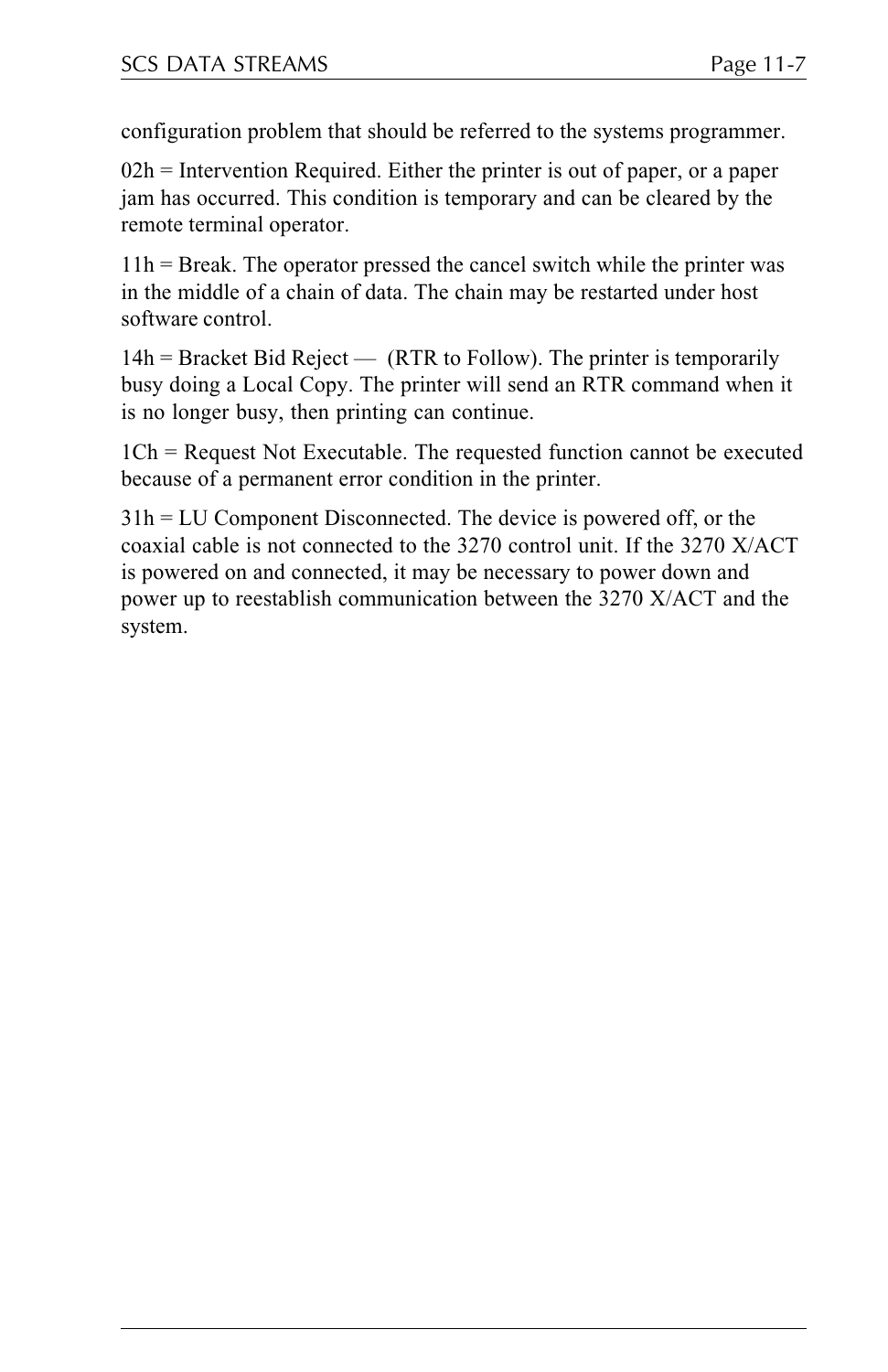# **DSC DATA STREAMS**

### **General Information**

The DSC (Data Stream Compatibility) character set is found in non-SNA environments. It has a limited number of control characters, which are explained below.

#### Carriage Return (CR) — 05h

This command moves the presentation position to the left margin.

#### End of Message (EM) — 01h

The End of Message command terminates printing, and it may also send a new line to the printer, depending upon the setting of Option  $# 51$  — DSC EM Generates CR/LF in Infinite Line Length and Option #57 - DSC NL at EM Even if in Column 1, and upon whether or not the current print position is column 1. Here is a table listing all of the possible results:

| OPTION 51            | <b>OPTION 57</b> | <b>COLUMN</b> | <b>RESULT</b> |
|----------------------|------------------|---------------|---------------|
| N                    | N                |               | No new line   |
| N                    | N                | >1            | Send new line |
| N                    | Y                | 1             | Send new line |
| N                    | Y                | >1            | Send new line |
| Y                    | N                |               | No new line   |
| Y                    | N                | >1            | Send new line |
| Y                    | Y                |               | Send new line |
| Y                    | Y                | >1            | Send new line |
| Form Feed (FF) — 02h |                  |               |               |

The Form Feed command moves the presentation position to the top and left margins of the next page.

New Line  $(NL)$  — 03h

The New Line command moves the presentation position to the next line and left margin of the page. If the line count exceeds the bottom margin, the 3270 X/ACT will send an FF to the printer, and the print position will be the left and top margins of the next page.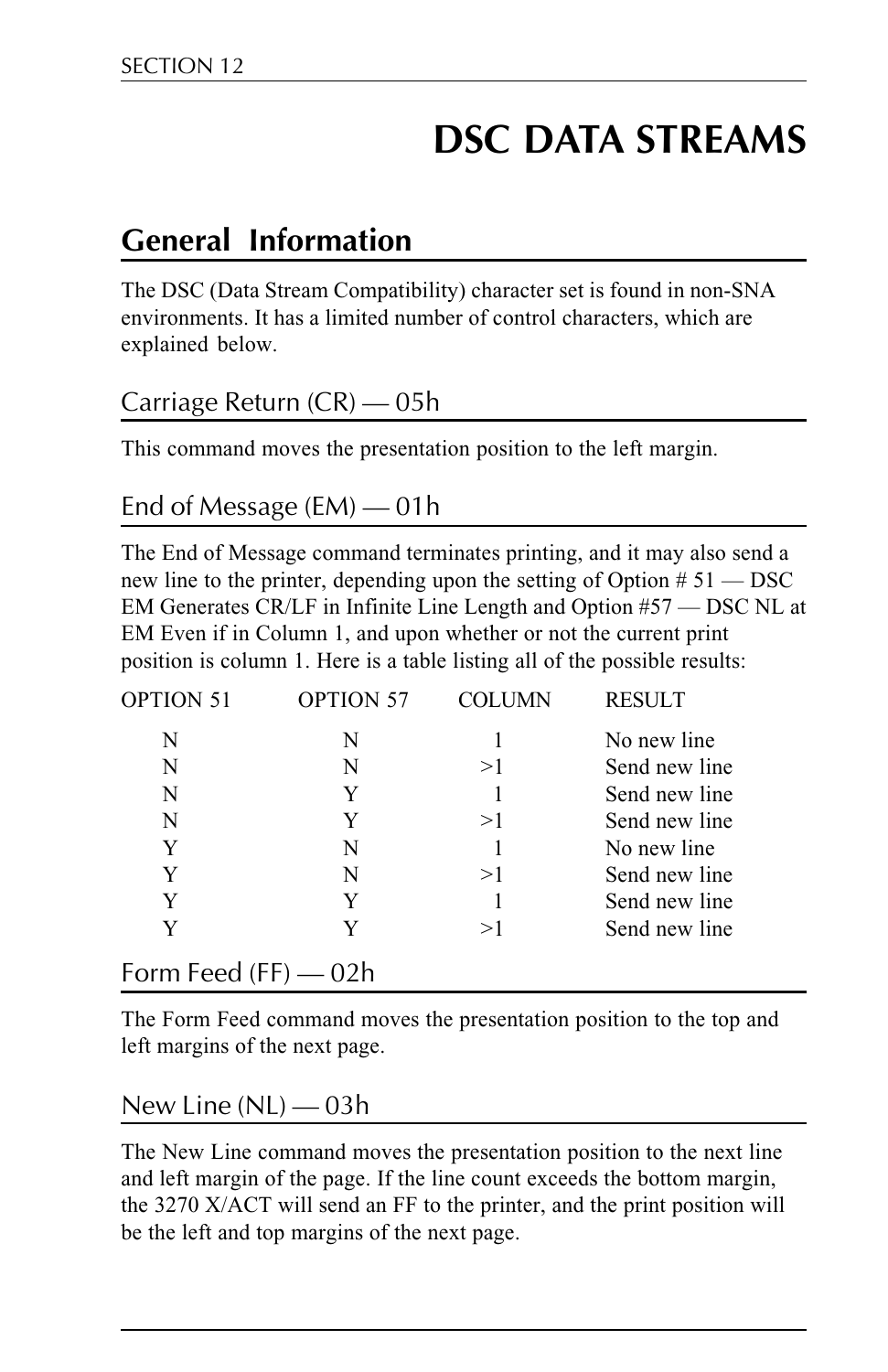# **XEROX APPLICATIONS**

## **General Information**

The 3270 X/ACT also supports Xerox transparency, triggered by 36h in the data stream. Refer to Option  $#5$  in Section  $5$  — Configuration Options and to Section  $11$  — Transparency Modes for details on Xerox 36h transparency.

Other special Xerox features supported include UDKs (user-defined keys), XPAF (Graphic Windows and EBCDIC font downloads) and Metacode. 3270 X/ACT implementation of these features is described below.

## **User-Defined Keys (UDKs)**

Xerox Corporation produces a number of printers that have very sophisticated font and graphic capabilities. The 3270 X/ACT offers special support for Xerox printers in XDPM mode, also referred to as XES mode or UDK mode. XES mode is the native Xerox print mode for Xerox 2700, 3700, 4030, 4045 and 4213 printers. The XDPM mode on the Xerox 4235 also provides the XES command set.

Commands that control these printers are always preceded by an escape character. The escape character is sometimes not a legal character in a mainframe environment. Therefore, UDKs (or user-defined keys) were implemented to allow any one of 256 different characters to be assigned as the escape character. The 3270 X/ACT keeps track of which character is currently being used as the UDK.

Note: The character assigned as the UDK should be different than the character assigned as pseudo transparency Trigger 1. Otherwise, unpredictable results may occur.

## **XPAF Support**

XPAF (Xerox Printer Access Facility) accepts Advanced Function Printing Data Stream (AFPDS) data and converts it for use by Xerox printers (4030, 2700, 4045, 3700, etc.). When installed for use with one of these printers, XPAF expects to see a 3287-like device (such as the 3270 X/ACT) at the end of the coax cable.

These data types are sometimes corrupted by host system forms control. The 3270 X/ACT takes this fact into consideration and strips away any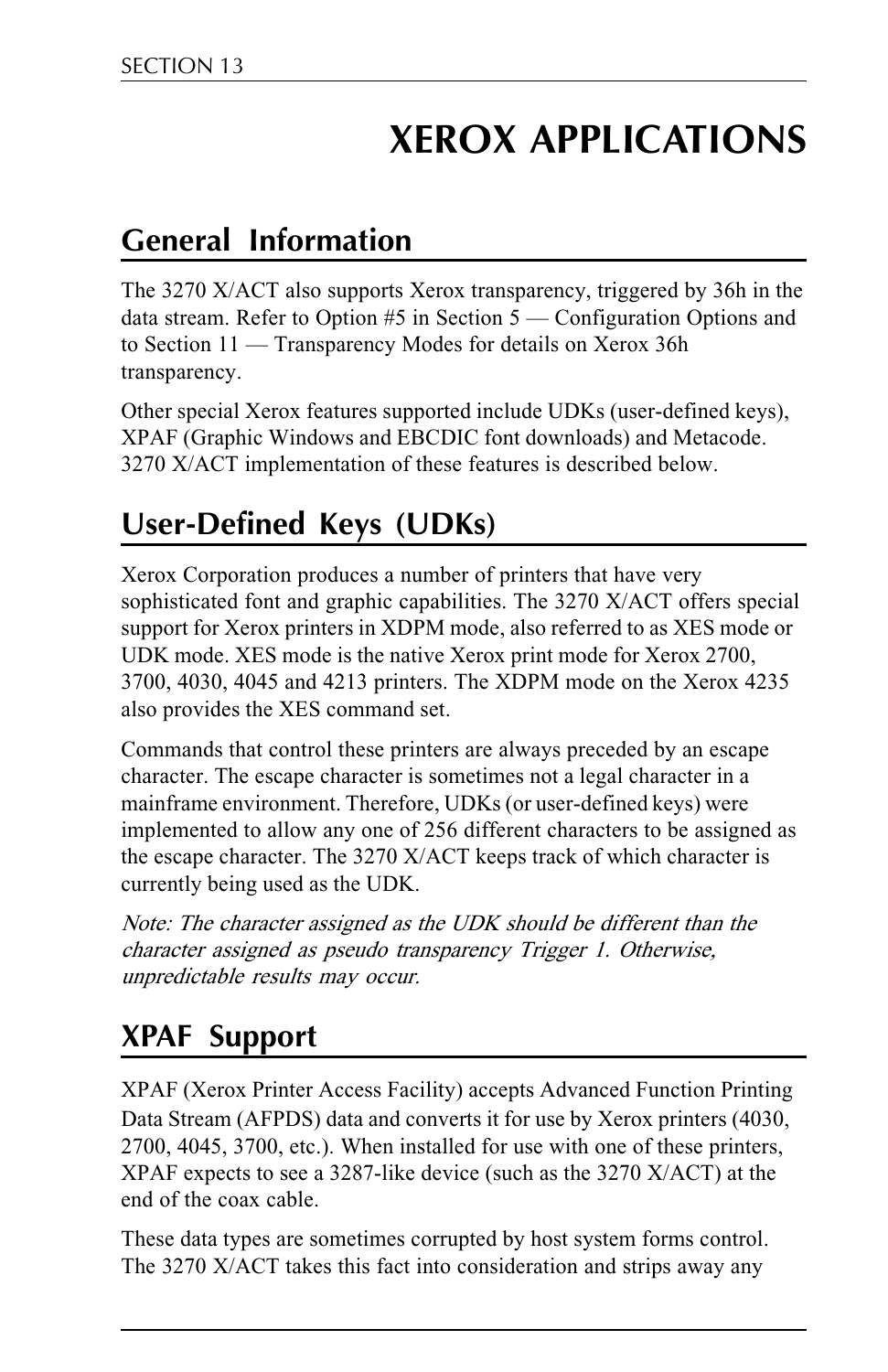forms control that might corrupt these data types.

The 3270 X/ACT is capable of supporting two important XPAF features. These are EBCDIC fonts and EBCDIC graphic windows. Originally intended for EBCDIC printers, these sequences can be sent to an ASCII printer when attached to the 3270 X/ACT.

The 3270 X/ACT's support of XPAF allows the protocol converter to be in ASCII output mode at all times. This is an important feature to 3270 X/ACT users that require the alternate host port(s) for PC-type data.

The 3270 X/ACT contains special translate tables to accommodate this feature. (These are not related to the user-definable translate tables referred to elsewhere in this manual. They are located in ROM and are unchangeable.) When either a font or graphic window is detected, these translate tables are in effect. At the end of the font or graphic window, the translate table is switched to the one in effect before the graphic window or font was detected.

### Xerox Graphic Window Support

When the 3270 X/ACT sees (UDK/Esc)gw, a graphic window is being processed. The (UDK) is the user-defined key. Please refer to the Xerox printer programmer reference for further information on this escape sequence.

If the user's application requires this feature, and if the user would like to use the printer in ASCII mode, this option should be set to "Yes." Refer to Option  $#60$  in Section  $5$  — Configuration Options.

Note: If the 3270 X/ACT is in EBCDIC output mode (see Option #10), Option  $\#60$  must be set to "No."

### Allow EBCDIC Font Downloading

When the 3270 X/ACT sees (UDK/Esc)+A or (UDK/Esc)+F, a font download is being processed. The (UDK) is the user-defined key. Please refer to the Xerox printer programmer reference for further information on this escape sequence.

If the user's application requires this feature, and if the user would like to use the printer in ASCII mode, this option should be set to "Yes." Refer to Option  $#62$  in Section  $5$  — Configuration Options.

Note: If the 3270 X/ACT is in EBCDIC output mode (see Option #10), Option  $#62$  must be set to "No."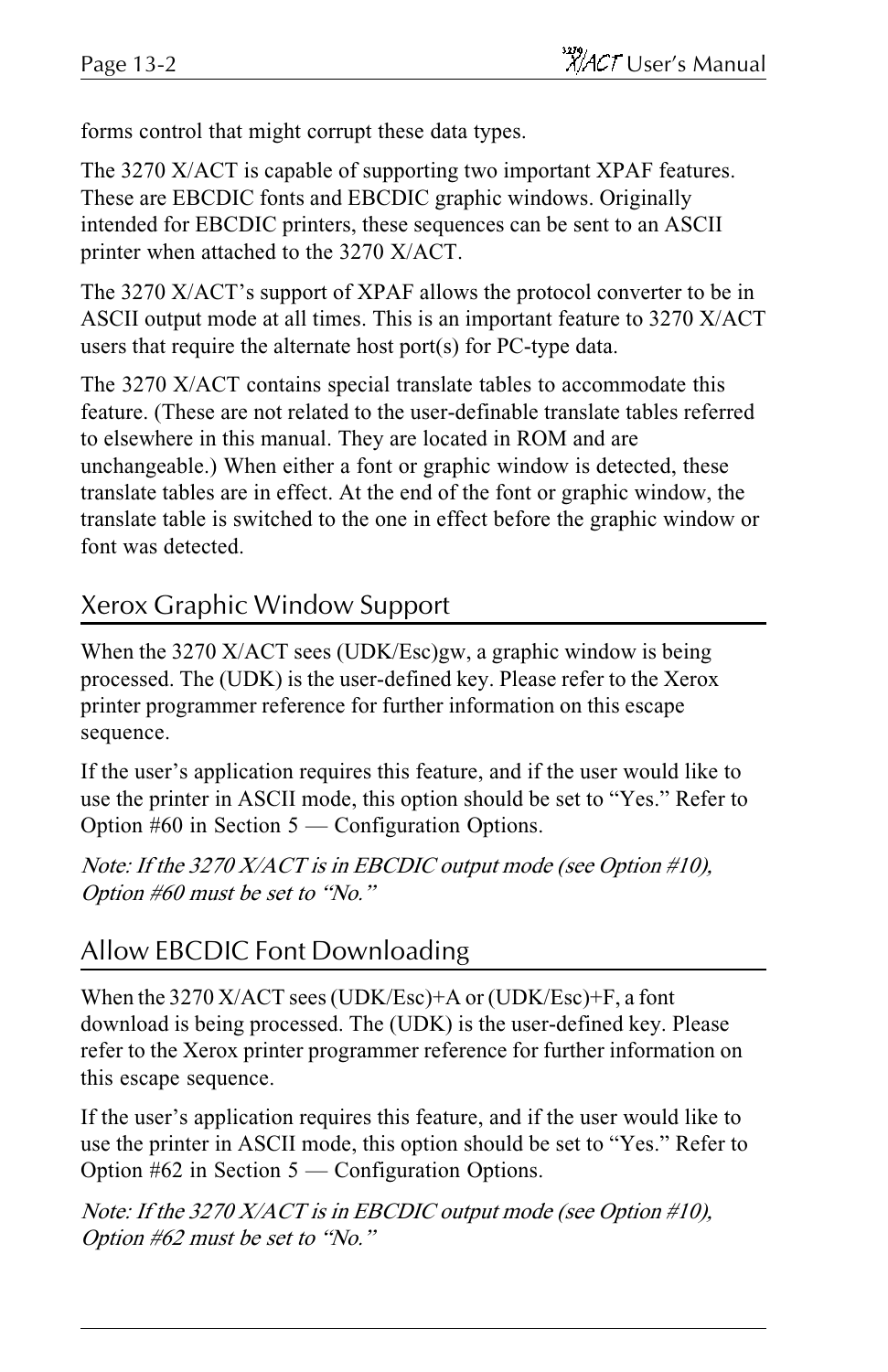## **Metacode Support**

Some Xerox printers are capable of accepting Metacode data. The Xerox 4235 is a Metacode-capable printer, for example. The data seen by the 3270 X/ACT and the printer are identical when this type of data is detected. Metacode data is triggered by a 35h in the data stream, immediately followed by a count byte, then the data itself. The data is not translated in this sequence. Additional information can be found in Section 11 Transparency Modes. Please refer to the Xerox printer programmer reference for further information on this escape sequence.

Refer to Option  $#58$  in Section  $5$  — Configuration Options. Users with applications that require a Metacode-capable printer should set this option to "Yes."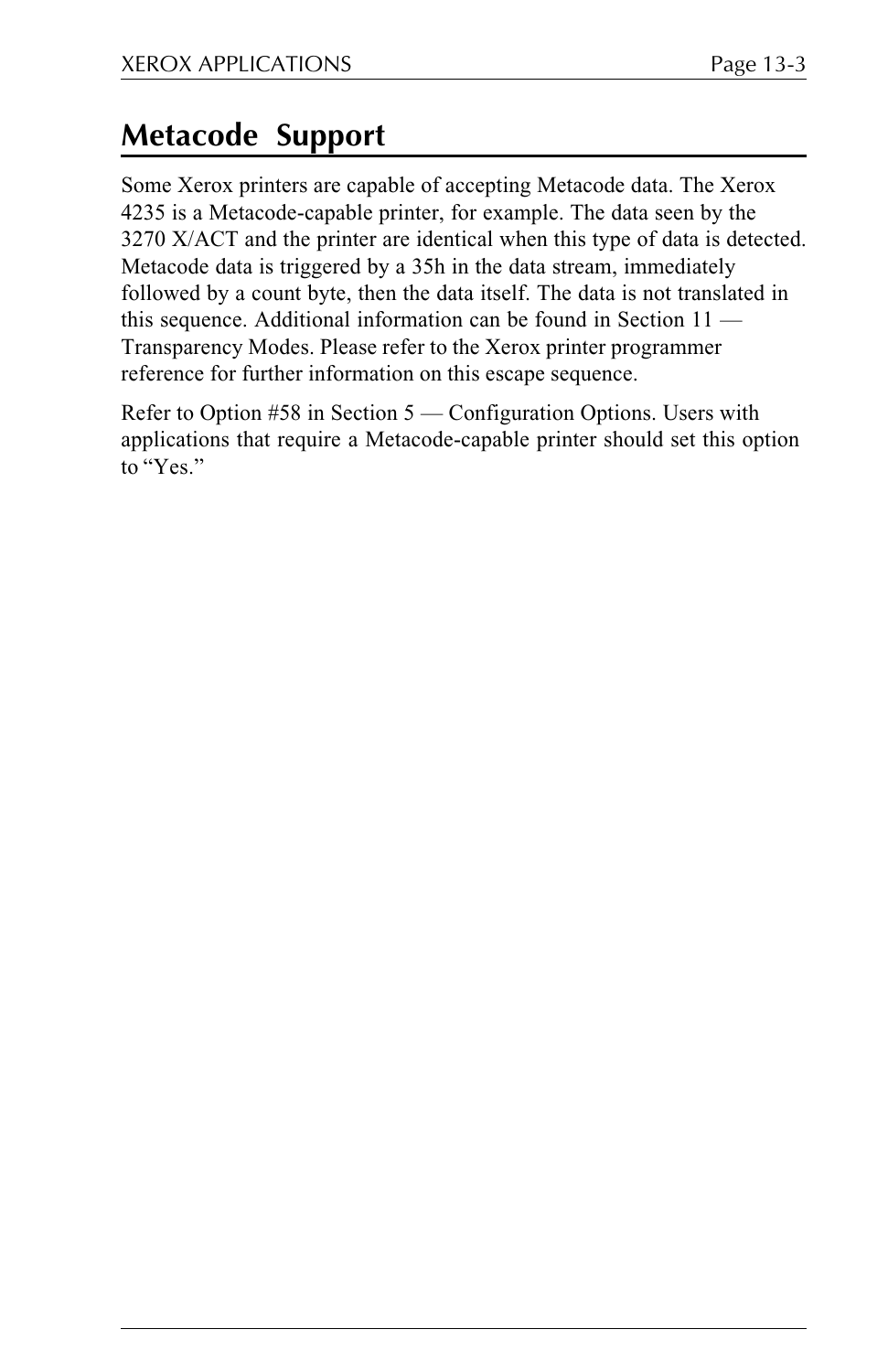# **APPENDIX**

## **General Information**

The Appendix contains samples of the General Configuration Report, Printer Test, Auto Buffer Report and Translate Table Report.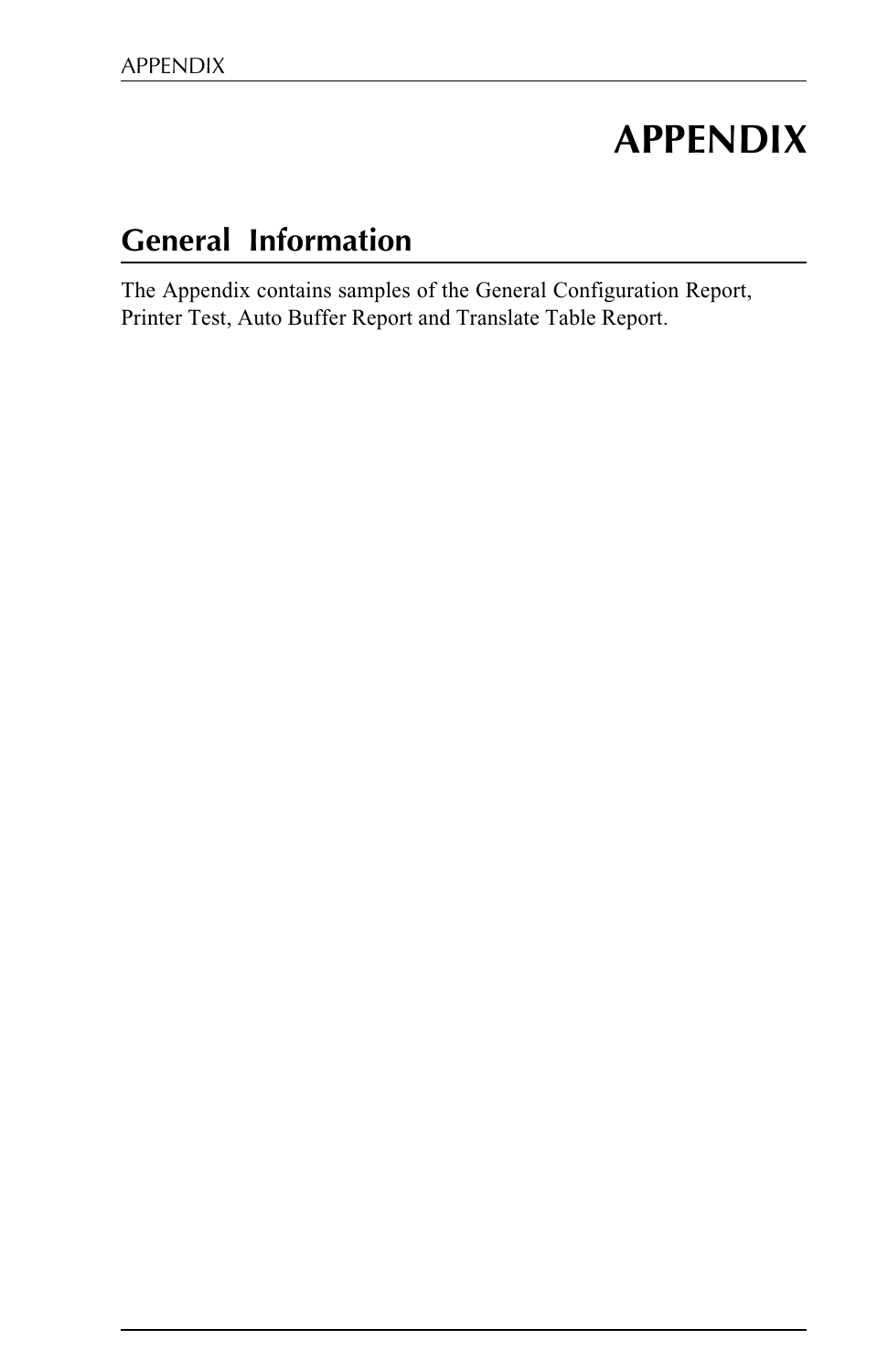## **Printer Test**

This page contains a sample Printer Test. A printer test checks the connection between the 3270 X/ACT and the printer. In performing this test, the 3270 X/ACT sends the printer a continuous stream of characters, including alphabetic, numeric and special characters.

| !"#\$%&'()*+.-. 0123456789::<=>?@ABCDEFGHIJKLMNOPQRSTUVWXYZ[\]^_'abcdefqhijklmnopqrstuvwxyz{  |               |
|-----------------------------------------------------------------------------------------------|---------------|
| !"#\$%&'()*+.-./0123456789::<=>?@ABCDEFGHIJKLMNOPQRSTUVWXYZ[\]^_'abcdefqhijklmnopqrstuvwxyz{  | }∼            |
| !"#\$%&'()*+.-./0123456789::<=>?@ABCDEFGHIJKLMNOPQRSTUVWXYZ[\]^_'abcdefghijklmnopgrstuvwxyz   | $\rightarrow$ |
| !"#\$%&'()*+.-./0123456789::<=>?@ABCDEFGHIJKLMNOPQRSTUVWXYZ[\]^_'abcdefghijklmnopgrstuvwxyz!  | $\rightarrow$ |
| !"#\$%&'()*+,-./0123456789:;<=>?@ABCDEFGHIJKLMNOPQRSTUVWXYZ[\]^_'abcdefghijklmnopqrstuvwxyz   | $\sim$        |
| !"#\$%&'()*+.-./0123456789::<=>?@ABCDEFGHIJKLMNOPQRSTUVWXYZ[\]^_'abcdefghijklmnopgrstuvwxyz   | $\sim$        |
| !"#\$%&'()*+.-./0123456789::<=>?@ABCDEFGHIJKLMNOPQRSTUVWXYZ[\]^_'abcdefghijklmnopgrstuvwxyz   | $\sim$        |
| !"#\$%&'()*+.-./0123456789::<=>?@ABCDEFGHIJKLMNOPQRSTUVWXYZ[\]^_'abcdefghijklmnopgrstuvwxyz!  | $\rightarrow$ |
| !"#\$%&'()*+.-./0123456789:: <= >?@ABCDEFGHIJKLMNOPQRSTUVWXYZ[\]^_'abcdefghijklmnopgrstuvwxyz |               |
| !"#\$%&'()*+,-./0123456789:;<=>?@ABCDEFGHIJKLMNOPQRSTUVWXYZ[\]^_'abcdefghijklmnopqrstuvwxyz{  | $\rightarrow$ |
| !"#\$%&'()*+,-./0123456789:;<=>?@ABCDEFGHIJKLMNOPQRSTUVWXYZ[\]^_'abcdefghijklmnopqrstuvwxyz   | $\sim$        |
| !"#\$%&'()*+.-./0123456789:: <= >?@ABCDEFGHIJKLMNOPQRSTUVWXYZ[\]^_'abcdefghijklmnopgrstuvwxyz | $\rightarrow$ |
| !"#\$%&'()*+.-./0123456789::<=>?@ABCDEFGHIJKLMNOPORSTUVWXYZ[\]^_'abcdefqhijklmnopgrstuvwxyz   | $\rightarrow$ |
| !"#\$%&'()*+.-./0123456789::<=>?@ABCDEFGHIJKLMNOPQRSTUVWXYZ[\]^_'abcdefqhijklmnopqrstuvwxyz{  | $\rightarrow$ |
|                                                                                               | $\sim$        |
| !"#\$%&'()*+,-./0123456789:;<=>?@ABCDEFGHIJKLMNOPQRSTUVWXYZ[\]^_'abcdefghijklmnopqrstuvwxyz   |               |
| !"#\$%&'()*+.-./0123456789::<=>?@ABCDEFGHIJKLMNOPQRSTUVWXYZ[\]^_'abcdefqhijklmnopqrstuvwxyz   | $\rightarrow$ |
| !"#\$%&'()*+.-./0123456789:: <= >?@ABCDEFGHIJKLMNOPQRSTUVWXYZ[\]^_'abcdefghijklmnopgrstuvwxyz | $\sim$        |
| !"#\$%&'()*+,-./0123456789:;<=>?@ABCDEFGHIJKLMNOPQRSTUVWXYZ[\]^_'abcdefghijklmnopqrstuvwxyz{  | $\sim$        |
| !"#\$%&'()*+.-./0123456789::<=>?@ABCDEFGHIJKLMNOPQRSTUVWXYZ[\]^_'abcdefqhijklmnopqrstuvwxyz{  | $\rightarrow$ |
| !"#\$%&'()*+,-./0123456789:;<=>?@ABCDEFGHIJKLMNOPQRSTUVWXYZ[\]^_'abcdefghijklmnopqrstuvwxyz   | $\rightarrow$ |
| !"#\$%&'()*+.-./0123456789::<=>?@ABCDEFGHIJKLMNOPQRSTUVWXYZ[\]^_'abcdefghijklmnopgrstuvwxyz!  | $\sim$        |
| !"#\$%&'()*+.-./0123456789::<=>?@ABCDEFGHIJKLMNOPQRSTUVWXYZ[\]^_'abcdefqhijklmnopqrstuvwxyz{  |               |
| !"#\$%&'()*+,-./0123456789:;<=>?@ABCDEFGHIJKLMNOPQRSTUVWXYZ[\]^_'abcdefghijklmnopqrstuvwxyz{  | $\rightarrow$ |
| !"#\$%&'()*+,-./0123456789:;<=>?@ABCDEFGHIJKLMNOPQRSTUVWXYZ[\]^_'abcdefghijklmnopqrstuvwxyz   | $\sim$        |
| !"#\$%&'()*+.-./0123456789:: <= >?@ABCDEFGHIJKLMNOPQRSTUVWXYZ[\]^_'abcdefghijklmnopgrstuvwxyz | $\rightarrow$ |
| !"#\$%&'()*+.-./0123456789::<=>?@ABCDEFGHIJKLMNOPORSTUVWXYZ[\]^_'abcdefqhijklmnopgrstuvwxyz   | $\rightarrow$ |
| !"#\$%&'()*+.-./0123456789::<=>?@ABCDEFGHIJKLMNOPQRSTUVWXYZ[\]^_'abcdefqhijklmnopqrstuvwxyz{  | $\rightarrow$ |
| !"#\$%&'()*+.-./0123456789::<=>?@ABCDEFGHIJKLMNOPQRSTUVWXYZ[\]^_'abcdefghijklmnopgrstuvwxyz   | $\sim$        |
| !"#\$%&'()*+.-./0123456789::<=>?@ABCDEFGHIJKLMNOPQRSTUVWXYZ[\]^_'abcdefghijklmnopgrstuvwxyz   | $\rightarrow$ |
| !"#\$%&'()*+.-./0123456789:: <= >?@ABCDEFGHIJKLMNOPQRSTUVWXYZ[\]^_'abcdefghijklmnopgrstuvwxyz | $\rightarrow$ |
| !"#\$%&'()*+.-./0123456789::<=>?@ABCDEFGHIJKLMNOPQRSTUVWXYZ[\]^_'abcdefghijklmnopqrstuvwxyz{  | $\sim$        |
|                                                                                               |               |
| !"#\$%&'()*+.-./0123456789::<=>?@ABCDEFGHIJKLMNOPQRSTUVWXYZ[\]^_'abcdefqhijklmnopqrstuvwxyz{  | $\rightarrow$ |
| !"#\$%&'()*+.-./0123456789::<=>?@ABCDEFGHIJKLMNOPQRSTUVWXYZ[\]^_'abcdefqhijklmnopqrstuvwxyz{  | $\rightarrow$ |
| !"#\$%&'()*+.-./0123456789::<=>?@ABCDEFGHIJKLMNOPQRSTUVWXYZ[\]^_'abcdefghijklmnopgrstuvwxyz!  | $\rightarrow$ |
| !"#\$%&'()*+.-./0123456789::<=>?@ABCDEFGHIJKLMNOPQRSTUVWXYZ[\]^_'abcdefqhijklmnopqrstuvwxyz{  |               |
| !"#\$%&'()*+.-./0123456789::<=>?@ABCDEFGHIJKLMNOPQRSTUVWXYZ[\]^_'abcdefghijklmnopqrstuvwxyz{  | $\rightarrow$ |
| !"#\$%&'()*+,-./0123456789:;<=>?@ABCDEFGHIJKLMNOPQRSTUVWXYZ[\]^_'abcdefghijklmnopqrstuvwxyz{  | $\rightarrow$ |
| !"#\$%&'()*+.-./0123456789::<=>?@ABCDEFGHIJKLMNOPQRSTUVWXYZ[\]^_'abcdefghijklmnopgrstuvwxyz   | $\sim$        |
| !"#\$%&'()*+.-./0123456789::<=>?@ABCDEFGHIJKLMN0PORSTUVWXYZ[\]^_'abcdefghijklmnopgrstuvwxyz   | $\sim$        |
| !"#\$%&'()*+.-./0123456789::<=>?@ABCDEFGHIJKLMNOPQRSTUVWXYZ[\]^_'abcdefqhijklmnopqrstuvwxyz{  | $\rightarrow$ |
| !"#\$%&'()*+.-./0123456789::<=>?@ABCDEFGHIJKLMNOPQRSTUVWXYZ[\]^_'abcdefqhijklmnopqrstuvwxyz   | $\rightarrow$ |
| !"#\$%&'()*+.-./0123456789:;<=>?@ABCDEFGHIJKLMNOPQRSTUVWXYZ[\]^_'abcdefghijklmnopqrstuvwxyz   | $\rightarrow$ |
| !"#\$%&'()*+.-./0123456789:: <= >?@ABCDEFGHIJKLMNOPQRSTUVWXYZ[\]^_'abcdefghijklmnopgrstuvwxyz | $\rightarrow$ |
| !"#\$%&'()*+.-./0123456789::<=>?@ABCDEFGHIJKLMNOPQRSTUVWXYZ[\]^_'abcdefghijklmnopqrstuvwxyz{  | $\rightarrow$ |
| !"#\$%&'()*+.-./0123456789::<=>?@ABCDEFGHIJKLMNOPQRSTUVWXYZ[\]^_'abcdefqhijklmnopqrstuvwxyz{  | $\sim$        |
| !"#\$%&'()*+.-./0123456789::<=>?@ABCDEFGHIJKLMNOPQRSTUVWXYZ[\]^_'abcdefghijklmnopgrstuvwxyz   | $\rightarrow$ |
| !"#\$%&'()*+.-./0123456789::<=>?@ABCDEFGHIJKLMNOPORSTUVWXYZ[\]^_'abcdefqhijklmnopqrstuvwxvz!  | $\rightarrow$ |
| !"#\$%&'()*+.-./0123456789::<=>?@ABCDEFGHIJKLMNOPORSTUVWXYZ[\]^_'abcdefqhijklmnopqrstuvwxyz{  |               |
| !"#\$%&'()*+.-./0123456789::<=>?@ABCDEFGHIJKLMNOPQRSTUVWXYZ[\]^_'abcdefqhijklmnopqrstuvwxyz{  | $\rightarrow$ |
|                                                                                               |               |
| !"#\$%&'()*+,-./0123456789:;<=>?@ABCDEFGHIJKLMNOPQRSTUVWXYZ[\]^_'abcdefghijklmnopqrstuvwxyz·  | $\rightarrow$ |
| !"#\$%&'()*+.-./0123456789::<=>?@ABCDEFGHIJKLMNOPQRSTUVWXYZ[\]^_'abcdefghijklmnopqrstuvwxyz!  | $\rightarrow$ |
| !"#\$%&'()*+.-./0123456789::<=>?@ABCDEFGHIJKLMNOPQRSTUVWXYZ[\]^_'abcdefghijklmnopgrstuvwxyz!  | $\sim$        |
| !"#\$%&'()*+.-./0123456789::<=>?@ABCDEFGHIJKLMNOPORSTUVWXYZ[\]^_'abcdefqhijklmnopqrstuvwxvz{  | $\rightarrow$ |
| !"#\$%&'()*+,-./0123456789:;<=>?@ABCDEFGHIJKLMNOPQRSTUVWXYZ[\]^_'abcdefghijklmnopqrstuvwxyz{  |               |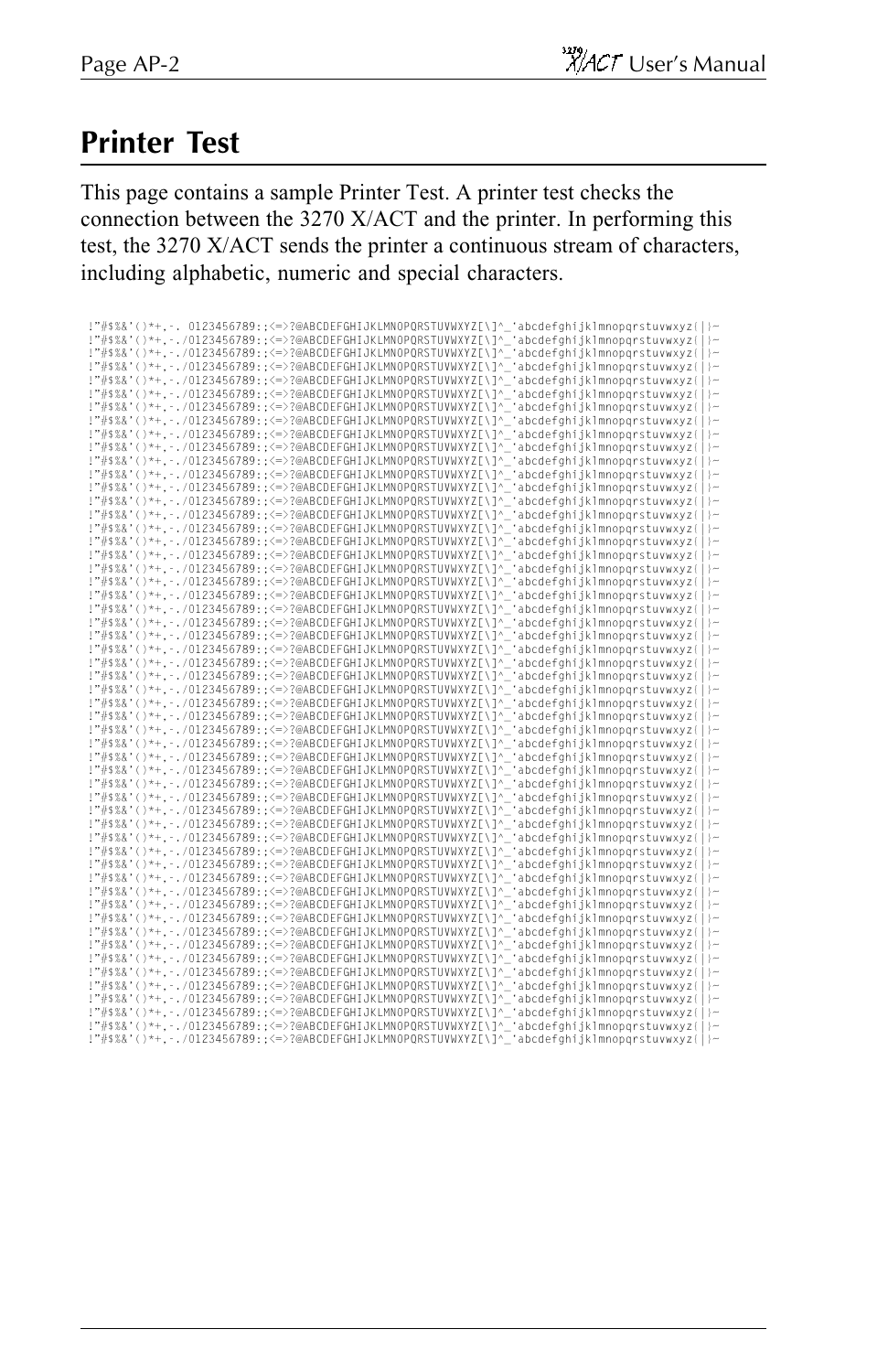## **Auto Buffer Report**

This page and the next two pages contain a sample Auto Buffer Report. This report is useful for analyzing data streams, and it will sometimes be requested by AGILE technical support when diagnosing printing problems. The data presented by this report is a buffer dump of the data that the 3270 X/ACT receives, along with a printout of the host print job being sent to the printer.

SSA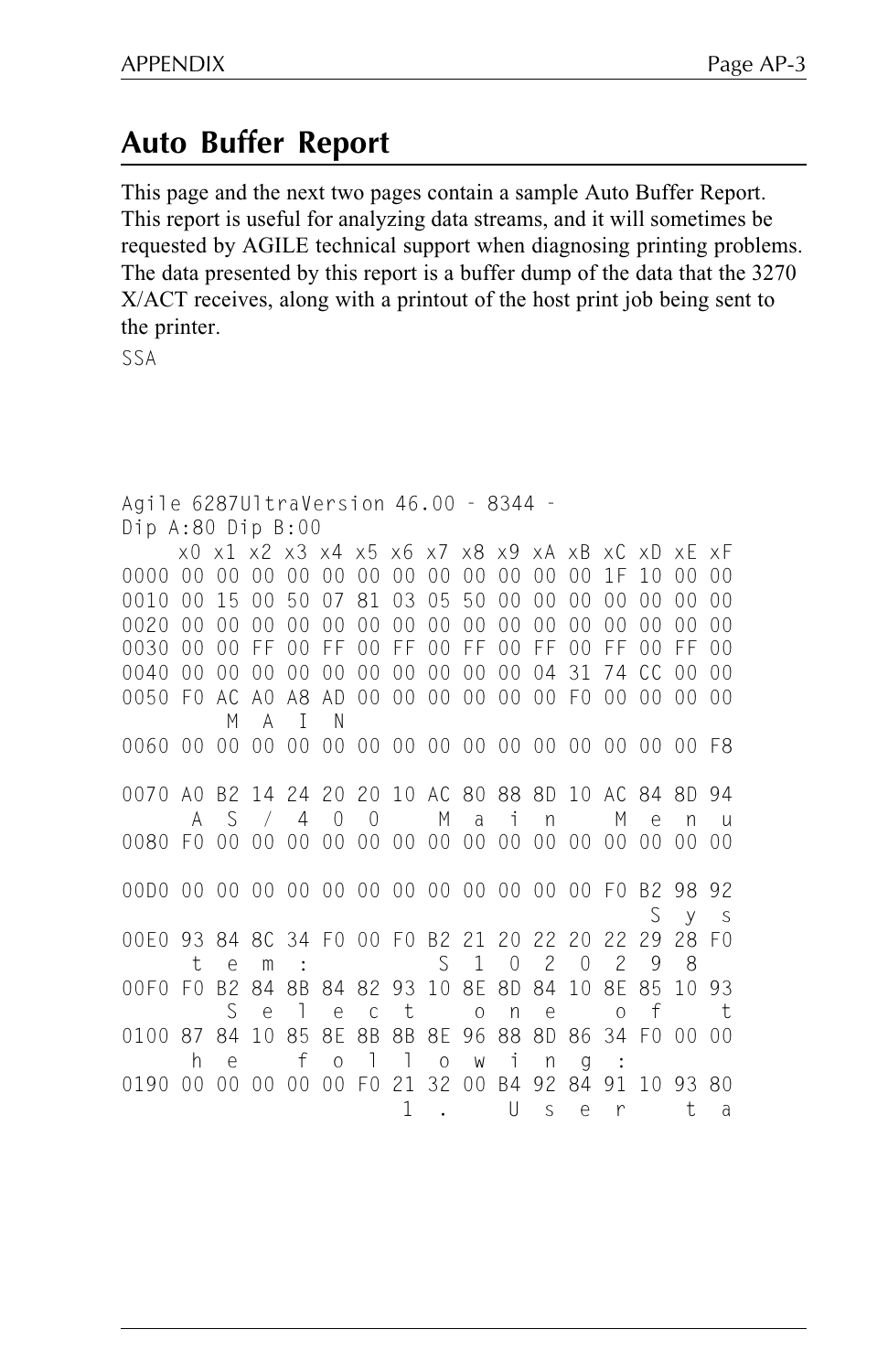| 01A0             | 92                  | 8А                  | 92                  |                 |                 |                     |                   |                      |                      |                |                |                           |                     |                     | F0 00 00 00 00 00 00 00 00 00 00 00 00 |                               |
|------------------|---------------------|---------------------|---------------------|-----------------|-----------------|---------------------|-------------------|----------------------|----------------------|----------------|----------------|---------------------------|---------------------|---------------------|----------------------------------------|-------------------------------|
| 01E0             | S<br>0 <sup>0</sup> | k<br>0 <sub>0</sub> | S<br>0 <sup>0</sup> |                 |                 |                     |                   |                      | 00 00 F0 22 32 00 AE |                | 85             | 85                        | 88                  | 82                  | 84                                     | 10                            |
|                  |                     |                     |                     |                 |                 |                     | $\mathbf{2}$      |                      |                      | 0              | $\mathsf{f}$   | $\mathsf{f}$              | i                   | $\mathsf{C}$        | e                                      |                               |
| 01F0 93          |                     | 80                  | 92                  |                 |                 |                     |                   |                      | 8A 92 F0 00 00 00 00 |                | 0 <sup>0</sup> | 0 <sub>0</sub>            | 0 <sup>0</sup>      | 0 <sub>0</sub>      | 00 <sup>1</sup>                        | 0 <sub>0</sub>                |
|                  | t                   | a                   | S                   | k               | S               |                     |                   |                      |                      |                |                |                           |                     |                     |                                        |                               |
| 0230             | 0 <sub>0</sub>      | 0 <sub>0</sub>      | 0 <sub>0</sub>      | 00              | 0 <sup>0</sup>  | F()                 | 23                |                      | 32 00 A6             |                | 84             | 8D                        | 84                  | 91                  | 80                                     | 8B                            |
|                  |                     |                     |                     |                 |                 |                     | 3                 |                      |                      | G              | e              | n                         | e                   | r                   | a                                      | 1                             |
| 0240             | 10 <sup>°</sup>     | 92                  | 98                  | 92              | 93              | 84                  | 8C                |                      | 10 93                | 80             | 92             | 8A                        | 92                  | F0                  | 00                                     | 00                            |
| 0280             | 00 <sup>°</sup>     | S<br>0 <sup>0</sup> | у<br>0 <sub>0</sub> | S               | t<br>00 00      | е<br>F <sub>0</sub> | m<br>24           |                      | t<br>32 00 A5        | a              | S<br>88        | k<br>8B                   | S<br>84             | 92                  | 33                                     | 10                            |
|                  |                     |                     |                     |                 |                 |                     | 4                 | $\ddot{\phantom{a}}$ |                      | F              | i              | 1                         | e                   | S                   |                                        |                               |
| 0290             | 8B                  | 88                  | 81                  | 91              | 80              | 91                  | 88                | 84                   | 92                   | 33             | 10             | 80                        | 8D                  | 83                  | 10                                     | 85                            |
|                  | 1                   | i                   | b                   | r               | a               | r                   | i                 | e                    | S                    |                |                | a                         | n                   | d                   |                                        | $\mathsf{f}$                  |
| 02A0             | <b>8E</b>           | 8B                  | 83                  | 84              | 91              | 92                  | F <sub>0</sub>    |                      | 00 00                | 0 <sup>0</sup> | 00             | 0 <sub>0</sub>            | 0 <sub>0</sub>      | 00                  | 0 <sub>0</sub>                         | 0 <sub>0</sub>                |
|                  | $\circ$             | ı                   | d                   | e               | r               | S                   |                   |                      |                      |                |                |                           |                     |                     |                                        |                               |
| 02D0             | 0 <sub>0</sub>      | 0 <sub>0</sub>      | 0 <sub>0</sub>      | 0 <sub>0</sub>  | 0 <sub>0</sub>  | F0.                 | 25<br>5           | 32                   | 00 AF                | P              | 91<br>r        | 8F                        | 86                  | 91                  | 80                                     | 8C                            |
| 02F <sub>0</sub> | 8C                  | 88                  | 8D                  | 86              | F <sub>0</sub>  | 0 <sup>0</sup>      | 0 <sup>0</sup>    |                      | 00 00 00             |                | 0 <sub>0</sub> | $\circ$<br>0 <sub>0</sub> | g<br>0 <sub>0</sub> | r<br>0 <sub>0</sub> | a<br>0 <sub>0</sub>                    | $\mathsf m$<br>0 <sub>0</sub> |
|                  | m                   | i                   | n                   | q               |                 |                     |                   |                      |                      |                |                |                           |                     |                     |                                        |                               |
| 0320             | 00                  | 0 <sub>0</sub>      | 0 <sub>0</sub>      |                 | 00 00 F0        |                     | 26                |                      | 32 00 A2             |                | 8E             | 8C                        | 8C                  | 94                  | 8D                                     | 88                            |
|                  |                     |                     |                     |                 |                 |                     | 6                 |                      |                      | C              | $\circ$        | m                         | m                   | u                   | n                                      | i                             |
| 0330             | 82                  | 80                  | 93                  |                 | 88 8E           | 8D                  | 92                |                      | F0 00 00             |                | 0 <sub>0</sub> | 0 <sub>0</sub>            | 0 <sub>0</sub>      | 00                  | 0 <sub>0</sub>                         | 0 <sub>0</sub>                |
|                  | $\mathsf C$         | a                   | t                   | i               | $\circ$         | n                   | S                 |                      |                      |                |                |                           |                     |                     |                                        |                               |
| 0370             | 00 <sup>o</sup>     | 0 <sub>0</sub>      | 0 <sub>0</sub>      | 00              | 0 <sup>0</sup>  | F <sub>0</sub>      | 27<br>7           |                      | 32 00 A3             | D              | -84<br>e       | 85<br>$\mathsf{f}$        | 88<br>i             | 8D<br>n             | 84<br>e                                | 10                            |
| 0380             | 8E                  | 91                  | 10                  | -82             | 87              | 80                  | 8D                | $\ddot{\phantom{a}}$ | 86 84                | 10             | 93             | 87                        | 84                  | 10                  | 92                                     | 98                            |
|                  | $\circ$             | r                   |                     | $\mathsf{C}$    | h               | a                   | n                 | g                    | – e                  |                | t              | h                         | e                   |                     | S                                      | У                             |
| 0390             | 92                  | 93                  | 84                  | 8C              | F <sub>0</sub>  | 00                  | 00                |                      | 00 00 00 00 00       |                |                |                           | 00                  | 00                  | 0 <sub>0</sub>                         | 0 <sub>0</sub>                |
|                  | S                   | t.                  | $\epsilon$          | m               |                 |                     |                   |                      |                      |                |                |                           |                     |                     |                                        |                               |
| 0300             | 0 <sub>0</sub>      | 0 <sub>0</sub>      | 00                  | 0 <sup>0</sup>  | 00              | F0 28               |                   |                      | 32 00 AF             |                | 91             | 8E                        | 81                  | 8B                  | 84                                     | 8C                            |
|                  |                     |                     |                     |                 |                 |                     | 8                 |                      |                      | P              | r              | $\circ$                   | b                   | 1                   | e                                      | m                             |
| 03D0             | 10                  | 87<br>h             | 80<br>a             | 8D<br>n         | 83<br>d         | 8Β<br>1             | 88<br>$\mathbf i$ | 8D<br>n              | 86<br>g              | F <sub>0</sub> | 0 <sup>0</sup> | 0 <sub>0</sub>            | 0 <sup>0</sup>      | 0 <sup>0</sup>      | 0 <sup>0</sup>                         | 0 <sub>0</sub>                |
| 0410             | 0 <sub>0</sub>      | 0 <sub>0</sub>      | 0 <sub>0</sub>      | 0 <sub>0</sub>  | 0 <sub>0</sub>  |                     | F0 29             | 32                   | 00 A3                |                | 88             | 92                        | 8F                  | 8B                  | 80                                     | 98                            |
|                  |                     |                     |                     |                 |                 |                     | 9                 |                      |                      | D              | i              | S                         | p                   | 1                   | a                                      | У                             |
| 0420             | 10                  | 80                  | 10                  | 8C              | 84              | 8D                  | 94                |                      | F0 00 00             |                | 0 <sup>0</sup> | 0 <sup>0</sup>            | 00                  | 0 <sup>0</sup>      | 0 <sub>0</sub>                         | $00 \,$                       |
|                  |                     | a                   |                     | m               | e               | n                   | U                 |                      |                      |                |                |                           |                     |                     |                                        |                               |
| 0460             | 0 <sup>0</sup>      | 0 <sub>0</sub>      | 0 <sub>0</sub>      | 0 <sup>0</sup>  | F0              | 21                  | 20                |                      | 32 00 B4             |                | 92             | 84                        | 91                  | 10                  | 92                                     | 94                            |
|                  |                     |                     |                     |                 |                 | 1                   | $\theta$          | $\ddot{\phantom{a}}$ |                      | U              | S              | e                         | r                   |                     | S                                      | U.                            |
| 0470             | 8F                  | 8F                  | 8E<br>$\circ$       | 91<br>r         | 93<br>t         | 10 <sup>°</sup>     | 80<br>a           | n                    | 8D 83<br>d           | 10 84          | e              | 83<br>d                   | 94<br>U             | 82<br>$\mathsf{C}$  | 80<br>a                                | 93<br>t                       |
| 0480             | p<br>88             | p<br>8E             | 8D                  | F0              | 00 <sup>o</sup> | 00 <sup>o</sup>     | 00                |                      | 00 00 00 00          |                |                | 00 <sup>o</sup>           | 0 <sub>0</sub>      | 0 <sub>0</sub>      | 0 <sub>0</sub>                         | 0 <sub>0</sub>                |
|                  | i                   | $\circ$             | n                   |                 |                 |                     |                   |                      |                      |                |                |                           |                     |                     |                                        |                               |
| 04B0             | 0 <sub>0</sub>      | 0 <sub>0</sub>      | 0 <sub>0</sub>      | 0 <sup>0</sup>  | F0              | 21                  | 21                |                      | 32 00 AF A2          |                |                | 10                        | <b>B2</b>           | 94                  | 8F                                     | 8F                            |
|                  |                     |                     |                     |                 |                 | 1                   | 1                 | $\ddot{\phantom{0}}$ |                      | P              | C              |                           | S                   | U                   | p                                      | p                             |
| 04C0 8F          |                     | 91                  | 93                  | 10 <sup>°</sup> | 93              | 80                  | 92                |                      | 8A 92 FO 00 00 00    |                |                |                           |                     | 0 <sub>0</sub>      | 0 <sub>0</sub>                         | 0 <sub>0</sub>                |
|                  | $\circ$             | r                   | t.                  |                 | t               | a                   | S                 | k                    | S                    |                |                |                           |                     |                     |                                        |                               |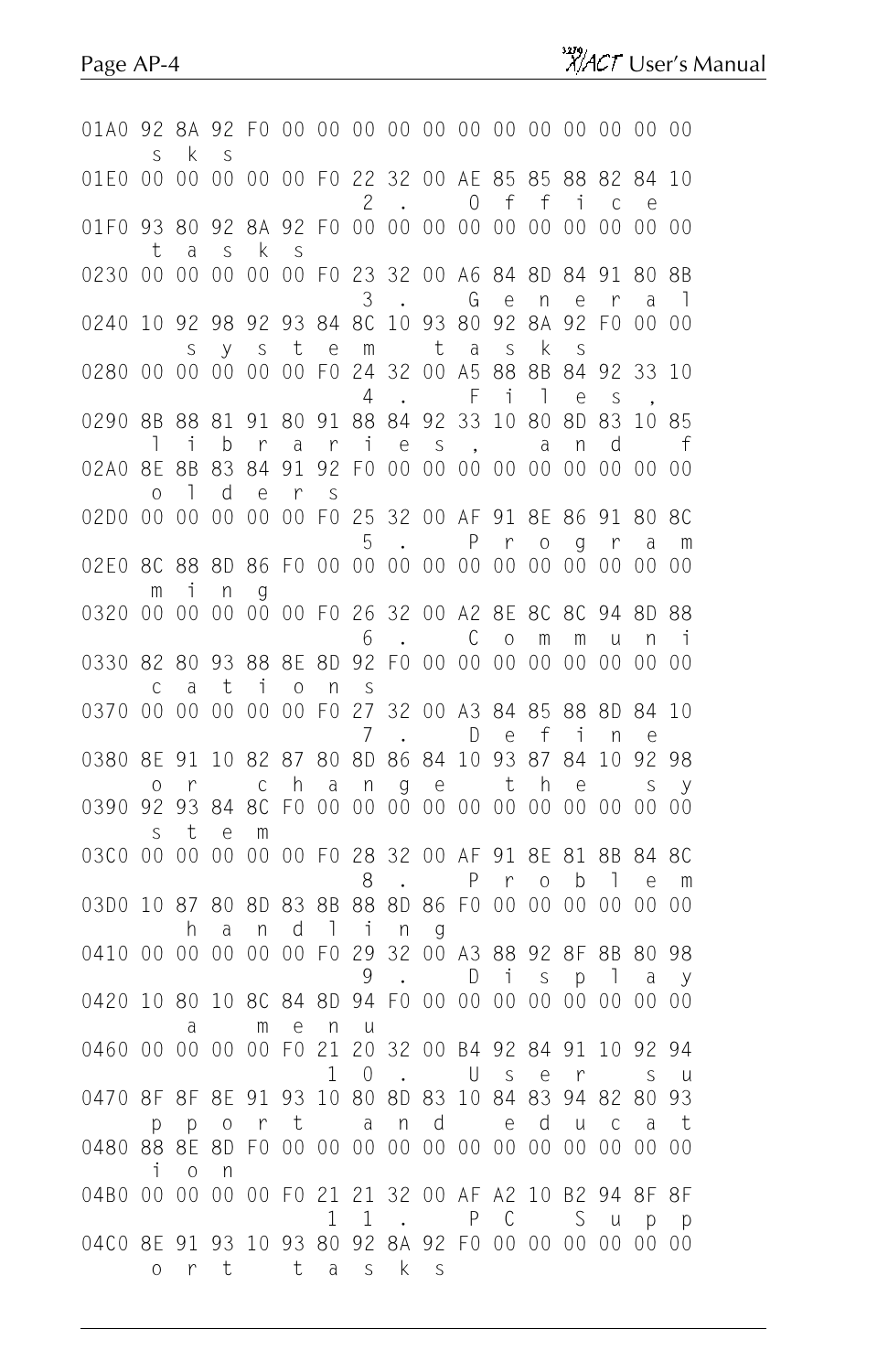#### APPENDIX Page AP-5

| 0550 00 00 00 00 F0 29 20 32 00 B2 88 86 8D 10 8E 85 |         |         |              |                                             |                                        |  |  |  | 90. Sign of |  |                |                |
|------------------------------------------------------|---------|---------|--------------|---------------------------------------------|----------------------------------------|--|--|--|-------------|--|----------------|----------------|
|                                                      | f       |         |              |                                             |                                        |  |  |  |             |  |                |                |
| 05F0 F0 B2 84 8B 84 82 93 88 8E 8D 10 8E 91 10 82 8E |         |         |              |                                             | Selection or co                        |  |  |  |             |  |                |                |
| 0600 8C 8C 80 8D 83 F0 00 00 00 00 00 00 00 00 00 00 |         | $m$ $m$ | $\alpha$     | n d                                         |                                        |  |  |  |             |  |                |                |
| 0640 F0 11 11                                        |         |         |              | $\qquad \qquad = \quad = \quad \Rightarrow$ | 11 08 C0 00 00 00 00 00 00 00 00 00 00 |  |  |  |             |  |                |                |
|                                                      |         |         |              |                                             |                                        |  |  |  |             |  |                |                |
| 06E0 F0 A5 23 11 A4 97 88 93 F0 00 F0 A5 24 11 AF 91 |         |         |              |                                             | $F 3 = E x i t \qquad F 4 = P r$       |  |  |  |             |  |                |                |
| 06F0 8E 8C 8F 93 F0 00 F0 A5 29 11 B1 84 93 91 88 84 | $\circ$ | m       | $\mathsf{p}$ | t t                                         | $F$ 9 = R e t r                        |  |  |  |             |  |                | i e            |
| 0700 95 84 F0 00 F0 A5 21 22 11 A2 80 8D 82 84 8B F0 |         |         |              |                                             | $v e$ F 1 2 = C a                      |  |  |  | n c e       |  | $\overline{1}$ |                |
| 0710 00 F0 A5 21 23 11 B4 92 84 91                   |         |         |              |                                             | $F 1 3 = U s e r s u p p o$            |  |  |  | 10 92 94 8F |  |                | 8F 8F          |
|                                                      |         | r t     |              |                                             |                                        |  |  |  |             |  |                |                |
| 0730 F0 A5 22 23 11 B2 84 93 10 88 8D 88 93 88 80 8B |         | F       | 2            |                                             | $3 = S e t$ initial                    |  |  |  |             |  |                |                |
| 0740 10 8C 84 8D 94 F0 00 00 00 00 00 00 00 00 00 00 |         | m       | e            | n                                           | $\mathsf{u}$                           |  |  |  |             |  |                |                |
| 0780 F8 OD A2 OC 10 A2 AE AF B8 B1 A8 A6 A7 B3 10 A8 |         |         |              |                                             | (C) COPYRIGHT I                        |  |  |  |             |  |                |                |
| 0790 A1 AC 10 A2 AE B1 AF 32 10 21 29 28 20 33 10 21 | B       | M       |              |                                             | C 0 R P . 1 9 8 0 ,                    |  |  |  |             |  |                | $\overline{1}$ |
| 07A0 29 29 21 32 00 00 00 00 00 00 00 00 00 00 00 00 | 9       | - 9     | - 1          |                                             |                                        |  |  |  |             |  |                |                |
|                                                      |         |         |              |                                             |                                        |  |  |  |             |  |                |                |
|                                                      |         |         |              |                                             |                                        |  |  |  |             |  |                |                |

SSA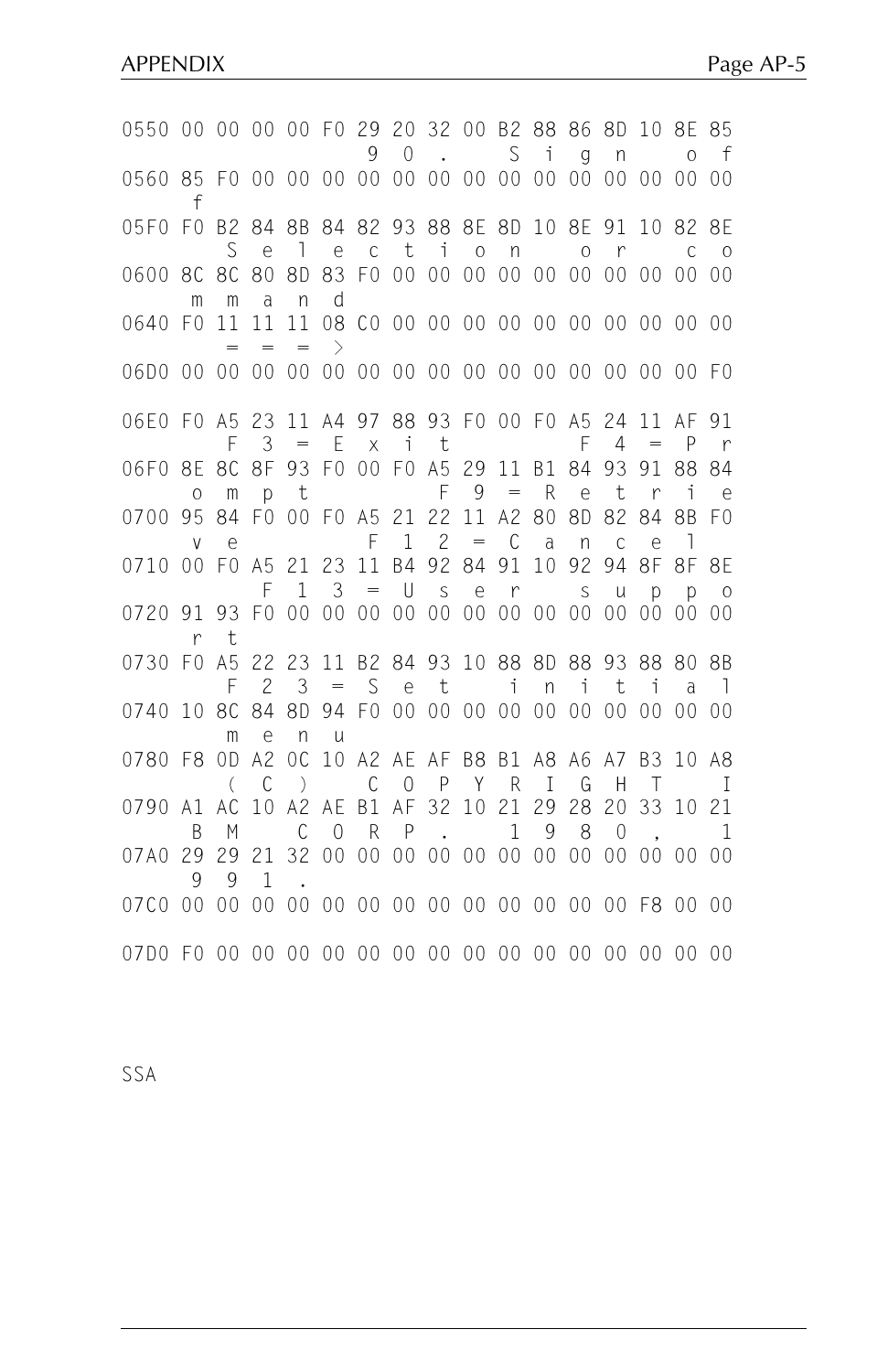### **Translate Table Report**

The following pages contain a sample Translate Table Report, with all default values indicated. This report should be printed before and after making any modifications to the translate tables.

Agile 3270 X/ACT 46.00 - 8344 DSC (COAX) TO ASCII....... MSN-> 0X 1X 2X 3X 4X 5X 6X 7X 8X 9X AX BX CX DX EX FX  $LSN-v$  X0|05 05 30 26 2D 2D 2D 2D 61 71 41 51 20 20 20 20 X1|05 3D 31 2D 2D 2D 2D 2D 62 72 42 52 20 20 20 20 X2|05 27 32 2E 2D 2D 2D 2D 63 73 43 53 20 20 20 20 X3|05 22 33 2C 2D 2D 2D 2D 64 74 44 54 20 20 20 20 X4|2D 2F 34 3A 2D 2D 2D 2D 65 75 45 55 20 20 20 20 X5|05 5C 35 2B 2D 2D 2D 2D 66 76 46 56 20 20 20 20 X6|2D 7C 36 5E 2D 2D 2D 2D 67 77 47 57 20 20 20 20 X7|2D 99 37 2D 2D 2D 2D 2D 68 78 48 58 20 20 20 20 X8|3E 3F 38 2D 2D 2D 2D 2D 69 79 49 59 20 20 20 20 X9|3C 21 39 2D 2D 2D 2D 2D 6A 7A 4A 5A 20 20 20 20 XA|5B 24 2D 5E 2D 2D 2D 2D 6B 2D 4B 2D 20 20 20 20 XB|5D 05 7E 7E 2D 2D 2D 2D 6C 2D 4C 2D 20 20 20 20 XC|29 2D 23 2D 2D 2D 2D 2D 6D 2D 4D 2D 20 20 20 20 XD|28 2D 40 60 2D 2D 2D 2D 6E 2D 4E 2D 20 20 20 20 XE|7D 2D 25 27 2D 2D 2D 2D 6F 2D 4F 3B 20 20 20 20 XF|7B 2D 5F 2D 2D 2D 2D 2D 70 2D 50 2A 20 20 20 20 SCS (COAX/ALT) TO ASCII..... MSN-> 0X 1X 2X 3X 4X 5X 6X 7X 8X 9X AX BX CX DX EX FX  $LSN-v$  X0|20 20 20 20 20 26 2D 2D 2D 2D 2D 2D 7B 7D 5C 30 X1|20 20 20 20 2D 2D 2F 2D 61 6A 7E 2D 41 4A 2D 31 X2|20 20 20 20 2D 2D 2D 2D 62 6B 73 2D 42 4B 53 32 X3|20 20 20 20 2D 2D 2D 2D 63 6C 74 2D 43 4C 54 33 X4|05 20 20 20 2D 2D 2D 2D 64 6D 75 2D 44 4D 55 34 X5|05 05 05 05 2D 2D 2D 2D 65 6E 76 2D 45 4E 56 35 X6|20 05 20 20 2D 2D 2D 2D 66 6F 77 2D 46 4F 57 36 X7|20 20 1B 20 2D 2D 2D 2D 67 70 78 2D 47 50 58 37 X8|05 20 05 20 2D 2D 2D 2D 68 71 79 2D 48 51 59 38 X9|20 05 20 20 2D 2D 2D 60 69 72 7A 2D 49 52 5A 39 XA|20 20 20 20 05 21 7C 3A 2D 2D 2D 2D 2D 2D 2D 2D XB|05 20 05 20 2E 24 2C 23 2D 2D 2D 2D 2D 2D 2D 2D XC|05 20 20 20 3C 2A 25 40 2D 2D 2D 2D 2D 2D 2D 2D XD|05 20 20 20 28 29 5F 27 2D 2D 5B 5D 2D 2D 2D 2D XE|20 05 20 20 2B 3B 3E 3D 2D 2D 2D 2D 2D 2D 2D 2D XF|20 20 20 20 7C 5E 3F 22 2D 2D 2D 2D 2D 2D 2D 2D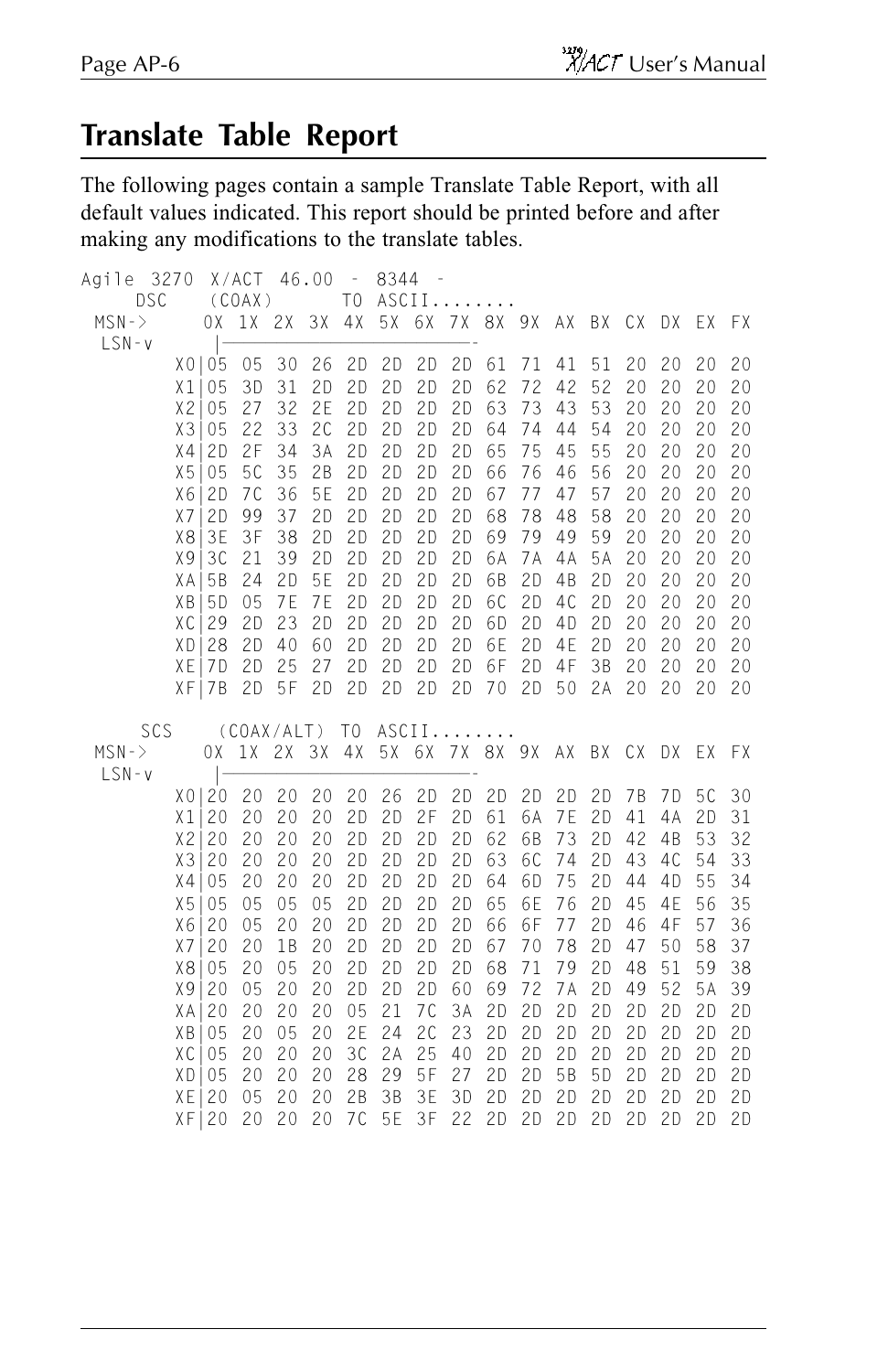| <b>DSC</b>              |                   |                | (COAX)         |                            |           |          |                 | TO EBCDIC                      |                  |           |                      |                      |                        |                 |                      |                      |                      |
|-------------------------|-------------------|----------------|----------------|----------------------------|-----------|----------|-----------------|--------------------------------|------------------|-----------|----------------------|----------------------|------------------------|-----------------|----------------------|----------------------|----------------------|
| $MSN - \geq$<br>$LSN-v$ |                   | 0X<br>$\vert$  |                | 1X 2X 3X 4X 5X 6X 7X 8X 9X |           |          |                 |                                |                  |           |                      | AX                   | BX                     | СX              | DX                   | EX                   | <b>FX</b>            |
|                         | X0 05             |                | 05             | F <sub>0</sub>             | 50        | 57       | 75              | 9E                             | B7               | 81        | 98                   | C <sub>1</sub>       | D <sub>8</sub>         | 40              | 40                   | 40                   | 40                   |
|                         | $X1$   05         |                | 7E             | F1                         | 60        | 58       | 76              | 9 F                            | B <sub>8</sub>   | 82        | 99                   | C <sub>2</sub>       | D <sub>9</sub>         | 40              | 40                   | 40                   | 40                   |
|                         | X2                | 05             | 7D             | F <sub>2</sub>             | 4B        | 59       | 77              | A <sub>0</sub>                 | B <sub>9</sub>   | 83        | A <sub>2</sub>       | C <sub>3</sub>       | E <sub>2</sub>         | 40              | 40                   | 40                   | 40                   |
|                         | X3                | 05             | 7F             | F3                         | 6B        | 62       | 78              | AA                             | BA               | 84        | A3                   | C <sub>4</sub>       | E3                     | 40              | 40                   | 40                   | 40                   |
|                         | X4                | 60             | 61             | F4                         | <b>7A</b> | 63       | 80              | AB                             | <b>BB</b>        | 85        | A4                   | C <sub>5</sub>       | E4                     | 40              | 40                   | 40                   | 40                   |
|                         | X5                | 05             | E <sub>0</sub> | F <sub>5</sub>             | 4E        | 64       | 8A              | AC                             | ВC               | 86        | A <sub>5</sub>       | C <sub>6</sub>       | E <sub>5</sub>         | 40              | 40                   | 40                   | 40                   |
|                         | X6<br>X7          | ED<br>EE       | 4F<br>6A       | F <sub>6</sub><br>F7       | 5F<br>49  | 65<br>66 | <b>8B</b><br>8C | 41<br>AE                       | 42<br>BE         | 87<br>88  | A <sub>6</sub><br>A7 | C <sub>7</sub><br>C8 | E <sub>6</sub><br>E7   | 40<br>40        | 40<br>40             | 40<br>40             | 40<br>40             |
|                         | X8                | 6E             | 6F             | F <sub>8</sub>             | 51        | 67       | 8D              | AF                             | BF               | 89        | A8                   | C <sub>9</sub>       | E <sub>8</sub>         | 40              | 40                   | 40                   | 40                   |
|                         | X9 4C             |                | 5A             | F9                         | 52        | 68       | <b>8E</b>       | B <sub>0</sub>                 | СA               | 91        | A <sub>9</sub>       | D1                   | E9                     | 40              | 40                   | 40                   | 40                   |
|                         | XA   AD           |                | 5 <sub>B</sub> | 47                         | 53        | 69       | 8F              | B1                             | СB               | 92        | E1                   | D <sub>2</sub>       | FA                     | 40              | 40                   | 40                   | 40                   |
|                         | X B               | <b>BD</b>      | 05             | 48                         | A1        | 70       | 90              | B <sub>2</sub>                 | СC               | 93        | EA                   | D <sub>3</sub>       | FB                     | 40              | 40                   | 40                   | 40                   |
|                         | XC I              | 5 <sub>D</sub> | 43             | 7 <sub>B</sub>             | 54        | СE       | <b>9A</b>       | B <sub>3</sub>                 | <b>CD</b>        | 94        | EB                   | D <sub>4</sub>       | FC                     | 40              | 40                   | 40                   | 40                   |
|                         | XD I              | 4D             | 44             | 7 C                        | 79        | СF       | 9 <sub>B</sub>  | <b>B4</b>                      | DF               | 95        | EC                   | D <sub>5</sub>       | <b>FD</b>              | 40              | 40                   | 40                   | 40                   |
|                         | X E               | D <sub>0</sub> | 45             | 6C                         | 55        | DD       | 9C              | <b>B5</b>                      | DB               | 96        | EF                   | D <sub>6</sub>       | 5E                     | 40              | 40                   | 40                   | 40                   |
|                         | XF   CO           |                | 46             | 6D                         | 56        | DE       | 9 <sub>D</sub>  | <b>B6</b>                      | DC               | 97        | FE                   | D7                   | 5C                     | 40              | 40                   | 40                   | 40                   |
|                         |                   |                |                |                            |           |          |                 |                                |                  |           |                      |                      |                        |                 |                      |                      |                      |
| SCS                     |                   |                |                | (COAX/ALT) TO              |           |          |                 |                                |                  |           |                      |                      |                        |                 |                      |                      |                      |
| $MSN - \geq$            |                   |                | 0X 1X 2X       |                            | 3X        |          |                 | EBCDIC<br>4X 5X 6X 7X 8X 9X AX |                  |           |                      |                      | BX                     | СX              | DX.                  | EX                   | <b>FX</b>            |
| $LSN-v$                 |                   | $\overline{ }$ |                |                            |           |          |                 |                                |                  |           |                      |                      |                        |                 |                      |                      |                      |
|                         | X0 00             |                | 10             | 20                         | 30        | 40       | 50              | 60                             | 70               | 80        | 90                   | A0                   | B <sub>0</sub>         | CO              | D <sub>0</sub>       | E0                   | F <sub>0</sub>       |
|                         | X1 01             |                | 11             | 21                         | 31        | 41       | $5\,1$          | 61                             | 71               | 81        | 91                   | A1                   | <b>B1</b>              | C <sub>1</sub>  | D <sub>1</sub>       | E1                   | F1                   |
|                         | X2                | 02             | 12             | 22                         | 32        | 42       | 52              | 62                             | 72               | 82        | 92                   | A2                   | B <sub>2</sub>         | C <sub>2</sub>  | D <sub>2</sub>       | E <sub>2</sub>       | F <sub>2</sub>       |
|                         | X3                | 03             | 13             | 23                         | 33        | 43       | 53              | 63                             | 73               | 83        | 93                   | A3                   | B <sub>3</sub>         | C <sub>3</sub>  | D <sub>3</sub>       | E3                   | F3                   |
|                         | X4                | 04             | 14             | 24                         | 34        | 44       | 54              | 64                             | 74               | 84        | 94                   | A4                   | <b>B4</b>              | C <sub>4</sub>  | D <sub>4</sub>       | E4                   | F4                   |
|                         | X5                | 05             | 05             | 05                         | 05        | 45       | 55              | 65                             | 75               | 85        | 95                   | A <sub>5</sub>       | <b>B5</b>              | C <sub>5</sub>  | D <sub>5</sub>       | E <sub>5</sub>       | F <sub>5</sub>       |
|                         | X6<br>X7          | 06<br>07       | 05<br>17       | 26<br>27                   | 36<br>37  | 46<br>47 | 56<br>57        | 66<br>67                       | 76<br>77         | 86<br>87  | 96<br>97             | A <sub>6</sub><br>A7 | <b>B6</b><br><b>B7</b> | C <sub>6</sub>  | D <sub>6</sub><br>D7 | E <sub>6</sub><br>E7 | F <sub>6</sub><br>F7 |
|                         | X8                | 05             | 18             | 05                         | 38        | 48       | 58              | 68                             | 78               | 88        | 98                   | A8                   | B <sub>8</sub>         | $C$ 7<br>C8     | D <sub>8</sub>       | E8                   | F <sub>8</sub>       |
|                         | X9 09             |                | 05             | 29                         | 39        | 49       | 59              | 69                             | 79               | 89        | 99                   | A <sub>9</sub>       | B <sub>9</sub>         | C <sub>9</sub>  | D <sub>9</sub>       | E <sub>9</sub>       | F9                   |
|                         | XA                | 0A             | 1A             | 2A                         | 3A        | 05       | 5A              | 6A                             | 7A               | <b>8A</b> | <b>9A</b>            | AA                   | BA                     | СA              | DA                   | EA                   | FA                   |
|                         | X B               | 05             | 1B             | 05                         | 3B        | 4B       | 5B              | 6B                             | 7B               | <b>8B</b> | 9 <sub>B</sub>       | AB                   | <b>BB</b>              | C <sub>B</sub>  | DB                   | EB                   | FB                   |
|                         | ХC                | 05             | 1 <sup>C</sup> | 2C                         | 3C        | 4C       | 5C              | 6C                             | 7 C              | 8C        | 9C                   | AC                   | <b>BC</b>              | <b>CC</b>       | DC                   | EC                   | FC                   |
|                         | X D               | 05             | 1 D            | 2D                         | 3D        | 4D       | 5D              | 6D                             | 7D               | 8D        | 9 <sub>D</sub>       | AD                   | <b>BD</b>              | CD              | DD                   | ED                   | FD                   |
|                         | XE I<br>$XF$   OF | 0E             | 05<br>1F       | 2E<br>2F                   | 3E<br>3F  | 4E<br>4F | 5E<br>5F        | 6E<br>6F                       | <b>7E</b><br>7 F | 8E<br>8F  | 9E<br>9F             | AE<br>AF             | BE<br><b>BF</b>        | СE<br><b>CF</b> | DE<br>DF             | EE<br>EF             | FE<br>FF             |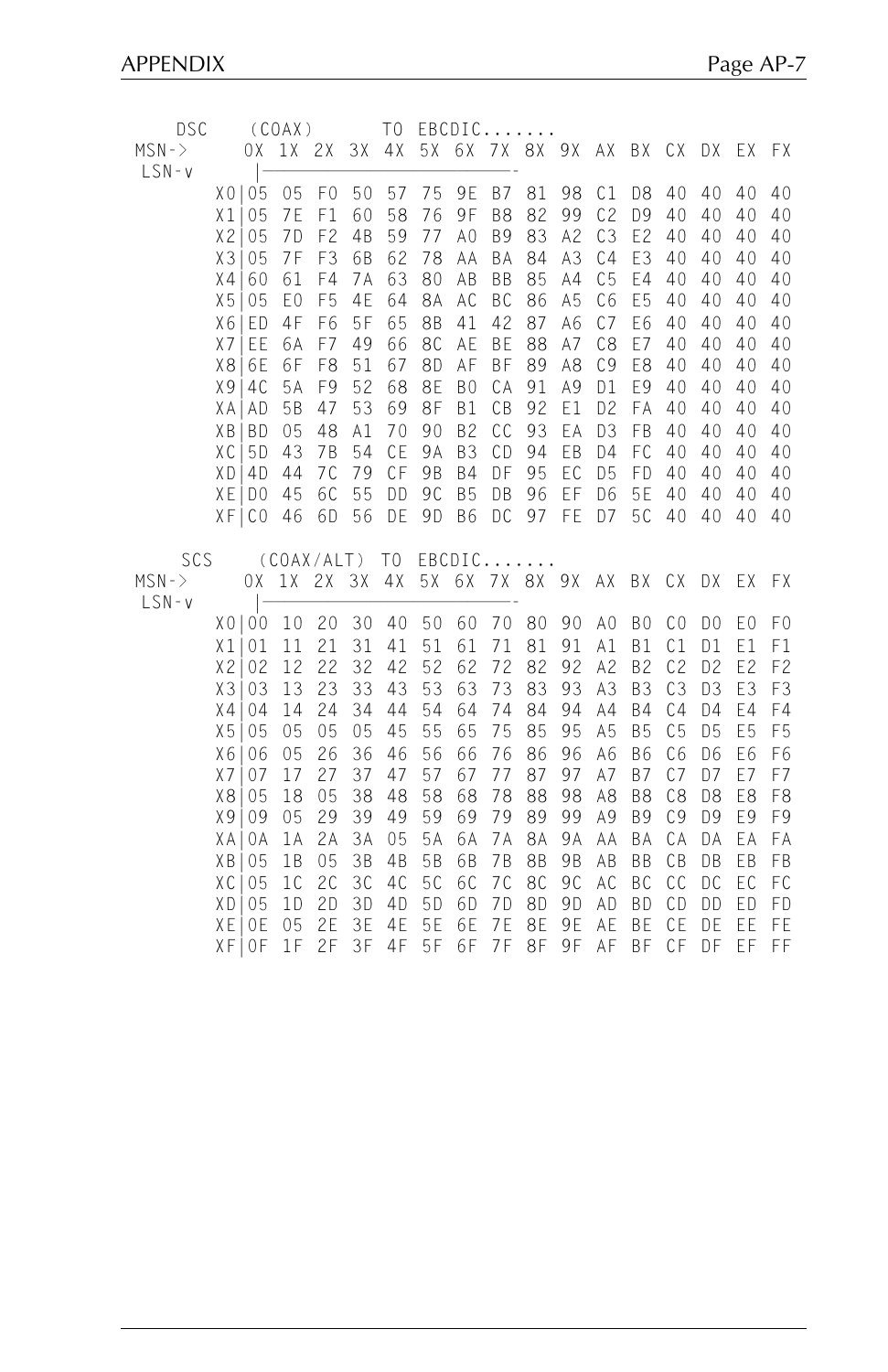| DSC               |                                                                                                                                                                                                          | (COAX)                                                                                       |                                                                                              |                                                                                              | T0                                                                                                                                                                               | ASCII                                                                                                                                                                                      |                                                                                                                                                                 |                                                                                                                                                | APL                                                                                                                                                                              |                                                                                                                                              |                                                                                                                                  |                                                                                                                                                                                                                    |                                                                                                                      |                                                                                                                                  |                                                                                              |                                                                                              |
|-------------------|----------------------------------------------------------------------------------------------------------------------------------------------------------------------------------------------------------|----------------------------------------------------------------------------------------------|----------------------------------------------------------------------------------------------|----------------------------------------------------------------------------------------------|----------------------------------------------------------------------------------------------------------------------------------------------------------------------------------|--------------------------------------------------------------------------------------------------------------------------------------------------------------------------------------------|-----------------------------------------------------------------------------------------------------------------------------------------------------------------|------------------------------------------------------------------------------------------------------------------------------------------------|----------------------------------------------------------------------------------------------------------------------------------------------------------------------------------|----------------------------------------------------------------------------------------------------------------------------------------------|----------------------------------------------------------------------------------------------------------------------------------|--------------------------------------------------------------------------------------------------------------------------------------------------------------------------------------------------------------------|----------------------------------------------------------------------------------------------------------------------|----------------------------------------------------------------------------------------------------------------------------------|----------------------------------------------------------------------------------------------|----------------------------------------------------------------------------------------------|
| $MSN-$<br>$LSN-v$ | 0X                                                                                                                                                                                                       |                                                                                              | 1X 2X                                                                                        |                                                                                              | $3X$ 4X                                                                                                                                                                          |                                                                                                                                                                                            | 5X 6X 7X 8X 9X AX BX CX                                                                                                                                         |                                                                                                                                                |                                                                                                                                                                                  |                                                                                                                                              |                                                                                                                                  |                                                                                                                                                                                                                    |                                                                                                                      | DX                                                                                                                               | EX                                                                                           | FΧ                                                                                           |
|                   | X0 05<br>$X1$   05<br>$X2$   05<br>X3<br>05<br>FF<br>X4<br>X5  <br>05<br>FF<br>X6<br>X7<br>FF<br>X8<br>FF<br>FF<br>Χ9<br>XA   FF<br><b>XBIFF</b><br><b>XCIFF</b><br><b>XDIFF</b><br>$XE$   FF<br>$XF$ FF | FF<br>FF<br>FF<br>FF<br>FF<br>FF<br>FF<br>FF<br>FF<br>FF<br>FF<br>05<br>FF<br>FF<br>FF<br>FF | FF<br>FF<br>FF<br>FF<br>FF<br>FF<br>FF<br>FF<br>FF<br>FF<br>FF<br>FF<br>FF<br>FF<br>FF<br>FF | FF<br>FF<br>FF<br>FF<br>FF<br>FF<br>FF<br>FF<br>FF<br>FF<br>FF<br>FF<br>FF<br>FF<br>FF<br>FF | FF<br>A1<br>E7<br>E <sub>8</sub><br>E <sub>9</sub><br>F <sub>0</sub><br>F1<br>F <sub>2</sub><br>F3<br>F <sub>5</sub><br>F7<br>A <sub>0</sub><br>AD<br>C <sub>2</sub><br>AC<br>5B | AE<br>AF<br>B <sub>0</sub><br><b>B1</b><br>B <sub>2</sub><br>B3<br><b>B4</b><br><b>B6</b><br>5C<br>B <sub>8</sub><br>F <sub>9</sub><br>C <sub>3</sub><br>A <sub>9</sub><br>5D<br>BE<br>7 C | 7D<br>A3<br>A4<br>A <sub>5</sub><br>A6<br>A7<br>A <sub>8</sub><br>F8<br>AA<br>AB<br>FF<br>FF<br>FF<br>FF<br>FF<br>FF                                            | 7B<br>BA<br><b>BB</b><br>CO<br>C <sub>1</sub><br><b>BD</b><br>ВC<br>C <sub>4</sub><br>C <sub>5</sub><br>C6<br>FF<br>FF<br>FF<br>FF<br>F6<br>FF | FC<br>FF<br>C <sub>7</sub><br>C8<br>C <sub>9</sub><br>D <sub>0</sub><br>D <sub>1</sub><br>D <sub>2</sub><br>D <sub>3</sub><br>D <sub>4</sub><br>FF<br>FF<br>FF<br>FF<br>FF<br>FF | FF<br>FF<br>FF<br>FF<br>FF<br>FF<br>FF<br>FF<br>FF<br>FF<br>FF<br>FF<br>FF<br>FF<br>FF<br>FF                                                 | FF<br>FF<br>E6<br>9 <sub>B</sub><br>ED<br>ΕE<br>FB<br>FD<br>EF<br>E1<br>CA<br>C <sub>B</sub><br>5E<br>F4<br>СC<br>CF             | FF<br>FF<br>9E<br>21<br>FF<br>FF<br>DC<br>DD<br>FF<br>FF<br>DE<br>DF<br>FF<br><b>B5</b><br>EA<br>EB                                                                                                                | FF<br>FF<br>FF<br>FF<br>FF<br>FF<br>FF<br>FF<br>FF<br>FF<br>FF<br>FF<br>FF<br>FF<br>FF<br>FF                         | FF<br>FF<br>FF<br>FF<br>FF<br>FF<br>FF<br>FF<br>FF<br>FF<br>FF<br>FF<br>FF<br>FF<br>FF<br>FF                                     | FF<br>FF<br>FF<br>FF<br>FF<br>FF<br>FF<br>FF<br>FF<br>FF<br>FF<br>FF<br>FF<br>FF<br>FF<br>FF | FF<br>FF<br>FF<br>FF<br>FF<br>FF<br>FF<br>FF<br>FF<br>FF<br>FF<br>FF<br>FF<br>FF<br>FF<br>FF |
| SCS<br>$MSN-$     | 0X.                                                                                                                                                                                                      | (COAX/ALT)<br>1 X                                                                            | 2X                                                                                           | 3X                                                                                           | T0<br>4Χ                                                                                                                                                                         | ASCII                                                                                                                                                                                      | 5X 6X 7X 8X 9X                                                                                                                                                  |                                                                                                                                                | APL                                                                                                                                                                              |                                                                                                                                              | AX                                                                                                                               | BX                                                                                                                                                                                                                 | СX                                                                                                                   | DX                                                                                                                               | EX                                                                                           | FX                                                                                           |
| $LSN-v$           | $X0$  FF<br>$X1$   FF<br>$X2$   FF<br>X3<br>FF<br>$X4$   FF<br>X5 05<br>$X6$  FF<br>$X7$   FF<br>FF<br>Х8<br>χ9<br>FF<br>FF<br>XА<br>ΧB<br>05<br>ХC<br>05<br>05<br>XD  <br>XE   FF<br>XFIFF              | FF<br>FF<br>FF<br>FF<br>FF<br>05<br>05<br>FF<br>FF<br>05<br>FE<br>FF<br>FF<br>FF<br>05<br>FF | FF<br>FF<br>FF<br>FF<br>FF<br>05<br>FF<br>1B<br>05<br>FF<br>FF<br>05<br>FF<br>FF<br>FF<br>FF | FF<br>FF<br>FF<br>FF<br>FF<br>05<br>80<br>81<br>82<br>83<br>84<br>85<br>86<br>87<br>88<br>89 | 8A<br>A3<br>A4<br>A <sub>5</sub><br>A6<br>A7<br>A8<br>F8<br>AA<br>AB<br>05<br>8B<br>8C<br>8D<br><b>8E</b><br>8F                                                                  | CE<br>BA<br><b>BB</b><br>CO<br>C <sub>1</sub><br><b>BD</b><br>ВC<br>C <sub>4</sub><br>C <sub>5</sub><br>C <sub>6</sub><br>EC<br>FF<br>FF<br>FF<br>FF<br>F4                                 | FF<br>FF<br>C <sub>7</sub><br>C8<br>C <sub>9</sub><br>D <sub>0</sub><br>D1<br>D <sub>2</sub><br>D <sub>3</sub><br>D4<br>FF<br>FF<br>FF<br>FF<br>FF<br><b>FF</b> | -FF<br>5E<br>9 <sub>B</sub><br>FF<br>FF<br>FF<br>FF<br>FF<br>E4<br>FF<br>FF<br>FF<br>FF<br>FF<br>FF<br>FF                                      | <b>B5</b><br>AF<br>FF<br>FF<br>FF<br>FF<br>FF<br>FF<br>FF<br>FF<br>A1<br>E6<br>E7<br>E <sub>8</sub><br>E9<br>F <sub>0</sub>                                                      | F1<br>FF<br>FF<br>FF<br>FF<br>FF<br>FF<br>FF<br>FF<br>FF<br>F <sub>2</sub><br>F <sub>3</sub><br>90<br>F <sub>5</sub><br>F <sub>6</sub><br>F7 | A <sub>0</sub><br>AF<br>2D<br>E <sub>0</sub><br>6E<br>FF<br>FF<br>FF<br>FF<br>FF<br>AD<br>C <sub>2</sub><br>AC<br>5B<br>AE<br>9F | B <sub>0</sub><br><b>B1</b><br>B <sub>2</sub><br>B <sub>3</sub><br><b>B4</b><br>FF<br><b>B6</b><br>5C<br>B <sub>8</sub><br>FF<br>F <sub>9</sub><br>C <sub>3</sub><br>A <sub>9</sub><br>5 <sub>D</sub><br>BE<br>7 C | 7B<br>FF<br>E <sub>2</sub><br>2B<br>FF<br>FF<br>92<br>AC<br>FF<br>FF<br>СA<br>C <sub>B</sub><br>FF<br>СC<br>FF<br>CF | 7 <sub>D</sub><br>FF<br>FF<br>2B<br>FF<br>FF<br>91<br>A <sub>9</sub><br>FF<br>FF<br>9 <sub>E</sub><br>21<br>DC<br>DD<br>DE<br>DF | FF<br>FF<br>FF<br>FF<br>FF<br>FF<br>FF<br>FF<br>FF<br>FF<br>ΕA<br>EB<br>EC<br>ED<br>EE<br>EF | FF<br>FF<br>FF<br>FF<br>FF<br>FF<br>FF<br>FF<br>FF<br>FF<br>FF<br>FB<br>FC<br>FD<br>E1<br>FF |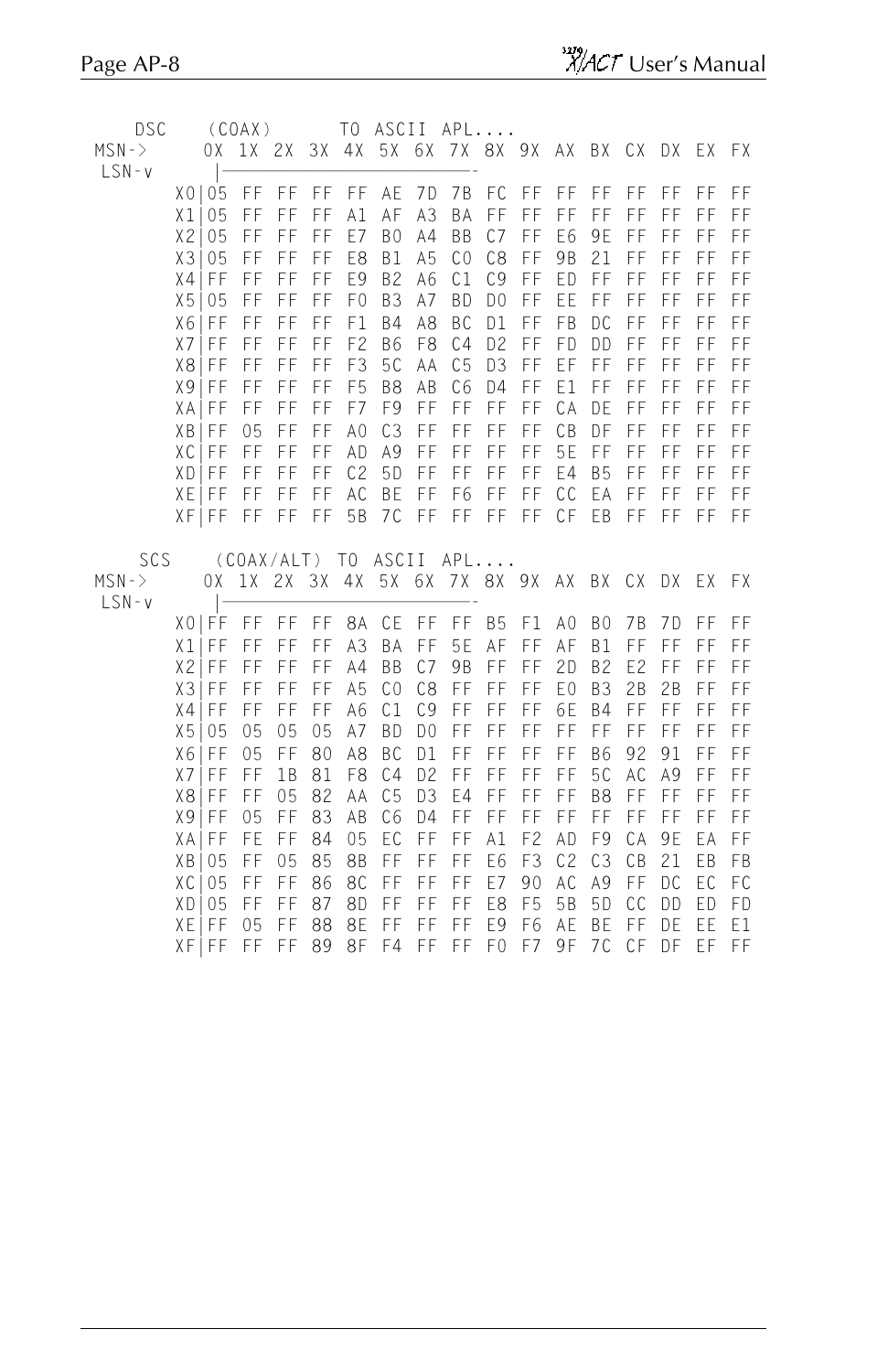|              | EBCDIC FONT DOWNLOAD |                          |                |                      |                |                | TABLE          |                |                  | - DSC.    |                |                      |                        |                                  |                                  |                |                      |
|--------------|----------------------|--------------------------|----------------|----------------------|----------------|----------------|----------------|----------------|------------------|-----------|----------------|----------------------|------------------------|----------------------------------|----------------------------------|----------------|----------------------|
| $MSN-$       |                      | 0X                       | 1X             | 2X                   | $3X$ 4X        |                | 5X 6X          |                |                  | 7X 8X     | 9 X            | ΑX                   | BX                     | C X                              | DX.                              | EX             | <b>FX</b>            |
| $LSN-v$      |                      | $\vert -$                |                |                      |                |                |                |                |                  |           |                |                      |                        |                                  |                                  |                |                      |
|              | X0 00                |                          | 0 <sub>0</sub> | 3F                   | 31             | 0 <sub>0</sub> | 0 <sub>0</sub> | 0 <sub>0</sub> | 0 <sub>0</sub>   | 61        | 71             | 41                   | 51                     | 0 <sup>0</sup>                   | 0 <sub>0</sub>                   | 0 <sub>0</sub> | 0 <sub>0</sub>       |
|              | X1 00                |                          | 7E             | 40                   | 0 <sub>0</sub> | 0 <sub>0</sub> | 0 <sub>0</sub> | 0 <sub>0</sub> | 0 <sub>0</sub>   | 62        | 72             | 42                   | 52                     | 0 <sub>0</sub>                   | 0 <sub>0</sub>                   | 0 <sub>0</sub> | 0 <sub>0</sub>       |
|              | X2                   | 0 <sup>C</sup>           | 0 <sub>0</sub> | 5B                   | 30             | 0 <sub>0</sub> | 0 <sub>0</sub> | 0 <sub>0</sub> | 0 <sub>0</sub>   | 63        | 73             | 43                   | 53                     | 0 <sub>0</sub>                   | 0 <sub>0</sub>                   | 0 <sub>0</sub> | 0 <sub>0</sub>       |
|              | X3                   | 05                       | 0 <sub>0</sub> | 5C                   | 34             | 0 <sup>0</sup> | 0 <sub>0</sub> | 0 <sub>0</sub> | 0 <sup>0</sup>   | 64        | 74             | 44                   | 54                     | 0 <sub>0</sub>                   | 0 <sup>0</sup>                   | 0 <sub>0</sub> | 0 <sub>0</sub>       |
|              | X4                   | 0 <sup>0</sup>           | 33             | 5D                   | 38             | 0 <sub>0</sub> | 0 <sub>0</sub> | 0 <sub>0</sub> | 0 <sub>0</sub>   | 65        | 75             | 45                   | 55                     | 0 <sub>0</sub>                   | 0 <sub>0</sub>                   | 0 <sub>0</sub> | 0 <sub>0</sub>       |
|              | X5                   | 0 <sup>0</sup>           | 0 <sub>0</sub> | 5E                   | 7D             | 0 <sub>0</sub> | 0 <sub>0</sub> | 0 <sub>0</sub> | 0 <sub>0</sub>   | 66        | 76             | 46                   | 56                     | 0 <sub>0</sub>                   | 0 <sub>0</sub>                   | 0 <sub>0</sub> | 0 <sub>0</sub>       |
|              | X6                   | 0 <sup>0</sup>           | 0 <sub>0</sub> | 5F                   | 0 <sub>0</sub> | 0 <sub>0</sub> | 0 <sub>0</sub> | 0 <sub>0</sub> | 0 <sub>0</sub>   | 67        | 77             | 47                   | 57                     | 0 <sub>0</sub>                   | 0 <sub>0</sub>                   | 0 <sub>0</sub> | 0 <sup>0</sup>       |
|              | X7                   | 0 <sub>0</sub>           | 0 <sub>0</sub> | 60                   | 0 <sub>0</sub> | 0 <sub>0</sub> | 0 <sub>0</sub> | 0 <sub>0</sub> | 0 <sub>0</sub>   | 68        | 78             | 48                   | 58                     | 0 <sub>0</sub>                   | 0 <sub>0</sub>                   | 0 <sub>0</sub> | 0 <sub>0</sub>       |
|              | X8                   | 0 <sub>0</sub>           | 37             | 7B                   | 0 <sup>0</sup> | 0 <sub>0</sub> | 0 <sub>0</sub> | 0 <sub>0</sub> | 0 <sup>0</sup>   | 69        | 79             | 49                   | 59                     | 0 <sub>0</sub>                   | 0 <sub>0</sub>                   | 0 <sub>0</sub> | 0 <sub>0</sub>       |
|              | X9                   | 0 <sub>0</sub>           | 0 <sub>0</sub> | 7 C                  | 0 <sub>0</sub> | 0 <sub>0</sub> | 0 <sub>0</sub> | 0 <sub>0</sub> | 0 <sub>0</sub>   | 6A        | <b>7A</b>      | 4A                   | 5A                     | 0 <sub>0</sub>                   | 0 <sub>0</sub>                   | 0 <sub>0</sub> | 0 <sub>0</sub>       |
|              | XA                   | 0 <sup>0</sup>           | 0 <sub>0</sub> | 0 <sub>0</sub>       | 0 <sup>0</sup> | 0 <sub>0</sub> | 0 <sup>0</sup> | 0 <sub>0</sub> | 0 <sup>0</sup>   | 6B        | 0 <sup>0</sup> | 4B                   | 0 <sup>0</sup>         | 0 <sub>0</sub>                   | 0 <sup>0</sup>                   | 0 <sup>0</sup> | 0 <sub>0</sub>       |
|              | XB                   | 0 <sub>0</sub>           | 0 <sub>0</sub> | 0 <sub>0</sub>       | 0 <sub>0</sub> | 0 <sub>0</sub> | 0 <sub>0</sub> | 0 <sub>0</sub> | 0 <sub>0</sub>   | 6C        | 0 <sup>0</sup> | 4C                   | 0 <sub>0</sub>         | 0 <sub>0</sub>                   | 0 <sup>0</sup>                   | 0 <sub>0</sub> | 0 <sub>0</sub>       |
|              | ХC                   | 32                       | 0 <sub>0</sub> | 0 <sup>0</sup>       | 0 <sub>0</sub> | 0 <sup>0</sup> | 0 <sub>0</sub> | 0 <sub>0</sub> | 0 <sup>0</sup>   | 6D        | 0 <sup>0</sup> | 4D                   | 0 <sup>0</sup>         | 0 <sub>0</sub>                   | 0 <sup>0</sup>                   | 0 <sup>0</sup> | 0 <sub>0</sub>       |
|              | X D                  | 39                       | 0 <sub>0</sub> | 0 <sup>0</sup>       | 0 <sub>0</sub> | 0 <sub>0</sub> | 0 <sub>0</sub> | 0 <sub>0</sub> | 0 <sub>0</sub>   | 6E        | 0 <sub>0</sub> | 4E                   | 0 <sub>0</sub>         | 0 <sub>0</sub>                   | 0 <sub>0</sub>                   | 0 <sub>0</sub> | 0 <sub>0</sub>       |
|              | XE                   | 0 <sup>0</sup>           | 0 <sub>0</sub> | 35                   | 0 <sub>0</sub> | 0 <sub>0</sub> | 0 <sub>0</sub> | 0 <sub>0</sub> | 0 <sub>0</sub>   | 6F        | 0 <sub>0</sub> | 4F                   | 0 <sub>0</sub>         | 0 <sub>0</sub>                   | 0 <sub>0</sub>                   | 0 <sub>0</sub> | 0 <sub>0</sub>       |
|              | XF   00              |                          | 0 <sup>0</sup> | 36                   | 0 <sub>0</sub> | 0 <sub>0</sub> | 0 <sub>0</sub> | 0 <sub>0</sub> | 0 <sub>0</sub>   | 70        | 0 <sup>0</sup> | 50                   | 0 <sub>0</sub>         | 0 <sub>0</sub>                   | 0 <sub>0</sub>                   | 0 <sub>0</sub> | 0 <sub>0</sub>       |
|              |                      |                          |                |                      |                |                |                |                |                  |           |                |                      |                        |                                  |                                  |                |                      |
|              |                      |                          |                |                      |                |                |                |                |                  |           |                |                      |                        |                                  |                                  |                |                      |
| SCS          |                      |                          |                | (COAX/ALT) TO EBCDIC |                |                |                |                |                  | APL       |                |                      |                        |                                  |                                  |                |                      |
| $MSN - \geq$ |                      |                          | 0X 1X 2X       |                      | 3X             | 4X             | 5X 6X          |                |                  | 7X 8X 9X  |                | ΑX                   | BX                     | СX                               | DX.                              | EX             | <b>FX</b>            |
| $LSN-v$      |                      | $\overline{\phantom{a}}$ |                |                      |                |                |                |                |                  |           |                |                      |                        |                                  |                                  |                |                      |
|              | X0 00                |                          | 10             | 20                   | 30             | 40             | 50             | 60             | 70               | 80        | 90             | A <sub>0</sub>       | B <sub>0</sub>         | CO                               | D <sub>0</sub>                   | E0             | F <sub>0</sub>       |
|              | X1 01                |                          | 11             | 21                   | 31             | 41             | 51             | 61             | 71               | 81        | 91             | A1                   | <b>B1</b>              | C <sub>1</sub>                   | D1                               | E1             | F1                   |
|              | X2<br>X3             | 02<br>03                 | 12<br>13       | 22<br>23             | 32<br>33       | 42<br>43       | 52<br>53       | 62<br>63       | 72<br>73         | 82<br>83  | 92<br>93       | A <sub>2</sub><br>A3 | B <sub>2</sub>         | C <sub>2</sub><br>C <sub>3</sub> | D <sub>2</sub><br>D <sub>3</sub> | E2<br>E3       | F <sub>2</sub><br>F3 |
|              | X4                   | 04                       | 14             | 24                   | 34             | 44             | 54             | 64             | 74               | 84        | 94             | A4                   | B3<br><b>B4</b>        | C <sub>4</sub>                   | D <sub>4</sub>                   | E4             | F4                   |
|              | X5                   | 05                       | 05             | 05                   | 05             | 45             | 55             | 65             | 75               | 85        | 95             | A <sub>5</sub>       | <b>B5</b>              | C <sub>5</sub>                   | D <sub>5</sub>                   | E <sub>5</sub> | F <sub>5</sub>       |
|              | X6                   | 06                       | 05             | 26                   | 36             | 46             | 56             | 66             | 76               | 86        | 96             | A <sub>6</sub>       | <b>B6</b>              | C <sub>6</sub>                   | D <sub>6</sub>                   | E <sub>6</sub> | F <sub>6</sub>       |
|              | X7                   | 07                       | 17             | 27                   | 37             | 47             | 57             | 67             | 77               | 87        | 97             | A7                   | B7                     | C <sub>7</sub>                   | D7                               | E7             | F7                   |
|              | X8                   | 05                       | 18             | 05                   | 38             | 48             | 58             | 68             | 78               | 88        | 98             | A <sub>8</sub>       | B <sub>8</sub>         | C8                               | D <sub>8</sub>                   | E8             | F <sub>8</sub>       |
|              | X9                   | 09                       | 05             | 29                   | 39             | 49             | 59             | 69             | 79               | 89        | 99             | A <sub>9</sub>       | B <sub>9</sub>         | C <sub>9</sub>                   | D <sub>9</sub>                   | E <sub>9</sub> | F9                   |
|              | XA                   | 0A                       | 1A             | 2A                   | 3A             | 05             | 5A             | 6A             | 7A               | 8A        | <b>9A</b>      | AA                   | BA                     | СA                               | DA                               | ΕA             | FA                   |
|              | XB                   | 05                       | 1B             | 05                   | 3B             | 4B             | 5 <sub>B</sub> | 6B             | 7B               | <b>8B</b> | 9 <sub>B</sub> | AB                   | <b>BB</b>              | CB                               | DB                               | EB             | FB                   |
|              | ХC                   | 05                       | 1C             | 2C                   | 3C             | 4C             | 5C             | 6C             | 7 C              | 8C        | 9C             | AC                   | BC                     | СC                               | DC                               | EC             | FC                   |
|              | ΧD                   | 05                       | 1 D            | 2D                   | 3D             | 4D             | 5D             | 6D             | 7D               | 8D        | 9 <sub>D</sub> | AD                   | <b>BD</b>              | CD                               | DD                               | ED             | FD                   |
|              | XE I<br>XF   OF      | 0E                       | 05<br>1F       | 2E<br>2F             | 3E<br>3F       | 4E<br>4F       | 5E<br>5F       | 6E<br>6F       | <b>7E</b><br>7 F | 8E<br>8F  | 9E<br>9F       | AE<br>AF             | <b>BE</b><br><b>BF</b> | СE<br><b>CF</b>                  | DE<br>DF                         | ΕE<br>ΕF       | FE<br>FF             |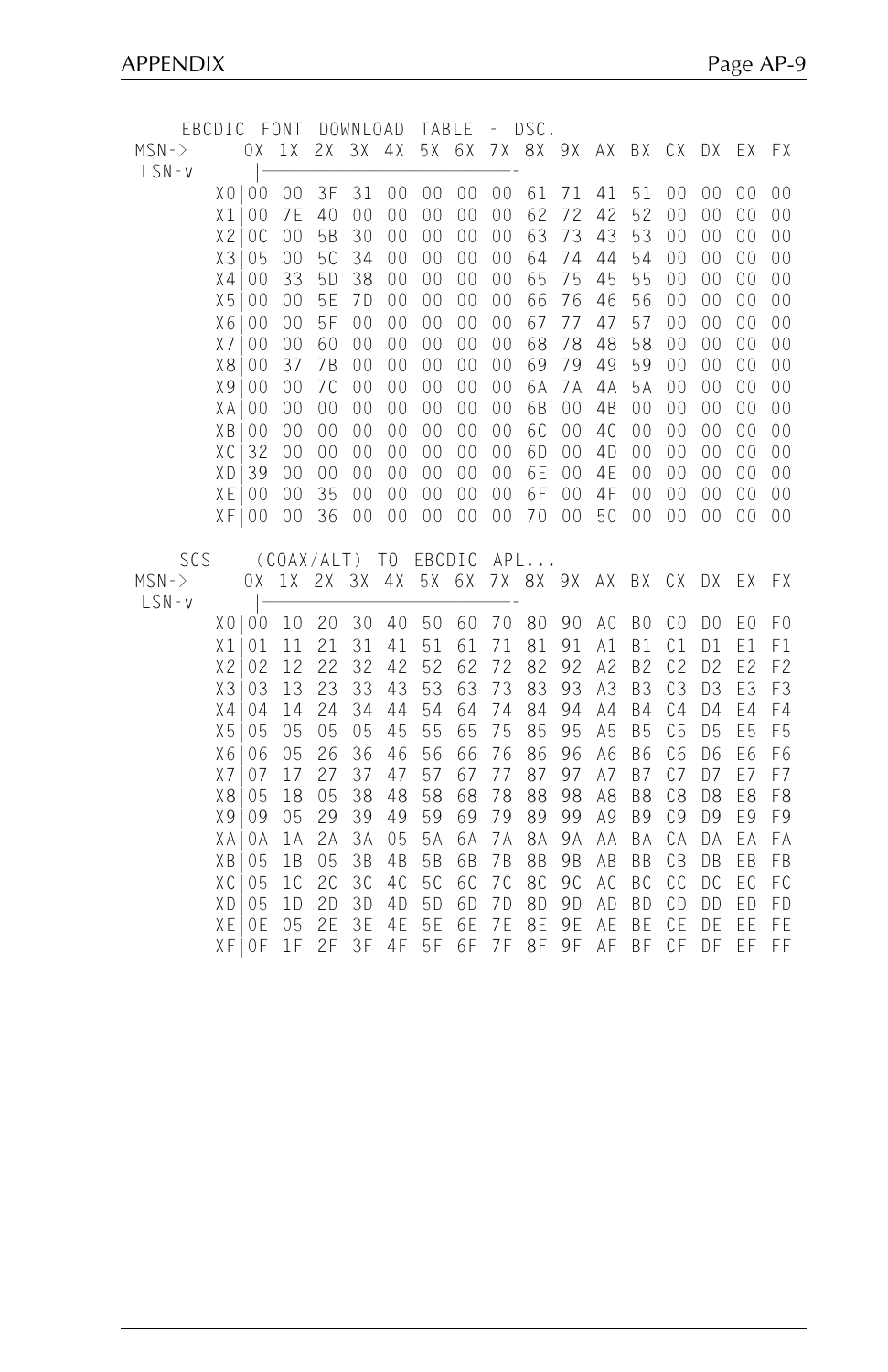| ASCII           |                | (ALT)            |          |           |                      | T0                               |                      |          |                      | $ASCII$                  |                |                |                             |                                  |                                  |                |                |
|-----------------|----------------|------------------|----------|-----------|----------------------|----------------------------------|----------------------|----------|----------------------|--------------------------|----------------|----------------|-----------------------------|----------------------------------|----------------------------------|----------------|----------------|
| $MSN-$          |                | 0X               |          | 1X 2X     |                      | 3X 4X                            |                      |          |                      | 5X 6X 7X 8X 9X AX BX CX  |                |                |                             |                                  | DX                               | EX             | <b>FX</b>      |
| $LSN-v$         |                |                  |          |           |                      |                                  |                      |          |                      |                          |                |                |                             |                                  |                                  |                |                |
|                 | X0 00          |                  | 10       | 20        | $30\,$               | 40                               | 50                   | 60       |                      | 70 80                    | 90             | A <sub>0</sub> | B <sub>0</sub>              | CO                               | D <sub>0</sub>                   | E0             | F <sub>0</sub> |
|                 | $X1$   01      |                  | 11       | 21        | 31                   | 41                               | $5\,1$               | 61       | 71                   | 81                       | 91             | A1             | <b>B1</b>                   | C <sub>1</sub>                   | D1                               | E1             | F1             |
|                 | X2 02          |                  | 12       | 22        | 32                   | 42                               | 52                   | 62       | 72                   | 82                       | 92             | A <sub>2</sub> | B <sub>2</sub>              | C <sub>2</sub>                   | D <sub>2</sub>                   | E <sub>2</sub> | F <sub>2</sub> |
|                 | X31<br>Χ4      | 03<br>04         | 13<br>14 | 23<br>24  | 33<br>34             | 43<br>44                         | 53<br>54             | 63<br>64 | 73<br>74             | 83<br>84                 | 93<br>94       | A3<br>AA       | B <sub>3</sub><br><b>B4</b> | C <sub>3</sub><br>C <sub>4</sub> | D <sub>3</sub><br>D <sub>4</sub> | E3<br>E4       | F3<br>F4       |
|                 | X5             | 05               | 15       | 25        | 35                   | 45                               | 55                   | 65       | 75                   | 85                       | 95             | A <sub>5</sub> | <b>B5</b>                   | C <sub>5</sub>                   | D <sub>5</sub>                   | E <sub>5</sub> | F <sub>5</sub> |
|                 | X6             | 06               | 16       | 26        | 36                   | 46                               | 56                   | 66       | 76                   | 86                       | 96             | A6             | B <sub>6</sub>              | C <sub>6</sub>                   | D <sub>6</sub>                   | E6             | F <sub>6</sub> |
|                 | X7             | 07               | 17       | 27        | 37                   | 47                               | 57                   | 67       | 77                   | 87                       | 97             | A7             | <b>B7</b>                   | C7                               | D7                               | E7             | F7             |
|                 | X8             | 08               | 18       | 28        | 38                   | 48                               | 58                   | 68       | 78                   | 88                       | 98             | A8             | B <sub>8</sub>              | C8                               | D <sub>8</sub>                   | E8             | F <sub>8</sub> |
|                 | X9             | 09               | 19       | 29        | 39                   | 49                               | 59                   | 69       | 79                   | 89                       | 99             | A <sub>9</sub> | B <sub>9</sub>              | C <sub>9</sub>                   | D <sub>9</sub>                   | E9             | F9             |
|                 | XA             | 0A               | 1 A      | 2A        | 3A                   | 4A                               | 5A                   | 6A       | 7A                   | 8A                       | 9A             | AA             | BA                          | CA                               | DA                               | ΕA             | FA             |
|                 | X B            | 0B               | 1B       | 2B        | 3B                   | 4B                               | 5B                   | 6B       | 7B                   | <b>8B</b>                | 9 <sub>B</sub> | AB             | <b>BB</b>                   | C <sub>B</sub>                   | DB                               | EB             | FB             |
|                 | $XC$   $OC$    |                  | 1C       | 2C        | 3C                   | 4C                               | 5C                   | 6C       | 7 C                  | 8C                       | 9C             | AC             | ВC                          | <b>CC</b>                        | DC                               | EC             | FC             |
|                 | XD I           | OD               | 1D       | 2D        | 3D                   | 4D                               | 5D                   | 6D       | 7D                   | 8D                       | 9 <sub>D</sub> | AD             | <b>BD</b>                   | CD                               | <b>DD</b>                        | ED             | FD             |
|                 | X E            | 0E               | 1E       | 2E        | 3E                   | 4E                               | 5E                   | 6E       | <b>7E</b>            | 8E                       | 9E             | AE             | BE                          | CE                               | DE                               | EE             | FE             |
|                 | XF   OF        |                  | 1F       | 2F        | 3F                   | 4F                               | 5F                   | 6F       |                      | 7F 8F                    | 9F             | AF             | <b>BF</b>                   | <b>CF</b>                        | DF                               | ΕF             | FF             |
|                 |                |                  |          |           |                      |                                  |                      |          |                      |                          |                |                |                             |                                  |                                  |                |                |
|                 |                |                  |          |           |                      |                                  |                      |          |                      |                          |                |                |                             |                                  |                                  |                |                |
| ASCII<br>$MSN-$ |                | (ALT)<br>$0X$ 1X |          | 2 X       | 3X                   | T0<br>4 X                        |                      |          |                      | EBCDIC<br>5X 6X 7X 8X 9X |                | AX             | BX                          | СX                               | DX                               | EX             | <b>FX</b>      |
| $LSN-v$         |                |                  |          |           |                      |                                  |                      |          |                      |                          |                |                |                             |                                  |                                  |                |                |
|                 | X0 00          |                  | 10       | 40        | F <sub>0</sub>       | 7 C                              | D7                   | 79       | 97                   | 60                       | 60             | 60             | 60                          | 60                               | 60                               | 60             | 60             |
|                 | $X1$   01      |                  | 11       | 5A        | F1                   | C <sub>1</sub>                   | D <sub>8</sub>       | 81       | 98                   | 60                       | 60             | 60             | 60                          | 60                               | 60                               | 60             | 60             |
|                 | X2             | 02               | 12       | <b>7F</b> | F <sub>2</sub>       | C <sub>2</sub>                   | D <sub>9</sub>       | 82       | 99                   | 60                       | 60             | 60             | 60                          | 60                               | 60                               | 60             | 60             |
|                 | X31            | 03               | 13       | 7B        | F3                   | C <sub>3</sub>                   | E <sub>2</sub>       | 83       | A <sub>2</sub>       | 60                       | 60             | 60             | 60                          | 60                               | 60                               | 60             | 60             |
|                 | Χ4             | 37               | 3C       | 5B        | F4                   | C <sub>4</sub>                   | E3                   | 84       | A3                   | 60                       | 60             | 60             | 60                          | 60                               | 60                               | 60             | 60             |
|                 | X5             | 2D               | 3D       | 6C        | F <sub>5</sub>       | C <sub>5</sub>                   | E4                   | 85       | A4                   | 60                       | 60             | 60             | 60                          | 60                               | 60                               | 60             | 60             |
|                 | X6             | 15               | 32       | 50        | F6                   | C <sub>6</sub>                   | E <sub>5</sub>       | 86       | A <sub>5</sub>       | 60                       | 60             | 60             | 60                          | 60                               | 60                               | 60             | 60             |
|                 | X7             | 2F               | 26       | 7D        | F7                   | C7                               | E <sub>6</sub>       | 87       | A6                   | 60                       | 60             | 60             | 60                          | 60                               | 60                               | 60             | 60             |
|                 | X8<br>X9       | 16<br>05         | 18<br>19 | 4D<br>5D  | F <sub>8</sub><br>F9 | C8<br>C <sub>9</sub>             | E7                   | 88       | A7                   | 60<br>60                 | 60<br>60       | 60<br>60       | 60<br>60                    | 60<br>60                         | 60<br>60                         | 60<br>60       | 60             |
|                 | XА             | 25               | 3F       | 5C        | 7A                   | D1                               | E8<br>E <sub>9</sub> | 89<br>91 | A8<br>A <sub>9</sub> | 60                       | 60             | 60             | 60                          | 60                               | 60                               | 60             | 60<br>60       |
|                 | ΧB             | 0B               | 27       | 4E        | 5E                   | D <sub>2</sub>                   | AD                   | 92       | CO                   | 60                       | 60             | 60             | 60                          | 60                               | 60                               | 60             | 60             |
|                 | ХC             | 0 <sup>C</sup>   | 22       | 6B        | 4C                   | D <sub>3</sub>                   | E <sub>0</sub>       | 93       | 4F                   | 60                       | 60             | 60             | 60                          | 60                               | 60                               | 60             | 60             |
|                 | XD             | OD               | 1D       | 60        | <b>7E</b>            | D <sub>4</sub>                   | <b>BD</b>            | 94       | D <sub>0</sub>       | 60                       | 60             | 60             | 60                          | 60                               | 60                               | 60             | 60             |
|                 | X E<br>XF   OF | 0E               | 1E<br>1F | 4B<br>61  | 6E<br>6F             | D <sub>5</sub><br>D <sub>6</sub> | <b>B5</b><br>6D      | 95<br>96 | A1<br>07             | 60<br>60                 | 60<br>60       | 60<br>60       | 60<br>60                    | 60<br>60                         | 60<br>60                         | 60<br>60       | 60<br>60       |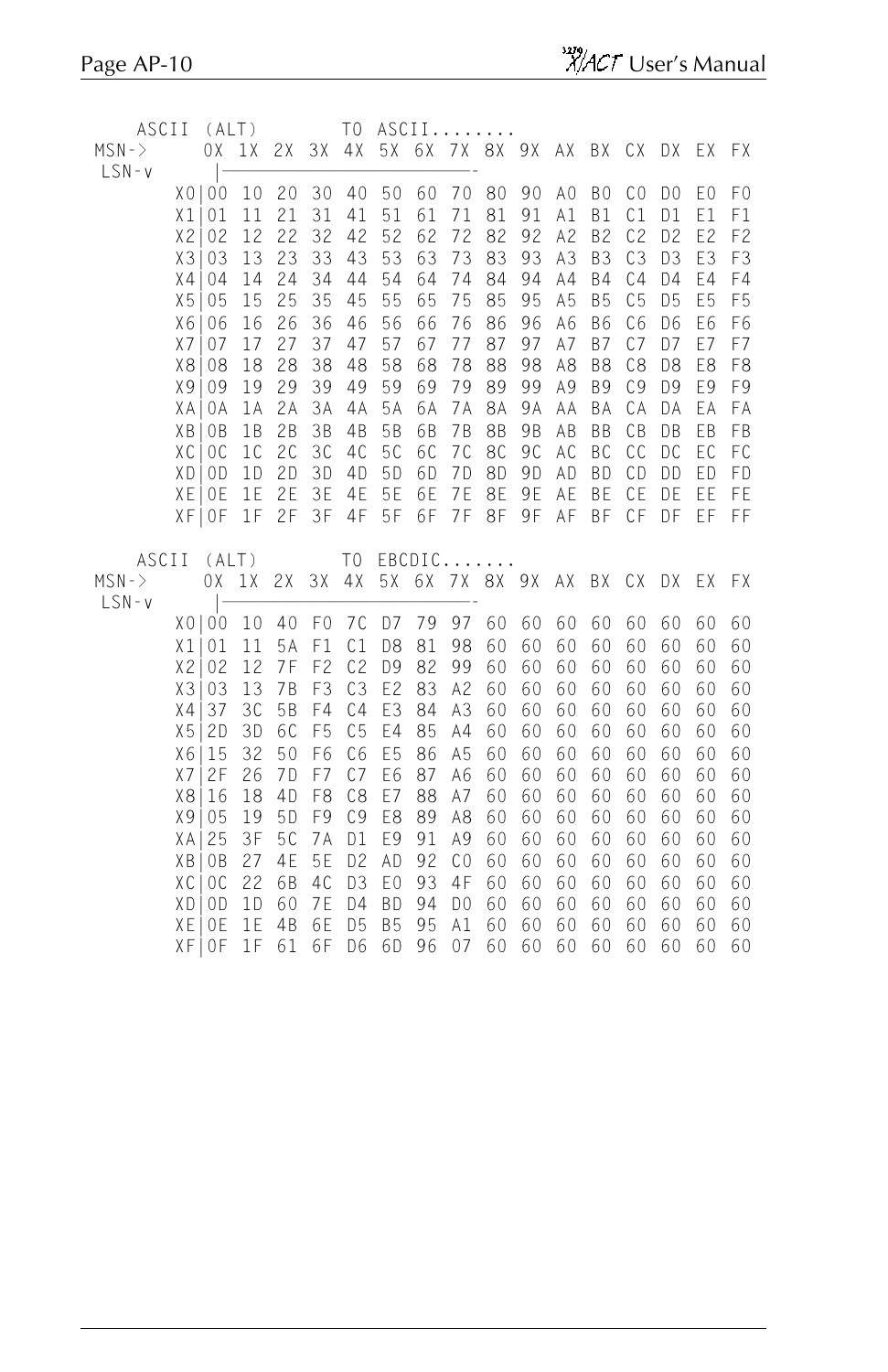|           | EBCDIC               |                                  | FONT                             |                                  | DOWNLOAD                         |                                  | TABLE                            |                                  |                      | - SCS.         |                |                |                                  |                 |                |                |                 |
|-----------|----------------------|----------------------------------|----------------------------------|----------------------------------|----------------------------------|----------------------------------|----------------------------------|----------------------------------|----------------------|----------------|----------------|----------------|----------------------------------|-----------------|----------------|----------------|-----------------|
| $MSN-$    |                      | 0X                               | 1X                               | 2X                               | 3X                               | 4X                               | 5X 6X                            |                                  | 7X 8X                |                | 9X AX          |                | BX                               | C X             | DX.            | EX             | FX              |
| $LSN-v$   |                      | 1-                               |                                  |                                  |                                  |                                  |                                  |                                  |                      |                |                |                |                                  |                 |                |                |                 |
|           | X0 00                |                                  | 0 <sub>0</sub>                   | 0 <sup>0</sup>                   | 0 <sup>0</sup>                   | 0 <sup>0</sup>                   | 31                               | 0 <sub>0</sub>                   | 0 <sup>0</sup>       | 0 <sub>0</sub> | 0 <sup>0</sup> | 0 <sub>0</sub> | 0 <sup>0</sup>                   | 0 <sub>0</sub>  | 0 <sup>0</sup> | 0 <sup>0</sup> | 3F              |
|           | X1100                |                                  | 0 <sub>0</sub>                   | 0 <sup>0</sup>                   | 0 <sub>0</sub>                   | 0 <sub>0</sub>                   | 0 <sub>0</sub>                   | 33                               | 0 <sub>0</sub>       | 61             | 6A             | 0 <sub>0</sub> | 0 <sub>0</sub>                   | 41              | 4A             | 0 <sub>0</sub> | 40              |
|           | X2                   | 0 <sub>0</sub>                   | 0 <sub>0</sub>                   | 0 <sub>0</sub>                   | 0 <sub>0</sub>                   | 0 <sub>0</sub>                   | 0 <sub>0</sub>                   | 0 <sub>0</sub>                   | 0 <sub>0</sub>       | 62             | 6B             | 73             | 0 <sub>0</sub>                   | 42              | 4B             | 53             | 5B              |
|           | X3                   | 0 <sub>0</sub>                   | 0 <sub>0</sub>                   | 0 <sub>0</sub>                   | 0 <sub>0</sub>                   | 0 <sup>0</sup>                   | 0 <sub>0</sub>                   | 0 <sub>0</sub>                   | 0 <sub>0</sub>       | 63             | 6C             | 74             | 0 <sup>0</sup>                   | 43              | 4C             | 54             | 5C              |
|           | Χ4                   | 0 <sub>0</sub>                   | 0 <sub>0</sub>                   | 0 <sub>0</sub>                   | 0 <sub>0</sub>                   | 0 <sub>0</sub>                   | 0 <sub>0</sub>                   | 0 <sub>0</sub>                   | 0 <sub>0</sub>       | 64             | 6D             | 75             | 0 <sup>0</sup>                   | 44              | 4D             | 55             | 5D              |
|           | X <sub>5</sub>       | 0 <sup>0</sup>                   | 05                               | 0 <sub>0</sub>                   | 0 <sub>0</sub>                   | 0 <sub>0</sub>                   | 0 <sub>0</sub>                   | 0 <sub>0</sub>                   | 0 <sub>0</sub>       | 65             | 6E             | 76             | 0 <sub>0</sub>                   | 45              | 4E             | 56             | 5E              |
|           | X6                   | 0 <sup>0</sup>                   | 0 <sub>0</sub>                   | 0 <sub>0</sub>                   | 0 <sub>0</sub>                   | 0 <sub>0</sub>                   | 0 <sup>0</sup>                   | 0 <sub>0</sub>                   | 0 <sub>0</sub>       | 66             | 6F             | 77             | 0 <sub>0</sub>                   | 46              | 4F             | 57             | 5F              |
|           | X7                   | 0 <sub>0</sub>                   | 0 <sub>0</sub>                   | 0 <sub>0</sub>                   | 0 <sub>0</sub>                   | 0 <sub>0</sub>                   | 0 <sub>0</sub>                   | 0 <sup>0</sup>                   | 0 <sub>0</sub>       | 67             | 70             | 78             | 0 <sub>0</sub>                   | 47              | 50             | 58             | 60              |
|           | X8<br>X9             | 0 <sup>0</sup><br>0 <sup>0</sup> | 0 <sub>0</sub><br>0 <sub>0</sub> | 0 <sub>0</sub><br>0 <sub>0</sub> | 0 <sub>0</sub><br>0 <sub>0</sub> | 0 <sub>0</sub><br>0 <sub>0</sub> | 0 <sup>0</sup><br>0 <sub>0</sub> | 0 <sub>0</sub><br>0 <sub>0</sub> | 0 <sup>0</sup>       | 68<br>69       | 71<br>72       | 79<br>7A       | 0 <sub>0</sub><br>0 <sup>0</sup> | 48<br>49        | 51<br>52       | 59<br>5A       | <b>7B</b><br>7C |
|           | XA                   | 0 <sup>0</sup>                   | 0 <sub>0</sub>                   | 0 <sup>0</sup>                   | 0 <sub>0</sub>                   | 0 <sub>0</sub>                   | 0 <sub>0</sub>                   | 0 <sub>0</sub>                   | 0 <sub>0</sub><br>38 | 0 <sub>0</sub> | 0 <sub>0</sub> | 0 <sub>0</sub> | 0 <sub>0</sub>                   | 0 <sub>0</sub>  | 0 <sub>0</sub> | 0 <sub>0</sub> | 0 <sub>0</sub>  |
|           | XB I                 | 00                               | 0 <sub>0</sub>                   | 0 <sup>0</sup>                   | 0 <sub>0</sub>                   | 30                               | 0 <sup>0</sup>                   | 34                               | 0 <sub>0</sub>       | 0 <sub>0</sub> | 0 <sup>0</sup> | 0 <sub>0</sub> | 0 <sub>0</sub>                   | 0 <sub>0</sub>  | 0 <sub>0</sub> | 0 <sub>0</sub> | 0 <sub>0</sub>  |
|           | $XC$   OC            |                                  | 0 <sub>0</sub>                   | 0 <sup>0</sup>                   | 0 <sub>0</sub>                   | 0 <sub>0</sub>                   | 0 <sub>0</sub>                   | 35                               | 0 <sub>0</sub>       | 0 <sub>0</sub> | 0 <sup>0</sup> | 0 <sub>0</sub> | 0 <sub>0</sub>                   | 0 <sub>0</sub>  | 0 <sup>0</sup> | 0 <sub>0</sub> | 0 <sup>0</sup>  |
|           | XDI00                |                                  | 0 <sub>0</sub>                   | 0 <sup>0</sup>                   | 0 <sub>0</sub>                   | 39                               | 32                               | 36                               | 0 <sub>0</sub>       | 0 <sub>0</sub> | 0 <sup>0</sup> | 0 <sub>0</sub> | 0 <sub>0</sub>                   | 0 <sub>0</sub>  | 0 <sub>0</sub> | 0 <sub>0</sub> | 0 <sub>0</sub>  |
|           | X E   00             |                                  | 0 <sub>0</sub>                   | 0 <sub>0</sub>                   | 0 <sub>0</sub>                   | 7D                               | 0 <sub>0</sub>                   | 0 <sub>0</sub>                   | 7E                   | 0 <sub>0</sub> | 0 <sup>0</sup> | 0 <sub>0</sub> | 0 <sup>0</sup>                   | 0 <sub>0</sub>  | 0 <sup>0</sup> | 0 <sub>0</sub> | 0 <sub>0</sub>  |
|           | XF   00              |                                  | 0 <sub>0</sub>                   | 0 <sub>0</sub>                   | 0 <sub>0</sub>                   | 0 <sub>0</sub>                   | 0 <sub>0</sub>                   | 37                               | 0 <sub>0</sub>       | 0 <sub>0</sub> | 0 <sub>0</sub> | 0 <sub>0</sub> | 0 <sup>0</sup>                   | 0 <sub>0</sub>  | 0 <sub>0</sub> | 0 <sup>0</sup> | 0 <sub>0</sub>  |
|           |                      |                                  |                                  |                                  |                                  |                                  |                                  |                                  |                      |                |                |                |                                  |                 |                |                |                 |
|           |                      |                                  |                                  |                                  |                                  |                                  |                                  |                                  |                      |                |                |                |                                  |                 |                |                |                 |
| ASCII     |                      | (ALT)                            |                                  |                                  |                                  | T <sub>0</sub>                   | EBCDIC                           |                                  |                      | APL            |                |                |                                  |                 |                |                |                 |
| $MSN - >$ |                      | $0X$ 1X                          |                                  | 2X                               | $3X$ 4X                          |                                  | 5X 6X                            |                                  |                      | 7X 8X 9X       |                | AX             | BX                               | СX              | DX             | EX             | <b>FX</b>       |
| LSN-v     |                      |                                  |                                  |                                  |                                  |                                  |                                  |                                  |                      |                |                |                |                                  |                 |                |                |                 |
|           | XOIFF                |                                  | FF                               | FF                               | FF                               | FF                               | FF                               | FF                               | FF                   | FF             | 9C             | A <sub>0</sub> | B <sub>0</sub>                   | 53              | 65             | A3             | 8F              |
|           | X1                   | FF                               | FF                               | DB                               | FF                               | FF                               | FF                               | FF                               | FF                   | FF             | D <sub>6</sub> | 8A             | <b>B1</b>                        | 54              | 66             | FE             | 90              |
|           | X <sub>2</sub>       | FF                               | FF                               | FF                               | FF                               | FF                               | FF                               | FF                               | FF                   | FF             | C <sub>6</sub> | FF             | B <sub>2</sub>                   | AB              | 67             | C <sub>2</sub> | 9A              |
|           | X31                  | FF                               | FF                               | FF                               | FF                               | FF                               | FF                               | FF                               | FF                   | FF             | FF             | 41             | B <sub>3</sub>                   | <b>BB</b>       | 68             | FF             | 9 <sub>B</sub>  |
|           | $X4$   FF            |                                  | FF                               | FF                               | FF                               | FF                               | FF                               | FF                               | FF                   | FF             | FF             | 42             | <b>B4</b>                        | 57              | 69             | 78             | FF              |
|           | $X5$  FF             |                                  | FF                               | FF                               | FF                               | FF                               | FF                               | FF                               | FF                   | FF             | FF             | 43             | 80                               | 58              | FF             | FF             | 9 <sub>D</sub>  |
|           | $X6$  FF             |                                  | FF                               | FF                               | FF                               | FF                               | FF                               | FF                               | FF                   | FF             | FF             | 44             | <b>B6</b>                        | 59              | FF             | 8B             | 9E              |
|           | X7                   | FF                               | FF                               | FF                               | FF                               | FF                               | FF                               | FF                               | FF                   | FF             | FF             | 45             | FF                               | 62              | FF             | 8C             | 9F              |
|           | X8<br>$X9$  FF       | FF                               | FF<br>FF                         | FF<br>FF                         | FF<br>FF                         | FF<br>FF                         | FF<br>FF                         | FF<br>FF                         | FF<br>FF             | FF<br>FF       | FF<br>FF       | 46<br>47       | B <sub>8</sub><br>FF             | 63<br>64        | FF<br>FF       | 8D             | FF              |
|           | XA   FF              |                                  | FF                               | FF                               | FF                               | FF                               | FF                               | FF                               | FF                   | 40             | FF             | 48             | 51                               | СA              | FF             | 8E<br>EA       | BA<br>FF        |
|           | XB I                 | FF                               | FF                               | C <sub>3</sub>                   | FF                               | FF                               | <b>B7</b>                        | FF                               | CO                   | FF             | 72             | 49             | 52                               | CB              | FF             | EB             | FB              |
|           | ХC                   | FF                               | FF                               | FF                               | FF                               | FF                               | <b>BD</b>                        | FF                               | <b>BF</b>            | FF             | FF             | AC             | 56                               | FF              | DC             | EC             | FC              |
|           | XD                   | FF                               | FF                               | A2                               | FF                               | FF                               | 71                               | FF                               | D <sub>0</sub>       | FF             | FF             | АA             | 55                               | СC              | <b>DD</b>      | ED             | FD              |
|           | XE I<br><b>XFIFF</b> | FF                               | FF<br>FF                         | FF<br>FF                         | FF<br>FF                         | FF<br>FF                         | FF<br>FF                         | AA<br>FF                         | FF<br>FF             | FF<br>FF       | DA<br>AF       | AE<br>A1       | <b>BE</b><br>FF                  | 50<br><b>CF</b> | DE             | EE<br>FF       | FF              |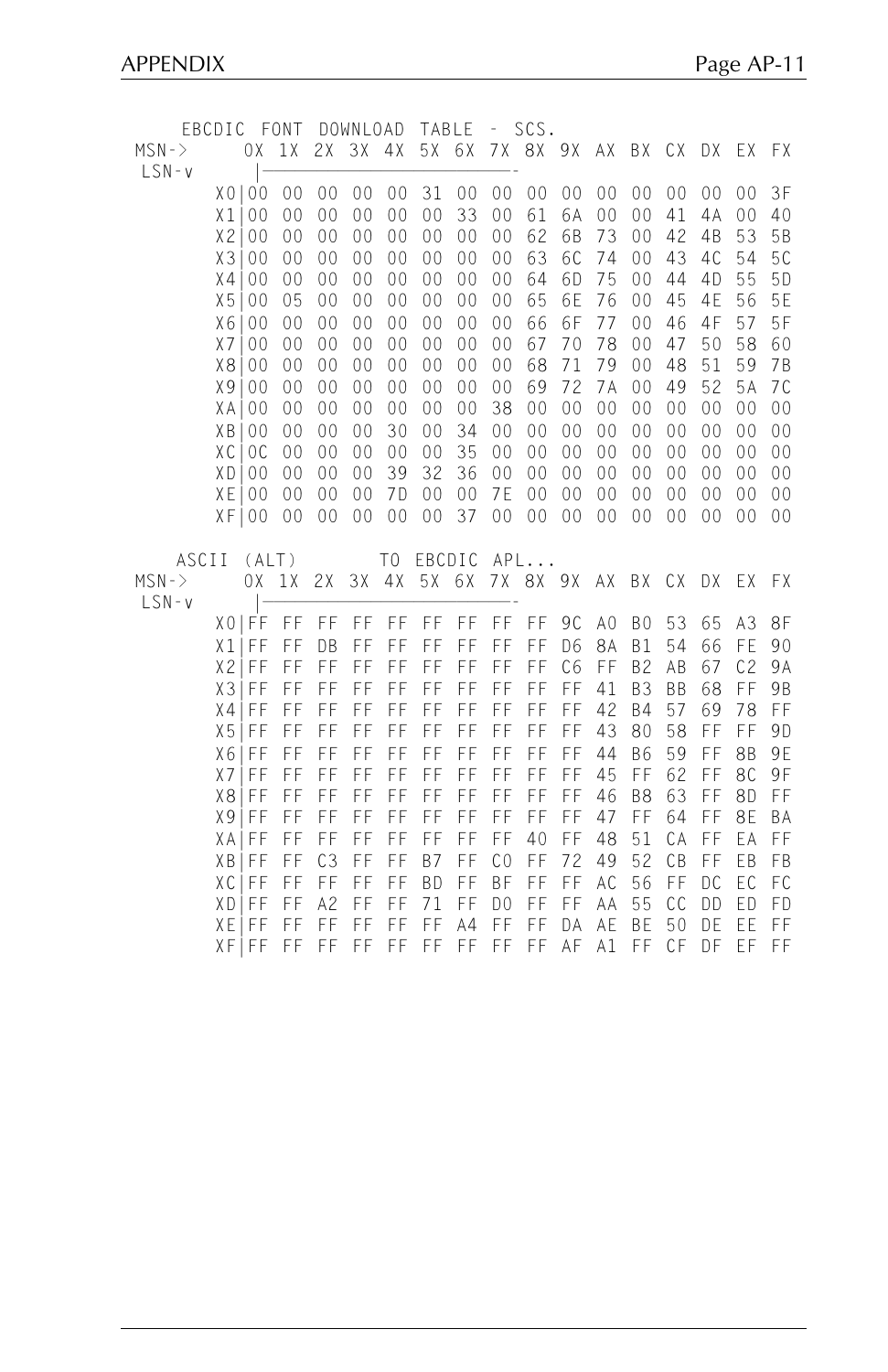| THE CUSTOM TEST DATA Y/N<br>FDIT |                 |                 |                 |                 |                |                 |                                                 |                 |                |                |                |                |    |                |      |                |
|----------------------------------|-----------------|-----------------|-----------------|-----------------|----------------|-----------------|-------------------------------------------------|-----------------|----------------|----------------|----------------|----------------|----|----------------|------|----------------|
| $MSN - >$                        |                 |                 |                 |                 |                |                 | 0X 1X 2X 3X 4X 5X 6X 7X 8X 9X AX BX CX DX EX FX |                 |                |                |                |                |    |                |      |                |
| LSN-v                            |                 |                 |                 |                 |                |                 |                                                 |                 |                |                |                |                |    |                |      |                |
|                                  |                 |                 |                 |                 |                |                 |                                                 |                 |                |                |                |                |    | 00             | - 00 | 00             |
| X 1                              | 00 <sup>1</sup> | 0 <sub>0</sub>  | 00 <sup>o</sup> | 00 <sup>0</sup> | 0 <sup>0</sup> | 00              | 00                                              | 00 <sup>o</sup> | 0 <sup>0</sup> | 0 <sup>0</sup> | 0 <sup>0</sup> | 00             | 00 | 00             | 00   | 0 <sub>0</sub> |
| X2I                              | 00              | 0 <sub>0</sub>  | 00              | 0 <sup>0</sup>  | 0 <sup>0</sup> | 00              | 00                                              | 0 <sup>0</sup>  | 00             | 0 <sup>0</sup> | 00             | 00             | 00 | 00             | 00   | 0 <sup>0</sup> |
| X31                              | 00              | 0 <sub>0</sub>  | 00              | 0 <sub>0</sub>  | 0 <sup>0</sup> | 0 <sup>0</sup>  | 0 <sup>0</sup>                                  | 0 <sup>0</sup>  | 0 <sup>0</sup> | 0 <sup>0</sup> | 00             | 00             | 00 | 0 <sub>0</sub> | 00   | 0 <sup>0</sup> |
| X41                              | 00              | 0 <sub>0</sub>  | 00              | $00 \,$         | 00             | 00              | 00                                              | 0 <sup>0</sup>  | 00             | 00             | 00             | 00             | 00 | 0 <sub>0</sub> | 00   | $00 \,$        |
|                                  | X5100           | 00              | 00              | 0 <sup>0</sup>  | 0 <sup>0</sup> | 00              | $00\,$                                          | 00              | 00             | 00             | 00             | 00             | 00 | 00             | 00   | 00             |
| X61                              | 00              | 0 <sub>0</sub>  | 00              | $00 \,$         | 0 <sub>0</sub> | 00 <sup>o</sup> | 0 <sup>0</sup>                                  | 0 <sup>0</sup>  | 0 <sup>0</sup> | 00             | 00             | 0 <sub>0</sub> | 00 | 0 <sub>0</sub> | 00   | 0 <sub>0</sub> |
| X71                              | 00              | 0 <sub>0</sub>  | 00              | 00              | 00             | 00 <sup>o</sup> | 0 <sup>0</sup>                                  | 0 <sup>0</sup>  | 00             | 00             | 00             | 00             | 00 | 0 <sub>0</sub> | 00   | 00             |
|                                  | X8100           | 00 <sup>°</sup> | 00              | $00 \,$         | 00             | 0 <sup>0</sup>  | 0 <sup>0</sup>                                  | 0 <sup>0</sup>  | 0 <sup>0</sup> | 00             | 00             | 00             | 00 | 00             | 00   | 0 <sub>0</sub> |
|                                  | X9100           | 00 <sup>0</sup> | 00              | $00 \,$         | 00             | 00 <sup>o</sup> | 0 <sup>0</sup>                                  | 0 <sup>0</sup>  | 0 <sup>0</sup> | 0 <sup>0</sup> | 00             | 0 <sub>0</sub> | 00 | 0 <sub>0</sub> | 00   | 0 <sub>0</sub> |
|                                  | XA   00         | 00              | 00              | 00              | 00             | 00 <sup>o</sup> | 0 <sup>0</sup>                                  | 0 <sup>0</sup>  | 0 <sup>0</sup> | 0 <sup>0</sup> | 00             | 00             | 00 | 00             | 00   | 00             |
| XB I                             | 00 <sup>°</sup> | 0 <sub>0</sub>  | 0 <sub>0</sub>  | 0 <sub>0</sub>  | 0 <sub>0</sub> | 0 <sup>0</sup>  | 0 <sub>0</sub>                                  | 0 <sup>0</sup>  | 0 <sup>0</sup> | 0 <sub>0</sub> | 0 <sub>0</sub> | 0 <sub>0</sub> | 00 | 0 <sub>0</sub> | 00   | 0 <sub>0</sub> |
| XC I                             | 00              | 0 <sub>0</sub>  | 00              | 0 <sub>0</sub>  | 00             | 00              | 0 <sup>0</sup>                                  | 0 <sup>0</sup>  | 0 <sup>0</sup> | 0 <sup>0</sup> | 00             | 0 <sub>0</sub> | 00 | 0 <sub>0</sub> | 00   | 0 <sub>0</sub> |
| XD.                              | 00 <sup>°</sup> | 0 <sub>0</sub>  | 00              | 00              | 0 <sub>0</sub> | 0 <sub>0</sub>  | 0 <sub>0</sub>                                  | 0 <sub>0</sub>  | 0 <sub>0</sub> | 0 <sub>0</sub> | 00             | 00             | 00 | 0 <sub>0</sub> | 00   | 0 <sub>0</sub> |
| ХE                               | 00 <sup>0</sup> | 0 <sub>0</sub>  | 0 <sub>0</sub>  | 00              | 00             | 0 <sup>0</sup>  | 0 <sub>0</sub>                                  | 0 <sup>0</sup>  | 0 <sup>0</sup> | 0 <sup>0</sup> | 00             | 00             | 00 | 0 <sub>0</sub> | 00   | 0 <sup>0</sup> |
|                                  | XFI00           | 00              | 00              | 00              | 00             | 00              | 00                                              | 00              | 0 <sup>0</sup> | 0 <sub>0</sub> | 00             | 00             | 00 | 00             | 00   | 00             |
|                                  |                 |                 |                 |                 |                |                 |                                                 |                 |                |                |                |                |    |                |      |                |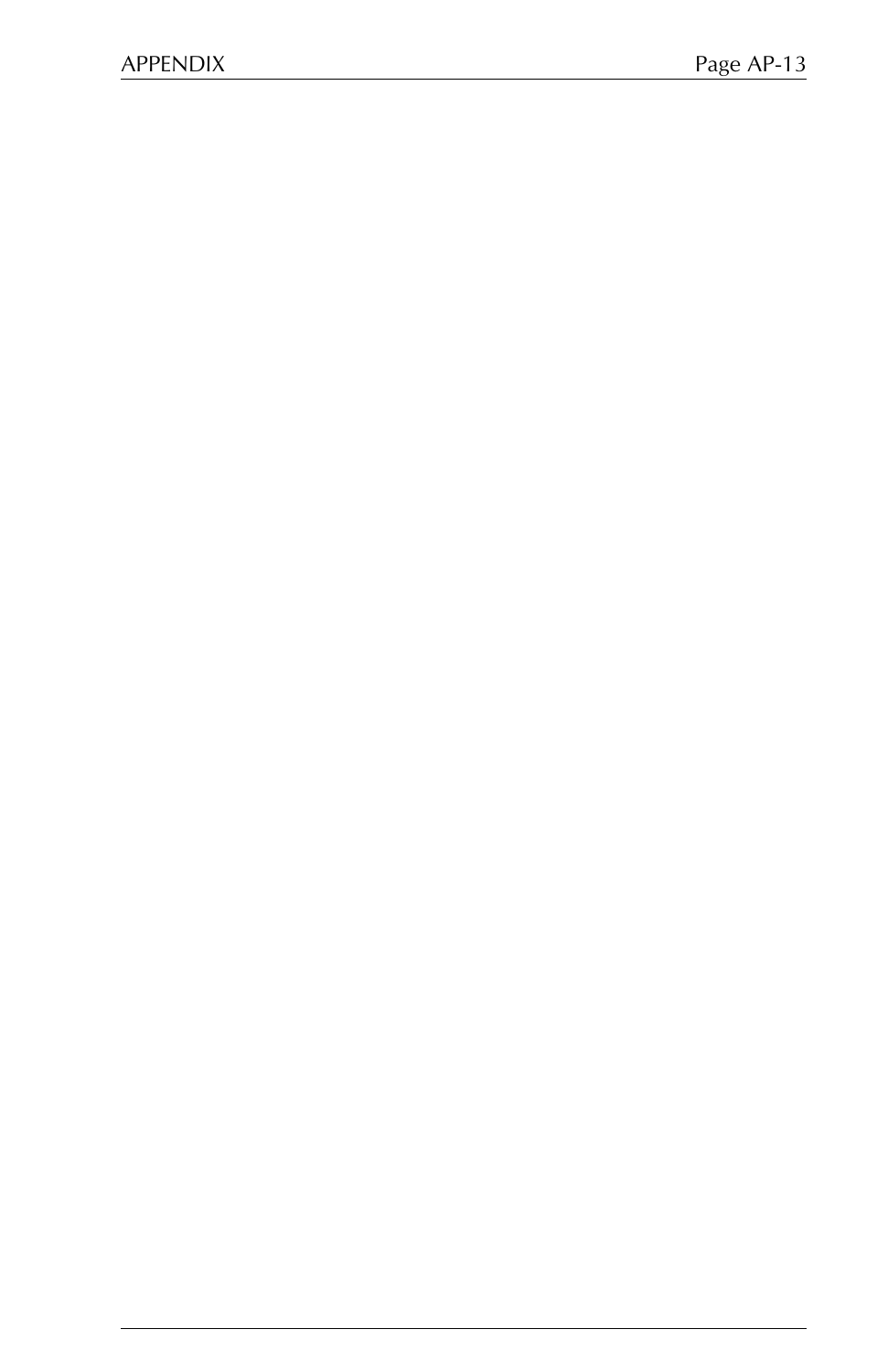# **GLOSSARY**

| A                    |                                                                                                                                                                                             |
|----------------------|---------------------------------------------------------------------------------------------------------------------------------------------------------------------------------------------|
| $A/B$ switch         | A switch that allows input devices to<br>share a printer.                                                                                                                                   |
| AFP                  | Advanced Function Printing.                                                                                                                                                                 |
| <b>AFPDS</b>         | <b>Advanced Function Printing Data</b><br>Stream.                                                                                                                                           |
| Alternate host       | Input devices other than the coax host<br>that can use the printers attached to the<br>ULTRA, such as PCs, network servers,<br>print sharing devices and even other<br>protocol converters. |
| APL                  | A Programming Language.                                                                                                                                                                     |
| <b>ASCII</b>         | American Standard Code for<br>Information Interchange. A 7-bit<br>standard character code used for<br>interchanging data between<br>communications equipment.                               |
| B                    |                                                                                                                                                                                             |
| Backspace            | Moves the print position one column to<br>the left.                                                                                                                                         |
| Battery-backed RAM   | A non-volatile temporary means of<br>storage. The ULTRA uses it to store<br>configuration parameters.                                                                                       |
| Baud rate            | A unit for measuring serial data<br>transmission speed.                                                                                                                                     |
| Binary               | A base 2 numbering system.                                                                                                                                                                  |
| <b>Bit</b>           | A binary digit. The smallest unit of<br>binary information. Either a 0 or a 1.                                                                                                              |
| BM                   | Bottom margin.                                                                                                                                                                              |
| <b>BNC</b> connector | A type of coaxial cable end.                                                                                                                                                                |
| <b>Bold</b>          | A typestyle in which the strokes of the<br>characters are thicker than normal.                                                                                                              |
| Bottom margin        | The last line on which the ULTRA will<br>allow a character to be printed.                                                                                                                   |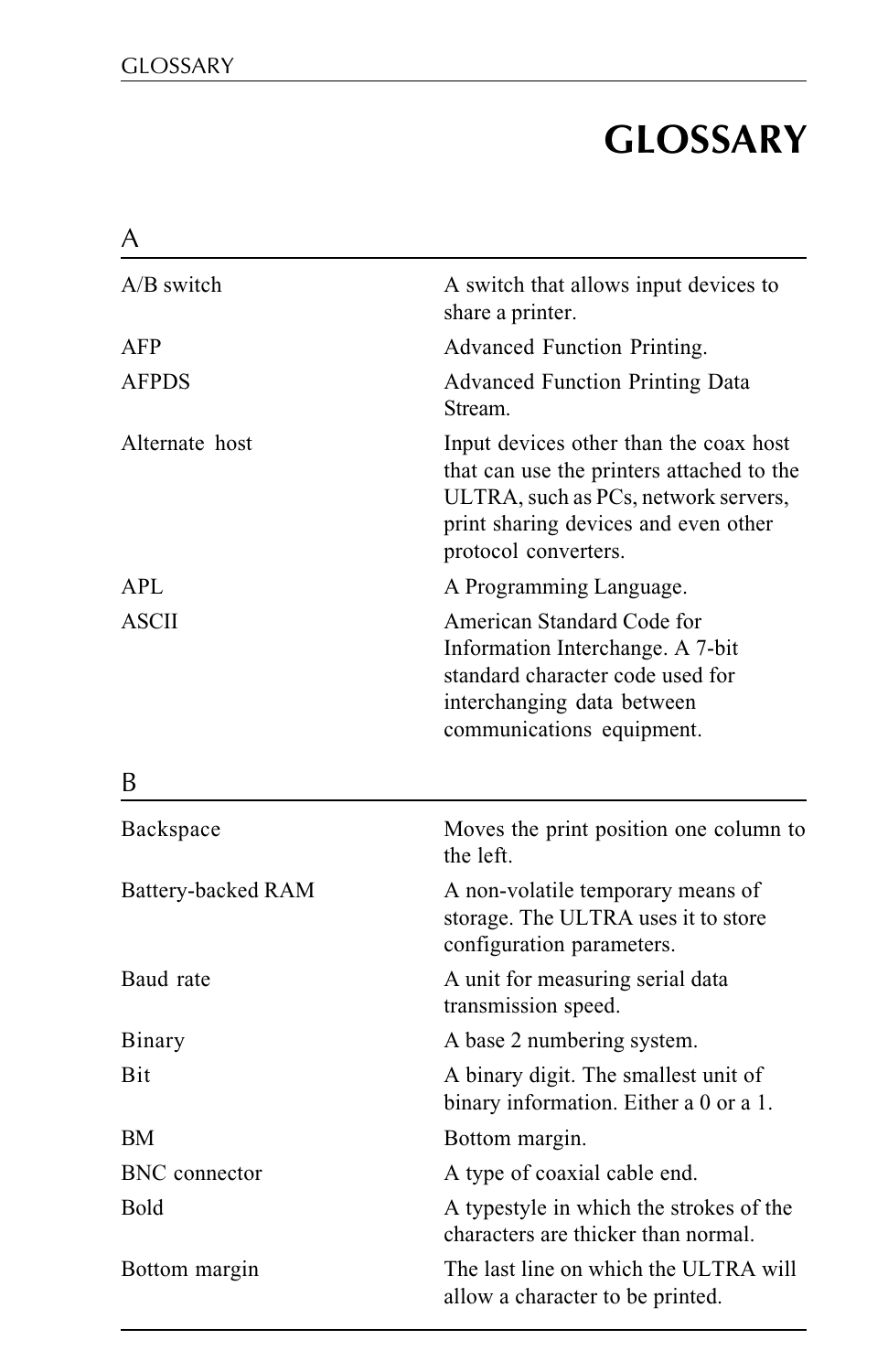| Break              | An interruption of a transmission.                                                                                                                               |
|--------------------|------------------------------------------------------------------------------------------------------------------------------------------------------------------|
| BS                 | Backspace.                                                                                                                                                       |
| <b>Buffer</b>      | A block of internal memory that stores<br>information until it is ready to be used.                                                                              |
| <b>Byte</b>        | A unit of information consisting of<br>eight binary bits. Character codes are<br>often represented in bytes.                                                     |
| С                  |                                                                                                                                                                  |
| C0 05 header       | Two DSC characters that some<br>applications send to the printer.                                                                                                |
| Carriage Return    | A control character that (unless set to be<br>interpreted as a line end) causes the<br>printer to begin printing at the left<br>margin of the current line.      |
| Centronics         | The printer manufacturer that produced<br>the parallel interface that is now the<br>industry standard. Also used to refer to<br>the interface itself.            |
| CICS/VS            | Customer Information Control System/<br>Virtual System.                                                                                                          |
| Cluster controller | A down-line processor that collects data<br>from a number of low-speed devices,<br>then transmits the concentrated data<br>over a single communications channel. |
| <b>CNT</b>         | Count. The number of bytes in a<br>command string.                                                                                                               |
| Coax               | Coaxial cable. The type of cable used<br>to interface the ULTRA with the<br>controller. Standard RG62 A/U coax is<br>recommended for use in the 3270 IDS.        |
| Column             | The vertical members of one line of an<br>array.                                                                                                                 |
| Configuration      | To assemble a collection of hardware<br>and software into a system and to adjust<br>each of the parts so they all work<br>together.                              |
| Control code       | A byte of information representing a<br>print instruction (e.g., a tab).                                                                                         |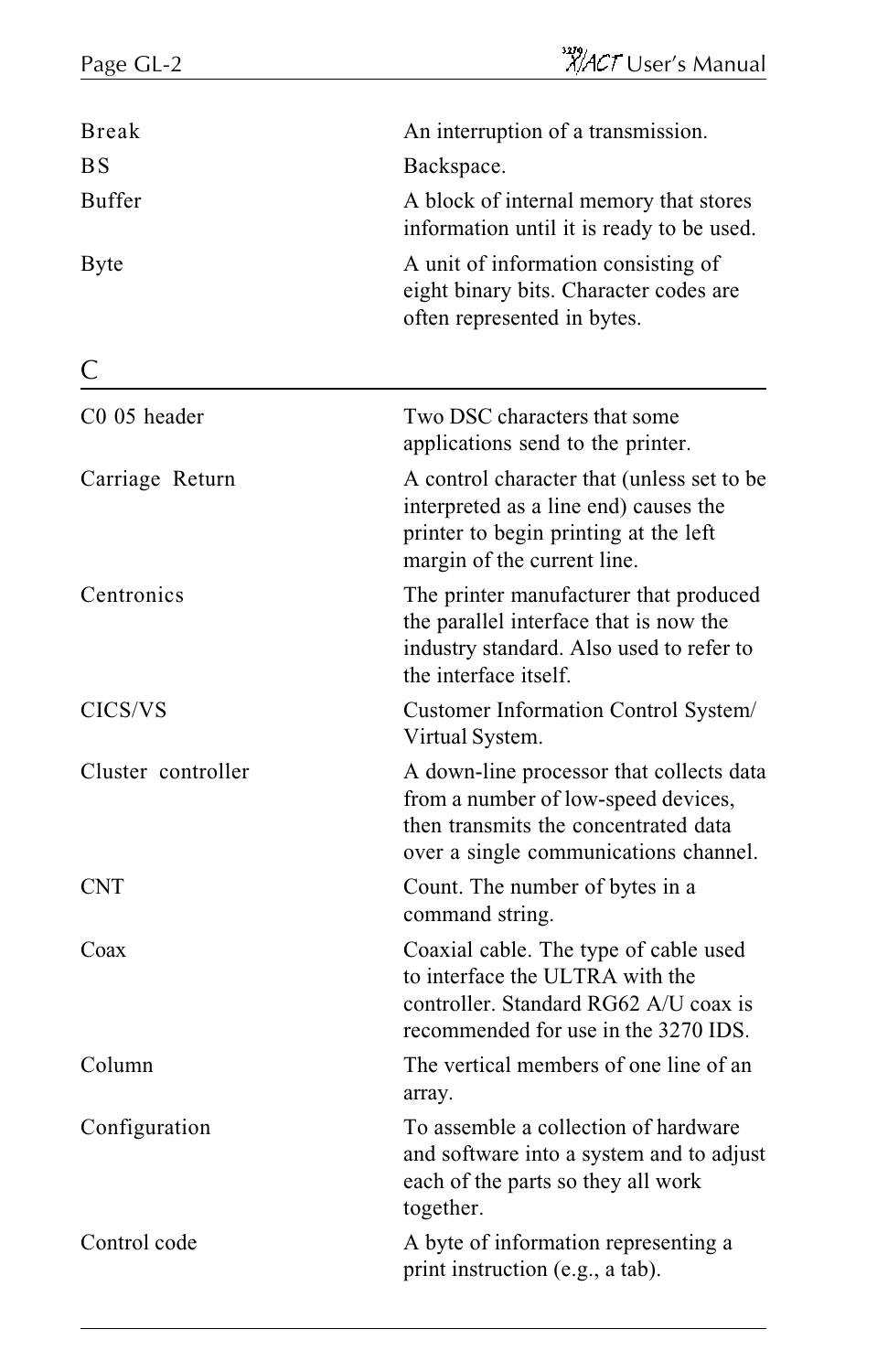| Control Unit | The portion of the CPU that directs the<br>step-by-step operation of the entire<br>computing system. |
|--------------|------------------------------------------------------------------------------------------------------|
| Count byte   | A byte that indicates the number of<br>bytes to follow in an escape sequence.                        |
| CPI          | Characters per inch.                                                                                 |
| CR.          | Carriage return.                                                                                     |
| CR/LF        | Carriage return/line feed.                                                                           |
| <b>CRT</b>   | Cathode ray tube. A video display<br>terminal.                                                       |
| <b>CTS</b>   | Clear to send. A hardware handshaking<br>method in serial interfacing.                               |
| D            |                                                                                                      |
| Data bits    | Word length. The number of data bits in<br>a word.                                                   |
| Data stream  | Information transmitted between the<br>host system and the ULTRA.                                    |
| $DB-25$      | A plug with 25 male or female pins,<br>most commonly used with an RS-232-C<br>serial interface.      |
| Decimal      | A base 10 numbering system.                                                                          |

Default Formatting configurations that are

Delimit To mark the beginning and end of a

Diagnostic A routine designed to verify the

Dip switch Dual In-line Package switch. Used on

DisplayWrite 370 An IBM word processing application

that supports bolding, underlining and overstriking.

present and are used automatically when no other information is available.

operation of a system and to find a

the ULTRA rear panel to modify the

DPA Display printer adapter.

malfunction in a device.

functions of the unit.

character string.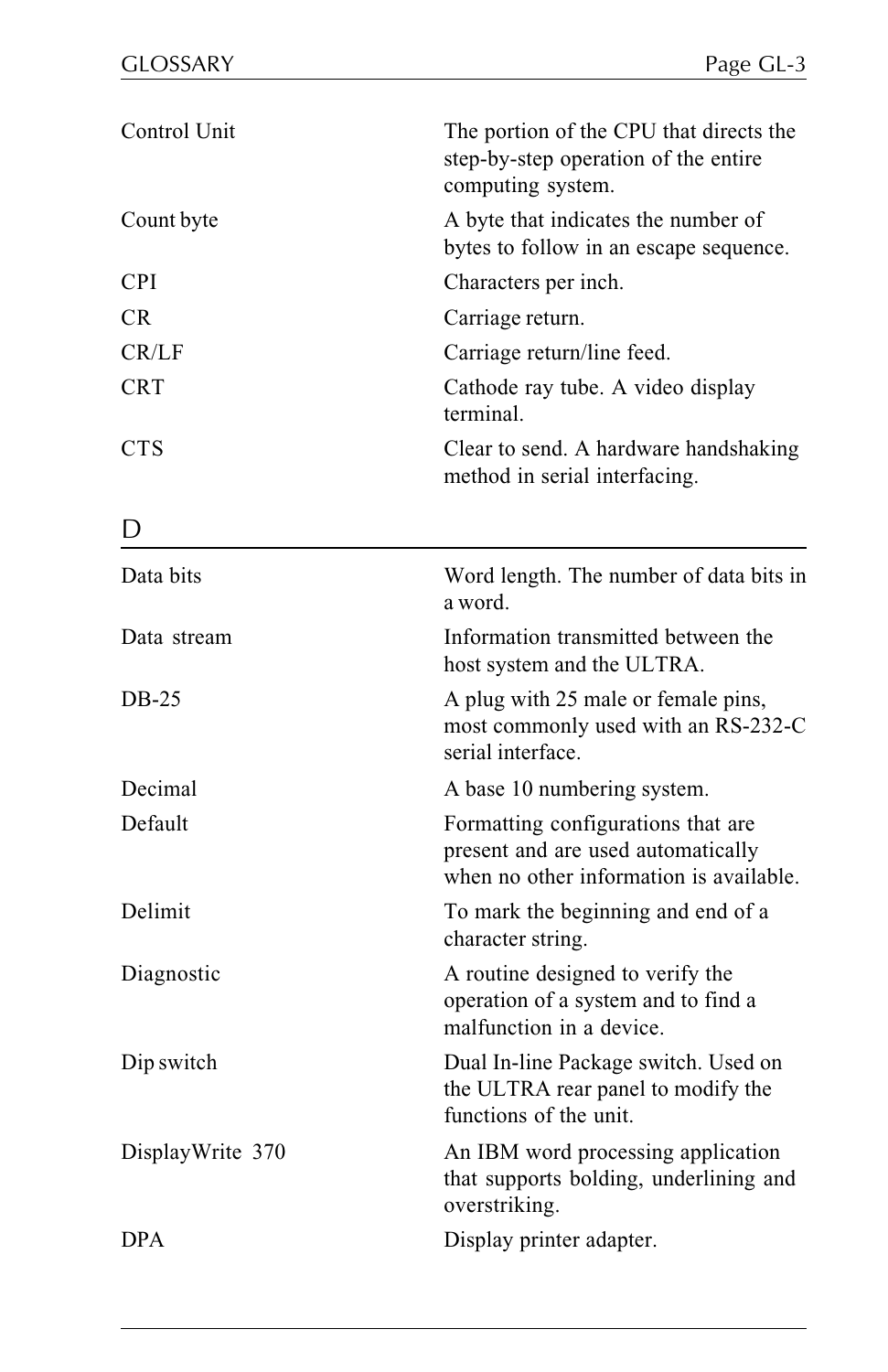| DSC                      | Data stream compatible. A pre-SNA<br>protocol.                                                                                                                                   |
|--------------------------|----------------------------------------------------------------------------------------------------------------------------------------------------------------------------------|
| F                        |                                                                                                                                                                                  |
| EAB                      | Extended Attribute Buffer. A feature<br>found in many IBM printers that<br>extends the number of characters<br>available for transmission to the printer.                        |
| <b>EBCDIC</b>            | Extended Binary Coded Decimal<br>Interchange Code. An eight bit<br>character code.                                                                                               |
| EC                       | Establishment controller.                                                                                                                                                        |
| EM character             | End of message marker.                                                                                                                                                           |
| Emulation                | A hardware or software product<br>imitating the function of another<br>hardware or software product.                                                                             |
| End of Message           | A character that represents the last<br>character of a message.                                                                                                                  |
| <b>EPROM</b>             | Erasable programmable read-only<br>memory. The storage medium for the<br>ULTRA firmware.                                                                                         |
| Esc                      | Escape control character. A non-graphic<br>(unimaged) code that signals the<br>transmission of control information to<br>the ULTRA.                                              |
| Establishment controller | See "cluster controller."                                                                                                                                                        |
| Exception condition      | A printing problem in an SNA<br>environment.                                                                                                                                     |
| Extended ASCII           | Some printer manufacturers have<br>implemented their own version of 8 bit<br>transmission. Extended ASCII allows<br>128 additional characters to be<br>displayed by the printer. |
| F                        |                                                                                                                                                                                  |
| FCC                      | Federal Communications Commission.                                                                                                                                               |
| FF                       | Form feed.                                                                                                                                                                       |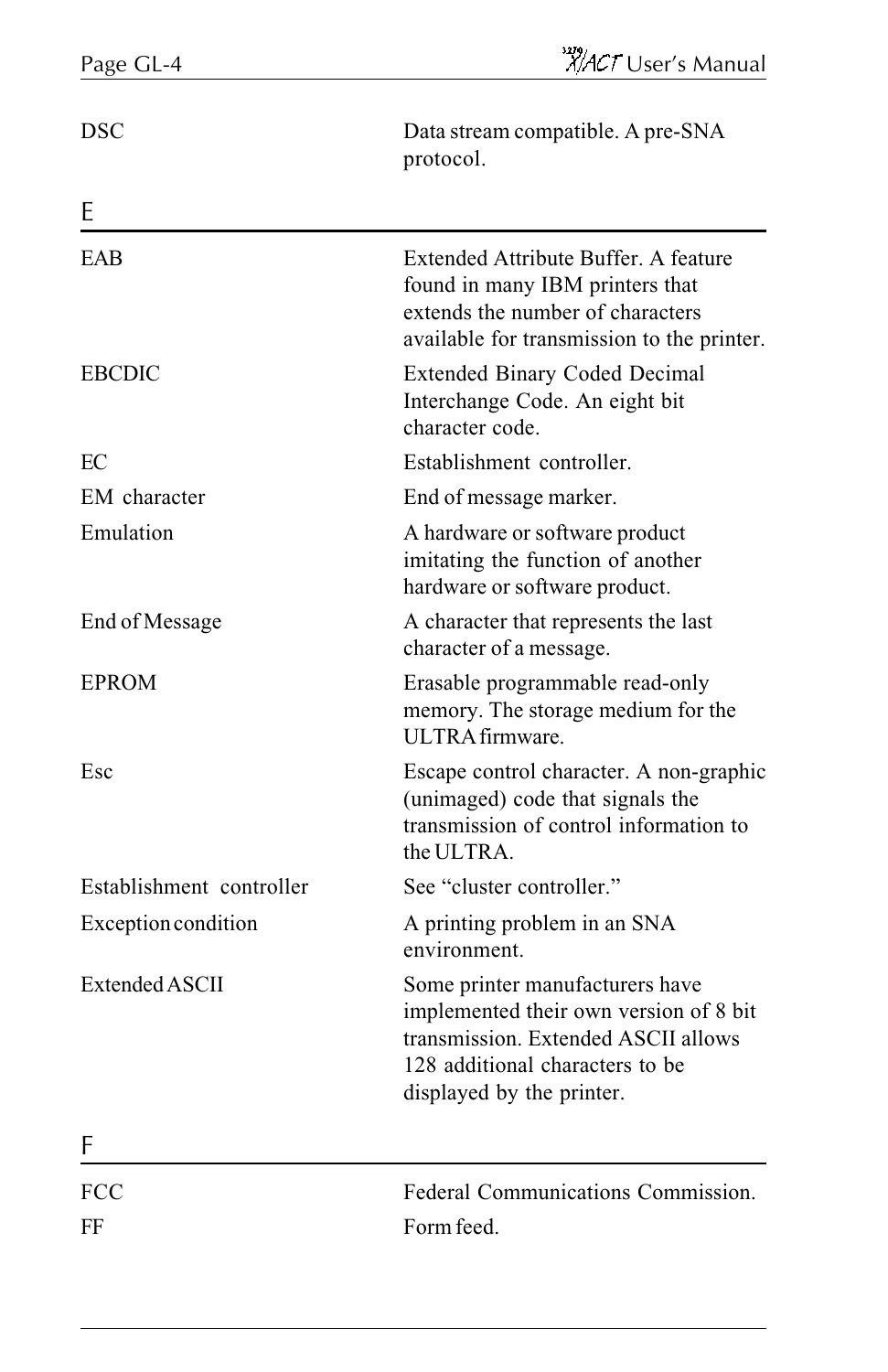| Firmware        | The pre-programmed EPROMs installed<br>in the ULTRA (the internal software).<br>Serial communication handshaking.                                                        |  |
|-----------------|--------------------------------------------------------------------------------------------------------------------------------------------------------------------------|--|
| Flow control    |                                                                                                                                                                          |  |
| Form feed       | A control code that instructs the printer<br>to process the current page and print it;<br>a page end. The physical transport of<br>paper to the beginning of a new page. |  |
| G               |                                                                                                                                                                          |  |
| <b>GDDM</b>     | Graphical Data Display Manager. An<br>IBM graphics software product.                                                                                                     |  |
| GML             | Graphic Machine Language.                                                                                                                                                |  |
| Graphic Windows | A feature of Xerox printers.                                                                                                                                             |  |
| H               |                                                                                                                                                                          |  |
| Handshaking     | An exchange of signals between two<br>devices in a computer network, as a<br>prelude to data exchange. The method<br>of flow control used in serial<br>interfacing.      |  |
| Hardware        | Any physical device in a computer<br>network.                                                                                                                            |  |
| Hewlett-Packard | A California company that produces a<br>wide range of computer equipment and<br>peripherals.                                                                             |  |
| Hexadecimal     | A base 16 numbering system. Numbers<br>are represented using digits 0-9 and<br>letters A-F.                                                                              |  |
| Horizontal tab  | Moves the presentation position<br>horizontally to the next tab stop to the<br>right.                                                                                    |  |
| Host            | The system that transmits information<br>to the ULTRA. IBM coax host.                                                                                                    |  |
| HP              | Hewlett-Packard.                                                                                                                                                         |  |
| HPGL            | Hewlett-Packard Graphics Language. A<br>language used to transfer graphic<br>information to an HP or HP-compatible<br>plotter.                                           |  |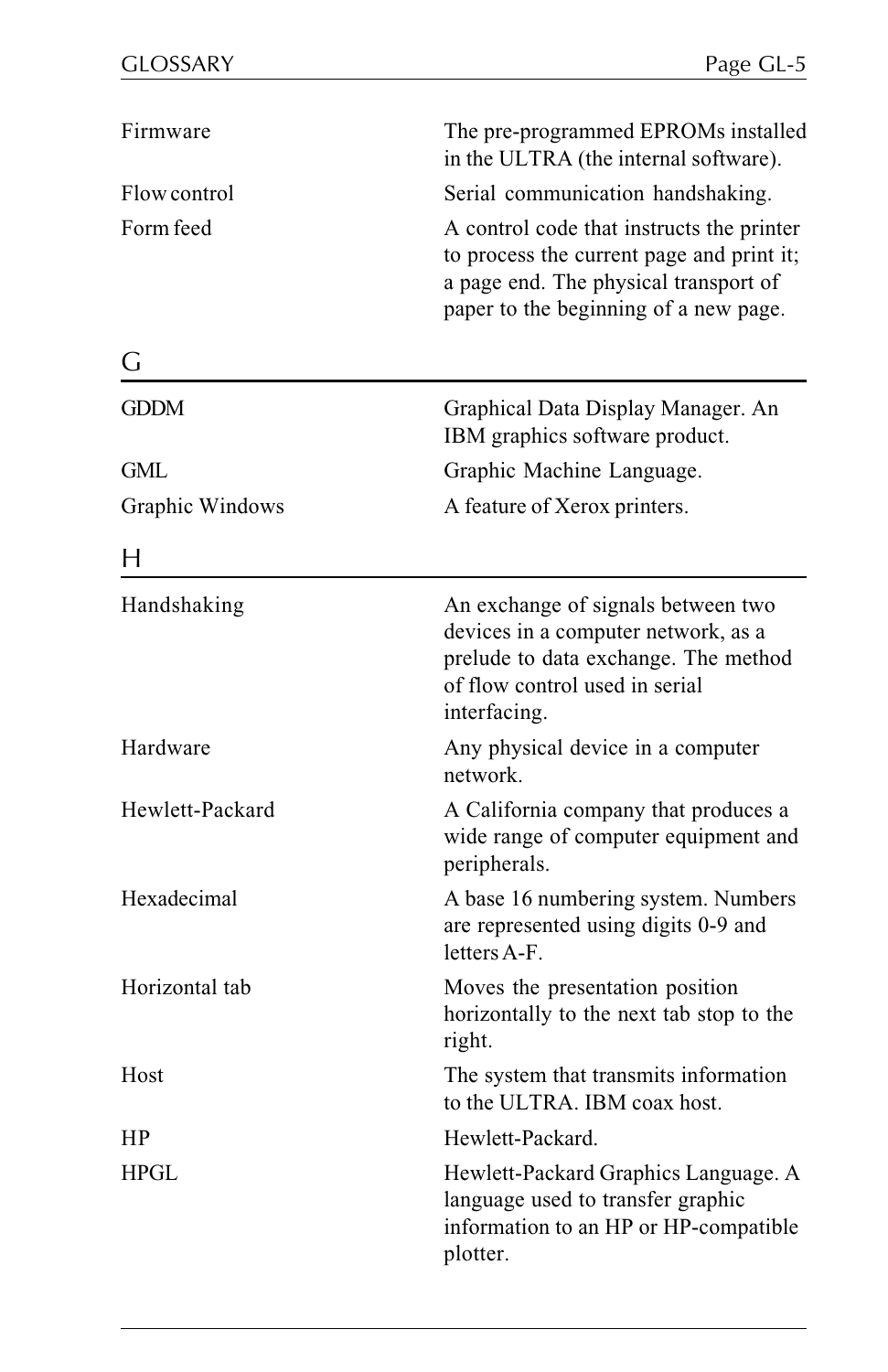| HT                      | Horizontal tab.                                                                                                                       |
|-------------------------|---------------------------------------------------------------------------------------------------------------------------------------|
| I                       |                                                                                                                                       |
| <b>IBM</b>              | The world's largest manufacturer of<br>computing equipment.                                                                           |
| IBM 35 Hex transparency | A standard form of transparency used in<br>SCS data streams.                                                                          |
| Idle                    | Available for use but not in actual<br>operation.                                                                                     |
| <b>IFS</b>              | Interchange file separator.                                                                                                           |
| <b>IGS</b>              | Interchange group separator.                                                                                                          |
| Infinite line length    | An ULTRA feature that allows printing<br>past the default of 132 characters per<br>line for printers that support this<br>capability. |
| Infinite page length    | An ULTRA setting that allows the host<br>application to perform page control.                                                         |
| Initialization          | To preset to proper starting values.                                                                                                  |
| Input                   | The introduction of data from an input<br>device to the computer's main memory.                                                       |
| Input device            | A unit used to enter data.                                                                                                            |
| Interchange separator   | An SCS command used to delimit<br>information strings in SCS data streams<br>(IFS, IGS, IRS, IUS).                                    |
| Interface               | The method by which different types of<br>devices are linked to each other for<br>communication (e.g., serial, parallel,<br>coax).    |
| Intervention required   | The message sent to the host system<br>when an error condition exists at the<br>printer (e.g., paper jam).                            |
| Invalid character       | In hexadecimal, any character other<br>than numerals 0-9 and letters A-F.                                                             |
| <b>IR</b>               | Intervention required.                                                                                                                |
| <b>IRS</b>              | Interchange record separator.                                                                                                         |
| <b>IUS</b>              | Interchange unit separator.                                                                                                           |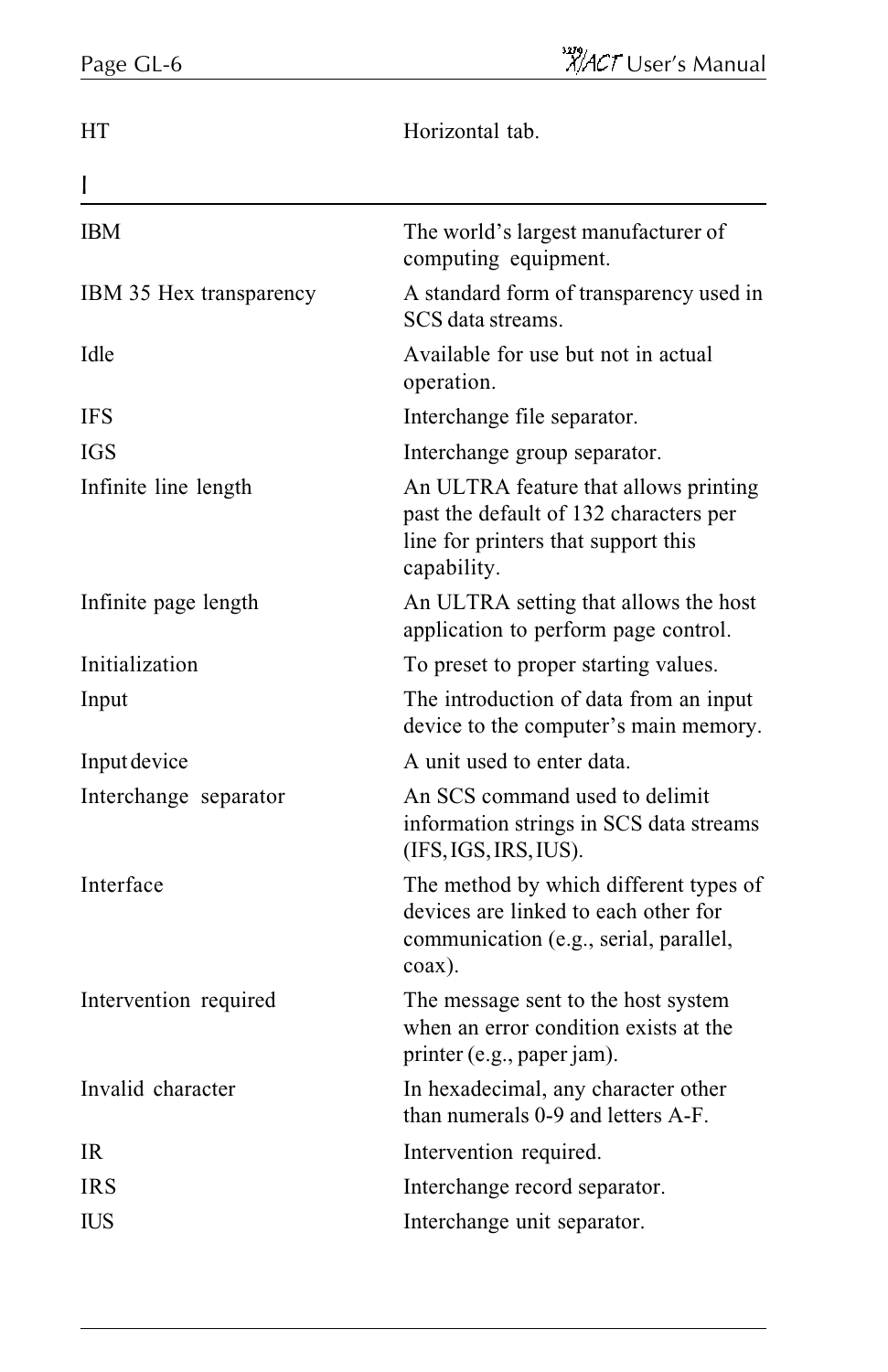| L                       |                                                                                                                                                                                              |
|-------------------------|----------------------------------------------------------------------------------------------------------------------------------------------------------------------------------------------|
| Laserpage               | An AGILE mainframe software product<br>that allows high-resolution AFP-<br>generated text and graphics to be<br>printed on Xerox and Hewlett-Packard<br>printers without installing IBM PSF. |
| Least significant digit | The digit representing the least value<br>(e.g., in $1024$ , the 4 is the least<br>significant).                                                                                             |
| <b>LED</b>              | Light emitting diode. Emits light when<br>voltage is applied. Used on the ULTRA<br>front panel to indicate modes.                                                                            |
| Left margin             | The number of the first column at which<br>a character can be printed on a page.                                                                                                             |
| LF                      | Line feed.                                                                                                                                                                                   |
| Line density            | Vertical spacing, or the number of lines<br>per inch that can be printed on a page.                                                                                                          |
| Line Feed               | A control code that advances the print<br>position down by one line.                                                                                                                         |
| LM                      | Left margin.                                                                                                                                                                                 |
| Local Copy              | A screen print operation from a coax-<br>attached terminal that goes directly<br>through the controller to the ULTRA<br>and the printer.                                                     |
| Log mode entry          | Interface information required by the<br>host for each attached device.                                                                                                                      |
| Logical buffer          | RAM used to display a displayable or<br>printable image.                                                                                                                                     |
| Logical Unit Number     | A number assigned to a physical device<br>for identification purposes.                                                                                                                       |
| LU1                     | Logical Unit Type 1 (SCS compatible).                                                                                                                                                        |
| LU <sub>3</sub>         | Logical Unit Type 3 (DSC compatible).                                                                                                                                                        |
| M                       |                                                                                                                                                                                              |
| Mainframe               | A large, expensive computer generally<br>used for information processing in large<br>businesses, colleges and other                                                                          |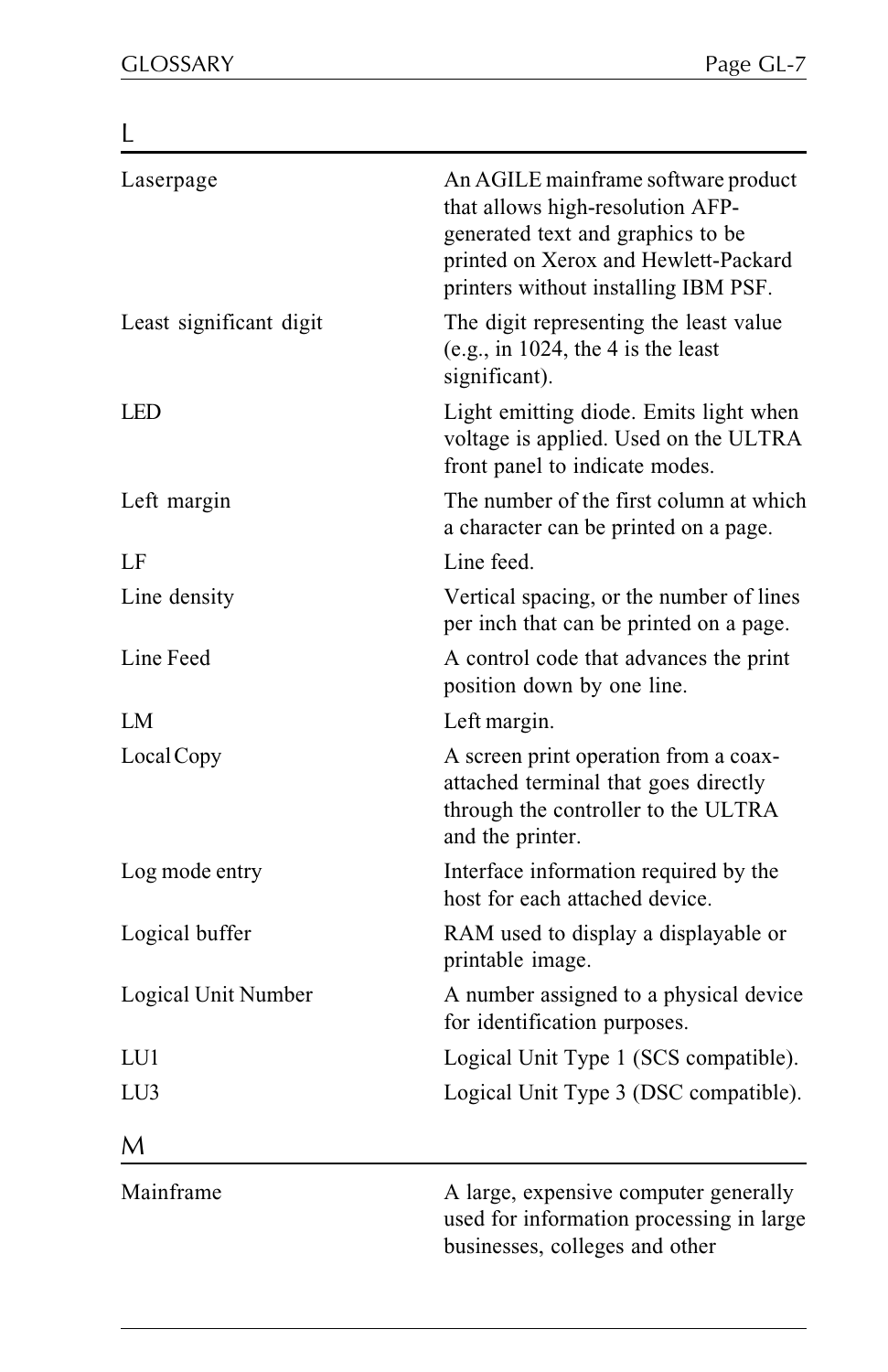|                               | organizations. The largest, fastest and<br>most expensive class of computers.                                                                          |
|-------------------------------|--------------------------------------------------------------------------------------------------------------------------------------------------------|
| Margin                        | The number of spaces between the<br>edges of a page and the beginning of<br>text.                                                                      |
| Maximum presentation line     | The number of the last physical line on<br>the page.                                                                                                   |
| Maximum presentation position | The number of the rightmost character<br>position on the physical page.                                                                                |
| Metacode                      | A Xerox printer command code.                                                                                                                          |
| Mode                          | A method of controlling the ULTRA<br>using a pushbutton on the front panel.<br>The mode number is indicated by a<br>seven-segment LED.                 |
| Most significant digit        | The digit representing the greatest<br>value (e.g., in $1024$ , the 1 is the most<br>significant).                                                     |
| MPL                           | Maximum presentation line.                                                                                                                             |
| <b>MPP</b>                    | Maximum presentation position.                                                                                                                         |
| N                             |                                                                                                                                                        |
| National semiconductor        | A manufacturer of electronic<br>components.                                                                                                            |
| New Line                      | A printer operation consisting of a<br>carriage return (CR) and a line feed<br>$(LF)$ .                                                                |
| NL                            | New line.                                                                                                                                              |
| Normal operating mode         | The ULTRA mode in which host data<br>may be accepted.                                                                                                  |
| Null                          | X'00.' Output by the ULTRA as a space.                                                                                                                 |
| Null line                     | A line in the data stream containing<br>only null characters.                                                                                          |
|                               |                                                                                                                                                        |
| One-trigger                   | A form of pseudo transparency that uses<br>a single trigger character followed by a<br>count byte that indicates the length of<br>the escape sequence. |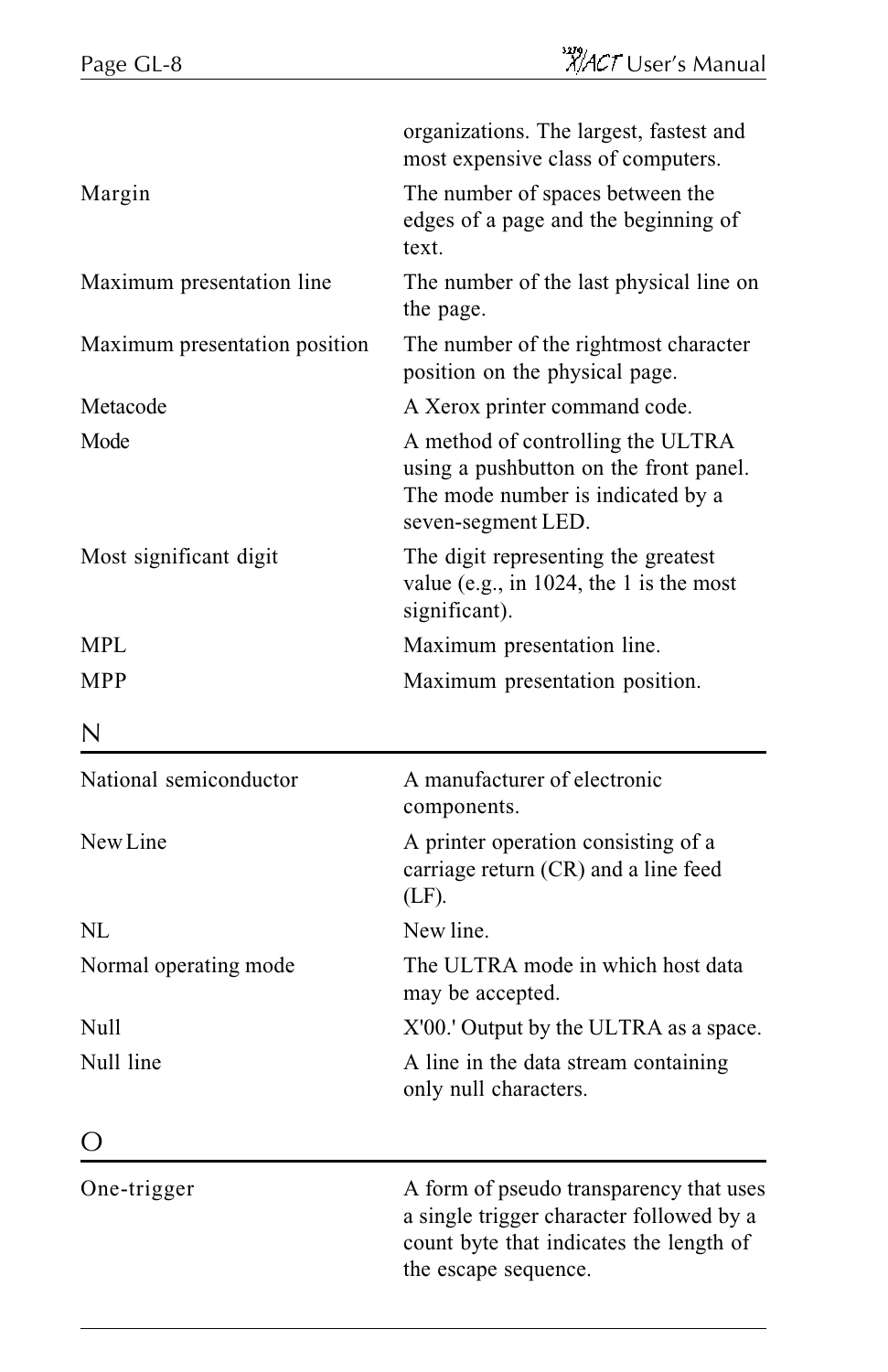| Option                  | An ULTRA configuration parameter for<br>which the user can make a choice.                                                                                                           |
|-------------------------|-------------------------------------------------------------------------------------------------------------------------------------------------------------------------------------|
| Output<br>Output device | Data transferred from a computer's<br>internal storage to an output device.<br>A unit that takes data output from a<br>computer and presents it in the form<br>desired by the user. |
|                         |                                                                                                                                                                                     |
| P                       |                                                                                                                                                                                     |
| PA <sub>1</sub>         | Program attention key 1.                                                                                                                                                            |
| PA <sub>2</sub>         | Program attention key 2.                                                                                                                                                            |
| Page control            | The method by which page boundaries<br>(margins) are determined. Page control<br>may be done either by the host<br>application or by the ULTRA.                                     |
| Parallel interface      | 8 bits of a byte are transmitted<br>simultaneously through 8 parallel<br>wires.                                                                                                     |
| Parity                  | A bit added to a data word that is used<br>for error checking. Simple parity can be<br>either odd or even.                                                                          |
| <b>PFS</b>              | Programmable function string.                                                                                                                                                       |
| Plotter                 | An output unit that graphs data by<br>automatically controlled pens.                                                                                                                |
| <b>POR</b>              | Power on reset.                                                                                                                                                                     |
| Power on reset          | The method by which a peripheral<br>device announces to the host that it is<br>ready.                                                                                               |
| Presentation line       | The number of the line that is the<br>current presentation position.                                                                                                                |
| Presentation position   | The line and column number of the<br>current position on the page.                                                                                                                  |
| Presentation surface    | Represents a single page of printed<br>output.                                                                                                                                      |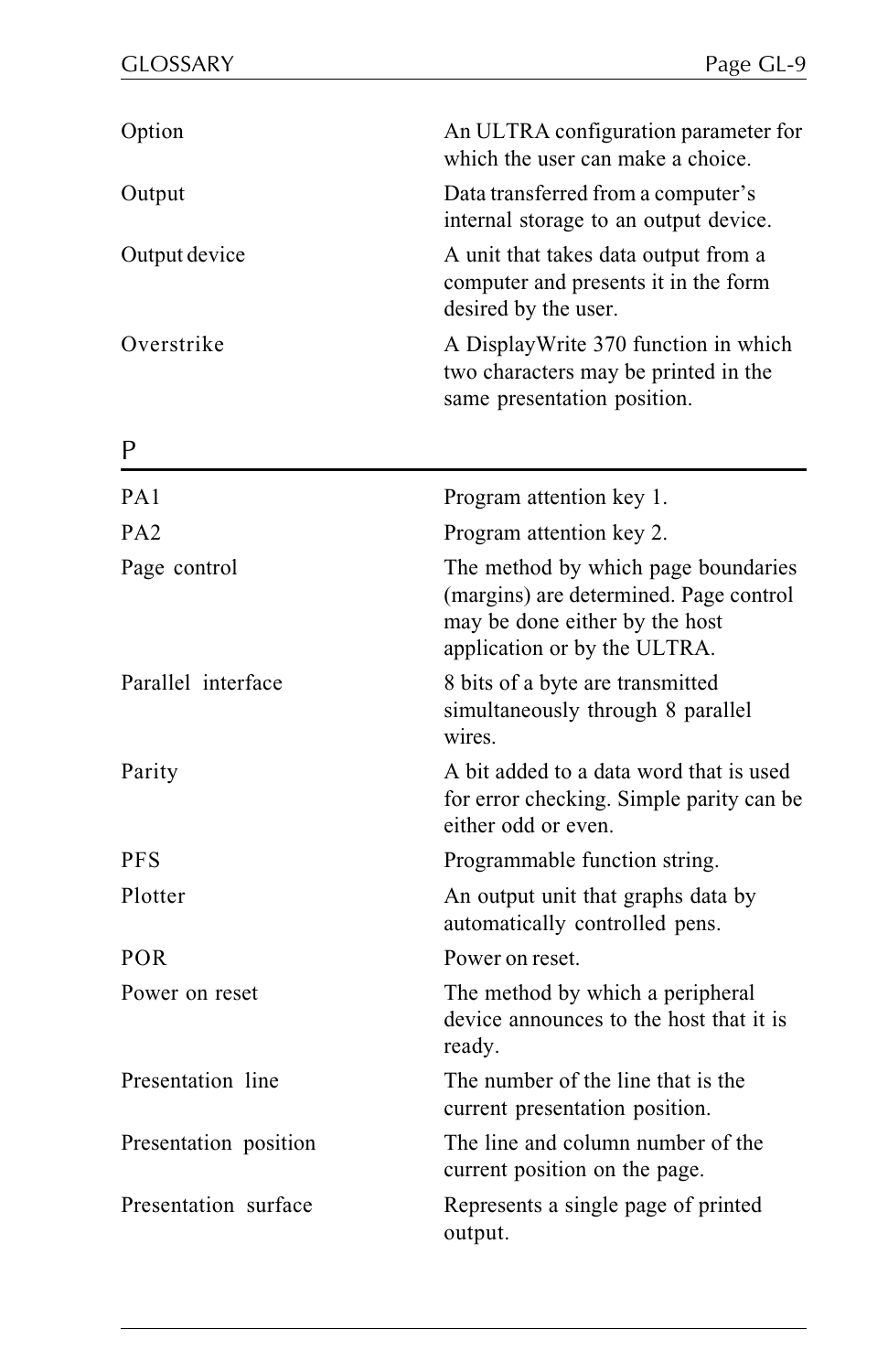| Print screen                 | A PC keyboard command that will print<br>the text currently displayed on the<br>screen.                                                              |
|------------------------------|------------------------------------------------------------------------------------------------------------------------------------------------------|
| Printer                      | An output device that produces hard<br>copy output.                                                                                                  |
| Program attention key        | Found on displays and printers, these<br>keys inform the host of operator<br>actions.                                                                |
| Programmable function string | An instruction string used by the<br>ULTRA to activate printer features.                                                                             |
| Protocol                     | A set of rules governing the format of<br>data and the control of information<br>interchange between two<br>communicating devices.                   |
| Protocol converter           | A device that takes input in one data<br>communications format and outputs the<br>data in another communications format.                             |
| Pseudo transparency          | A form of transparency used by the<br>ULTRA and available in both SCS and<br>DSC data streams. One-trigger and two-<br>trigger methods are provided. |
| <b>PSF</b>                   | Print Services Facility.                                                                                                                             |
| <b>PTM</b>                   | Pseudo transparency mode.                                                                                                                            |
| R                            |                                                                                                                                                      |
| <b>RAM</b>                   | Random access memory. Used for<br>temporary storage of information.                                                                                  |
| Rasterizer                   | A device that converts an image<br>sequentially line by line, instead of by<br>vector.                                                               |
| Reset                        | To return components to a specified<br>static state.                                                                                                 |
| RG62A/U                      | Standard coaxial cable interface used<br>by host systems.                                                                                            |
| Right margin                 | The last column at which data can be.<br>printed on a page.                                                                                          |
| <b>RM</b>                    | Right margin.                                                                                                                                        |
| <b>ROM</b>                   | Read-only memory.                                                                                                                                    |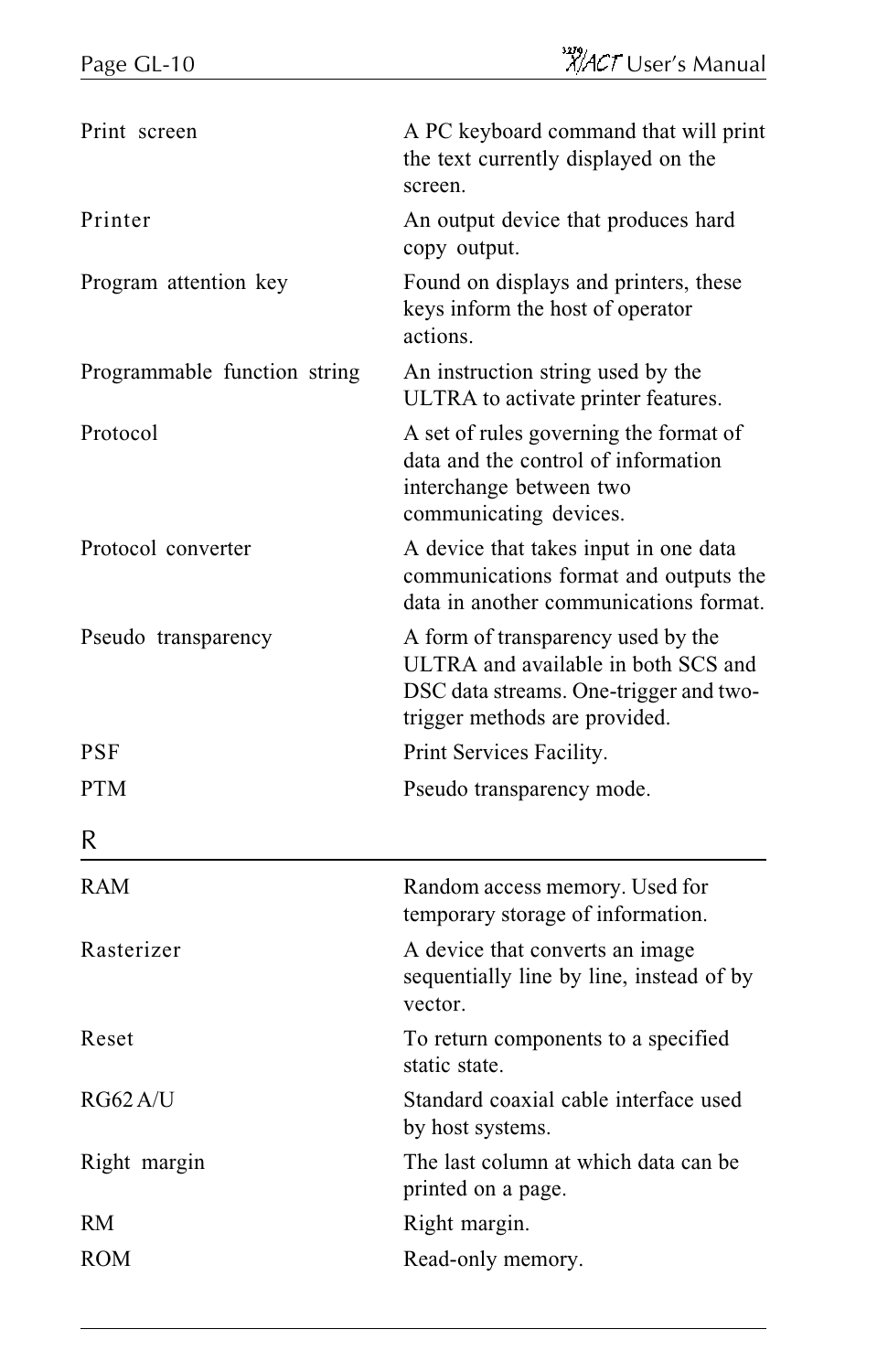| <b>RTS</b>            | Ready to send. A hardware<br>handshaking method in serial<br>interfacing.                                                                      |
|-----------------------|------------------------------------------------------------------------------------------------------------------------------------------------|
| S                     |                                                                                                                                                |
| SCS                   | SNA character string. EBCDIC control<br>codes that are used to format data.                                                                    |
| Sense codes           | An SNA code that describes an<br>exception condition.                                                                                          |
| Serial interface      | A type of interface in which bytes are<br>transmitted one bit at a time over a<br>single wire, and which can function<br>over great distances. |
| Set horizontal format | The SCS command that describes left<br>and right margins and horizontal tab<br>stops.                                                          |
| Set vertical format   | The SCS command that describes top<br>and bottom margins and vertical tab<br>stops.                                                            |
| SHF                   | Set horizontal format.                                                                                                                         |
| <b>SLD</b>            | Set line density.                                                                                                                              |
| Slow poll mode        | A device connected to an establishment<br>controller may enter this mode when<br>communication with the EC has ceased.                         |
| <b>SNA</b>            | System network architecture. An IBM<br>communication standard.                                                                                 |
| Space                 | A print position where no character is<br>printed.                                                                                             |
| Stop bits             | A bit or group of bits that indicates the<br>end of a data word and defines the<br>space between data words.                                   |
| SVF                   | Set vertical format.                                                                                                                           |
| System printer        | The printer designated as the primary<br>printer in a mainframe environment.                                                                   |
|                       |                                                                                                                                                |

T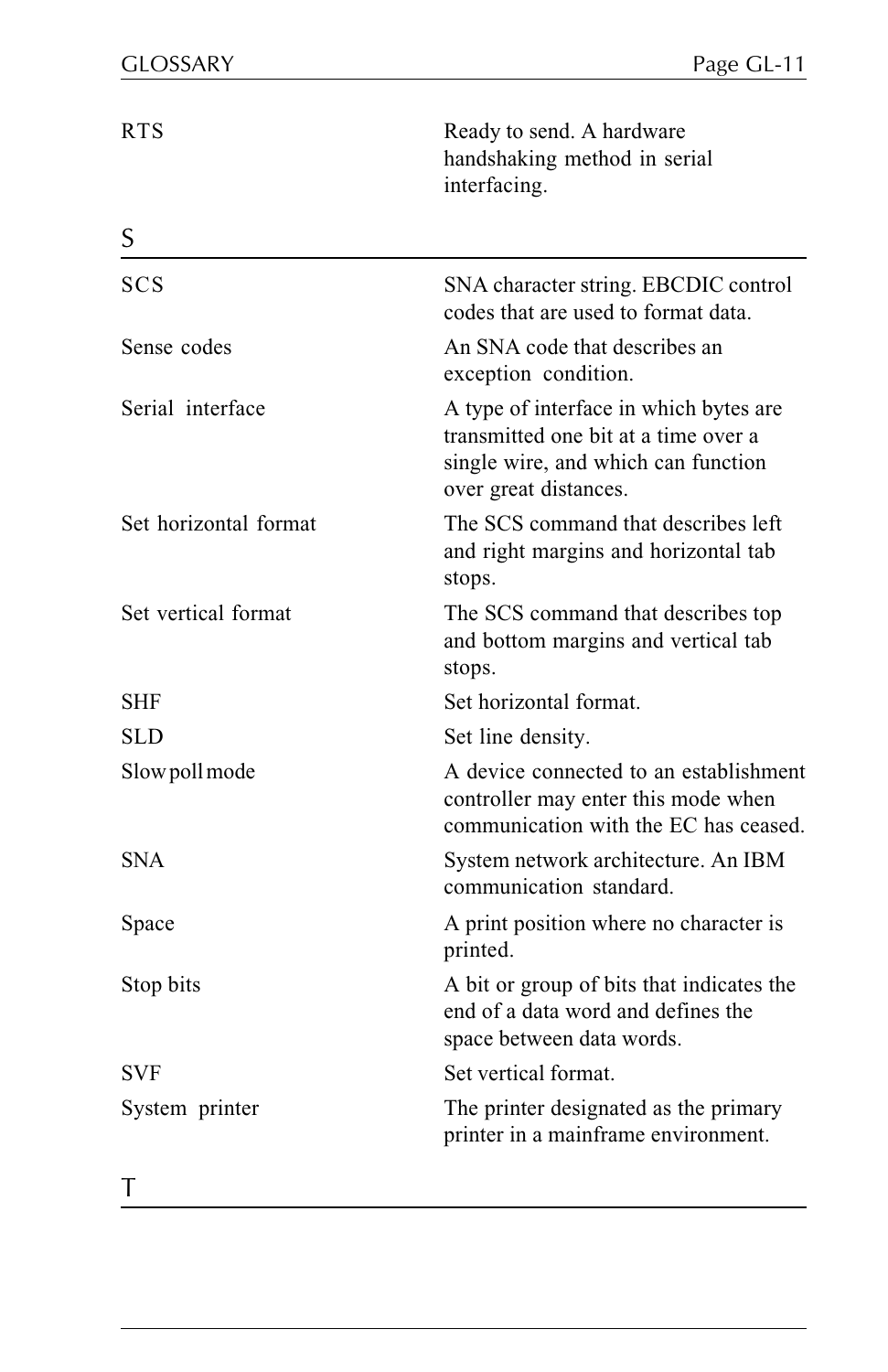| $T1-Tn$          | The character positions of the<br>horizontal or vertical tab settings, if<br>any.                                                                      |
|------------------|--------------------------------------------------------------------------------------------------------------------------------------------------------|
| Tab              | A carriage control that specifies output<br>columns and rows.                                                                                          |
| Terminator       | A character or sequence of characters<br>that indicates the end of a data string<br>that is variable in length.                                        |
| Timer            | A configuration option that determines<br>how long an idle host or alternate host<br>controls an output port.                                          |
| TM               | Top margin.                                                                                                                                            |
| Top margin       | The topmost position on a page where a<br>character can be printed.                                                                                    |
| Translate tables | Look-up tables used by the ULTRA to<br>translate data input into the desired<br>data output.                                                           |
| Transparency     | A method of embedding unprinted<br>printer control code escape sequences<br>in a host data stream using normally<br>printable characters.              |
| Trigger          | The character(s) that indicates the<br>beginning of a transparent command.                                                                             |
| TRN              | Transparency.                                                                                                                                          |
| Two-trigger      | A type of pseudo transparency that uses<br>a sequence of two normally printable<br>characters as the trigger, and which is<br>ended with a terminator. |
| U                |                                                                                                                                                        |
| <b>UDK</b>       | User-defined key. Feature used in Xerox<br>laser printers to define a substitute<br>escape character.                                                  |
|                  |                                                                                                                                                        |
| VCS              | Vertical channel select.                                                                                                                               |